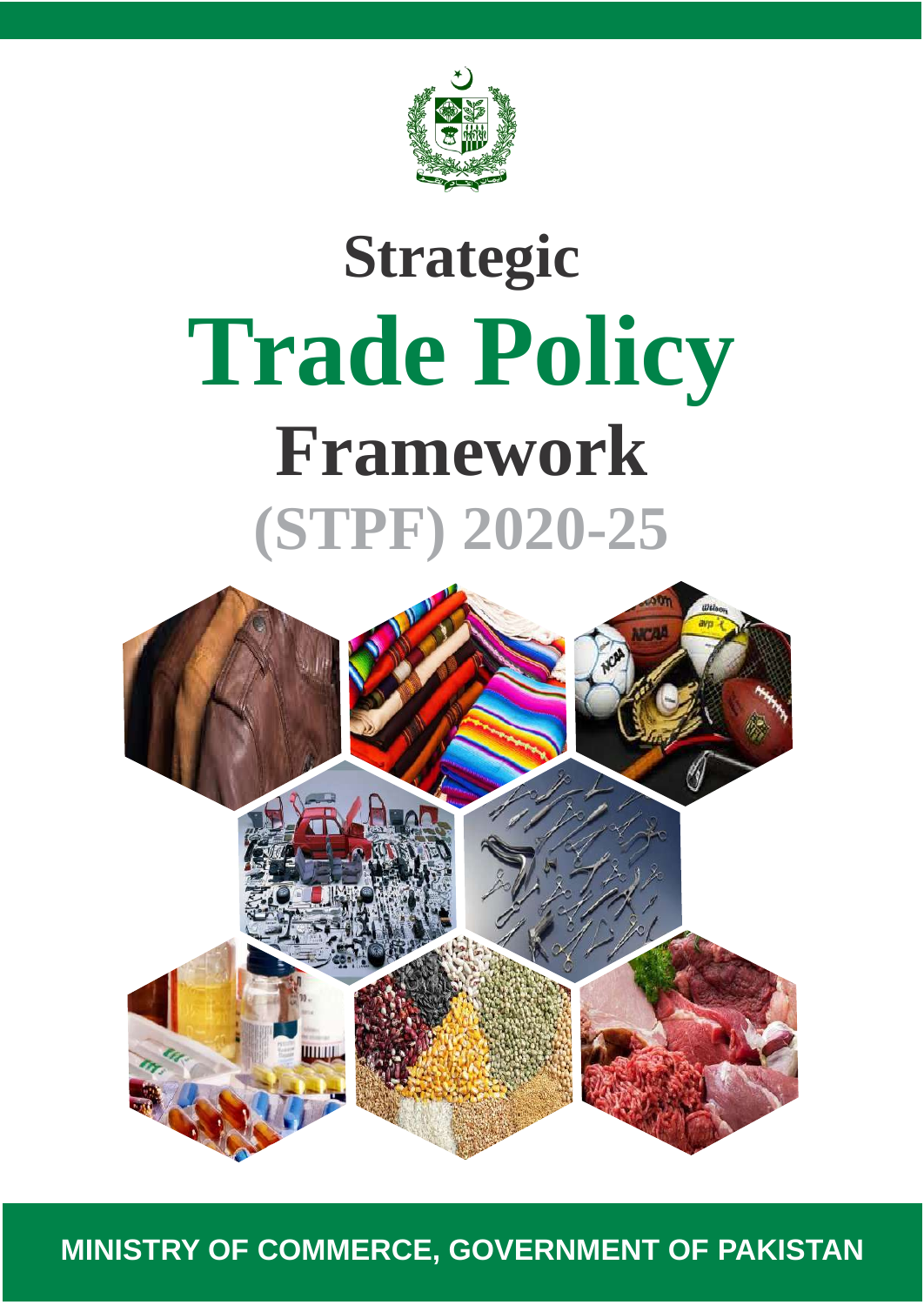# **MESSAGE FROM PRIME MINISTER**

### **MINISTER-IN-CHARGE**



It is an irrefutable fact that sustainable and long-term economic policies followed anywhere around the globe have always contributed to increased public prosperity and economic development of a nation. The vision of present Government is perfectly aligned with this goal, and to reach it, the government is determined to uplift the economy through such interventions which entail enduring benefits for the country in terms of enhancing exports and facilitating trade. However, such economic progress is only possible when there is technological

upgradation of the industry, availability of skilled labour, reduction in cost of doing business and enhancement of quality products which are some of the leading determinants impacting competitiveness enhancement of a country's exports.

To address issues faced by our business community and facilitate them, I am pleased to announce Pakistan's fourth Strategic Trade Policy Framework (STPF) which is a step towards fulfilling our government's vision and commitment to effectively promote and enhance Pakistan's exports which will, in the long term, not only give impetus to economic activity in the country but its related benefits will also start to accrue in the forms of job creation, poverty reduction and improved standard of living. The focus of this STPF is to increase competitiveness of Pakistan's exports through a series of interventions that will have an impact across all the value chains. I am very hopeful that the STPF will bring coherence in the efforts of all the departments responsible for trade facilitation and export enhancement and its implementation will improve Pakistani businesses' ability to sell their products and services in the international markets and place the country among fast-emerging economies of the world.

**<><><><>**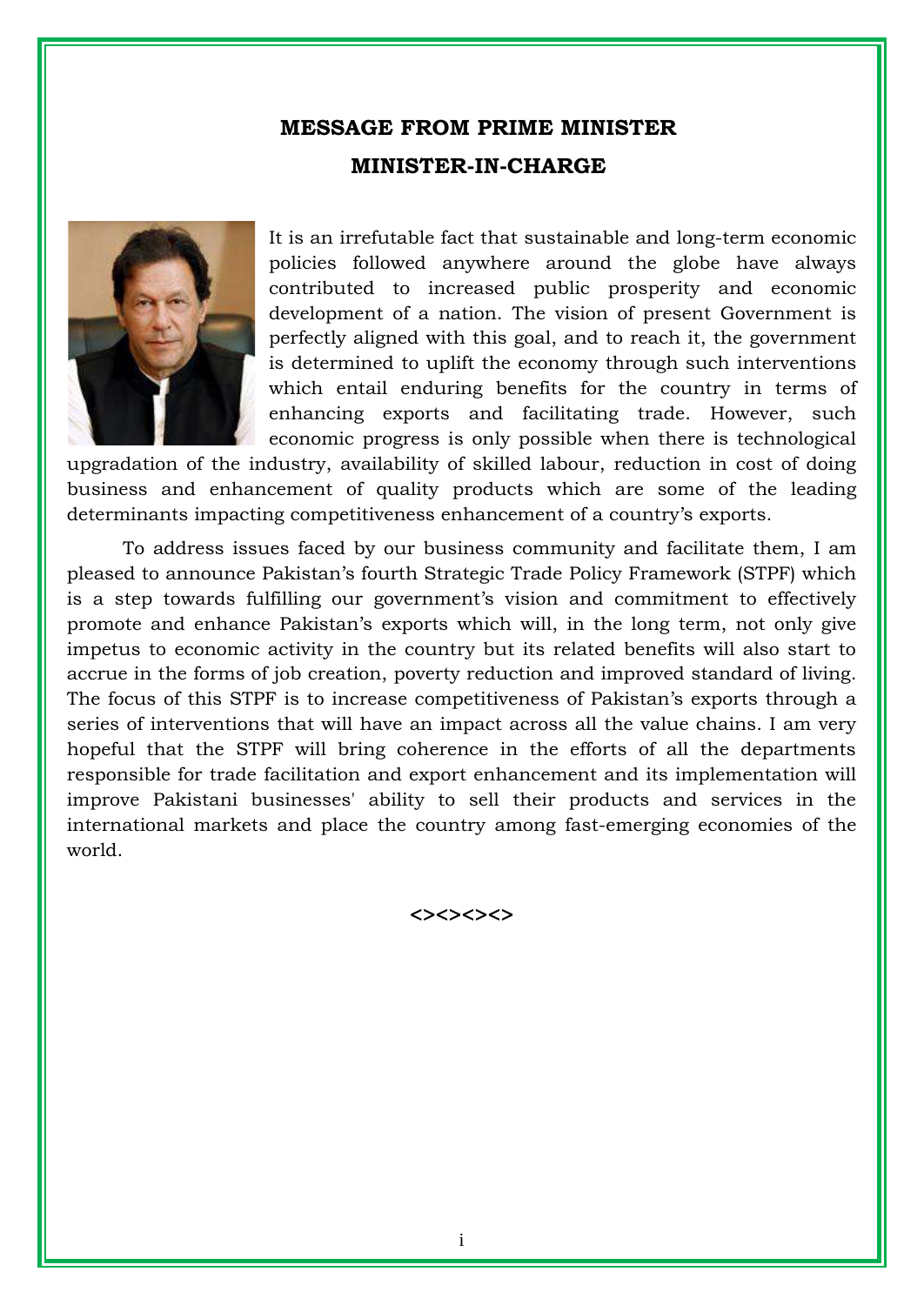# **MESSAGE FROM ABDUL RAZAK DAWOOD, PRIME MINISTER'S ADVISOR ON COMMERCE & INVESTMENT**



One of the critical challenges that the present government was confronted right from the beginning was curing of economic front and a major portion of it related to our exports. Owing to lack of attention to exporting sector of the economy, Pakistan's exports have stayed unchanged for a long period of time and its share in the world export markets gradually diminished. Despite host of issues, our resilient business community ensured its due presence in the international markets and kept earning valuable foreign exchange for the country. Nevertheless, it was, naturally, hard for them to perform in an ideal manner in the absence of

supportive policies and facilitation from the government.

The present government has always considered export enhancement as its national priority and kept supporting the business community through regular policy interventions and trade facilitative initiatives. As a result, a silver lining emerged with the record export of country in Fiscal Year 2020-21 when export touched the milestone of USD 25.3 billion. It was primarily because of corrective measures on the part of government which has made it possible, specifically, when we see it in the context of Covid-19 pandemic and government prompt response. Timely facilitation to the business community saved the day and Pakistan faired far well in comparison to the rest of the world economic power houses, particularly, regional countries.

To formalize policy directions of the country and warrant support and facilitation to the export sector, the Ministry of Commerce has prepared Strategic Trade Policy Framework (STPF) 2020-25 with special focus, among other things, on geographical and product diversification, cost reduction through tariff rationalization, pursuit of regional connectivity & look Africa Policy, enhancement of market access through Free Trade Agreements and Preferential Trade Agreements, facilitation of logistics and tracking under TIR and enhancement of regional connectivity for access to Central Asian Republics (CARs), Turkey & Iran and through them to Europe & Russia. These measures will not only increase Pakistan's exports but will also enhance trade and connectivity within the region.

Here, I will take this opportunity to pay my respects and acknowledge contributions of Mr. Ali Habib (Late) whose tireless efforts under the "Make-in-Pakistan" initiative culminated in the collection of proposals from the private sector that have become part of the Strategic Trade Policy Framework (STPF) 2020-25. I am positive that the implementation of this policy will play leading role in the strengthening of Pakistan's economy through enhancement in exports.

#### **<><><><>**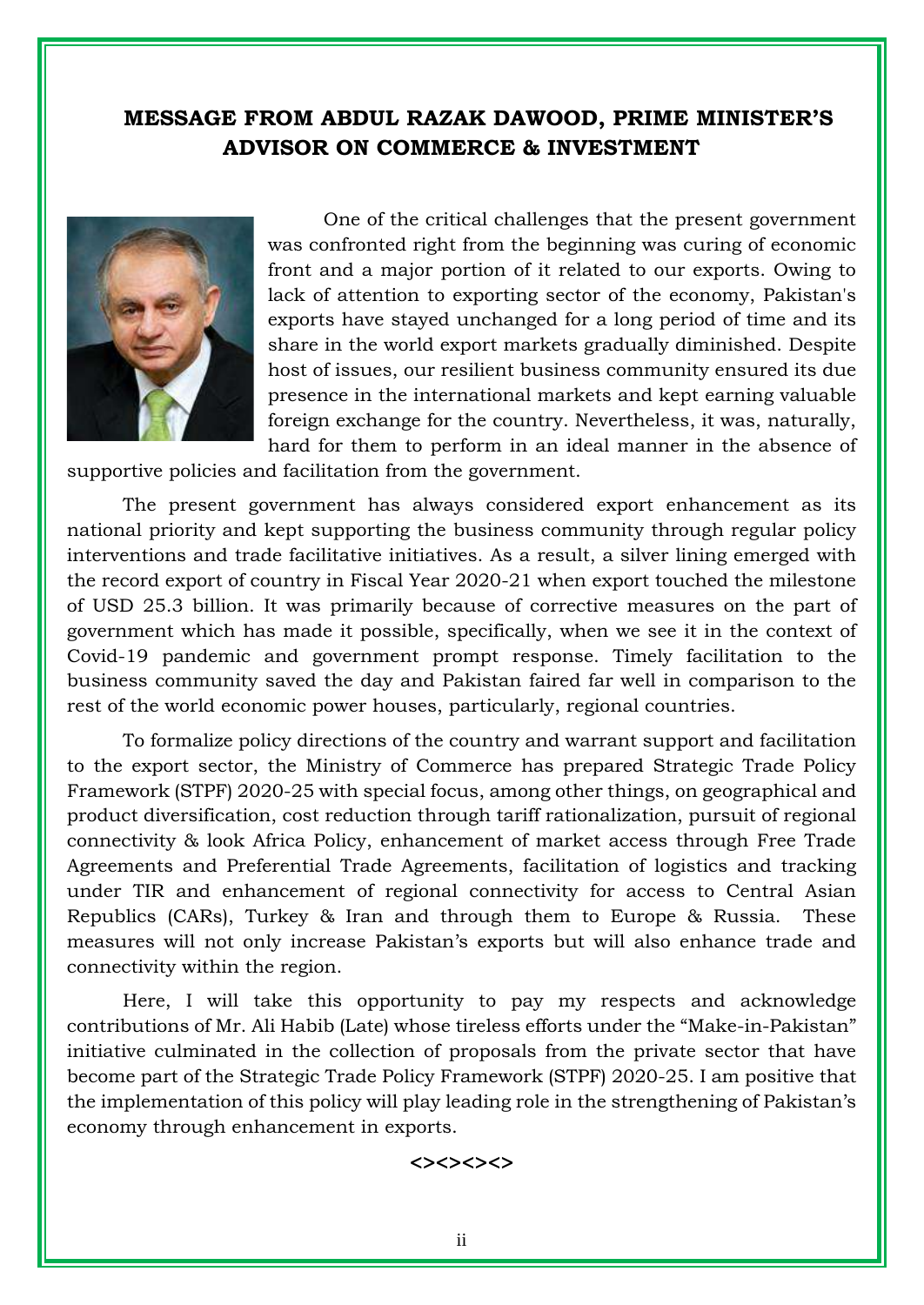# **MESSAGE FROM MUHAMMAD SUALEH AHMAD FARUQUI**



#### **SECRETARY COMMERCE**

It gives me great pleasure to introduce Pakistan's fourth Strategic Trade Policy Framework (STPF) 2020-25, which has been formulated after holding extensive consultations with the private and public sector to set realistic targets for economic growth of the country. As the world economic arena has drastically transformed in the aftermath of Covid-19 pandemic and Pakistan's business environment also felt its rippling effect on it. Therefore, marathon rounds of consultations were conducted with the stakeholders to tailor the Policy according to the ever-evolving world's economic and commercial new-normal.

Efforts have been made to factor in a wide range of internal and external aspects in formation process of STPF 2020-25 which have added to the cost and uncertainty of doing business at home. With the implementation of the STPF-2020-25, export enhancement will be a national priority and the primary driver of economic growth taking on board all segments of supply chains. To cohere efforts required from different government organizations, a representative monitoring and implementation mechanism has been developed in the form of National Export Development Board to be chaired by the Prime Minister of the country. Likewise, to have informed and relevant decision-making, Sector-Specific Councils will be formed to finalize proposals for further improving business environment of the sector and increasing exports. STPF presents a set of guidelines for improvement of various aspects of Pakistan's trade ecosystem which will play a crucial role in the development of national economy.

A number of initiatives will be implemented to reduce the cost of doing business to make our exports more competitive such as simplifying regulations and ensuring an enabling business environment for long-term success of the economy, eventually attracting investment in export sector and driving export growth. A multi-pronged strategy will be adopted to remove bottlenecks to trade which include: tariff rationalization thereby removing anomalies in the tariff structure and making raw materials and intermediate goods available to the industry at competitive prices for export purposes; enhancing productivity of local manufactured merchandise through renewed Technology Up-gradation and Product Development schemes and provision of necessary support for testing and international standard certification; diversifying export through penetration in the existing markets and non-traditional markets as well as diversifying and expanding export basket by supporting innovation driven exports; and strengthening of national brand-building initiative and supporting firms in development and acquiring of brands, to name a few.Pakistan has immense potential for economic growth in the form of talent, natural resources and geo-strategic edge and through implementation of STPF 2020-25, we will definitely leverage these advantages to the benefit of our trade.

Here, I would appreciate the cooperation extended by the business community in formulation of the STPF 2020-25 and our international development partners who have been associated at various levels in this formative phase. I also congratulate the team of the Ministry of Commerce for their effort and work. I am convinced that this STPF 2020-25 policy will deliver on its goals and Pakistan will exhibit accelerated export growth in coming years.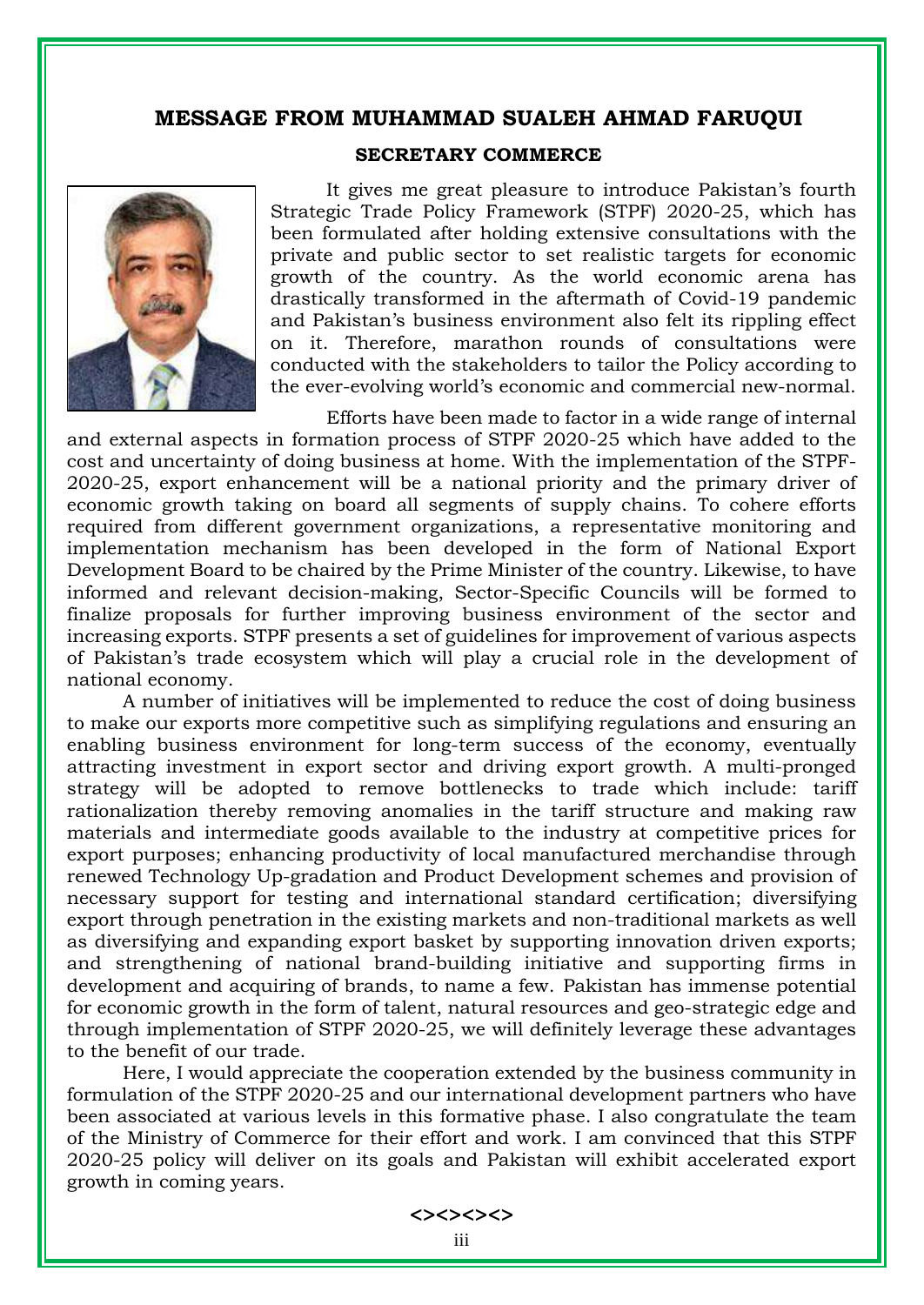#### Table of Contents

| 1.             |  |
|----------------|--|
| 2.             |  |
| 2.1            |  |
| 2.1.1          |  |
| 2.1.2          |  |
| 2.1.3          |  |
| 2.2            |  |
| 3.             |  |
| 4.             |  |
| 4.1            |  |
| 4.2            |  |
| 4.3            |  |
| 4.4            |  |
| 4.5            |  |
| 4.6            |  |
| 4.7            |  |
| 4.8            |  |
| 5.             |  |
| 5.1            |  |
| 5.1.1          |  |
| 5.1.2          |  |
| 5.1.3          |  |
| 5.1.4          |  |
| 5.2            |  |
| 5.3            |  |
| 5.3.1          |  |
| 5.3.2          |  |
| 5.3.3          |  |
| 5.3.4          |  |
| 5.4            |  |
| 5.4.1          |  |
| 5.4.2          |  |
|                |  |
| 5.4.3          |  |
| 5.4.4          |  |
| 5.4.5          |  |
| 5.4.6<br>5.4.7 |  |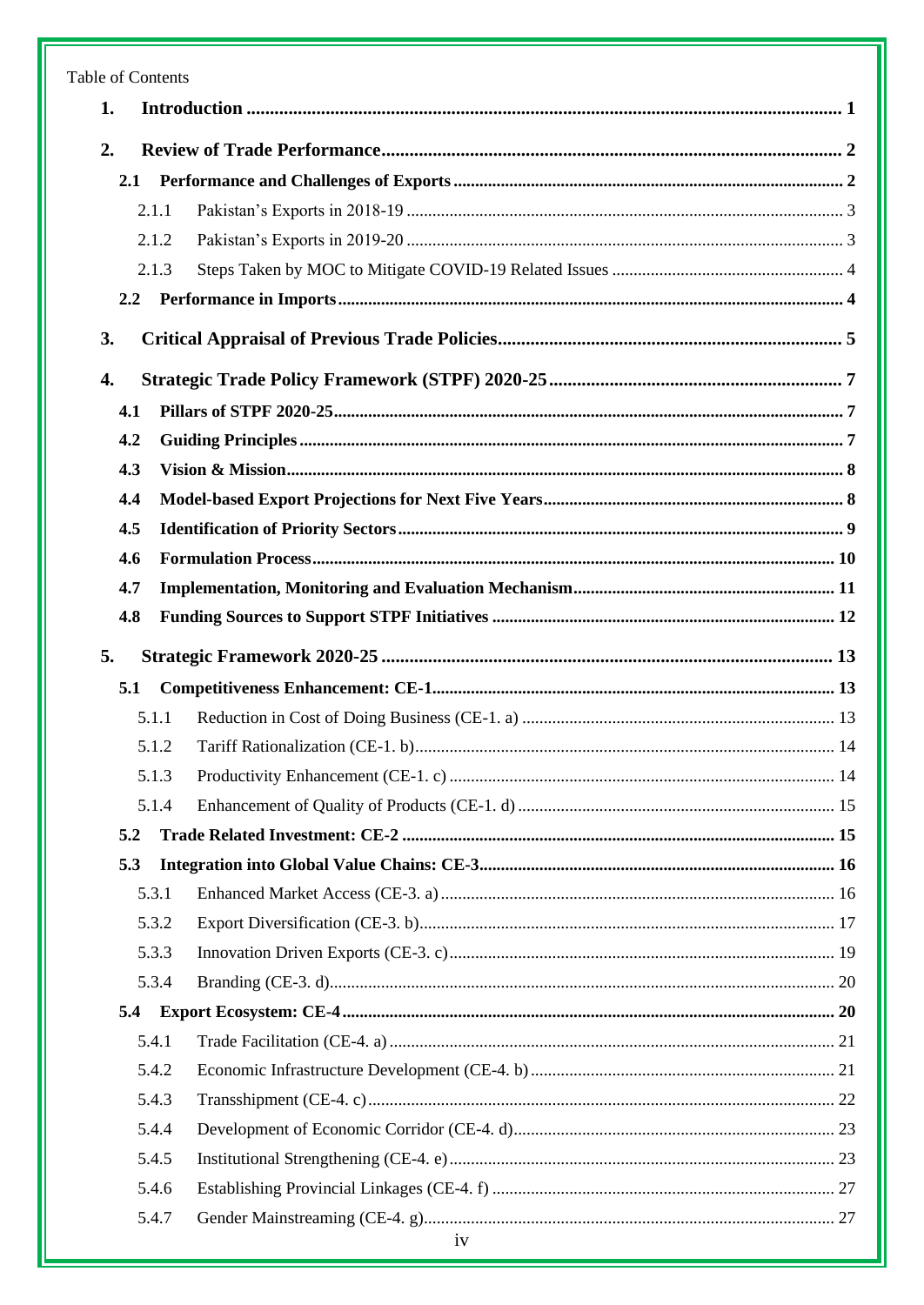|    | 5.4.8  |                                                                           |  |
|----|--------|---------------------------------------------------------------------------|--|
|    | 5.4.9  |                                                                           |  |
|    | 5.4.10 | Social and Environment Compliance & Sustainable Development (CE-4. j)  28 |  |
|    | 5.4.11 |                                                                           |  |
|    | 5.4.12 |                                                                           |  |
|    | 5.4.13 |                                                                           |  |
| 6. |        |                                                                           |  |
| 7. |        |                                                                           |  |
| 8. |        |                                                                           |  |
|    | 8.1    |                                                                           |  |
|    | 8.2    |                                                                           |  |
|    | 8.3    |                                                                           |  |
|    | 8.4    |                                                                           |  |
|    | 8.5    |                                                                           |  |
|    |        |                                                                           |  |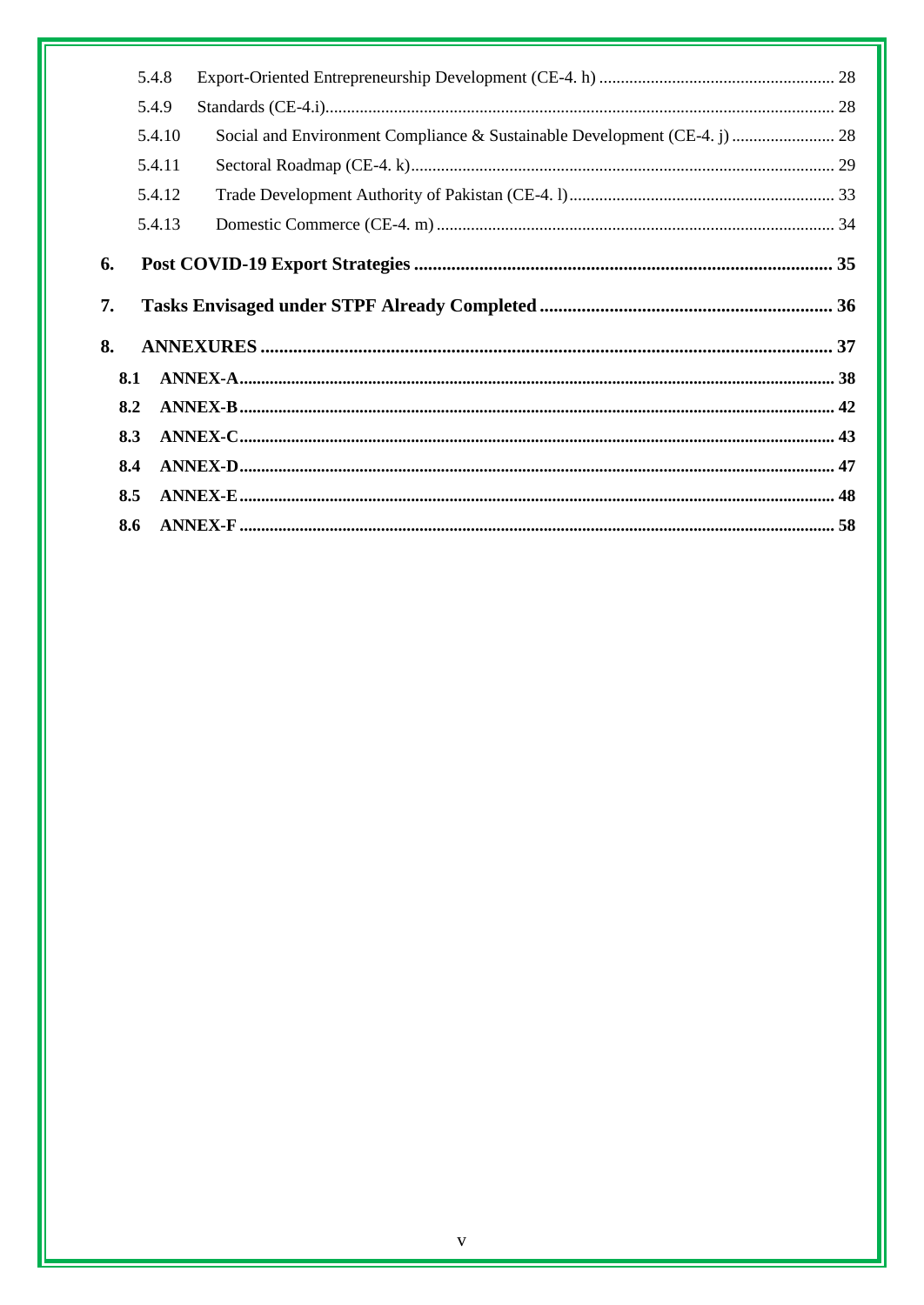# <span id="page-6-0"></span>**1. Introduction**

Pakistan's exports have remained stagnant for the last ten years – ranging between US\$20 billion to \$25 billion and thereby reducing Pakistan's share in the global export market by  $10.5\%$ <sup>1</sup>. During the same period, China and India enhanced their share in global exports by 27%<sup>2</sup> and 18%<sup>3</sup> respectively, whereas Bangladesh registered an impressive growth of 95%<sup>4</sup>. While Pakistan's exports have stagnated, imports have kept rising resulting in a huge trade deficit. The consequent balance of payments related crises has made Pakistan's growth trajectory more cyclical and remains a threat to future sustainable economic growth of Pakistan.

In order to address lower exports growth in Pakistan, the Ministry of Commerce (MOC) has prepared the Strategic Trade Policy Framework (STPF) 2020-25 that aims to enhance export competitiveness of Pakistan through a framework of interventions having an impact across the value chains. The STPF intends to make the policy implementation unidirectional by correcting the chronic policy fragmentation related issues that have undermined the effective implementation of previous Trade Policy Frameworks. Overall, it aims to enhance the ability of Pakistani enterprises' capacity to produce, distribute and sell products and services as or more efficiently than is done by the competitors.

The STPF document is a living document that remains dynamic as it will be subject to changes based on constant monitoring and evaluation. The document consists of five sections, the 1<sup>st</sup> section introduces the readers to the scope and aims of the STPF. Section 2 evaluates the trade performance of Pakistan in the recent years and highlights the problems faced by exporters. Section 3 takes stock of the previous trade policies and highlights the lessons learnt from problems faced in conceptualization and implementation of previous Annual and Strategic Trade Policies. Section 4, broadly outlines the broad contours of the STPF 2020-25, as it highlights the main pillars of the policy framework, sets the guiding principles, outlines the vision & mission, identifies targets and priority sectors, and explains the policy formulation process, monitoring & evaluation mechanism and funding possibilities for the proposed initiatives under the STPF. Lastly, section 5 elaborates the detailed framework of interventions under which the STPF aims to; enhance export competitiveness, spur trade related investments, encourage agriculture development, integrate Pakistan with the global value chains and formulate a supportive export ecosystem in the country.

<sup>1</sup> Calculation based on data from ITC - Trademap

<sup>2</sup> Calculation based on data from ITC - Trademap

<sup>3</sup> Calculation based on data from ITC - Trademap

<sup>4</sup> Calculations based on data from ITC-Trademap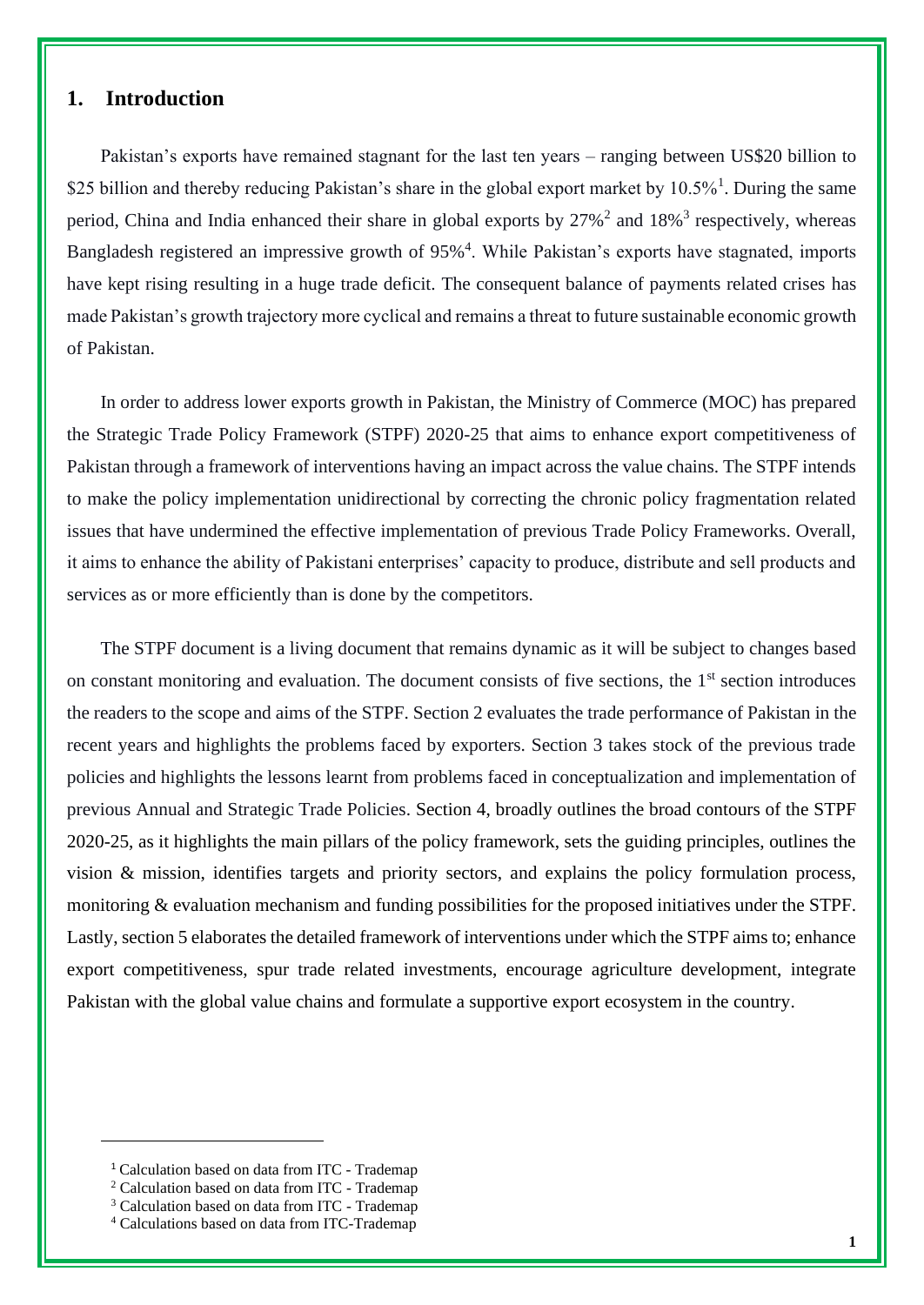# <span id="page-7-0"></span>**2. Review of Trade Performance**

In the past ten years, Pakistan's trade deficit has increased by an average growth rate of  $3.6\%$ <sup>5</sup> increasing from \$15.6 billion in 2010-11 to \$23.1 billion in 2019-20, after peaking at \$37.6 billion in 2017- 18.<sup>6</sup> The current government has reduced the trade deficit by \$14.5 billion which has led to stabilization in the current account which has therefore turned positive for the first time in July 2020<sup>7</sup>. Pakistan's imports peaked in 2017-18, clocking \$60.8 billion and has since started to stabilize, which reached to \$44.5 billion in 2019-20. The average growth rate of imports during the last ten years remained at  $0.9\%$ <sup>8</sup>.

During the last ten years, Pakistan's exports have shown a negative Compound Annual Growth Rate (CAGR) of -1.3%. In the last fiscal year (2019-20), exports started growing by 3.6% until February 2020. Exports registered a double-digit growth in the month of February (13.2%) and during the first two weeks of March  $(14%)^9$ . The growth momentum, however, could not be sustained due to the COVID-19 driven global economic meltdown and the imposition of domestic lockdown. Hence, exports started to decline sharply after the mid of March 2020. The successful smart lockdown approach, preparation and implementation of SOPs by the Ministry of Commerce and Trade Development Authority of Pakistan (TDAP) helped exports to recover, month-on-month, from May 2020 onwards and ended up with a reasonable figure of \$21.4 billion<sup>10</sup>, which, at the peak of pandemic seemed too optimistic.

The following sub-sections takes an overview of Pakistan's performance in exports and imports to determine the challenges faced by the business community.

# <span id="page-7-1"></span>**2.1 Performance and Challenges of Exports**

Pakistan's exports have been affected due to low level of exports competitiveness faced by Pakistani enterprisers due to higher cost of doing business and low product sophistication. The situation is caused by expensive energy compared to competitors, lower enterprise productivity, cumbersome taxation system, higher tariffs on intermediate and capital goods, lack of quality and standard ensuring ecosystem and unattractive regime for investment in exports-oriented sector.

In case of emerging markets, exports are the main driving force for enhancing national income. However, the relative share of exports in Pakistan's Gross Domestic Product (GDP) is lower compared to the competitor countries, referring to the fact that GDP growth in Pakistan has been led by consumptions and import.

- <sup>6</sup> PRAL/PBS
- 7 SBP
- <sup>8</sup> PRAL/PBS
- <sup>9</sup> PRAL/PBS
- <sup>10</sup> PRAL/PBR

<sup>5</sup> Calculation based on PRAL data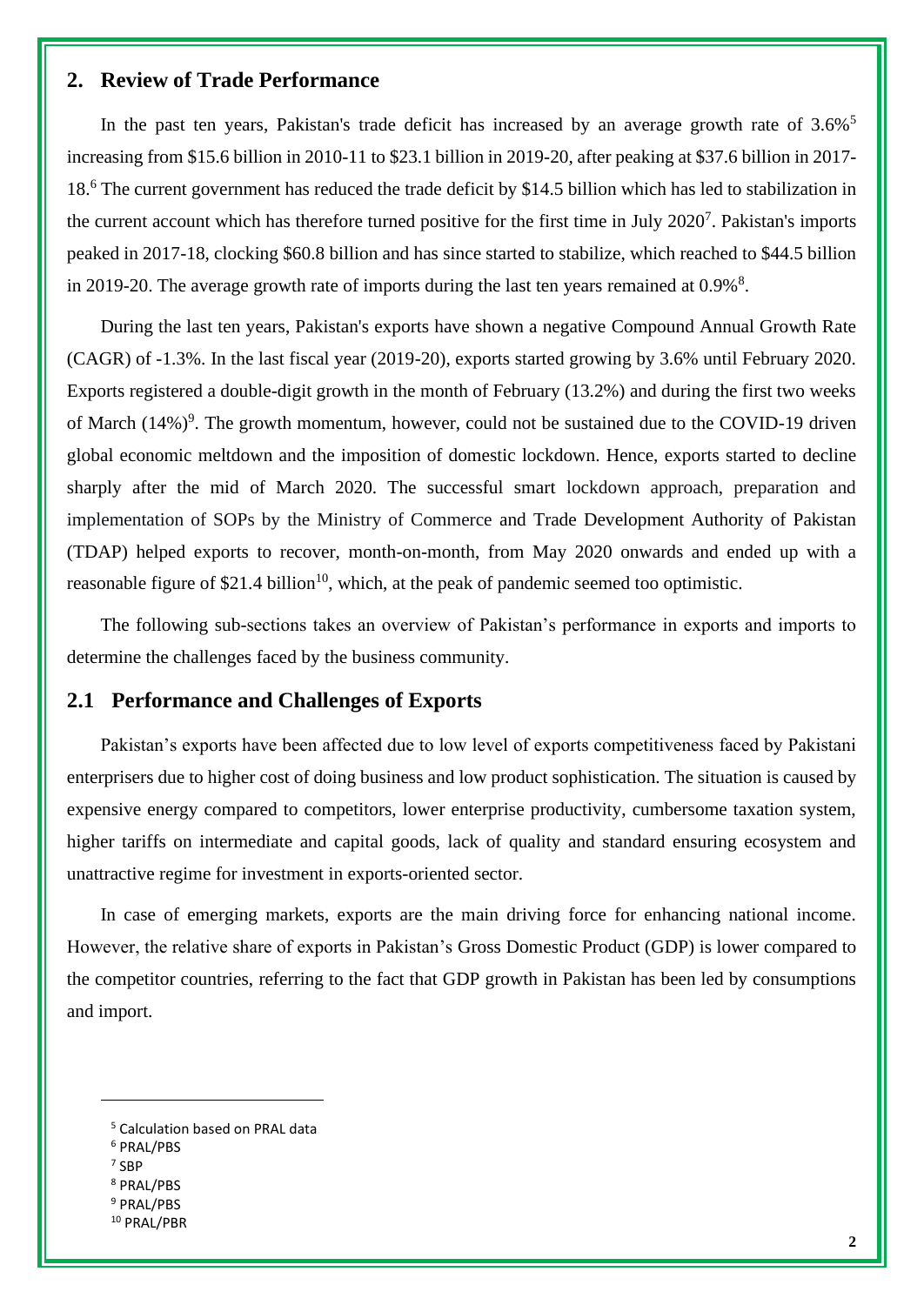#### <span id="page-8-0"></span>**2.1.1 Pakistan's Exports in 2018-19**

To enhance exports performance, during the fiscal year 2018-19, the fundamentals of the export sector were significantly improved due to a set of policy measures. Firstly, market-based exchange rate improved export competitiveness, by decreasing the cost, in dollar terms, of rupee-denominated inputs e.g. energy, wages, overheads and indigenous raw materials. Secondly the interest rates under export schemes i.e. Export Refinance Scheme and Long-Term Finance Facility, had been retained at the previous level, despite multiple rounds of policy rate increases by the State Bank of Pakistan. Thirdly, the import duties were reduced on more than 2,000 raw materials of export-oriented industries in the two supplementary budgets (in October 2018 and March 2019) and the Annual Budget 2019-20, with a cumulative annual relief of Rs. 40 billion. Lastly, the support provided under the Prime Minister's Export Enhancement Package was extended for three years to lend predictability to the export-oriented investment.

Despite these facilitative measures, export growth remains sluggish because of the offsetting impact of externalities. First, the contractionary monetary policy gradually increased the cost of capital, especially for the small and medium enterprises, which could not secure concessionary finance under the export schemes. Second, the availability of exportable surplus shrunk as a natural corollary to the slow GDP growth. Third, despite a partial relief of customs duties on 1635 raw materials in the Finance Act 2019-20, the tariffs on all other imports were further increased, in turn, escalating the cost of doing business for certain related sectors. Fourth, the volatility of exchange rate during the first half of 2019 and second quarter of 2020 increased exchange rate risk for the exporters, since at the time of quoting the price they did not know how many rupees would be realized for a dollar when the export proceeds arrive after 6 to 9 months of production.

#### <span id="page-8-1"></span>**2.1.2 Pakistan's Exports in 2019-20**

As Covid-19 wreaked havoc in the global economy, Pakistan's exports also took a serious jolt in FY19- 20. Pakistan's exports which had started to recover and posted double digit growth in February (13.2% Month-on-Month) after a long while, could not sustain the global economic meltdown along with domestic lockdown and hence started to decline in the mid of March 2020. Pakistan's exports faced formidable challenges in the form of cancelled orders, disruption in value chains, and partial suspension of port facilities and closure of retail stores worldwide. All of this generated a huge demand side shock, which was coupled with a supply side disruption within the country due to domestic lockdown. However, with the efforts by the Government and movement towards smart lockdown strategy the exports saw the muchneeded recovery in May and June 2020. Ministry of Commerce and TDAP worked closely with the National Command and Control Centre (NCOC) and provincial governments to facilitate exporters. As a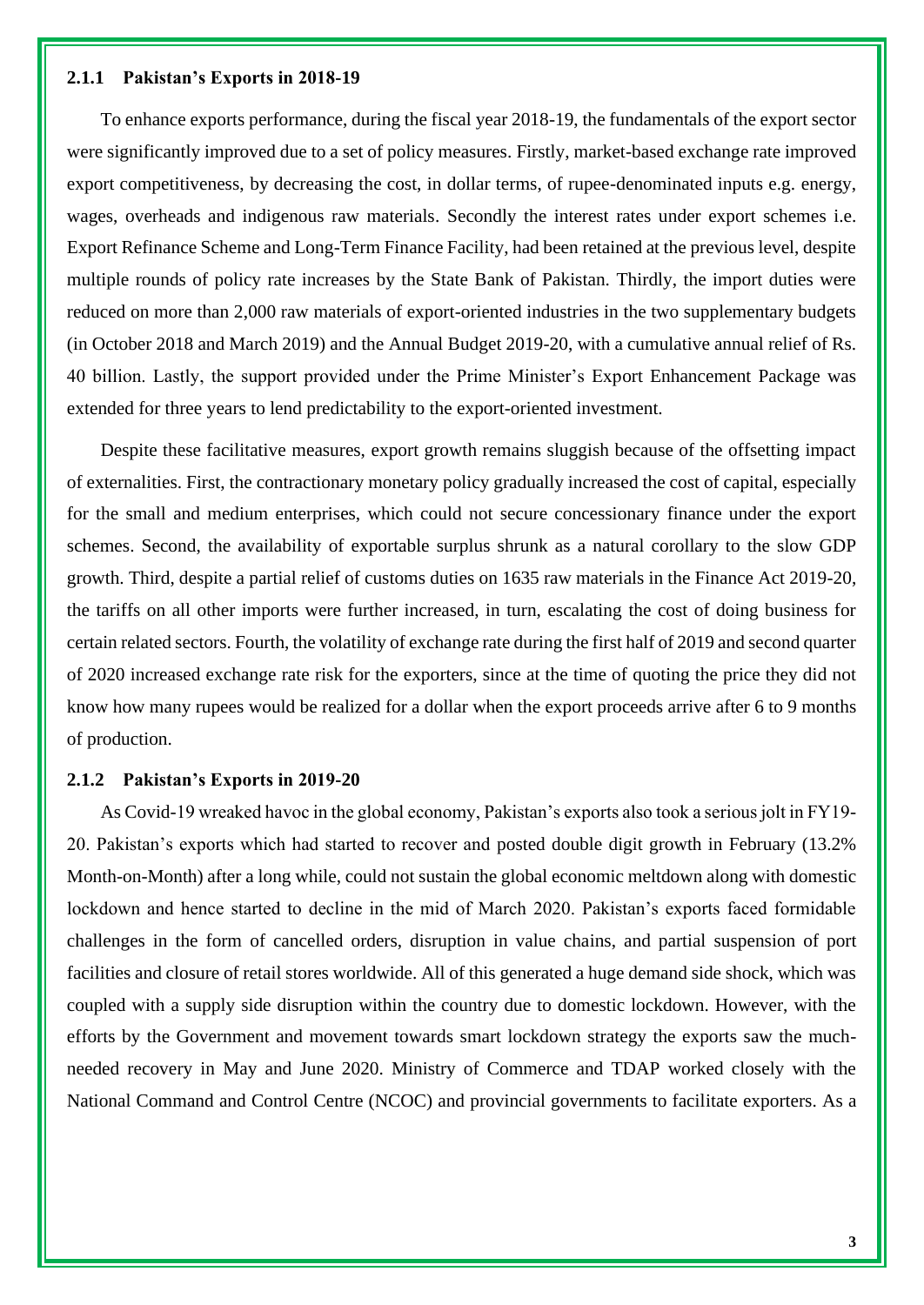result of these efforts exports which were predicted to close at around \$20 billion in FY 19-20, showed an improvement of \$1.4 billion and reached \$21.4 billion $^{11}$ .

#### <span id="page-9-0"></span>**2.1.3 Steps Taken by MOC to Mitigate COVID-19 Related Issues**

As an aftermath of COVID-19, the Ministry of Commerce proactively worked and took significant steps to mitigate impact of COVID-19 on trade to provide business facilitation. During these testing times Drawback on Local Taxes & Levies (DLTL) refunds of Rs. 47.5 Billion were paid to textile and non-textile industry to remove their cash flow constraints. The industry having confirmed orders was facilitated to remain operational throughout the lock down. Ministry of Commerce kept a close liaison with provincial governments to open up industry in a phased approach. In the first phase, those industries were allowed to operate which had confirmed export orders. In the second phase an action plan, strategy as well as detailed guidelines and SOPs were formulated to gradually open up industry.

Consultation with top exporters and chambers were convened and their problems were readily addressed. The Trade and Investment Officers abroad were issued directions to follow up with business community and exporters to provide utmost facilitation and also to reach out to the concerned importers of their respective countries in cases where cancellation of orders was feared. To address Afghan Transit Trade & Bilateral Trade issues MOC worked closely with concerned stakeholders to normalize both trade and transit. MOC worked with the Ministry of Finance in preparing the draft stimulus package by the Government of Pakistan to support the economy and safeguard jobs, especially for Small and Medium Enterprises (SMEs) and Micro, Small and Medium Enterprises (MSMEs). Loans were deferred and restructured and concessional loans were provided for building and equipping hospital to fight COVID-19 and also to meet the wage related costs for firms facing trouble due to shutdowns. These measures helped saving many jobs at the time of business shutdown.

# <span id="page-9-1"></span>**2.2 Performance in Imports**

Imports in developing world act as a pivotal indicator and enabler of economic growth and facilitate efficient allocation of resources through specialization. Imports provide a much-needed value addition through global value chains, and therefore lead to job creation and export generation. Pakistan's GDP and capital formation growth over the years has been linked with growth in imports<sup>12</sup>. Lower imports have coincided with lower GDP growth and investment and vice versa. However, larger imports have brought about balance of payments issues for Pakistan, as exports have lagged. It is important to note that Pakistan's import growth has lagged compared to its competitors over the years<sup>13</sup>, which has restricted Pakistan from

<sup>&</sup>lt;sup>11</sup> PRAL/PBS data

<sup>12</sup> PBS/PRAL data and in-house analysis

<sup>13</sup> WITS data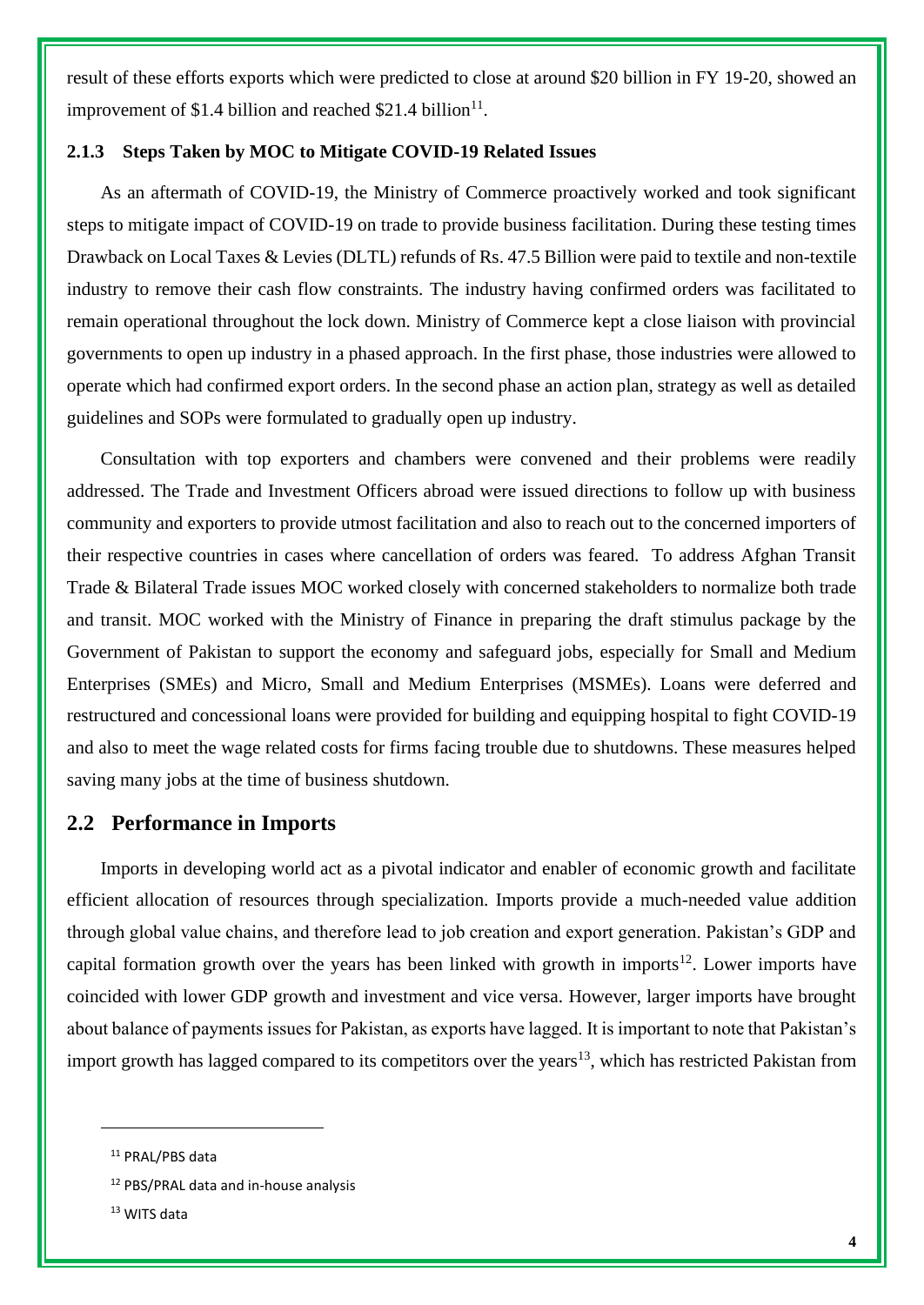integrating into global value chains – which account for 70% of global trade<sup>14</sup>. It is worth noting that the single largest importing category is petroleum and energy imports (29%), whereas the remaining imports mostly constitute intermediate goods and raw materials (20% of import value); capital and transport equipment (22% of total import value); and chemicals (16% of import value) and food items (10% of import value). Interestingly consumer goods import share is a mere  $3\%$  of the total import value<sup>15</sup>. This has been the prevailing break-up during the last ten years.

Pakistan's imports had remained stable around \$45-46 billion from 2012-13 to FY2015-16, but surged by US\$ 16 billion to touch US\$ 61 billion in the next two years  $(2016-18)^{16}$  primarily due to (a) the investment-driven import of machinery under China Pakistan Economic Corridor (CPEC), industrial raw materials and intermediate goods, (b) 12% additional consumption of petroleum products due to 19% price decline, (c) 17% hike in palm oil price, and (d) increase in import of pulses and cotton by 60% and 7% respectively owing to shortfall in domestic production $17$ .

During the 2018-19 the imports declined to US\$ 55 billon, mainly due to (a) exchange rate rationalization making the imports expensive, (b) reduction in one-time imports of capital goods under CPEC projects, (c) tightening of regulatory controls on non-essential imports and (d) the demand compression due to sluggish GDP growth. The trend of import compression continued during 2019-20, as imports ended up at \$44.5 billion. Further, to the previous year's trend additional impact on imports was due to COVID-19 and lower petroleum prices.

## <span id="page-10-0"></span>**3. Critical Appraisal of Previous Trade Policies**

Pakistan's previous trade policies have not been able to alter the export paradigm. These policies failed to address the supply constraints due to weak thrust and implementation of long-term structural and systemic reforms. Thereupon, the overall policy goals of competitiveness, diversification, product sophistication, productivity, institutional reforms and policy environment could not be achieved. Even the enterprise level interventions in the earlier policies such as duty drawback and cash transfers have not yielded desired results due to limited implementation and weak monitoring and evaluation mechanism.

Until 2008, the MOC had been formulating Annual Trade Policies (ATPs). The ATPs were replaced with a holistic three-year policy framework – Strategic Trade Policy Framework – to broaden the scope of the policy, bring policy continuity and predictability. The first STPF was launched for the years 2009-12, the second for 2012-15 and the third for 2015-18. Despite the policy initiatives and inclusion of key export

- <sup>16</sup> PBS
- <sup>17</sup> PBS

<sup>14</sup> OECD

<sup>&</sup>lt;sup>15</sup> ITC-Trademap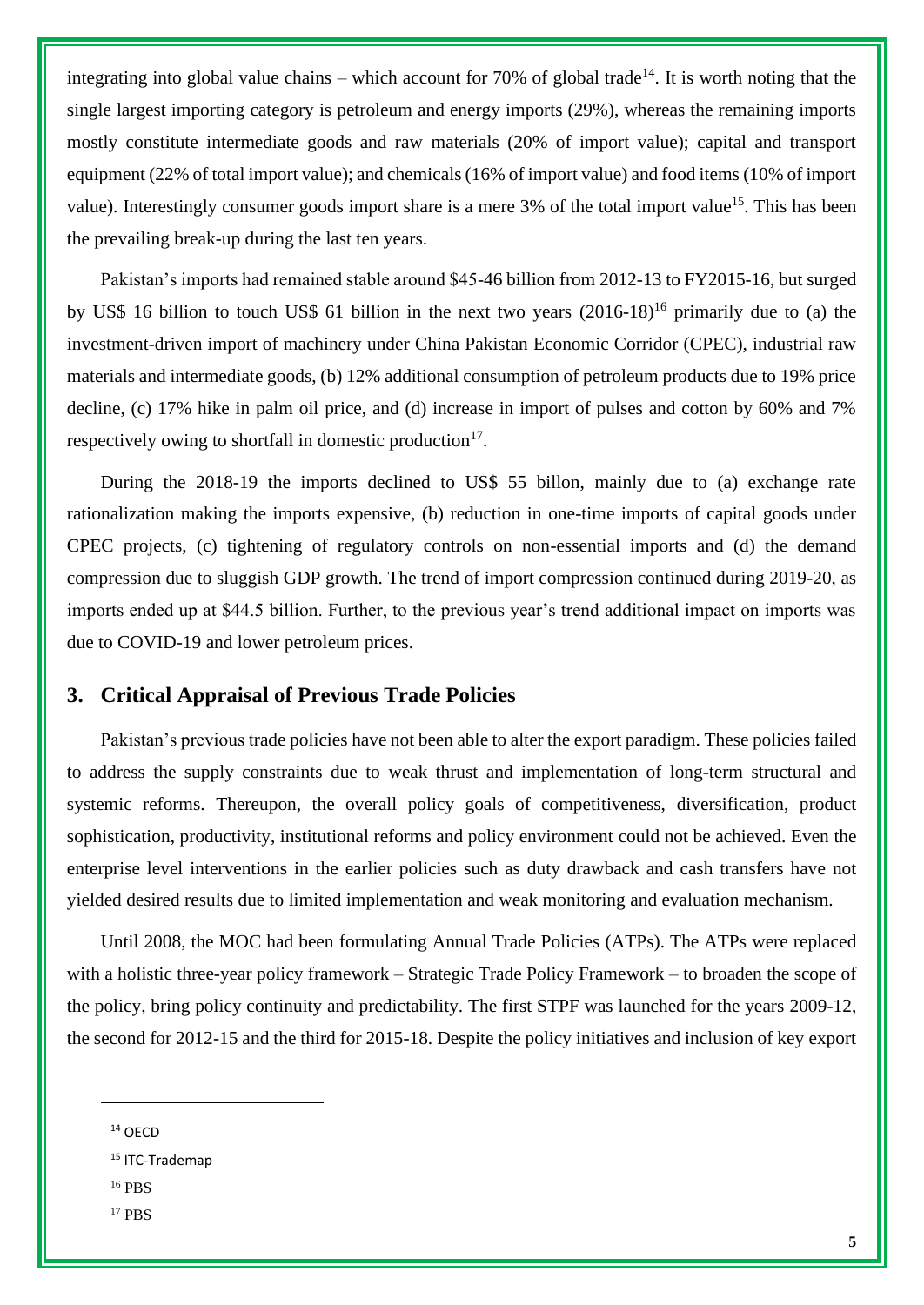growth enablers, the goals stipulated in the previous policies were not achieved because of the following challenges:

- Lack of cohesion and ineffective coordination within the government to successfully implement trade policy. The responsibility of implementing the key enablers lies in different ministries and across provinces.
- Absence of effective Monitoring and Evaluation mechanism. The effectiveness of interventions could not be ensured, as the periodic review of the policies was not conducted.
- One of the major reasons for continuous decline and stagnation in Pakistan's exports during the period of previous trade policies was unrealistic exchange rate.
- High tariffs on primary and intermediate inputs also made Pakistan's exports non-competitive.
- The phenomenon of fragmented industry across all exporting sectors of the country, especially textile, has been another cause of stagnant export growth over the years because it barely encouraged export of value-added goods, product innovation, standardization and real economies of scale.
- Inadequate disbursement of funds often led to partial or non-implementation of policy initiatives. For example, for the STPF 2015-18; out of the budget allocation of PKR. 20 billion, only PKR. 1 billion was released during the entire policy period.
- Policy advocacy by the industry remains mainly focused on protection seeking rather than improving competitiveness and efficiencies.
- There was high dependence of country's exports on textiles and clothing sector rather than the automotive, office equipment and telecom, chemicals and other manufactured products. There was a concentration of primary and intermediate goods, rather than value-added finished products in country's exports. On market side more reliance was on exports to the United States of America (USA), the European Union (EU) and China rather than regional and other emerging markets like Africa, Central Asia and Latin America.
- There was policy disconnection with global production and value chains. The previous policies lacked a comprehensive plan of action to link Pakistan's exports into regional and global production and value chains as well as develop value chains in lead products and hence failed to promote technological development.
- One of the major causes for the stagnation and decline in Pakistan's exports in the recent past is the disconnect between export growth strategies and investment policy that led to lack of investment in export-oriented manufacturing.
- Policy instruments continued to be the same in previous trade policies. However, no specific interventions were proposed in many broad policy areas and responsible ministries / agencies were not tasked with the implementation of trade policy.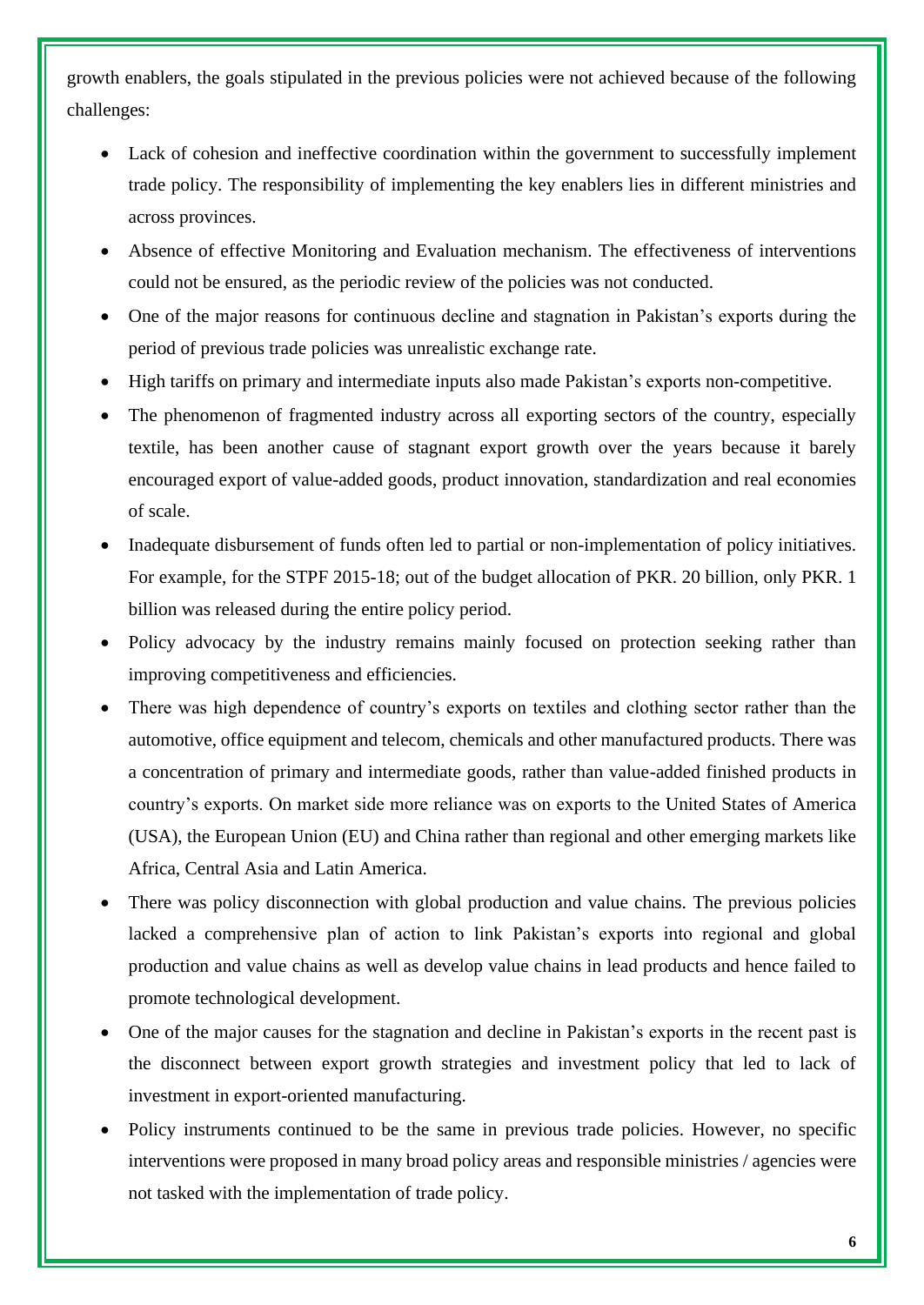# <span id="page-12-0"></span>**4. Strategic Trade Policy Framework (STPF) 2020-25**

Based on the analysis of past trade policies and diagnosis of the causes of suboptimal export performance and gaps in implementation of the policy measures, it has been decided to revisit the policy framework. This Policy document will be a living document with option to periodically review the proposed policy interventions after six months and introduce new initiatives where needed. In order to achieve a sustainable rapid export growth a comprehensive strategy has been devised to (a) optimize the growth of existing sectors in the short term, (b) diversify into the new sectors to be identified through stakeholders' engagement in the medium term, and (c) identify the innovation-driven export sectors for support interventions in the long term.

# <span id="page-12-1"></span>**4.1 Pillars of STPF 2020-25**

This Strategic Trade Policy Framework is based on the following pillars:

- i) Rendering exports, a national priority and the primary driver of economic growth, that is both inclusive and sustainable, and is the main viable source of foreign exchange earnings;
- ii) Enhancement of exports via a collaborative and cohesive national effort engaging all relevant ministries, departments, government agencies and private sectors so as to ensure policy coherence;
- iii) Introduction of strategic interventions in priority sectors under 'Make in Pakistan' initiative. These interventions have been identified in the Action Matrices;
- iv) Alignment of Trade Policy in tandem with macro-economic framework and other national policies such as Taxation, Revenue, Textiles & Industrial Policy, etc.

# <span id="page-12-2"></span>**4.2 Guiding Principles**

Following are the guiding principles of STPF:

- (i) There shall be no element of any duties and taxes on exports. The duty drawback mechanism will be reviewed by the end of 2020-21 to make it simplified, certain and automated.
- (ii) There shall be continuous regionally competitive energy prices for export-oriented sectors.
- (iii) The export enhancement support and incentive initiatives should be made simplified, certain, automated, performance oriented and time-bound. Scope of initiatives should be enhanced for priority sectors.
- (iv) There shall be an institutionalized mechanism for robust monitoring and implementation of the STPF in order to minimize the policy implementation gaps, which have traditionally remained a weak link due to multi-organizational roles in the export ecosystem.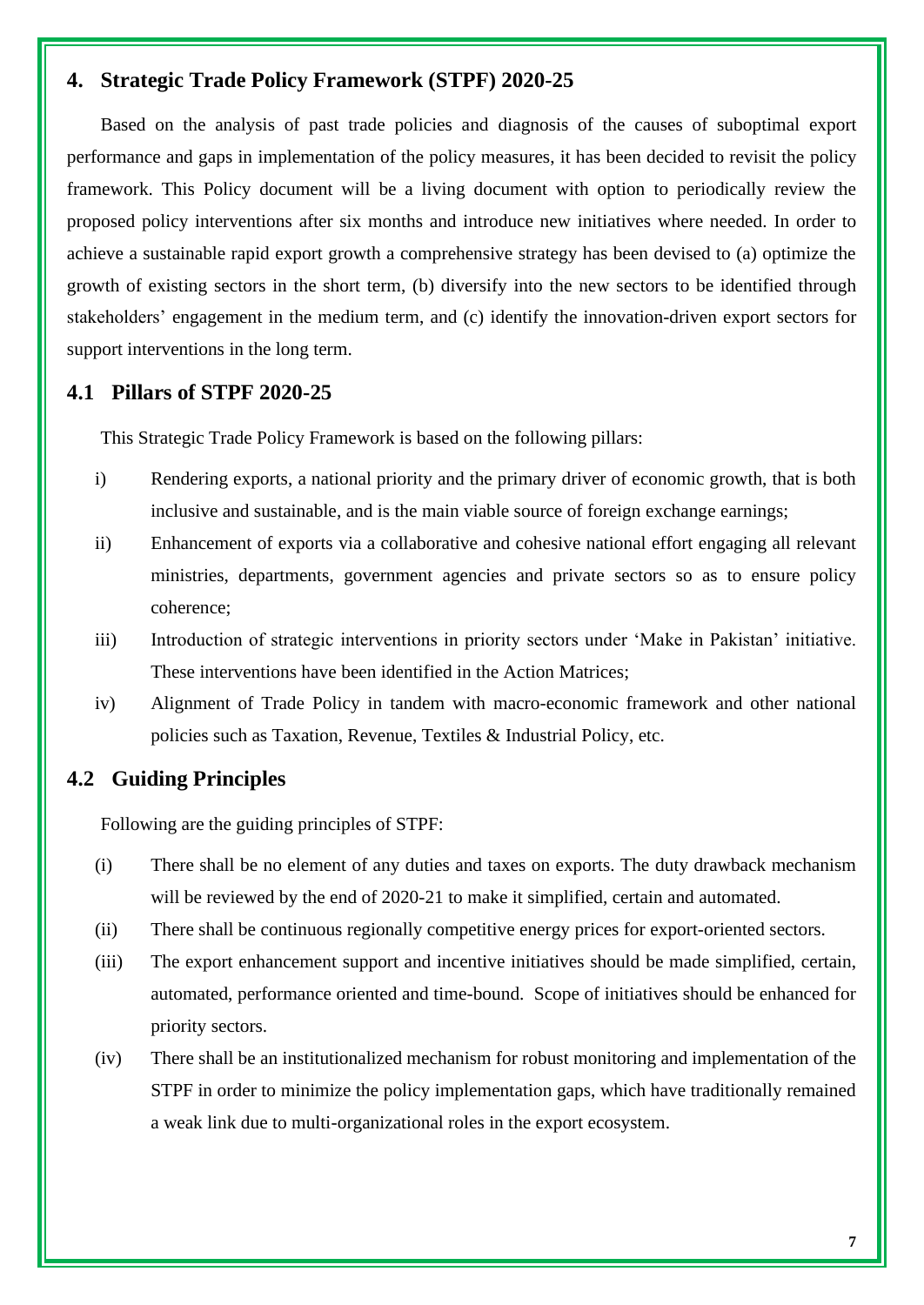# <span id="page-13-0"></span>**4.3 Vision & Mission**

The **Vision** of the STPF 2020-25 is for "Pakistan to become a dynamic and efficient domestic market as well as a globally competitive export driven economy". The **Mission** is to "transform Pakistan from a factor-driven to an efficiency-driven economy integrated into the regional and global value chains".

# <span id="page-13-1"></span>**4.4 Model-based Export Projections for Next Five Years**

Exports projections for STPF 2020-2025 are based on a sound econometric partial equilibrium model. The explanatory variables used in the model include World GDP, Pakistan's GDP and real effective exchange rate (i.e. nominal exchange rate, domestic prices, Pakistan's export prices and competitor's exports prices). Three scenarios have been constructed to project the future exports. The estimation specification, relevant elasticities and scenario assumptions are given in **(Annex-A)**. The difference between the three scenarios was the domestic prices of Pakistan which reflect the competitiveness and cost of doing business in the country. It is assumed that effective government interventions in terms of STPF, National Tariff Policy, Trade Facilitation, Technology Upgradation, Easy Financing and other on-going Ease of Doing Business initiatives will have an impact on competitiveness and thereby enhance exports. Targets for these key factors of competitiveness are explained in **(Annex-B)**.

The scenario 1 assumed that the government interventions under the STPF and other initiatives would be minimal and the prices and cost of doing business would follow a status quo trend. Therefore, for FY 21 prices have been taken at 10.8% growth (actual value) followed by 8% in FY 22 and then onwards it will follow CAGR (6.5%) from FY 23 to FY 25. The scenario 2 (medium) assumed that government's interventions would reduce the growth in domestic prices and therefore the price increase would be 8% in FY21, 6.5% in FY 22 and followed by 6% between FY 23-25. The scenario 3 (optimistic) assumed that growth in domestic prices would be 7.2% in FY 21 and then will remain at 5.5% from FY 22 to FY 25. Based on these scenarios the following export projections were estimated.

| Pakistan's Model Based Export Projections for STPF 2020-25 | MoC's Export      |                   |                   |                  |
|------------------------------------------------------------|-------------------|-------------------|-------------------|------------------|
| Year                                                       | <b>Scenario 1</b> | <b>Scenario 2</b> | <b>Scenario 3</b> | <b>Targets</b>   |
| 2020-21                                                    | 21.51             | 23.90             | 24.64             | 25.30 (Achieved) |
| 2021-22                                                    | 23.08             | 27.15             | 29.10             | 31.20            |
| 2022-23                                                    | 25.21             | 30.19             | 32.98             | 37.88            |
| 2023-24                                                    | 26.70             | 32.55             | 36.26             | 45.81            |
| 2024-25                                                    | 28.57             | 35.46             | 40.27             | 57.03            |

**(USD Billion)**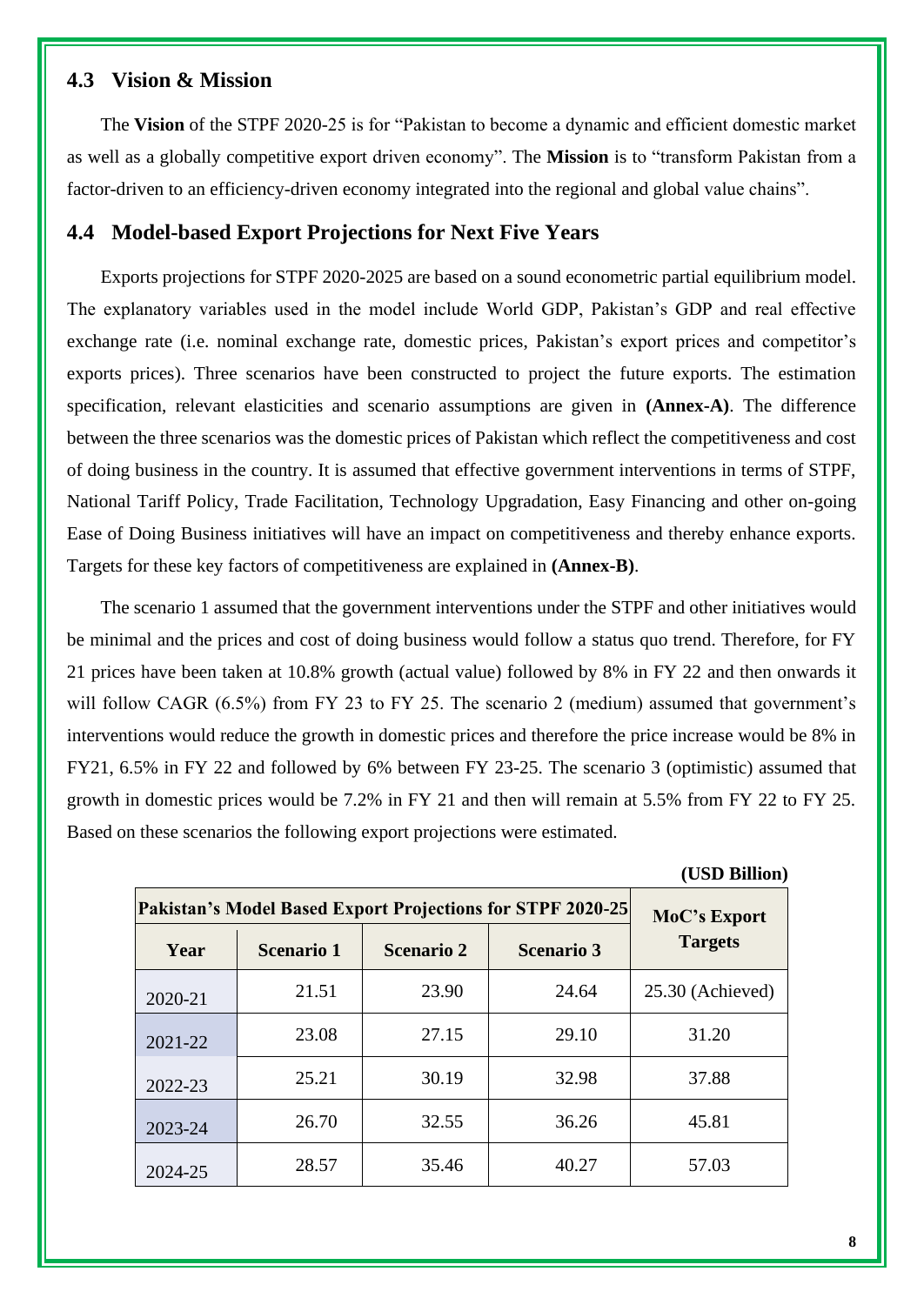Furthermore, to estimate the sectoral export projections of the traditional and new strategic sectors under the STPF their respective exports shares in Pakistan's total exports were taken into account for the past 10 years and the current year FY 21 (11 months). The growth in their shares were estimated using their CAGR and based on these CAGRs the projected share and value of export for each sector was determined. A comprehensive private stakeholder engagement was also undertaken that ascertains that the sector-wise projections formulated above are well within their respective sectors' estimated forecasts.

In the table above, three scenarios have been proposed by the Ministry of Commerce (MoC) for projection of exports. These projections include the recent more than expected growth forecast by the Government of Pakistan. Subsequently, MoC has undertaken an exercise of detailed consultations with the private stakeholders and has proposed to set the Export Target of USD 31.21 Billion for the FY 2021-22. The proposed target has also been approved by the Prime Minister. The model-based sector projections as well as sector wise export targets of MoC are given in **(Annex C).**

# <span id="page-14-0"></span>**4.5 Identification of Priority Sectors**

The priority sectors have been identified after studying the international demand trends on one hand and on the other the capacity and capabilities of different export sectors of Pakistan. The guiding principle was to divert the most of efforts and interventions in those sectors that promise greater export opportunities and larger returns. At the same time a due consideration was also made to align the process with government's wider policy priorities in textiles, agriculture, engineering, auto, food processing, pharmaceuticals and services.

Ministry of Commerce has identified following priority sectors which have been bifurcated into traditional and developmental categories:

| <b>Traditional Sectors</b> |                             | <b>Developmental Sectors</b>                                                       |
|----------------------------|-----------------------------|------------------------------------------------------------------------------------|
|                            | 1. Textile & Apparel        | Engineering Goods (incl. Auto Parts)<br>1.                                         |
| 2.                         | Leather                     | Pharmaceutical<br>2.                                                               |
| 3.                         | <b>Surgical Instruments</b> | 3.<br>Marble & Minerals                                                            |
| 4.                         | <b>Sports Goods</b>         | Processed Food & Beverages<br>4.                                                   |
| 5.                         | Carpets                     | 5 <sub>1</sub><br>Footwear                                                         |
| 6.                         | Rice                        | Gems & Jewelry<br>6.                                                               |
| 7.                         | Cutlery                     | Chemicals<br>7.                                                                    |
|                            |                             | 8.<br>Meat & Poultry                                                               |
|                            |                             | 9.<br>Fruits & Vegetables                                                          |
|                            |                             | 10. Sea Food                                                                       |
|                            |                             | 11. Services Sector (Special focus<br>IT,<br>on<br>Transport, Logistics & Tourism) |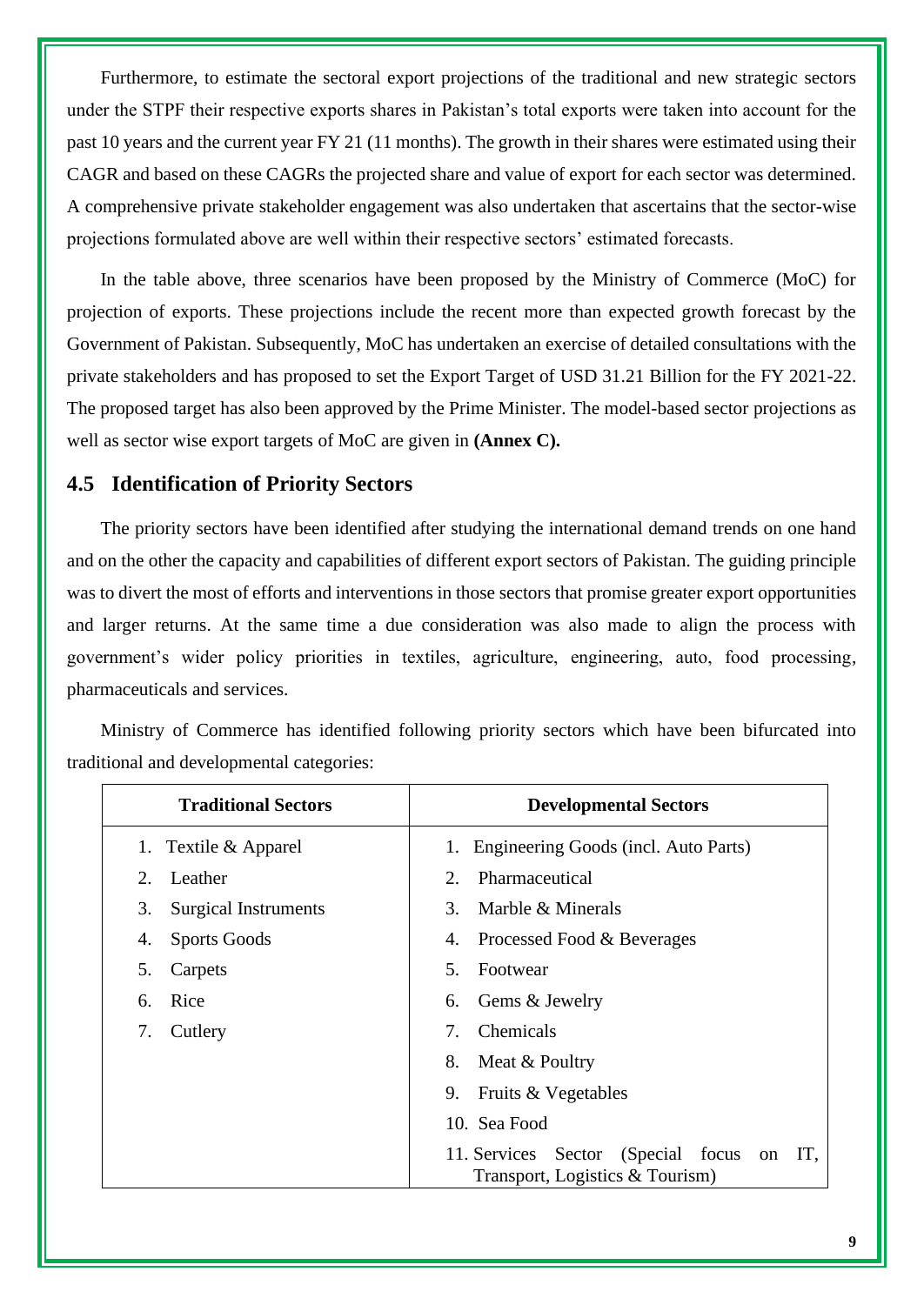TDAP would be mandated to come up with a comprehensive product export marketing strategy within three months focusing on priority sectors and interventions in addition to the domestic enablers as per Action Matrices. Pakistan's Trade Missions abroad would also be energized with realistic and do-able targets to trigger the market and product diversification outreach programmes.

# <span id="page-15-0"></span>**4.6 Formulation Process**

This STPF 2020-25 has been formulated through a broad-based consultative and review process, involving all stakeholders, from both private and public sectors. International development partners have also been associated at various levels in the formulation process. Initially, proposals were invited from Federation of Pakistan Chambers of Commerce and Industry (FPCCI), Chambers of Commerce & Industry, trade associations, private businesses, academia, think tanks, Trade Missions, Ministries/Divisions, Provincial Governments and other Government Agencies. Outreach meetings were held with the leading export-oriented sectors in different areas of the country including Karachi, Peshawar, Hyderabad, Sialkot, Faisalabad, Sukkur, Lahore, Multan, Quetta and Islamabad. Besides, an International Conference on Gender and Trade and a Symposium with Buying Houses and Sourcing Agents were organized. The proposals received from the stakeholders in writing or during the consultative events, were examined in a series of consultations with the public-sector stakeholders i.e. relevant Ministries, Departments, Provincial Governments, Regulatory Bodies and the STPF Implementation Organizations, to seek their views and comments on the proposals. The process was open and conducted in a collaborative manner, aiming to accommodate the proposals from all corners of the table, with the objective to formulate an effective and comprehensive trade policy for the next five years.

In its second phase a special task force under the "Make in Pakistan" initiative conducted stakeholder engagements with various sectors and came up with comprehensive proposals that have also become part of this policy document.

Ministry of Commerce invited comments from other ministries and departments on the policy document and same were incorporated in order to align the policy with the recommendations of respective entities.

Furthermore, Ministry of Commerce and TDAP have engaged with private sector stakeholders in order to discuss the post COVID-19 issues being faced by the business community and to identify and advise the mitigating measures. The process of stakeholder engagement will continue till the COVID-19 is fully controlled.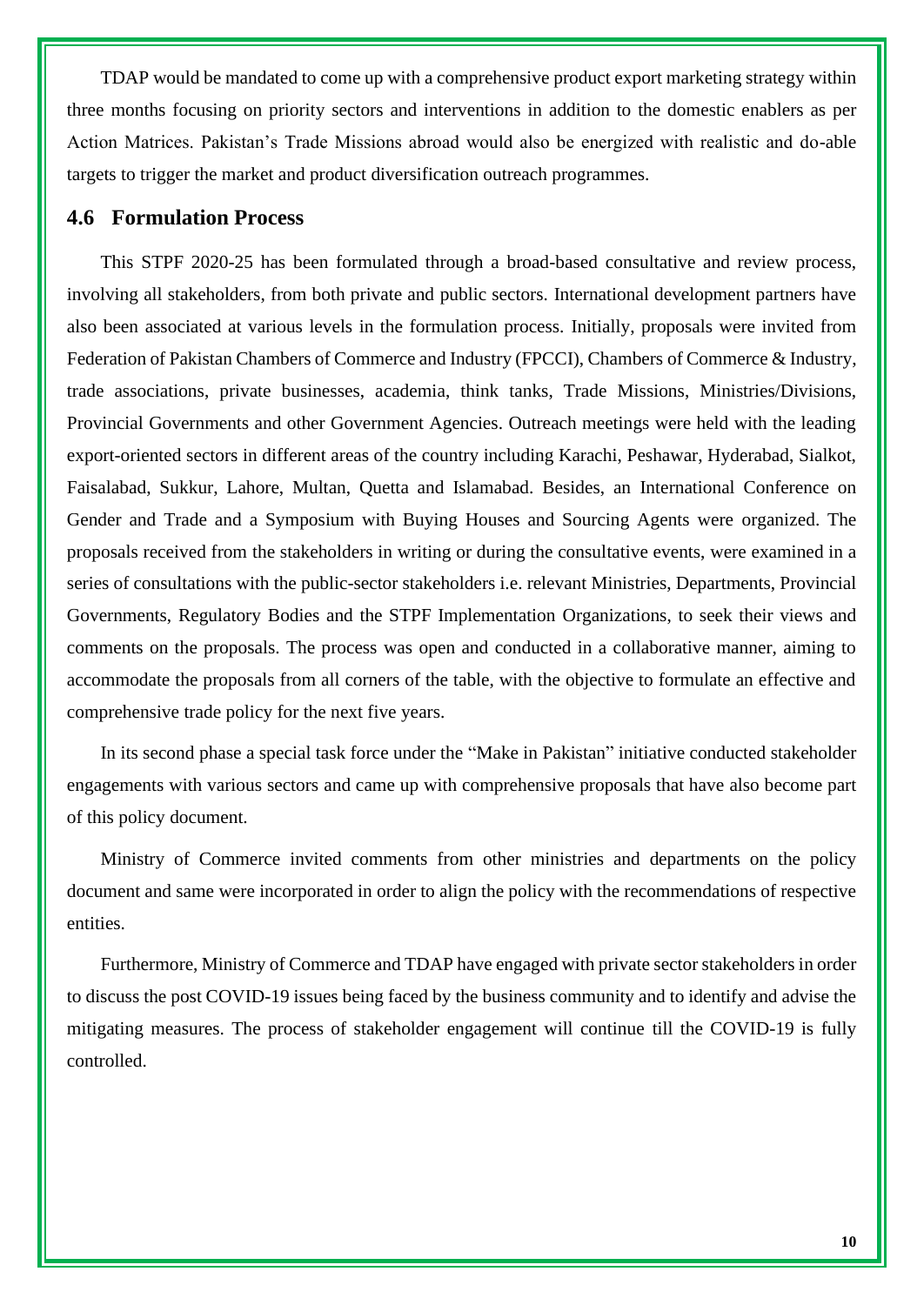# <span id="page-16-0"></span>**4.7 Implementation, Monitoring and Evaluation Mechanism**

Implementation of the policy initiatives is of critical importance to the success of STPF 2020-25. In order to oversee the implementation of STPF 2020-25, it has been decided to constitute a cross functional National Export Development Board (NEDB) comprising of:

- a. Prime Minister of Pakistan (Chairman)
- b. Advisor to PM / Minister of Commerce and Investment
- c. Minister of Planning, Development & Special Initiatives
- d. Minister of Industries and Production
- e. Minister of Finance and Revenue
- f. Minister of Energy/Power Division
- g. Minister of National Food Security and Research
- h. Governor State Bank of Pakistan
- i. Secretary Commerce / Member/Secretary of Board
- j. Secretary Finance
- k. Chairman Board of Investment
- l. Chairman Federal Board of Revenue
- m. President Federation of Pakistan Chamber of Commerce & Industry
- n. Chairman Pakistan Business Council
- o. President Overseas Investors Chamber of Commerce & Industry

In addition to above, following members will represent their respective public sector departments and will be invited on the relevant agenda items:

- a. Minister of Foreign Affairs / Secretary Ministry of Foreign Affairs
- b. Minister of Economic Affairs / Secretary Ministry of Economic Affairs
- c. Special Assistant to the Prime Minister on Petroleum / Secretary Petroleum Division
- d. Minister for Maritime Affairs / Secretary Ministry of Maritime Affairs
- e. Chief Ministers of respective Provincial Governments / Respective Chief Secretaries
- f. Any other Ministry / Department

Private sector representatives will be added accordingly by the Ministry of Commerce.

The Ministry of Commerce will serve as a secretariat of the National Export Development Board (NEDB) and at least bimonthly meetings of the Board will be held in order to ensure the implementation of various policy measures. The Board will provide strategic guidance to all the relevant institutions and stakeholders mandated with the role to promote export-oriented foreign and local investment in the country with the aim to increase Pakistan's export competitiveness by continuously improving the enabling environment for exports and increasing firms' capabilities. It will oversee the alignment, progress and implementation of Strategic Trade Policy Framework (STPF) and various sector specific policy initiatives and will also serve as monitoring and evaluation platform for government's various export enhancement policies / initiatives.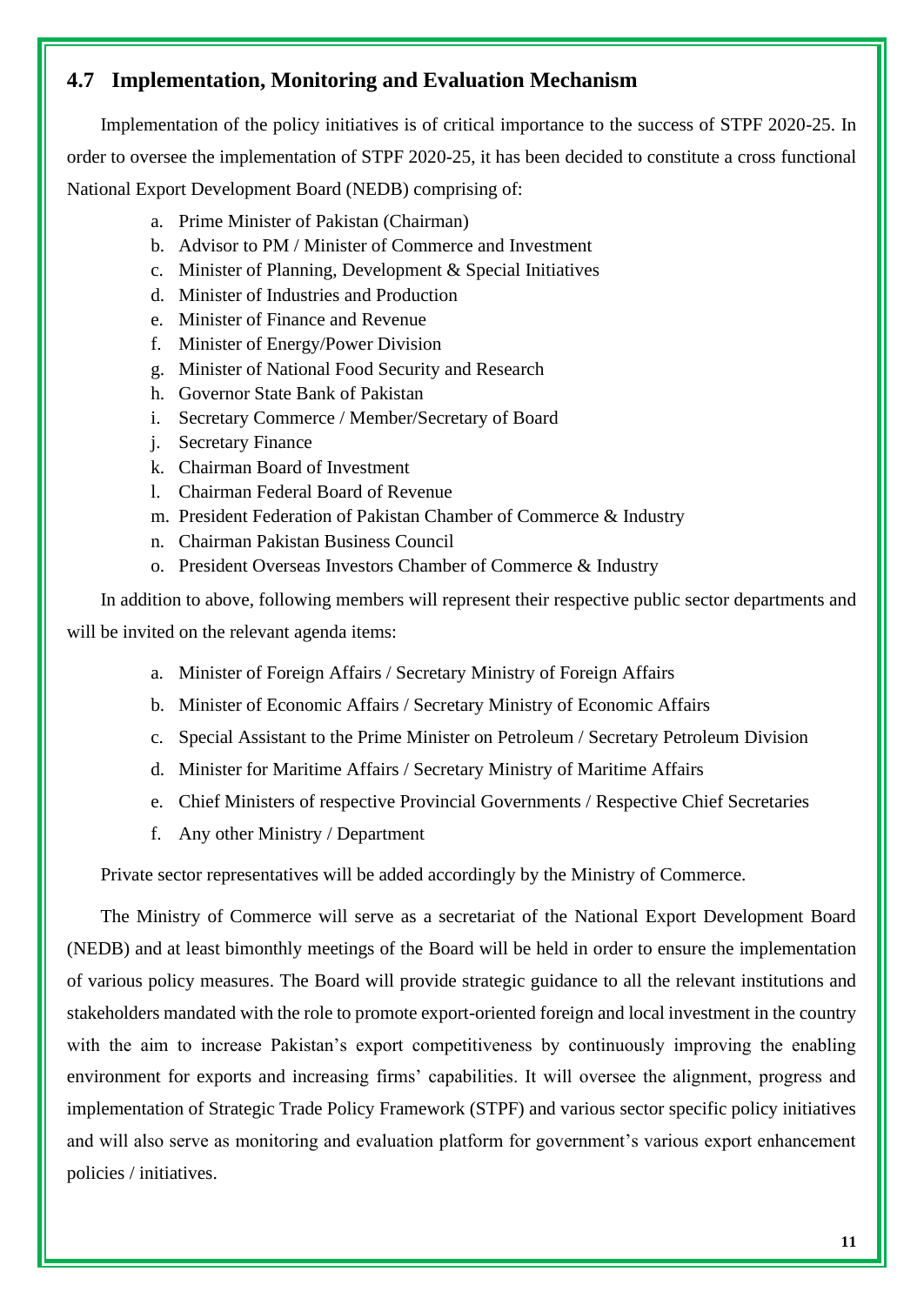In order to drive the implementation of measures envisaged on regular basis in STPF 2020-25, it has also been decided to constitute an Executive Committee. The Committee will submit its reports to the National Export Development Board. The Executive Committee will comprise of the following:

- a. Advisor to PM / Minister of Commerce and Investment (Chairman)
- b. Secretary Commerce
- c. Secretary Finance
- d. Secretary Industries
- e. Secretary Board of Investment
- f. Chairman Federal Board of Revenue
- g. Representatives of Provincial, GB and AJK Governments

Other departments or private sector representatives can be co-opted on need basis by the Committee. Regular meetings of the subject committee will be held in order to ensure the implementation of policy measures identified in STPF.

To ensure successful completion of initiatives proposed under the STPF 2020-25 and warrant sustainability, a vibrant Monitoring and Evaluation (M&E) mechanism will be instituted. In order to make M&E mechanism effective and relevant to the changing economic dynamics of the country, there will be focus on efficiency, employment of a participatory approach to monitoring progress, utilization of technical and academia expertise, wide dissemination of information and usage of input from multiple sources for Policy improvement. Special attention will be made for setting program priorities, development of program framework and periodic reviews of targets achieved. Relevant surveys and reports will be collected and analyzed, and if required, studies will be conducted to gauge the progress made under STPF.

By reviewing the progress on outcome under STPF, the two forums i.e. National Export Development Board and the Executive Committee will ensure evidence-based decision making, policy formulation & updating, export promotion, improved service delivery and facilitation for exporters.

# <span id="page-17-0"></span>**4.8 Funding Sources to Support STPF Initiatives**

Efficient resource identification and allocation is the key to implementation of initiatives and getting desired outcome. Under the STPF, the government intends to undertake a number of trade facilitation and promotion initiatives, encompassing targeted economic infrastructure development to ensure ease of doing business and enhancing exports. Special emphasis will be laid on utilizing all modes of funding resources available, and first among them is the Export Development Fund (EDF). Under the policy, EDF facility will be used to fund most of the ongoing projects and the ones that have been conceived for the future under current STPF. In addition to that, funding will be arranged from regular budget, Public Sector Development Programme (PSDP), government's financing schemes, sponsoring from international donor agencies and financial institution, attracting local and foreign investments etc. Avenues of Public Private Partnership (PPP) will also be explored to create enabling environment for the business community of Pakistan, with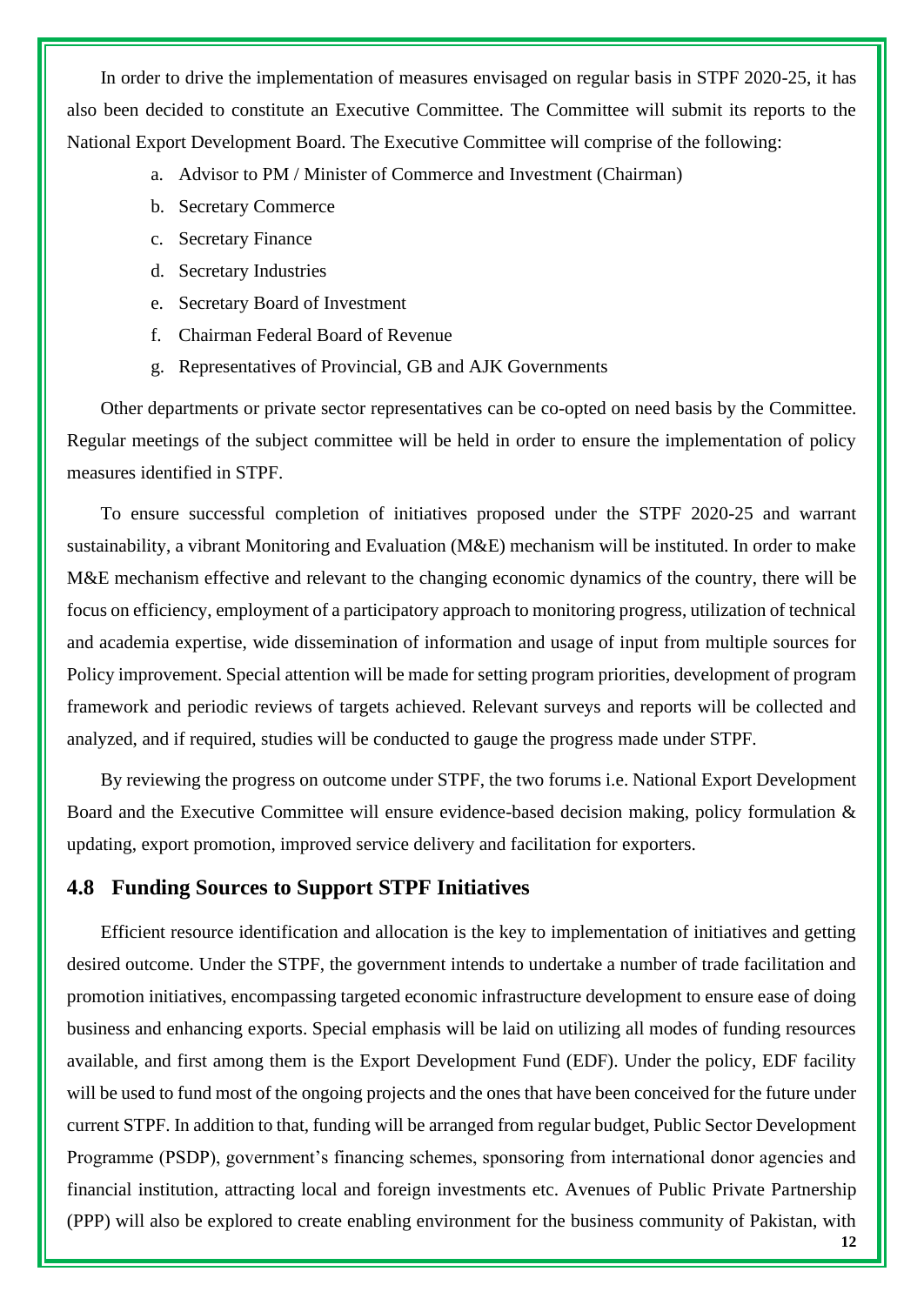aim to institute a sustainable economic settings and boost exports. Detailed breakup of the funds will be made while designing specific policies and interventions for targeted tariff lines and markets. An estimated financial outlay of the strategic interventions is placed at **Annex-D**

# <span id="page-18-0"></span>**5. Strategic Framework 2020-25**

A review of Pakistan's trade performance, an appraisal of previous trade policies and extensive sectoral stakeholder consultations led to the identification of major Critical Enablers (CEs) that would help achieve the objectives of STPF 2020-25. The policy interventions stipulated under each CE are discussed below. Detailed Action Plan identifies the responsible ministry / agency for policy actions and sets the timeline for policy interventions **(See Annex-E for Action Matrix)**.

## <span id="page-18-1"></span>**5.1 Competitiveness Enhancement: CE-1**

The 18% decline in Pakistan's share in global market<sup>18</sup> during the last decade means that Pakistan's export competitiveness in the global market has been eroding. The regaining of the global market share vitally depends on the restoration of Pakistan's export competitiveness. Ministry of Commerce has identified the following action areas and policy measures to enhance the competitiveness:

#### <span id="page-18-2"></span>**5.1.1 Reduction in Cost of Doing Business (CE-1. a)**

For exporters to be more competitive and productive, transaction costs must be reduced through efficient logistics, seamless administrative procedures, fewer documentary requirements and less dwell time at ports. Efforts shall be made to ensure continuous supply of regionally competitive energy to the export industry. Furthermore, time-bound exports support incentives such as duty drawback schemes, sales tax refunds and low-cost financing facility etc., with phasing-out mechanisms, shall be made reliable, consistent and automated with special focus on SMEs. The exporters have been facing liquidity crunch due to delayed refund payments and COVID-19 lockdown. Meeting the shortfall through bank financing increases the financial cost and affects competitiveness of exports. In order to reduce the cost of long-term financing/borrowing for exports and minimizing risks involved in international trade, new viable schemes will be proposed on the line of Temporary Economic Refinance Facility (TERF) by the Sector Specific Councils after consultations with the SBP for availing LTFF. In addition to this, a favorable exchange rate will boost Pakistan's exports. Furthermore, the efforts will be made to operationalize the Exim Bank within two months in collaboration with Finance Division and a close coordination will be established for providing one-stop facility for the exporters for availing comprehensive export loan and guarantee/insurance services. This facility will help in pursuing market and product development/diversification initiatives.

<sup>18</sup> Trademap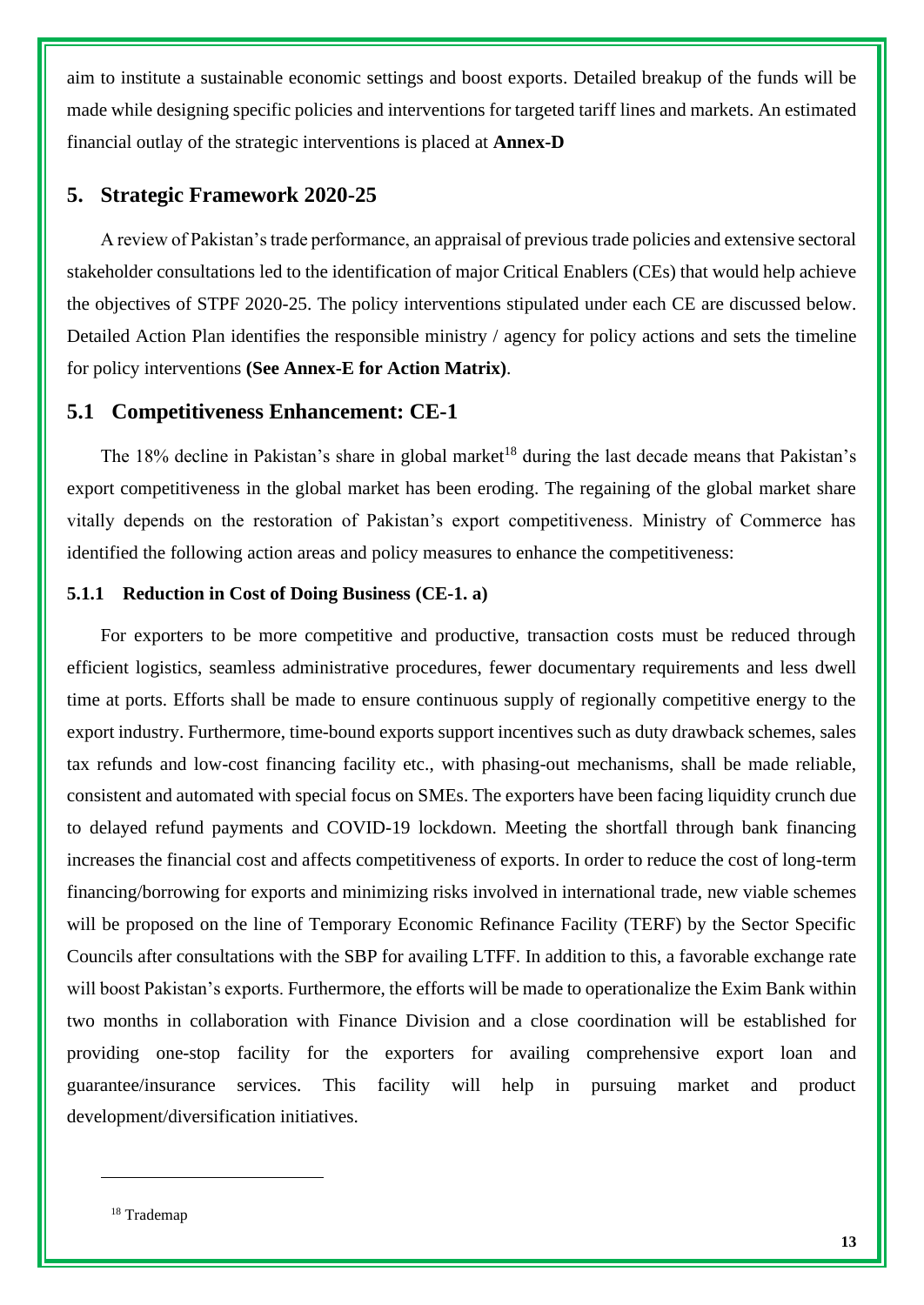#### <span id="page-19-0"></span>**5.1.2 Tariff Rationalization (CE-1. b)**

It is globally acknowledged that the import tariffs, employed effectively, can play a vital role in optimal allocation of resources, removal of anti-export bias, protection of domestic industry, improving competitiveness, attracting and protecting investments, and improving balance of payments, serving as a source of revenue and income distribution by levying higher import duties on luxury goods and lowering tariffs on raw materials and intermediate goods.

The tariff policy has been employed in the past as a revenue generation instrument rather than a trade policy tool, which has created multiple layers of distortions in the industrial structure making exports uncompetitive. The tariff policy as a trade policy tool can be leveraged to undertake the much-needed structural transformation and shifts in comparative advantages by reallocation of economic activity and has profound implications for regional as well as global value chain.

Ministry of Commerce has been given the mandate to implement Tariff Policy with the major objectives of achieving streamlined and transparent tariff regime indicative of trade policy priorities, improving competitiveness of manufacturing sector through duty-free access of imported inputs, improving resource allocation, enhancing growth potential and increasing employment, encouraging value-addition, and removing anomalies in tariff structure. Additionally, under Tariff Policy, special treatment would be accorded to the sectors identified in the STPF in order to promote exports from the country.

Tariff Policy Board has already initiated working on tariff reforms and proposed major changes in tariff structure in the current Finance Bill. Furthermore, as a roadmap for the next phase anomalies will be identified in the current tariff structure and tariff reforms in key manufacturing industries like textiles, autoparts, iron & steel, plastic, chemicals and pharmaceuticals will be proposed. To make their output internationally competitive, reforms will aim at providing inputs to these industries at internationally competitive prices and ensure competitiveness/protection of the industrial sector through suitable tariff structure. Moreover, studies will be conducted for various sectors to identify the impact of tariff rationalization process.

#### <span id="page-19-1"></span>**5.1.3 Productivity Enhancement (CE-1. c)**

Productivity enhancement is vital for improving competitiveness of the economy. It depends primarily on the enterprises which are supported by creating an enabling environment by government policies. At the enterprise level, the productivity improvement comes from technology adoption, a culture of innovation, human resource development and management efficiencies. The government through the STPF and with support of international development agencies, shall develop programmes for fostering a culture of innovation, facilitate development of skilled workforce and incentivize efficiencies.

In order to incentivize the technology adoption and upgradation by the enterprises, a Technology Upgradation Scheme was announced in STPF 2015-18 for certain sectors. Assessment studies will be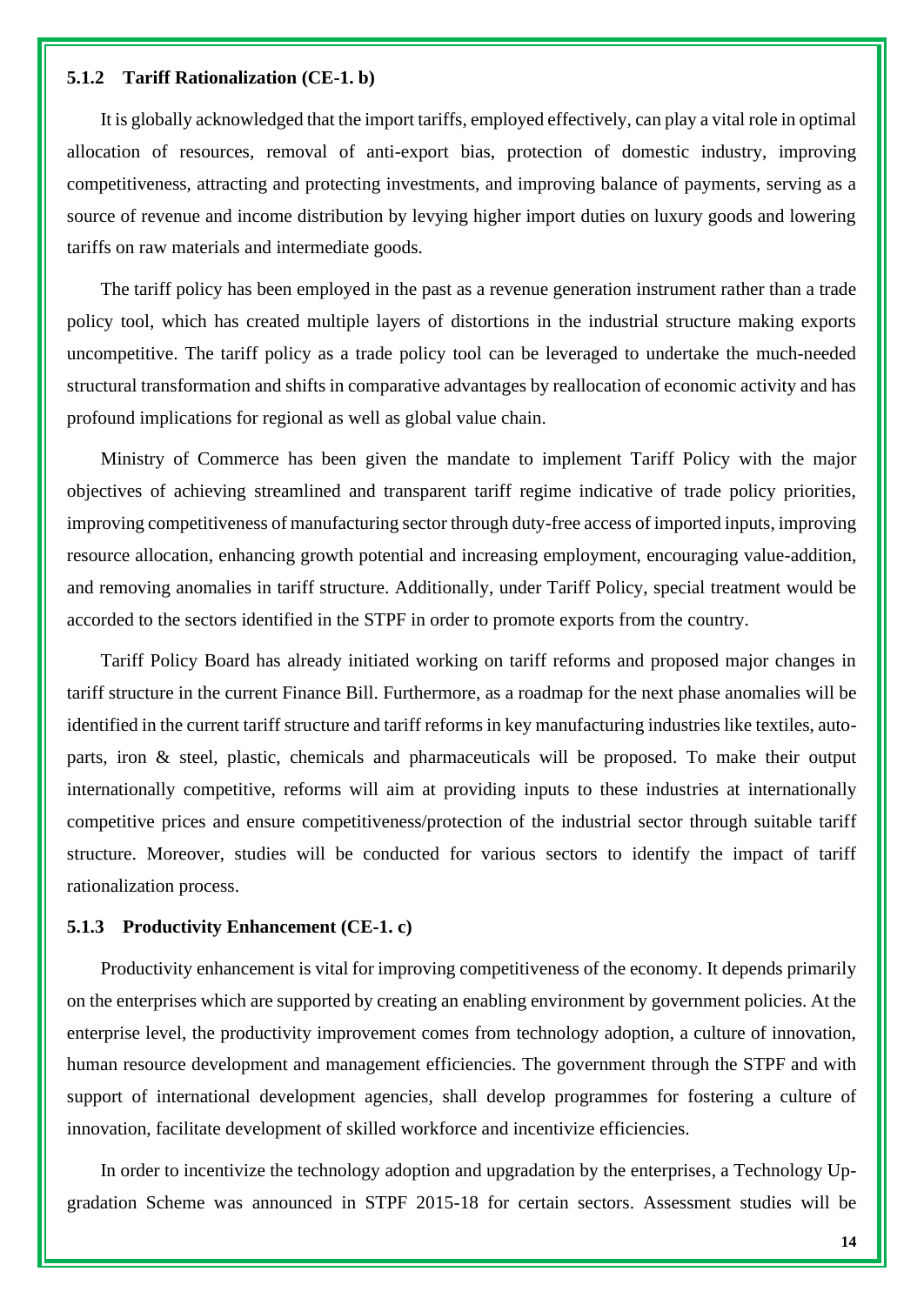undertaken by the Sector Specific Councils (SSCs) in collaboration with the industry to identify the need of programmes for Technology Up-gradation for their specific sectors. Based on these studies new improved schemes with effective implementation mechanism shall be introduced in order to make investment in new technologies, both acquisition & upgradation; product development & testing; and international standard compliance.

## <span id="page-20-0"></span>**5.1.4 Enhancement of Quality of Products (CE-1. d)**

The quality of products is playing a vital role in enhancement of the trust on Pakistani products locally as well as at export stage. The government will focus on the improvement of the low-cost services of thirdparty certification bodies (CBs) in public and private sector to facilitate exporters according to the requirement of international buyers.

# <span id="page-20-1"></span>**5.2 Trade Related Investment: CE-2**

Investment and trade have a critical nexus. Investment in export-led production is an indispensable component of any export-led growth strategy. Pakistan's economic growth during the last five years has been mainly domestic-market driven rather than export-led. Foreign Direct Investment (FDI) is one of the vital tools that countries employ to develop industrial base, upgrade infrastructure and seek innovation and technology. FDI flows have increased in recent decades. Development in trade logistics, trade liberalization through World Trade Organization and regional trade agreements and emergence of Global Value Chains remained vital factors for this evolution. Resultantly, the policies to attract FDI inflows, trade and investment have become increasingly intertwined.

Ministry of Commerce in collaboration with Board of Investment (BOI) and Provincial Investment promotion agencies, will formulate a framework for integration of trade policy with investment policy for attracting investment into export-oriented production. The framework will be based on the following principles:

- (i) Structural transformation of Pakistan's production base;
- (ii) Sustained medium to long term investment for technology up-gradation, specialization and efficiency enhancement of priority sectors;
- (iii) Increasing competitiveness to make it attractive for the investors to produce in Pakistan;
- (iv) Increasing ease of doing business by removal of bottlenecks, simplifying procedures and improving institutional efficiencies;
- (v) Leveraging market access negotiated with the bilateral and multilateral trading partners;
- (vi) Leveraging the domestic market through time-bound protection for competitive import substitution and eventual export-oriented production;
- (vii) Integration into global value chains by improving competitiveness and trade facilitation; and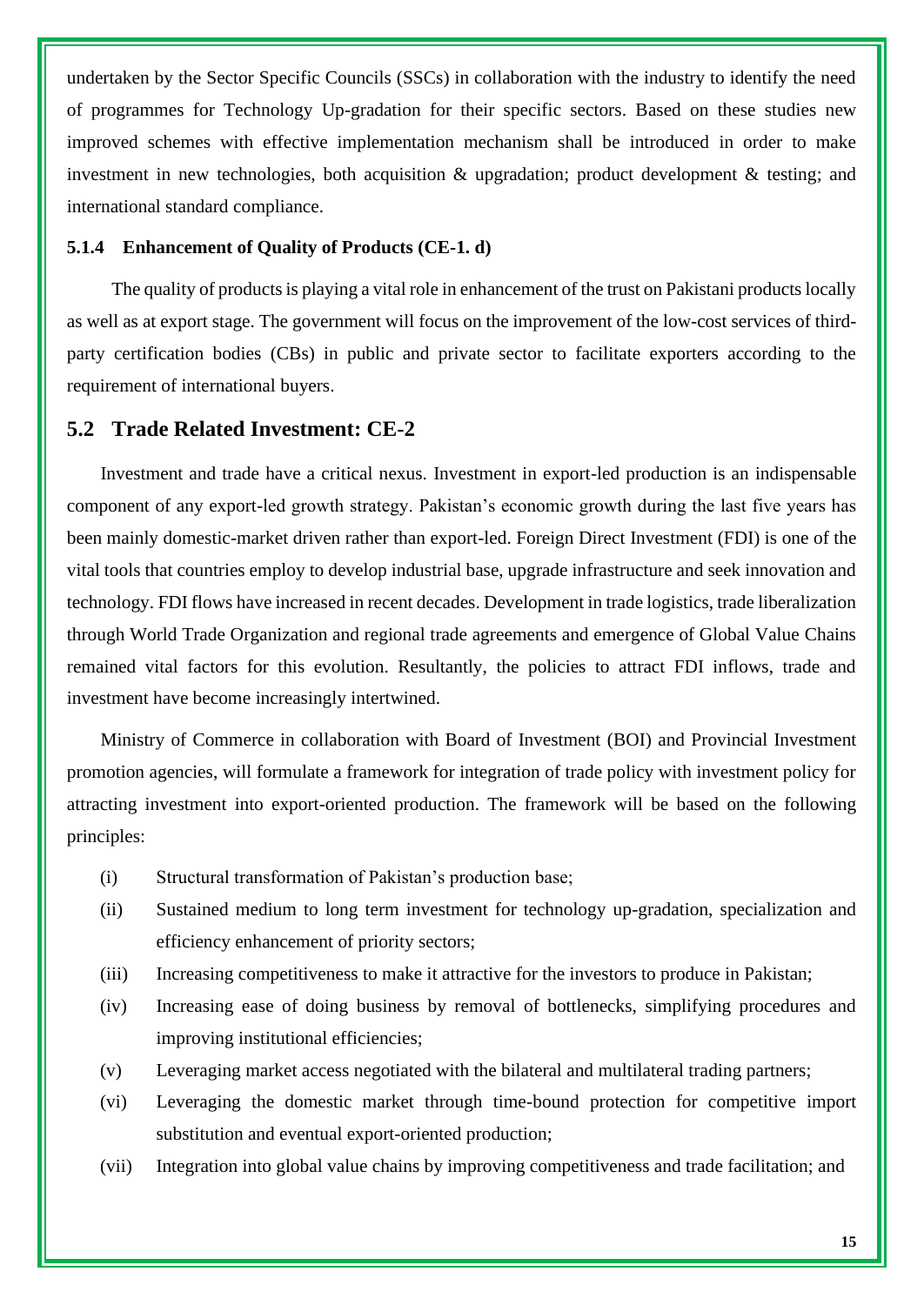(viii) Leveraging CPEC for regional integration, connecting with the global markets and access to the neighbouring markets especially China.

Timeline of one year shall be given for the development of Trade Related Investment Framework. Furthermore, tax exemption incentive package shall also be formulated and included during the finalization of the said framework.

# <span id="page-21-0"></span>**5.3 Integration into Global Value Chains: CE-3**

In today's global economy the production patterns have become increasingly vertically fragmented across the national borders which in turn has restructured the production and world trade around global value chains (GVCs).

To integrate and upgrade into the global value chain, firms require participating in the production processes in the entire value chain. Ideally firms should participate in a higher value-added process to fetch higher return in the end. Countries with advance R&D infrastructure, technology and skilled work force participate at the downstream value-added component of the value chain. The implementation of major initiatives proposed in previous sections i.e. Competitiveness Enhancement and Trade Related Investments will set a ground for enterprises to be able to integrate themselves in the global value chain. Ministry of Commerce will further facilitate the firms, which have upgraded their processes, to help them joining the global value chain, while pursuing the following focal areas:

## <span id="page-21-1"></span>**5.3.1 Enhanced Market Access (CE-3. a)**

The market access is an important determinant of competitiveness of a country's products and services in a foreign market. Ministry of Commerce will focus on best utilization of current regional and bilateral trading arrangements through detailed review and negotiation. New trading arrangements will be pursued with utmost care to protect local industry and focus on market access for value added goods and not merely commodities. For optimizing utilization of enhanced market access under Free Trade Agreements (FTAs), Preferential Trade Agreements (PTAs), Generalized System of Preferences (GSP) Plus and post BREXIT, a market communication strategy will be implemented to disseminate the information on opportunities available for Pakistani enterprises under the preferential market access arrangements. The communication strategy will include regular seminars and advertisements through electronic, digital and print media.

Since the grant of GSP Plus concessions by EU to Pakistan in 2014, EU-Pak trade has improved markedly. The total volume of trade was USD \$11.961 billion in 2013-14 which has progressively enhanced and stood at USD \$14.506 billion in 2018-19, with a trade surplus of USD \$1.814 billion<sup>19</sup>. The present concessions under GSP Plus arrangement will continue till December 2023 and will be followed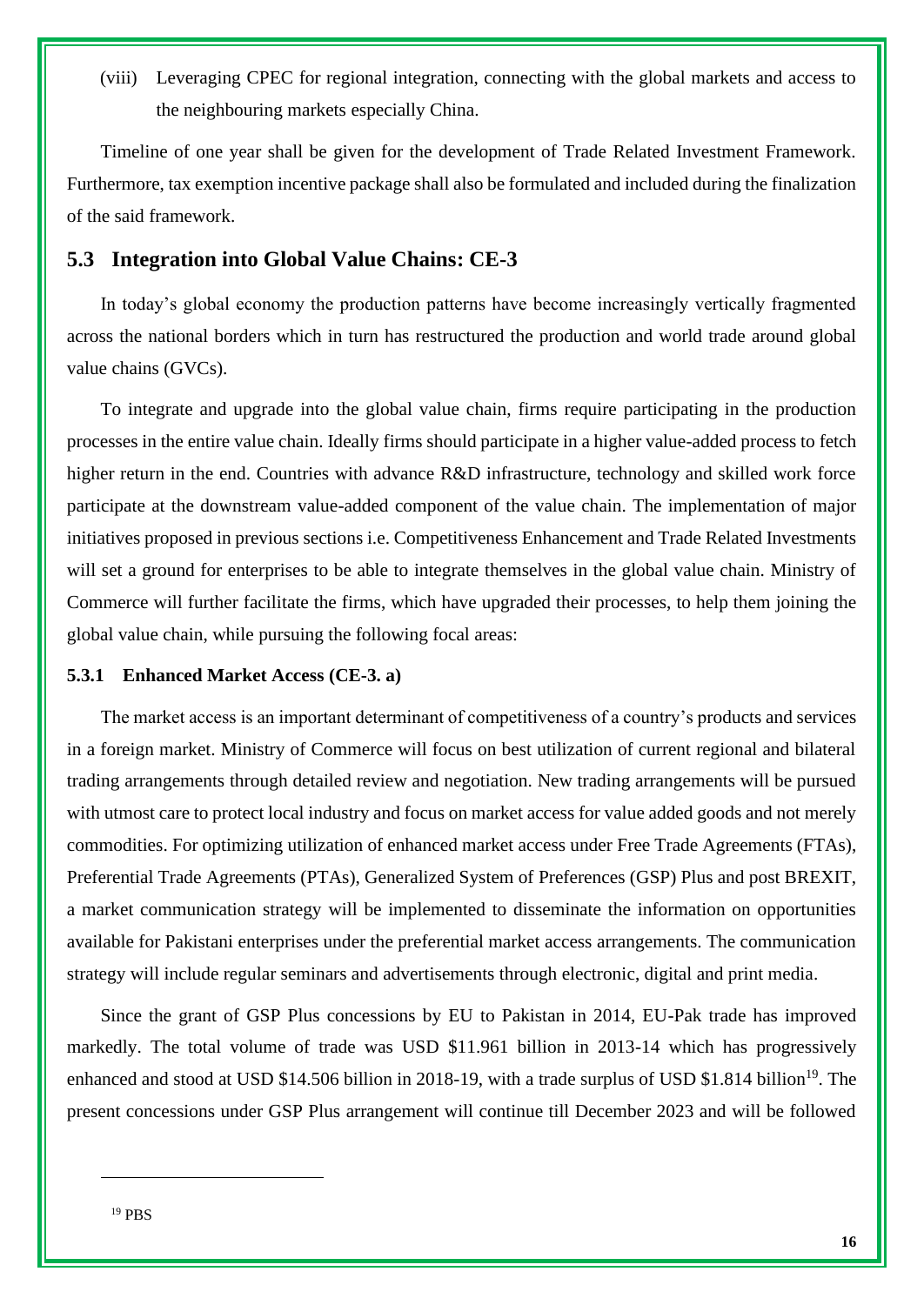by a new regime after January 2024. With the conduct of three successful reviews by EU about the fulfillment of implementation commitments under GSP Plus arrangement by Pakistan, and the express resolve of EU political leadership, similar concessions are most likely to continue after December 2023. In this regard Pakistan will make all out efforts to engage EU authorities to secure the benefits granted under the successor trade regime.

United Kingdom (UK) is an important trade and investment partner of Pakistan. It is the third largest export destination of Pakistan's exports in the world and the largest in the Europe. Total bilateral trade between the two countries reached over USD \$2.7 Billion in 2019, with exports from Pakistan to UK touching USD \$1.7 Billion<sup>20</sup>. With effect from January 2021, UK will no longer be part of the EUs Custom Union and will implement its own fiscal, monetary and trade policies particularly setting its own internal and external tariffs. As part of its economic integration engagements and broader development agenda, UK has announced to launch its own trade preferences schemes for developing and least developing countries starting from 2021. To avail such concessions and to deepen trade and investment relation with the UK, this opportunity will be treated as a priority market for Pakistan.

Tariff reductions at the multilateral level no doubt remains the most efficient way of gaining market access as it reduces inefficiency. In the absence of any progress on Market Access issues in the WTO, Pakistan will continue to pursue market access through bilateral agreements including FTAs /PTAs.

A Negotiation Cell will be established in Ministry of Commerce which will focus on enhancing the skills and capacity building for detailed review and negotiation of bilateral and multilateral market access initiatives. The Cell will formulate a mechanism for objective and quantitative assessment of major existing / proposed Trade Agreements with a view to enhancing their effectiveness. Furthermore, the Cell will also collaborate with Ministry of Foreign Affairs through special committees.

Pakistan will continue to provide unwavering support and full commitment to the Multilateral trading system. It values its negotiating arm, two-tiered dispute settlement system as well as transparency and monitoring mechanisms such as regular Trade Policy Reviews and reporting under regular committee meetings.

#### <span id="page-22-0"></span>**5.3.2 Export Diversification (CE-3. b)**

Export diversification, in terms of enterprises, products and markets has positive correlation with export growth. The dependence on few products and few markets exposes a country to the negative effects of unfavorable characteristics of world demand. Heavy reliance on a few primary commodities in the export basket and a few markets makes a country extremely vulnerable to external shocks and negative supply side features of the primary products. On the demand side, the low-income elasticity of world demand of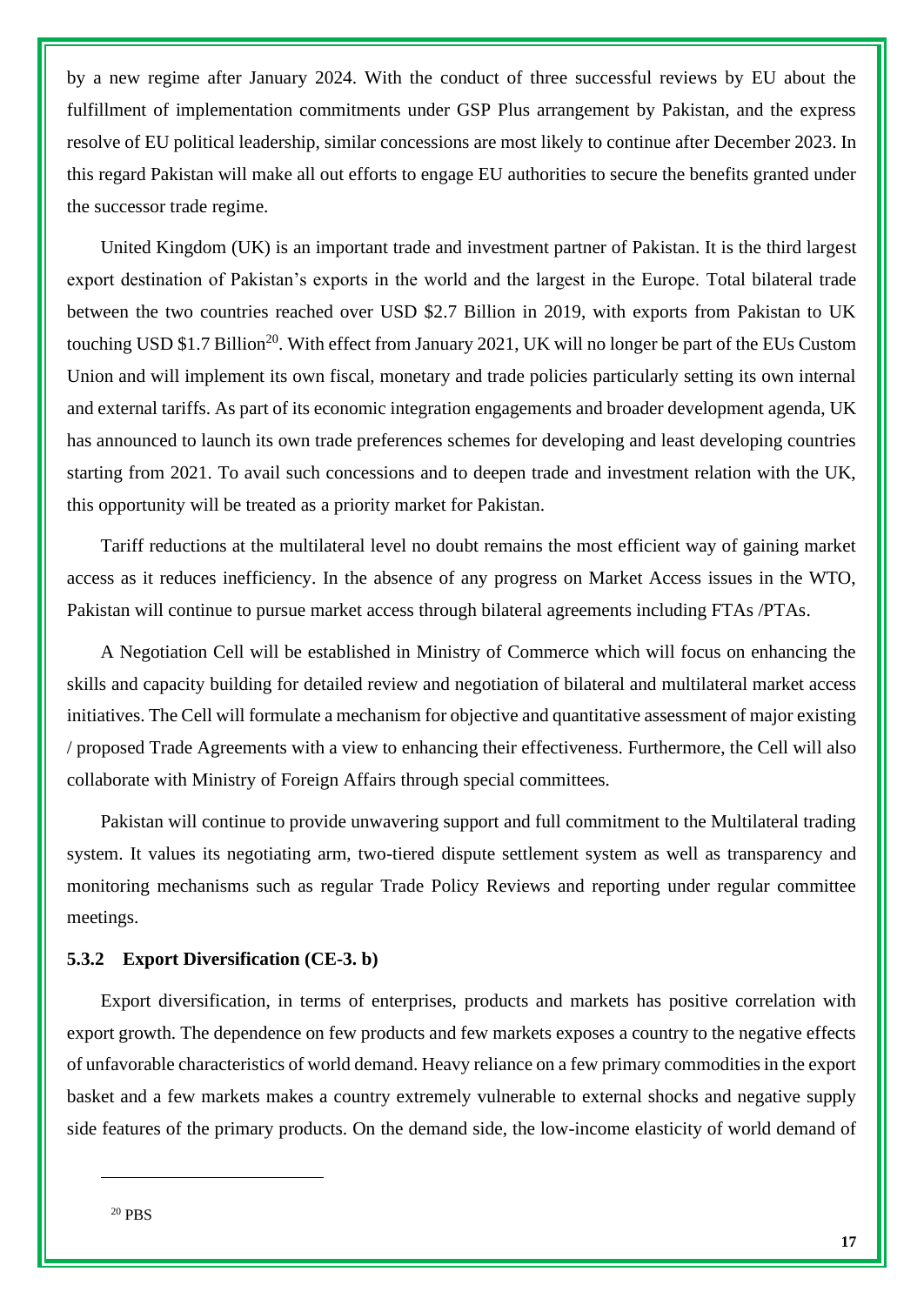primary commodities and slowdown in a few markets can lead to export decline which can be aggravated by traditionally declining trends in primary commodities vis-à-vis manufactured goods.

Pakistan's exports are concentrated in few products exported by few firms to few markets. Textiles sector accounts for around 61% of total exports of the country. The share of non-textiles in exports is less than 40%. Similarly, concentration of products in same sector is also inclined more towards low valueadded side. Policy interventions will be made by Ministry of Commerce by increasing the share of exports in medium-to-high technological content products. Initiatives will be taken for product diversification of Agro Products, covering Mango, Kinnow & Dates, and Non-Agro Products, covering Salt, Glass, Motorbikes, Three Wheelers, Home Appliances, Gems & Jewellery and Tyres. After conducting a detailed benchmarking study, specific policy interventions will be made to enable the industry to steer toward consolidation so that the industrial sectors could expand and enhance their technological know-how to produce high value-added products. Consolidation will help the industry to scale up their respective capabilities and produce more complex and specialized output quickly and effectively, which will make their resultant value-added exports more competitive internationally. This shall be done on priority basis by identifying specific sectoral clusters through the proposed platform of Sectoral Councils, where there is evidence of comparative advantage and needs to be exploited. A special focus will be given on encouraging and supporting diversification within the existing sectors. The provision of conducive business environment, expenditures on innovation and Research & Development (R&D), human capital and FDI can help develop the sectoral clusters.

The breadth of export product portfolio shall be increased by other proposed strategies such as rationalization and liberalization of the tariff regime along with the elimination of duty exemptions and concessions with the exception of FTAs / PTAs and export processing and economic zones, and abolition of complex trade regulations. Moreover, Geographical Indications Act 2020 has been passed by the Federal Government, under this Act, in collaboration with the stakeholders various products will be identified by Intellectual Property Organization (IPO) of Pakistan for registration of G.I Marks.

The market diversification by reducing dependence on a limited number of geographical destinations is essential for expanding opportunities for export and improvement of linkages to domestic inputs and services. Pakistan's export bundle is concentrated geographically, a bulk of the export basket is destined to industrialized countries, making it vulnerable to adverse shocks in these countries. The recent COVID-19 episode largely struck Pakistan's main export destinations, thereby reducing exports drastically during the second half of FY 2019-20.

Pakistan's export markets can be divided into following two major types and a customized strategy will be formulated by Ministry of Commerce on priority basis for increasing the exports to these markets with focus on facilitating the exporters in integrating into GVC: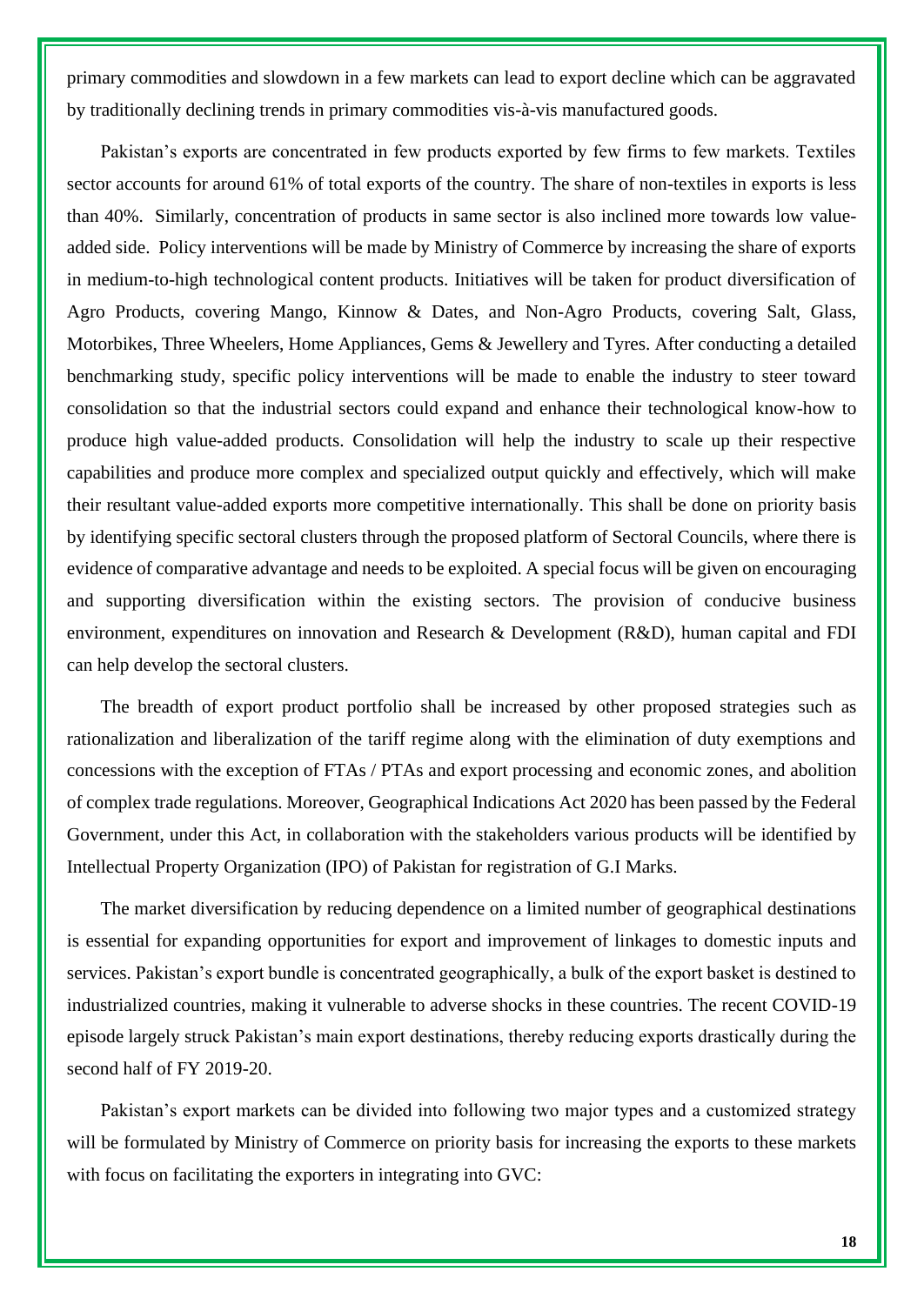- i) *Current / Traditional Markets* in which Pakistani exports have already created a niche e.g. USA, EU, UK, China and Middle East. The strategy in traditional markets is to sustain and increase our current market shares.
- ii) *Potential / Non-traditional Markets*, in which Pakistan's presence is considerably below the potential e.g. South Asia, Central Asia, Africa, South America, Russia and South East Asia. Penetration strategy, to be developed by Ministry of Commerce and TDAP in collaboration with Trade Missions, is to be followed for these types of markets. Market penetration programs that include trade shows, business match-making and trade mission plans are required to be enhanced. Look Africa initiative has already been rolled out successfully by Ministry of Commerce, and similar nature of strategic plans will be formulated for other regions / countries. Under Look Africa Policy of MoC, initiatives will be taken to enhance trade and engagement with Africa. The 1<sup>st</sup> Pakistan-Africa Tarde Development Conference was successfully held in Nairobi on 30<sup>th</sup>-31<sup>st</sup> January, 2020. Pakistan-Africa Trade Development Conferences will also be held in Nigeria and Egypt. Special emphasis shall also be given for identification of Non-Tariff Measures (NTMs) and their resolution. Furthermore, in order to increase the share of exports of medium-to-high technological content products, Sector Specific Councils (SSCs) shall identify specific Tariff Lines along with destination markets and shall give recommendations for interventions.

#### <span id="page-24-0"></span>**5.3.3 Innovation Driven Exports (CE-3. c)**

Innovation is one of the main drivers of industrial development and economic competitiveness. Sustainable export growth depends largely on hi-tech research & development base of the country and efficient knowledge input in the economy for innovation and creativity. The innovation, trade, investment and industrial policies of the countries are becoming closely intertwined.

Pakistan's transition from a factor-driven economy to efficiency-driven and subsequently to innovation-driven economy would require a strong public private partnership. The transition to investment and innovation driven stages depend on actions by the public sector - the provision of business environment that invests in innovation, provision of incentives for innovation, revisions in regulatory arrangements (customs, taxation and company law), promotion of FDI, extensive joint venturing and protection of intellectual property, etc. and actions by the private sector – to invest in creativity, R&D, new patents and designs.

In this context as a pilot project, the Ministry of Commerce in collaboration with academia and textiles manufactures will formulate a strategy to introduce 4th Generation Industrial Revolution in the area of Textiles. Focus innovative products will be identified and incentives will be introduced to initiate production through seeking support in technology upgradation / transfer. Similar projects could be developed once this pilot project is proven successful.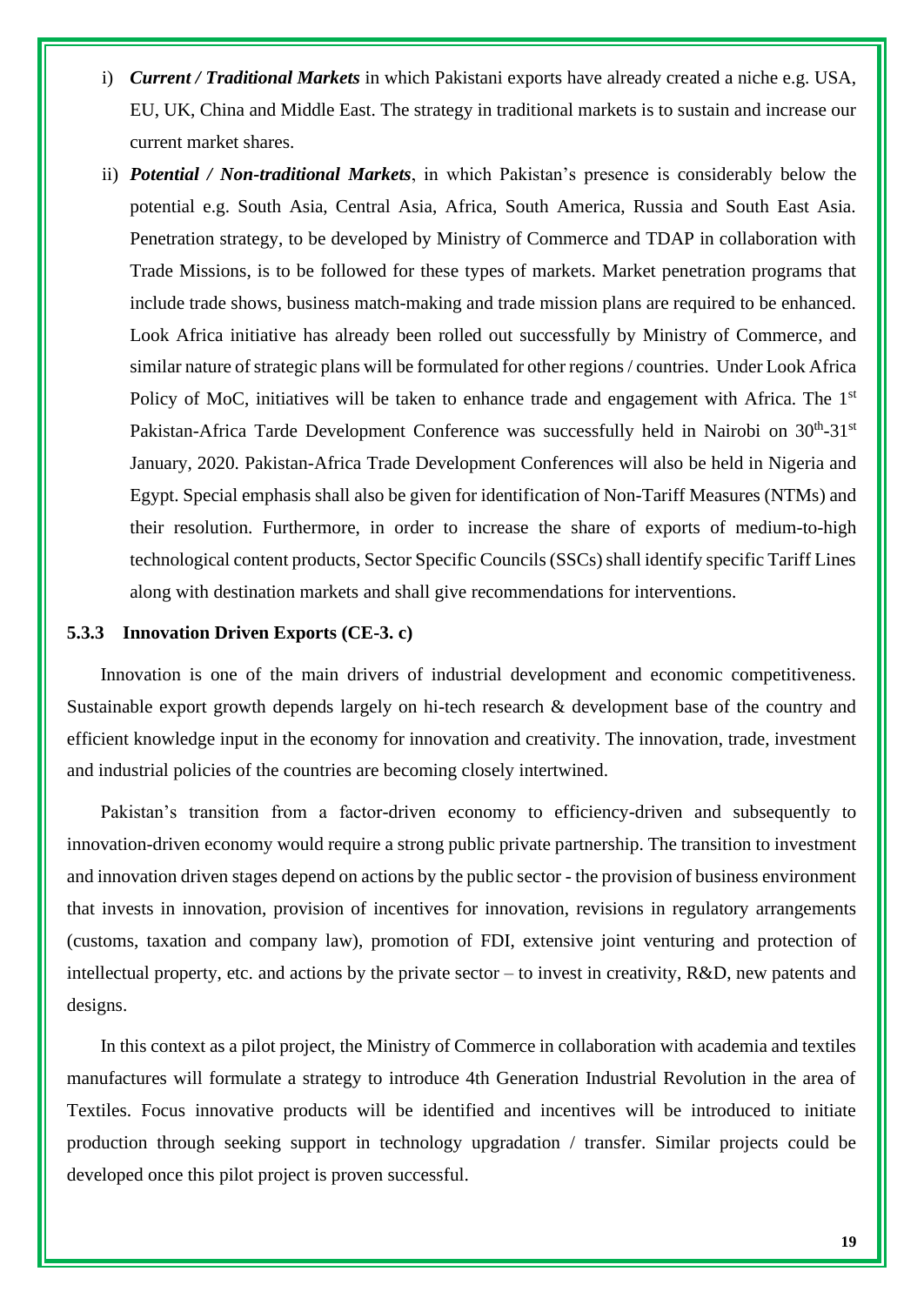Collaborations will be explored with other government initiatives such as 'Digital Pakistan', technology zones in major cities and 'Islamabad Knowledge City' to promote knowledge economy and innovation led products and services. Ministry of Commerce will also associate with Ministry of Science and Technology for making science and innovation initiatives under CPEC successful.

#### <span id="page-25-0"></span>**5.3.4 Branding (CE-3. d)**

The importance of branding, has been globally acknowledged. In a competitive global market place, investments in intangible assets often exceed investments in physical assets. These intangibles have become a primary source of value creation and wealth. Pakistani enterprises have been traditionally shy of investing in brand development and focused more on production for the importers' brands and private labels owned by the chain stores.

At the country level, "Branding" is a means to build and maintain a country's strategic advantage with the purpose of economic growth. A powerful and positive nation-brand provides a crucial competitive advantage. In case of Pakistan, there appears to be a gap between perceptions and reality as how the country is perceived in the global marketplace. It is therefore important to create a strong and positive national brand image of Pakistan to create global awareness about the country, promote tourism, increase trade and attract foreign investment. Therefore, the Ministry of Commerce has launched a national brand-building initiative by name of "Emerging Pakistan" which entails highlighting and showcasing the numerous strengths of Pakistan, its people, natural beauty, products, liberal investment regime and diversity. Through this initiative the Government seeks to interact with importers, investors, individuals, tourists and corporations who are interested in joining Pakistan's journey to prosperity.

In its drive to facilitate exporters integrating into GVC, a special focus will be given by the Ministry of Commerce for supporting firms in development and acquiring of brands. At the same time country branding strategy of Ministry of Commerce will further be enhanced.

# <span id="page-25-1"></span>**5.4 Export Ecosystem: CE-4**

In trade ecosystem various players participate in trading activities while performing their specific roles as entrepreneurs, trade-supporting institutions, trade facilitators, overall policy environment and internationally accepted best practices. The cohesion amongst the players is the key to gain the favourable trade flows. The trade ecosystem is one of the most important determinant of export competitiveness and integration of Pakistan into the GVCs. The excessively complex procedures and documentation, the inefficiencies and lack of transparency of the border agencies and the lack of adequate infrastructure increase trade costs and cause delays. In an international market marked by intense competition, the efficient, fast and reliable movement of goods with time efficiency has become a key indicator of competitiveness. Moreover, the countries where trade environment is more favorable in terms of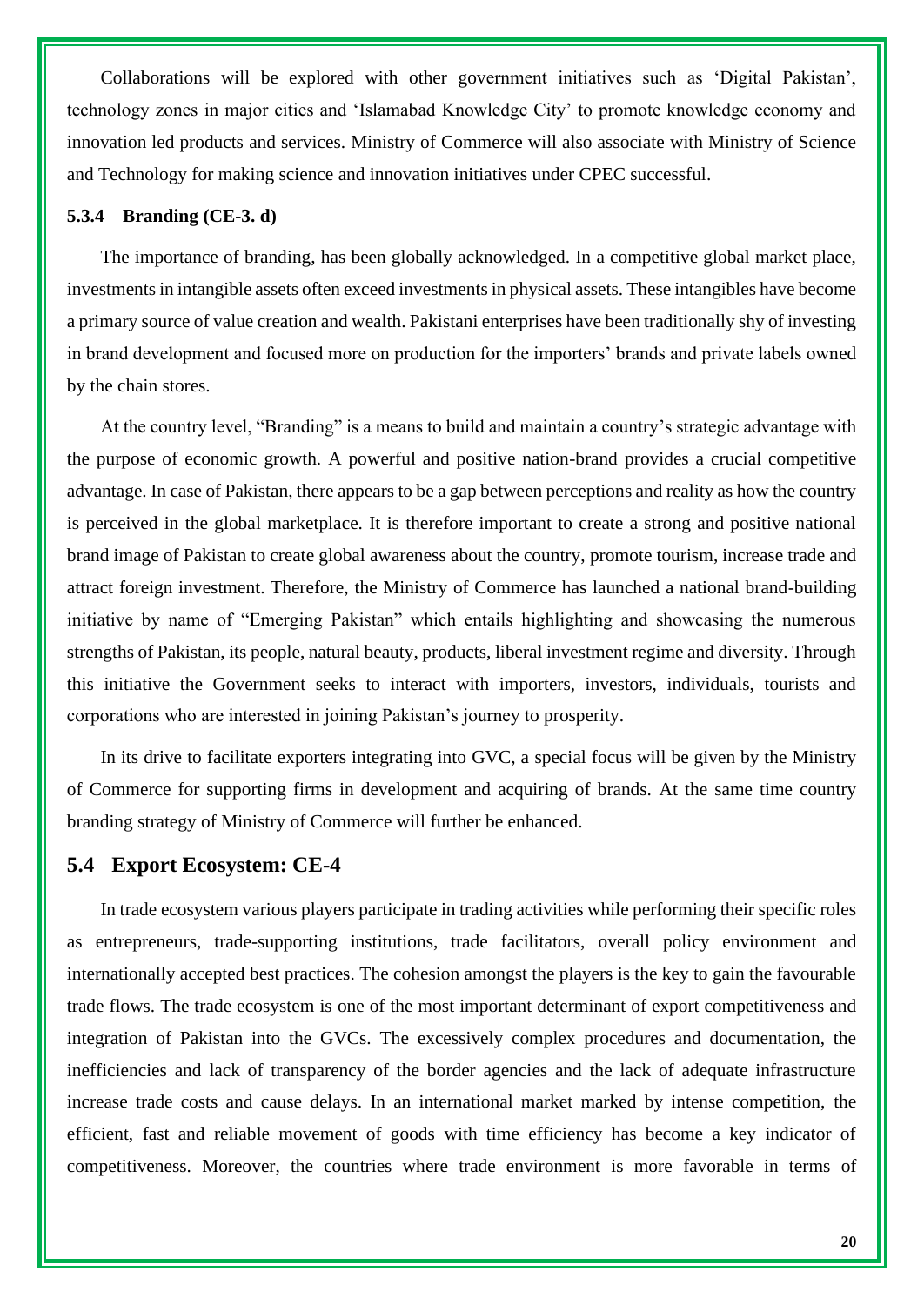formalities, procedures and the related exchange of information were in a better position to take advantage of new opportunities to grow and to create jobs.

The achievement of the STPF's objectives critically depends on the improvement of synergy in the export ecosystem and alignment of overall policy environment of Ministry of Commerce with STPF. The Ministry of Commerce therefore proposes the following interventions.

#### <span id="page-26-0"></span>**5.4.1 Trade Facilitation (CE-4. a)**

Trade Facilitation in terms of improved border measures, one-window operations and reduction in the transit time has become vital for the developing countries to improve their exports. Ministry of Commerce will collaborate with concerned departments on implementation of Trade Facilitation Agreement (TFA), establishment of National Single Window (NSW) project and operationalization of regional / international transit agreements. National Trade and Transport Facilitation Committee (NTTFC) is reactivated with a secretariat in the WTO wing under Article 23.2 of Trade Facilitation Agreement (TFA). It will ensure active participation of the private sector in all trade and transport facilitation policy initiatives including effective implementation of Trade Facilitation Agreement of the WTO.

Ministry of Commerce will also initiate work on establishment and operationalization of the National Trade Facilitation Portal. This online platform will provide systematic description of import and export product-specific procedures from the trader's point of view. It will centralize interactions using automation and information technology tools, thereby, reducing operational costs related to export and import transactions. Furthermore, Trade Facilitation Units (TFUs) will be established in TDAP with the aim to map the steps, documents and procedures required to import and export goods from Pakistan and dissemination of information to business community. Ministry of Commerce will also periodically review the import and export regulatory mechanism in consultation with the stakeholders to make it more facilitative. Moreover, in collaboration with FBR and Ministry of National Food Security & Research, improvements will be made in the processes / procedures at the ports to make these efficient and economical for the business community. In addition, effective anti-smuggling strategies will be pursued along with actions against mis-declaration/under-invoicing in collaboration with Customs authorities. The Ministry of Commerce will further rationalize Import Policy Order (IPO) and Export Policy Order (EPO) after consultations with stakeholders and will integrate it with Pakistan Single Window (PSW) for enhanced trade facilitation.

#### <span id="page-26-1"></span>**5.4.2 Economic Infrastructure Development (CE-4. b)**

Economic infrastructure has a great impact on exports, therefore, under STPF, special focus will be laid on infrastructure development to facilitate exports of manufactured products. It is empirically proved that improvement in economic infrastructure generates huge gains in terms of exports, such as easy access to electricity, rail, road, airports infrastructure and especially establishment of industry-specific areas on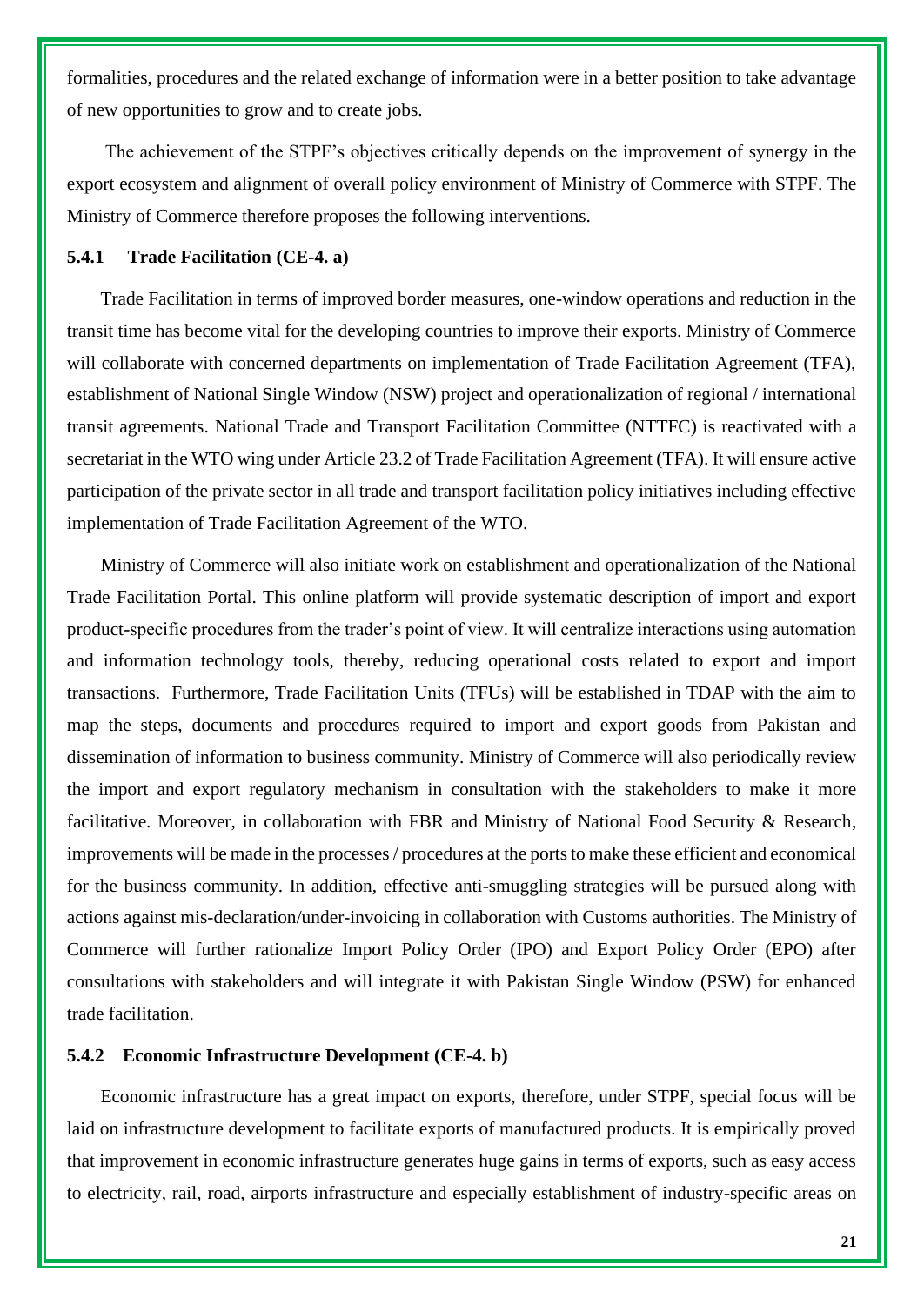the line of on-going Garment City project, which are paramount in boosting exports of products from the country to the region and worldwide. Likewise, fast internet connectivity for exploiting full potential of ecommerce will improve the efficiency and business environment. Hence, mobilization of resources for investment in economic infrastructure to promote exports of products is inevitable for Pakistan.

Quality infrastructure is recognized as fundamental element of productivity and economic growth and enhanced investments and improvements in infrastructure will significantly lower production and transaction costs, thereby increasing Pakistan's competitiveness and expanding its market access. Improvements in infrastructure at borders and transport efficiency will reduce the cost and time for our exporters. Under the STPF, based on empirical information, possible interventions for trade facilitating infrastructure will be made to enhance the growth in exports while benefiting from the ongoing infrastructure projects such as CPEC, SEZs, ML-1, ROZs border markets etc. Moreover, the Ministry of Commerce will also facilitate the establishment of Joint Border Markets.

#### <span id="page-27-0"></span>**5.4.3 Transshipment (CE-4. c)**

Given the geographic location of Pakistan, there exists a natural advantage and great potential for the country to be part of internationally flourishing transshipment industry. Pakistan's seaports can be put to maximum use with upgradation and institution of state-of-the-art loading and unloading transshipment facilities as intermediate ports. There are great prospects for the country by virtue of being strategically placed in one of the busiest sea routes between East Asia and Africa since the whole coastal belt has infrastructure limitations and shipping lines have a very small number of adequately equipped ports at their disposal for transshipment purposes. Transshipment operations are growing all around the world and countries are capitalizing on opportunities that are being offered by this mode of business.

In collaboration with public and private stakeholders, due focus will be laid on the Gwadar Port to equip it with modern machinery and associated equipment to handle cargo efficiently and operate it as a transshipment port. There are multiple advantages at the Port; such as, its ability to handle deep draught ships, short access channel, sufficient area to stack containers and other cargo etc. Bigger ships coming and going to Persian Gulf, and bound for Indian Ocean coasts can discharge their cargo at Gwadar and smaller ships can take these to the ports of destination. The transshipment industry of Pakistan will reach its true potential when China, Afghanistan and other Central Asian landlocked economies will be connected with Gwadar through land routes. This will certainly act as source of enhancement of economy.

The need for transshipment is further amplified owing to the fact that China Pakistan Economic Corridor (CPEC), connecting China with Gwadar and Karachi ports of Pakistan, will help in invigorating Pakistan's stagnant economy. This will provide a link between long distance partners like Russia, China, Central Asian Republics, Middle East and Europe. Freight terminals planned along the corridor will facilitate transshipment and logistic industry. The transit trade from our immediate as well as distant neighbors is likely to increase substantially.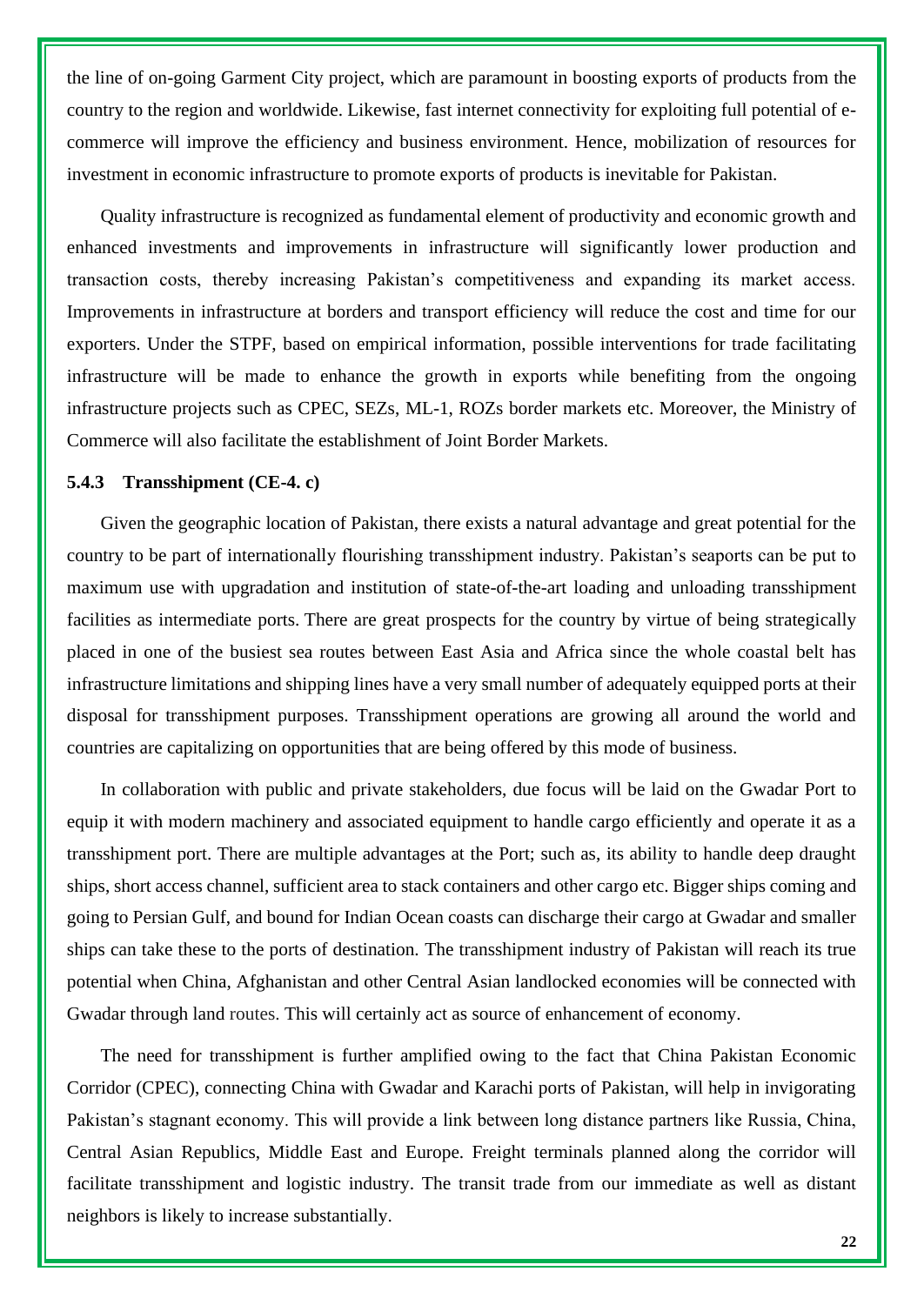Given the fact that Pakistan's present transshipment industry is barely enough to meet the demands of regional and international transit trade, Ministry of Commerce will propose initiatives in consultations with all the relevant stakeholders both from public and private sector for giving boost to transshipment services of Pakistan including logistics and transportation.

#### <span id="page-28-0"></span>**5.4.4 Development of Economic Corridor (CE-4. d)**

The government is committed to ensure that CPEC is a game changer for Pakistan by transforming it into a true economic corridor as opposed to merely an infrastructure project. But CPEC is not the only economic corridor for Pakistan that can help usher in trade and growth. Pakistan is also actively participating in Central Asia Regional Economic Cooperation (CAREC) Program, a regional partnership of 11 countries covering transport, trade facilitation, energy, trade policy and people to people connections. Both the CAREC and CPEC projects provide a strong foundation for development of economic corridor in Pakistan by providing much needed regional and international economic linkages that can catalyze economic growth for jobs. In this regard, Afghanistan Pakistan Transit Trade Agreement (APTTA) will be revised and negotiations on Uzbekistan-Pakistan Transit Trade Agreement (UPTTA) will be initiated.

Ministry of Commerce will come up with a well-thought-out economic corridor development plan, focusing on achieving high value-addition over the time, providing manufacturers' access to low-cost suppliers competing in the region, encouraging businesses to improve their skills profile and specialize into more sophisticated products, and creating forward and backward linkages benefiting from ongoing CPEC and CAREC plans.

#### <span id="page-28-1"></span>**5.4.5 Institutional Strengthening (CE-4. e)**

Ministry of Commerce will introduce policy interventions in following institutions in order to further strengthen the work of the institutions in order to facilitate the trade and support the export enhancement strategy of the government of Pakistan:

#### *a) Restructuring of Ministry of Commerce*

In a highly competitive environment of international trade, the Ministry of Commerce and its attached organizations are challenged to adopt professionalism, specialization, agility and pro-activeness for an effective service delivery. Administrative anomalies impede the Ministry from developing and deploying professional and specialized human resource in the Ministry. Restructuring of Ministry of Commerce is need of the hour. In this regard, dedicated technical wings will be established within the Ministry of Commerce and will be manned by specialized officers to perform the technical work.

#### *b) Enhancing Role of Trade & Investment Officers Abroad*

The trade offices abroad are the important outposts of Ministry of Commerce and Trade Development Authority of Pakistan for promoting and facilitating expansion of Pakistan's trade particularly exports, trade promotion and facilitation. Ministry of Commerce will formulate monitoring and evaluation

**23**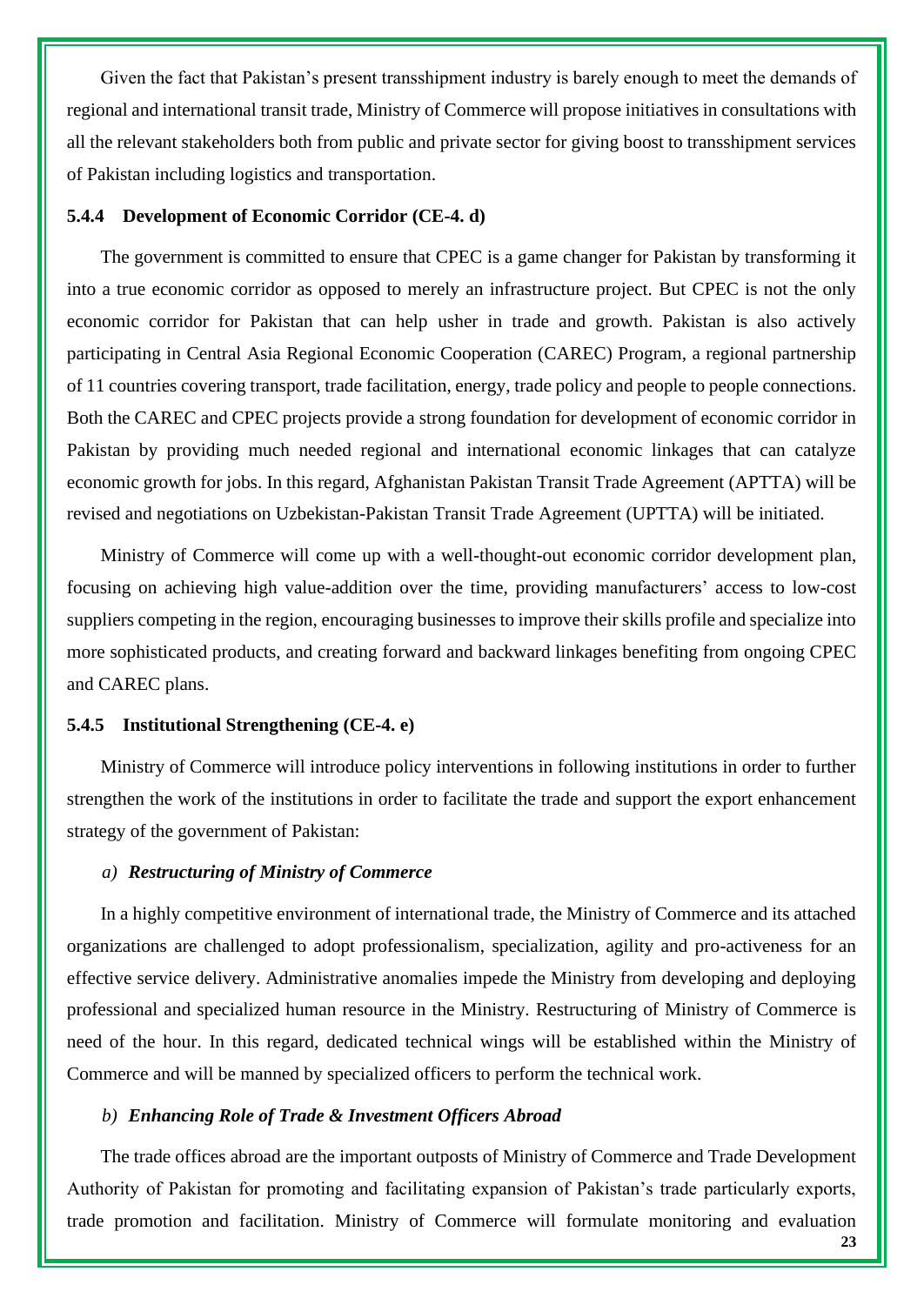mechanism while assigning Key Performance Indicators (KPIs) and specific targets for the Trade and Investment Officers (TIOs).

#### *c) Establishment of Trade Portal/Dashboard*

One of the main problems being faced by exporters, importers and investors is the absence of clear, organised and integrated information about trade procedures, policies, trends and opportunities. To address this issue, the MOC with support of TDAP and other relevant agencies will launch a user friendly welldefined one-window or single Digital Trade Portal (website) offering comprehensive, up-to-date and proper data, about different aspects of business transparently and promptly at one desk or in one place to the interested trade actors.

#### *d) PITAD as Regional Hub of Training & Research*

Pakistan Institute of Trade and Development (PITAD) is the research arm of the Ministry of Commerce, however, due to the lack of capacity, the institution could not assist the Ministry in formulating policies and trade agreements negotiation strategies. Under the STPF 2020-25, the following measures shall be taken to make PITAD as training & research arm of Ministry of Commerce:

- i. Establishment of Research Wing with the skilled human resource and procurement of trade analysis software.
- ii. Organization of regional training activities for the participants for foreign delegates;
- iii. Development of training modules for entrepreneurs and SMEs on commercial scales.
- iv. Setting-up and maintenance of a digital library that will operate as a repository of documents, agreements, research and background analysis.
- v. Impart training with internationally benchmarked levels to Provincial as well as Federal Governmental agencies/departments in Trade/Commerce and other jointly developed programs catering to professional development of both Public and Private sector.
- vi. Due to COVID-19 restrictions, PITAD will also develop online training system.

#### *e) Operationalization of Trade Dispute Resolution Act*

Trade Dispute Resolution Organization was established under STPF 2012-15 to provide exporters and importers a forum to resolve their trade related disputes. In this regard, the draft of the Trade Dispute Resolution Organization Act has been completed. Under the current policy, the TDRO Act will be promulgated and the organization capacity will be developed to implement the Act and Rules under the Act. Operationalization of TDRO will help in prompt settlement of trade disputes and develop the confidence of foreign businessmen and bridge trust gap with their Pakistani counterparts for creating business friendly environment in the country

# *f) Creation of Sector Specific Councils*

In order to engage the private stakeholders in the drive to enhance the exports of Pakistan, it has been decided to create/strengthen sector specific councils for the identified priority sectors. The councils will be comprised of private sector representatives and concerned government departments. The Councils will be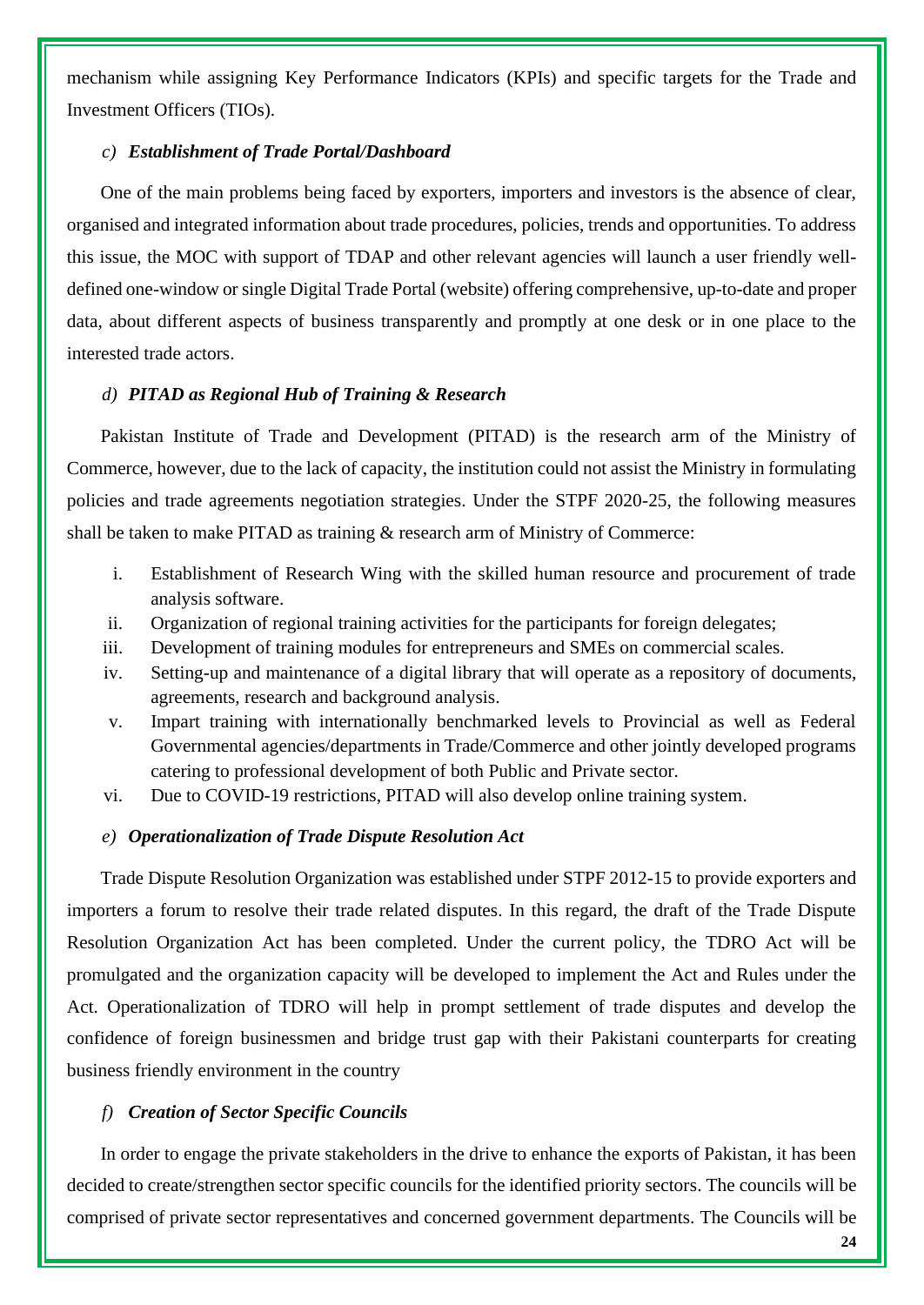working with TDAP as its Secretariat and shall be a mix of the respective private sector stakeholders supported by the respective sectoral division of the TDAP and will be advising the Ministry of Commerce on the sector specific issues on a bi-monthly basis for consideration in Executive Committee meetings.

#### *g) Capacity Building of Ministry of Commerce and attached departments*

In a highly competitive international trading environment, the nature of work in the Ministry of Commerce has become increasingly technical and professional. The Ministry has the organizational mandate of developing and promoting Pakistan's commerce and international trade through formulation, implementation and monitoring of policy and strategy on international trade and negotiation of bilateral and multilateral trade agreements. The effective performance of these functions critically depends on the applied research for which the Ministry lacks an in-house capacity.

The Ministry of Commerce shall build its capacity including attached departments for conducting research through hiring of researchers or involving academia on need-basis and incentivizing research by the Ministry's human resource.

#### *h) Digitalization of Directorate General of Trade Organisations*

The Directorate General Trade Organisations (DGTO) is the regulatory body of the Ministry of Commerce to register, regulate and monitor the functions of trade bodies. However, the organisation has faced multiple challenges in regulating trade bodies due to lack of available data. To streamline the data of registered members and administrative issues of the trade bodies, an online portal containing detailed data of all members of Associations and Chambers would be created for facilitation of the business community as well as transparency purposes. The trade bodies and their members would be able to check their data online and the record will be available for evaluation as well as improving administrative efficiencies of the DGTO's office. It would also facilitate an online registration and renewal mechanism for the various Trade Organizations and bodies.

#### *i) Streamlining EDF releases and Strengthening of EDF Secretariat*

Export Development Fund (Amendment), Act 2005 stipulates that entire receipts of Export Development Surcharge (EDS) collected by the Federal Government in the preceding year shall be transferred to Export Development Fund (EDF) in the following year. Currently, only around 20% of the total annual receipts from EDS are being transferred each year by Ministry of Finance to EDF. Beginning from FY2020-21 and henceforward, the entire amount of Export Development Surcharge will be transferred to the EDF. As per the export projections for next five years under STPF 2020-25, it can be safely estimated that EDS worth around Rs. 75-80 billion will be collected in the coming 5 years.

Export Development Fund Secretariat will be equipped with IT based proposal management and project monitoring systems to develop a framework which ensures that all contributions made by the exporters are utilized as per the provisions of the EDF Act, resulting in export development and benefits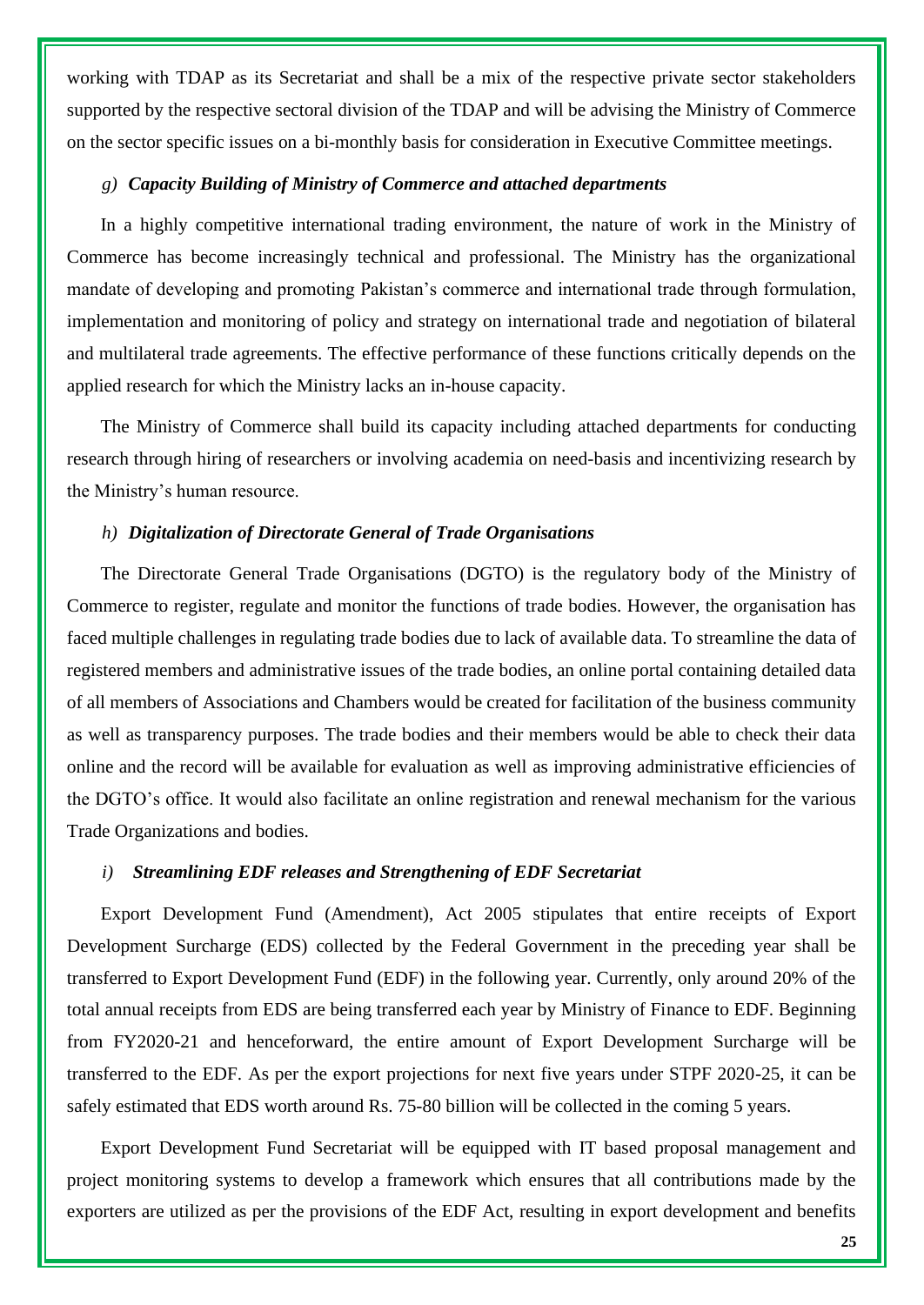for the exporters/EDS contributors. This will include creation of complete loop starting from the EDS contributors, beneficiary selection, proposal analysis, project funding, impact assessment, strong monitoring & feedback system and direct services for the exporters.

EDF Secretariat will also hire panel of auditors / engineering / legal firms to ensure proper / effective utilization of the funds disbursed to the projects / organizations / associations / schemes etc. by applying relevant and applicable set of audit processes and procedures and signing of legal contracts for effective controls for asset / project management.

Innovative procedures will be adopted to bring private business development service providers in the system to compete for providing solutions to solve supply chain issues / challenges for enhancing export opportunities.

The Secretariat will be equipped with relevant data and outreach systems which will help it identify capacity gaps within the sectors and also evolve a system which ensures appropriate sectoral and geographical spread including priority sectors as per the provisions of the STPF 2020-25.

The scope of expenditure which has previously remained limited to few beneficiaries and sectors will be enhanced to non-traditional sectors and even those which do not have registered sectoral trade bodies. This may include development of border markets, strengthening of supply chain infrastructure, e-export platforms, and common facility centers for export-oriented regions / sectors. Similarly, special focus will be given to the meat and seafood industry, technical textiles, processed food, engineering, chemicals and pharmaceutical sectors which have unfortunately remained neglected despite having good export potential.

#### *j) Improvement of National Quality Infrastructure (NQI)*

Standards and conformity assessment have always been the main determinant of quality infrastructure impacting the trade flows in the global market. The National Quality Infrastructure (NQI) of any country is an institutional framework in public or private domain for implementation of standardization, metrology (scientific, industrial and legal), accreditation and conformity assessment (inspection, testing and certification) services certifying that products and services meet desired technical regulations. The NQI has a vital role in facilitating trade enhancement.

In collaboration with Ministry of Science & Technology, the strengthening and capacity building of Pakistan Standards and Quality Control Authority (PSQCA), National Physical and Standards Laboratory (NPSL) and Pakistan National Accreditation Council (PNAC) will be given special attention for achieving the goal of improved quality of the products.

#### *k) Collaboration with International Development Partners*

The role of international development agencies has been widely acknowledged by the developing countries for supporting their export enhancement policy initiatives. Ministry of Commerce will explore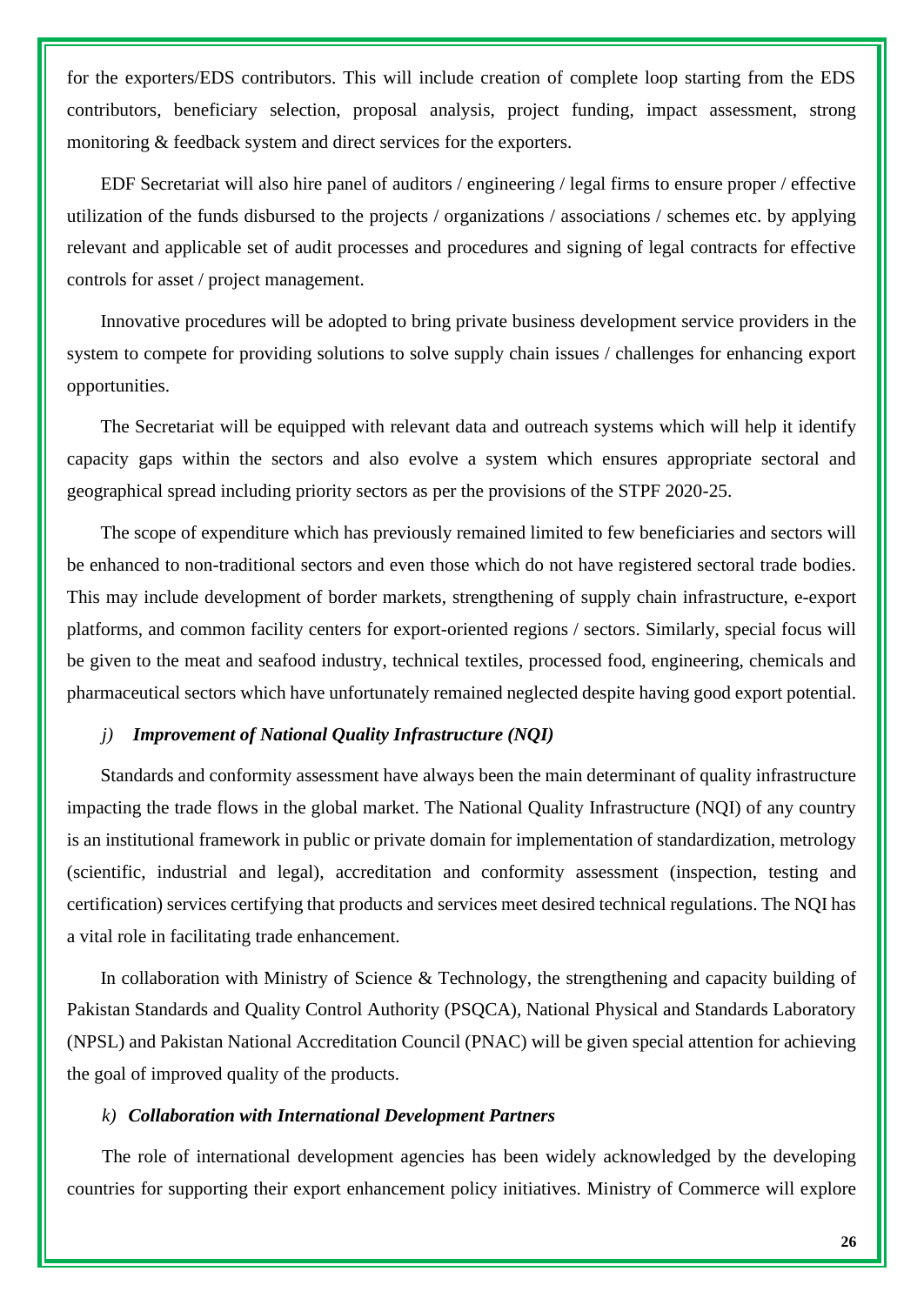the possibilities of attracting collaborations with international development agencies for technical and financial support in order to implement the policy initiatives under STPF 2020-25.

#### <span id="page-32-0"></span>**5.4.6 Establishing Provincial Linkages (CE-4. f)**

STPF 2020-25 has identified an important area of trade related multi-level governance structures in the context of increased role of provinces especially after promulgation of the 18<sup>th</sup> Constitutional Amendment, which so far lacked due attention in the policy-making. There are various areas of trade related activities that directly fall under the realm of the Provincial governments. Since there are no permanent consultative mechanisms in place, on an institutional basis, engagement of provincial executives, senior officials and business representatives will be formalized. To promote sectoral interests for enhancement of exports, provincial governments will be engaged for specific policy interventions and development of their respective export plans. The concerns of provincial governments will be duly considered in the policy making exercise, international negotiations and during trade disputes, but for the most part, a regular contact will be established with specialized relevant departments which are more familiar with the technical aspects of trade and industry-related issues. Regional offices of TDAP in the provinces will act as linkages between Ministry of Commerce (through Domestic Commerce Wing/Product Wings) and relevant Provincial departments in order to facilitate the trading activities and formulation of provincial export development plans in line with the STPF.

#### <span id="page-32-1"></span>**5.4.7 Gender Mainstreaming (CE-4. g)**

Gender mainstreaming is a process of considering the implications of Government decision-making on gender relations at all stages of the policy making process. Pakistan is a signatory of a number of the UN Conventions and multilateral commitments to streamline women participation in the economic activities and mainstream gender perspective in the policy formulation process.

Pakistan's 51% population comprises of women, however, the participation of women in the formal sector is still negligible. In most cases, women are concentrated in low value added and low productive activities with lower wages. They tend to be excluded from high-skill occupations and from the commercialized and capital-intensive segments of production and trade, thus providing few pathways of advancement unless specific policy interventions are put in place.

It is need of the hour to enable Pakistani women to actively participate in the economic activities and the Government to undertake more gender-sensitive trade policies. For attracting the government's greater attention to promote and increase women's participation in business activities, Women Entrepreneur Facilitation Desks will be established at TDAP offices to focus on following areas:

- a) Facilitating women participation in international trade fairs
- b) Arranging and sponsoring more women specific delegations abroad, and accelerating the regional trade by taking women business delegations to regional counties
- c) Organizing awareness campaign in form of seminars and workshops, and arranging skill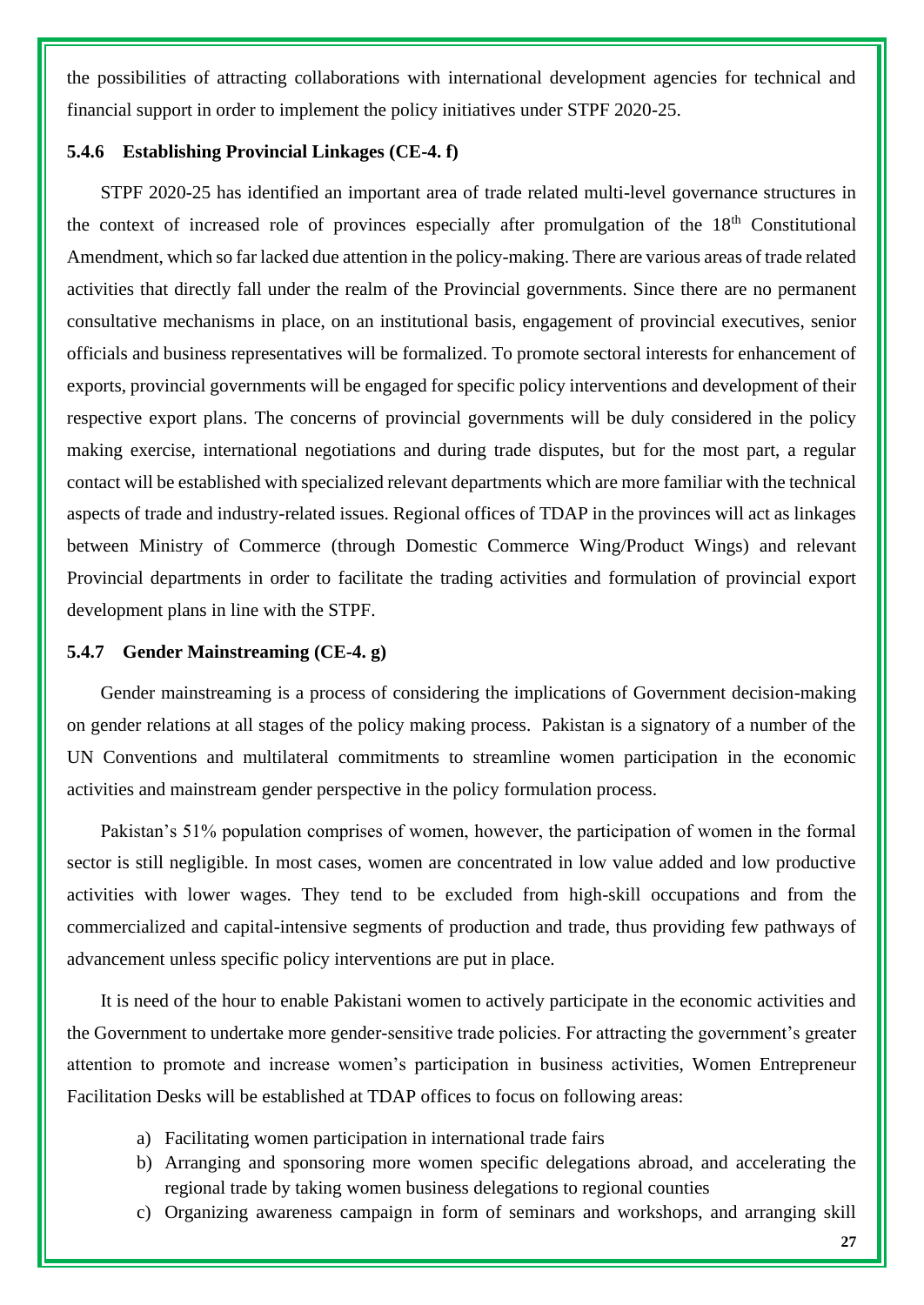development programs for women entrepreneur

- d) Providing interested women entrepreneurs with complete information about registration process for setting up a business, business development plans, business feasibility studies, Intellectual Property Rights, and registering patents
- e) Organizing capacity building activities through skill development
- f) Facilitating access to finance for women entrepreneurs
- g) Facilitating the development of special incentives for companies with a higher number of registered women workforce as well as skill development initiatives with National Vocational and Technical Education Commission (NAVTEC)
- h) A consultative group is formed under National e-Commerce Council (NeCC) to ensure policy level interventions for gender mainstreaming.

#### <span id="page-33-0"></span>**5.4.8 Export-Oriented Entrepreneurship Development (CE-4. h)**

Entrepreneurship development is vital for the growth of an economy since it increases wealth creation, encourages innovation and balances development between regions and sectors. Similarly, the exportoriented entrepreneurship is essential for infusing fresh blood into the body of exporting enterprises. Ministry of Commerce will formulate export-oriented entrepreneurship development programme in collaboration with Small and Medium Enterprises Development Authority (SMEDA) and TDAP along with sector specific entrepreneurship development support from international development agencies with detailed implementation and monitoring plans.

#### <span id="page-33-1"></span>**5.4.9 Standards (CE-4.i)**

The government will support national standard body to participate in international standard development activities of ISO, IEC, OIML, SMIIC and SARSO, to ensure the interest of national enterprises and their integration globally. Assistance will be provided for compliance with quality standards through accreditation/certification as per relevant national and international standard. Initiatives will be formulated in collaboration with Intellectual Property Organization (IPO) and Federal Board of Revenue (FBR) for integrated and efficient intellectual property enforcement and management in the country.

#### <span id="page-33-2"></span>**5.4.10 Social and Environment Compliance & Sustainable Development (CE-4. j)**

As a result of more awareness in the general public, adherence to social and environment -friendly standards are gaining an increasing importance in the modern global business and trade environment. Compliance with international legislation pertaining to social and environment standards often places on all the parties involved in the supply chain of the export-oriented industries some mandatory compliance requirements. These requirements are also used as Non-Tariff Barriers (NTBs) which restrict our market access and market penetration of the developed countries. Compliance with international social and environmental standards will not only result in enhanced market access for Pakistani products but will also improve the local business and industrial environment in the long run. To this effect the Ministry of Commerce will develop a support mechanism for export-oriented industries. Government will provide support for the establishment of common combined effluent treatment plants and air bag house fitters on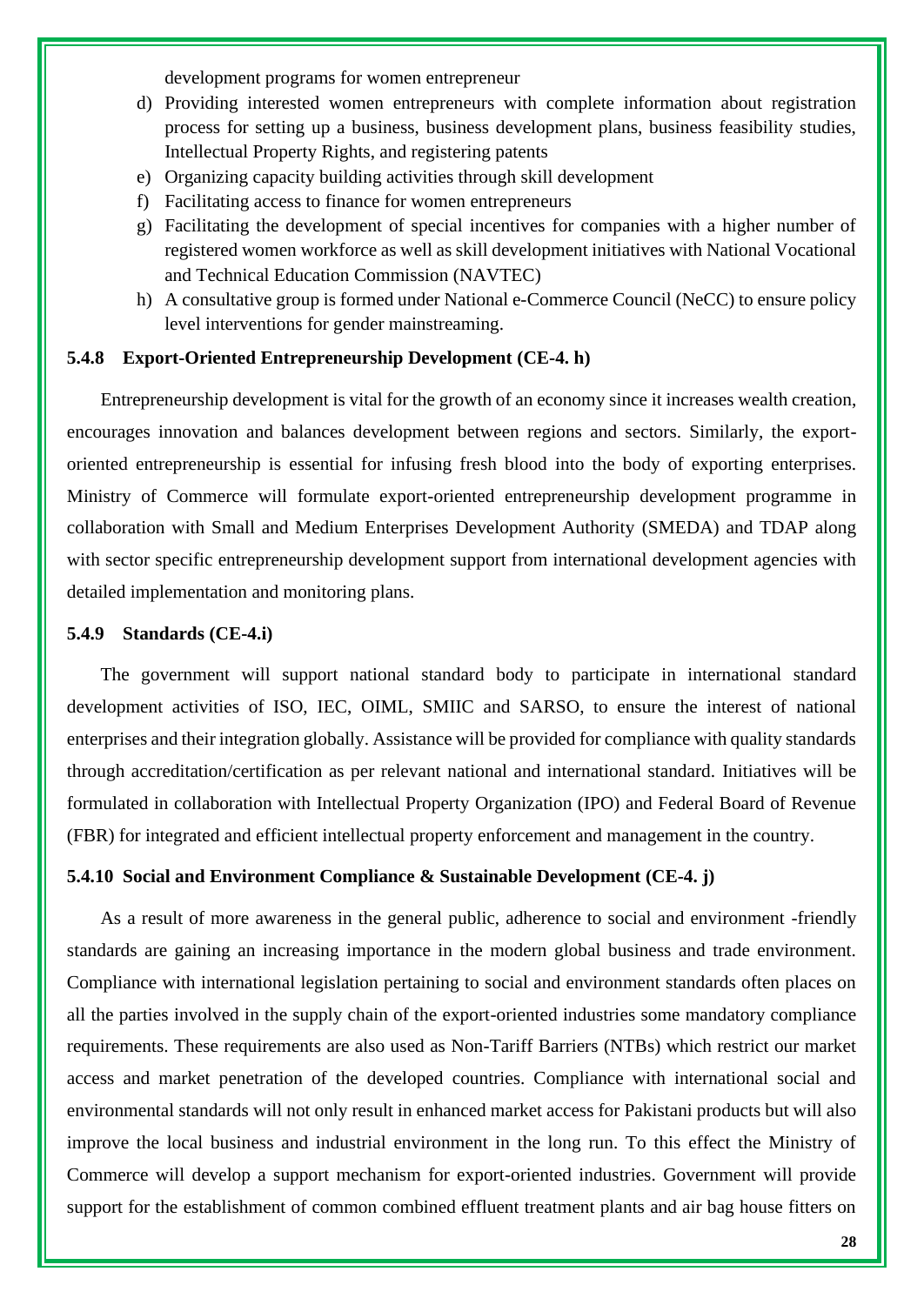stacks/chimneys for protection of public health and environment with support of the respective provincial governments. Special emphasis will be given for promoting emission-reduction; by upgrading industrial processes and technologies. Moreover, Cleaner Production Strategies will be encouraged in the industrial sector by making more efficient use of inputs such as energy, water and raw materials.

Our planet cannot sustain the exploitation of its resources for ever increasing needs of a population expanding at a historically unprecedented rate. Pakistan is now the 5th populous country in the world. It is imperative to use the resources for development goals in a responsible manner. Pakistan has already started implementation of sustainable and environment friendly development policies. Instead of Linear Economy, a Circular Economy approach creates value with minimum wastages. Government has already taken initiatives like Electric Vehicles (EVs) Policy, the Alternative and Renewable Energy (ARE) Policy 2020 with aim of bringing shift in transportation and increasing the share of ARE in total power supply to 30% in 2030. These efforts will prevent the irresponsible use of resources in pursuing poverty reduction and national development goals. Ministry of Commerce will provide support in technology upgradation, establishment of recycling plants, sustainable and responsible resource utilization in the export-oriented sectors of the economy. This will not only lead to better image building and productivity but will also add more value for a highly competitive international market.

#### <span id="page-34-0"></span>**5.4.11 Sectoral Roadmap (CE-4. k)**

Textiles sector has been the major sector where exports of Pakistan are concentrated. In view of this two Textiles Policies have already been issued focusing the growth and development of the specific sector. Ministry of Commerce is already working on 3<sup>rd</sup> Textiles Policy and 1<sup>st</sup> E-Commerce Policy. Ministry of Commerce will also work on more sectoral policies covering the sectors such as rice, leather, engineering goods, chemicals and horticulture. The sector specific councils along with other relevant stakeholders will be tasked to come up with proposals for formulation of sector specific policies.

#### *Textile Policy*

Pakistan is the 5<sup>th</sup> largest cotton producing country in the world; however, this comparative advantage needs to be fully translated to become one of the major textiles exporting country in the international market by value-addition of textile products. In tandem with STPF, the 3rd Textile and Apparel Policy 2020-25 is also being launched by the Ministry of Commerce. The Policy is aimed at utilizing the potential of homegrown cotton augmented by Manmade Fiber / Filament to boost value-added exports and become one the major players in global textile supply chain. The Textile sector will be provided a conducive business environment; consistent, predictable and foreseeable measures will be taken to create a level playing field for the domestic and export-oriented textiles value chains. The Textile and Apparel Policy 2020-25 proposes initiatives to tackle the immediate issues arising from pre/post COVID-19 international trade scenario and undertake measures to address the long-term problems. It will also attract domestic and foreign investment in textiles value chains and development of value-added sectors.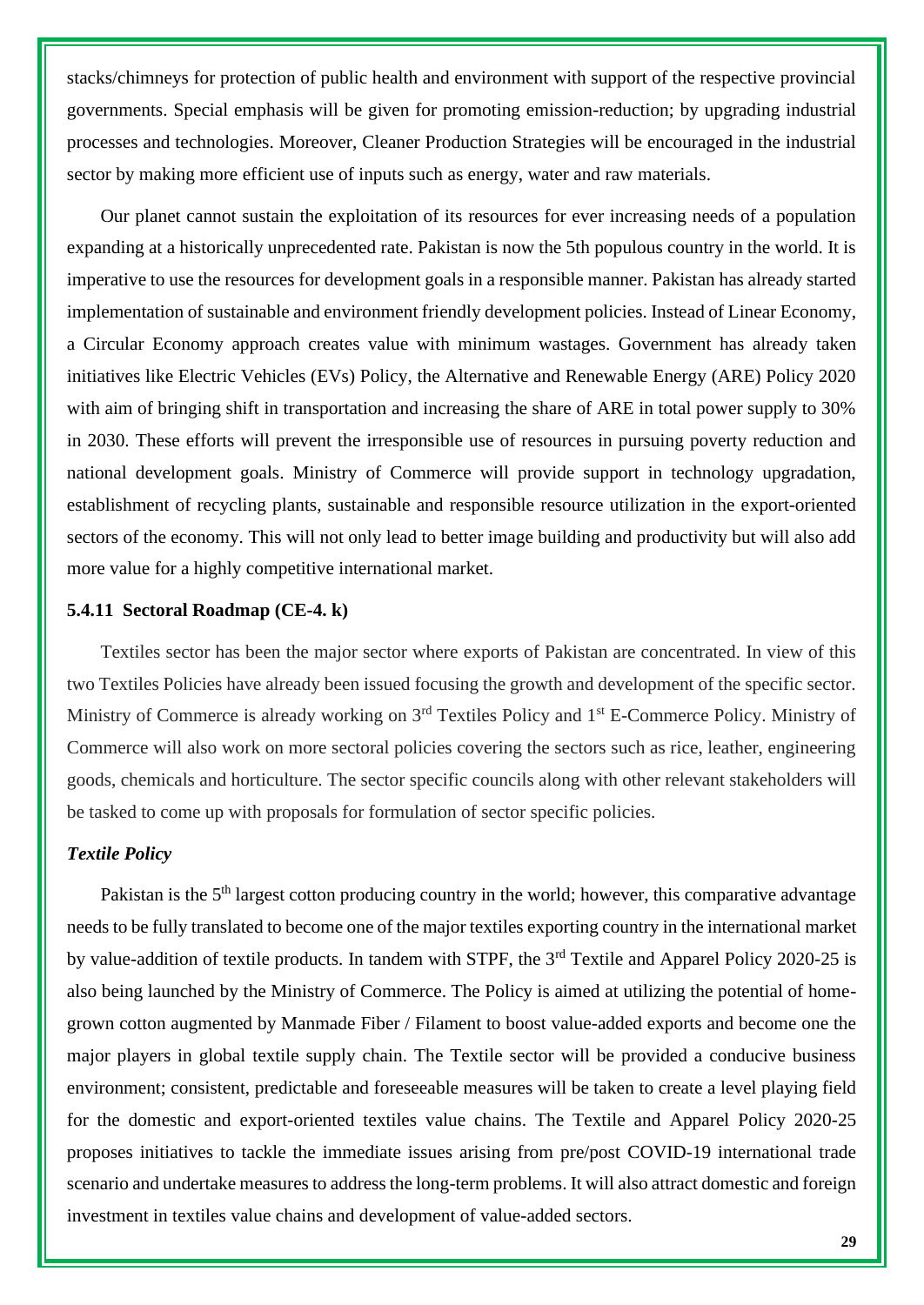Multiple steps will be taken under Textile and Apparel Policy 2020-25 to accomplish Pakistan's vision of becoming a leading textile products exporter in the world, such as: keeping energy pricing consistent, regionally competitive and rationalized among provinces; automation of refund mechanism and continuous simplification of procedures to the satisfaction of SMEs; launching new Technology Upgradation Fund Support Scheme to attract rapid investment in each stage of textile values chain specially in value added sectors; review of Export Financing Facility Scheme of the SBP and allocation of additional funds; facilitation of the international buying houses to re-open their offices in Pakistan and hold of TEXPO on yearly basis, instead of holding it on alternate years. A special focus group will be constituted comprising academia and manufactures to formulate a special strategy and propose measures to introduce the 4<sup>th</sup> Generation Industrial Revolution in the areas of Textile.

Ministry of Commerce will provide necessary resources for the implementation of the Textile Policy 2020-25 so that Pakistan fully benefit from its comparative advantage in Textile sector.

#### *E-Commerce Policy*

While moving towards the goal of digital transformation, Pakistan announced its first ever e-Commerce Policy, prepared by Ministry of Commerce, on 1<sup>st</sup> October, 2019. The Policy aims to provide a launching pad to Pakistan's e-Commerce market and its exports, while proving to be a driver of youth empowerment and employment generation through digital connectivity. Moreover, it will empower the women entrepreneurs in Pakistan and encourage the Micro, Small and Medium enterprises to play their role in economic prosperity of Pakistan. It will also be a tool for export enhancement through connecting with global e-Commerce platforms.

Under this Policy, a high-powered National E-Commerce Council (NeCC) is constituted at the Federal and the Provincial levels for proper and effective implementation of the e-Commerce Policy. The NeCC will focus on priority areas and targets related to e-Commerce including developments related to international e-platforms such as Amazon, proper implementation of WTO regulations on e-Commerce, consumer protection, cross border e-commerce exports, taxation laws, financial inclusion, digital payments and data protection etc. The Policy presents an opportunity to bring SMEs especially women entrepreneurs and youth in the mainstream and connect them with Pakistani as well as international markets through online platforms. An e-Commerce business facilitation hub will be created, by ensuring facilitation for freelancers, e-Commerce initiatives and startups through effective coordination with SECP, FBR and SBP. Pak e-SME program will be initiated to identify, train, enable and connect 50,000 e-SMEs of the remote areas of Pakistan to online market places for promoting e-Commerce. An e-Commerce Aggregator will be developed with Public Private Partnership to show-case e-Commerce companies of Pakistan to the world. The existing Federal and Provincial consumer protection laws are being amended to adequately address consumer disputes arising through e-Commerce Platforms. Consumer Protection will be ensured through proper implementation of the Code of Conduct by e-Commerce Platforms. e-Courts will be established for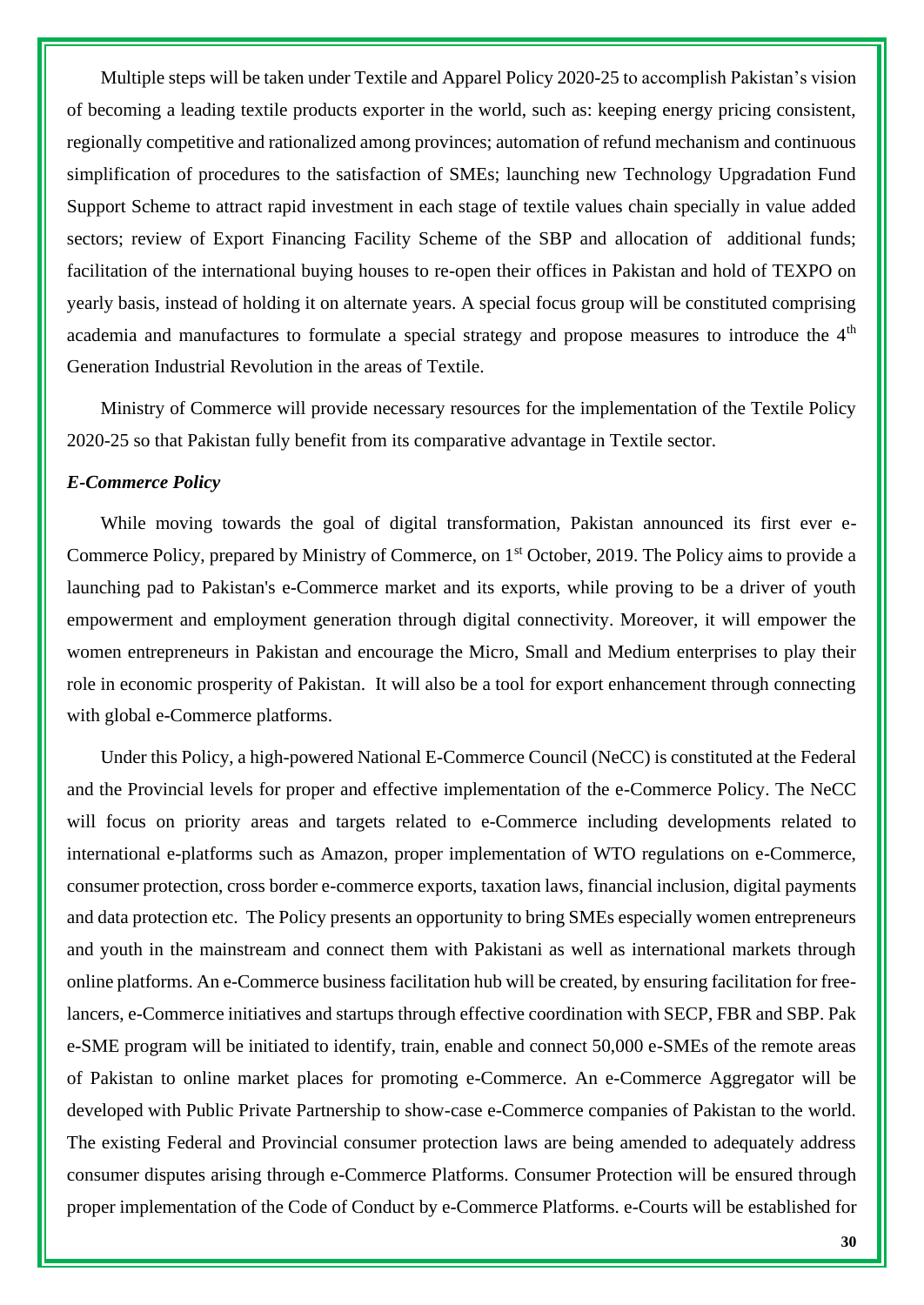quick processing of consumer cases and their disposal in an efficient and effective manner. To promote financial inclusion and digitization, efforts will be made to convert all Cash-on-Delivery (COD) payments into e-Payment preferably within 10 years. Availability of international payment gateways in Pakistan will also be ensured. All government procurements and transactions will be shifted to e-Procurement and online payment systems within three years. Provincial Revenue Authorities will harmonize their GST collection system to avoid double taxation for e-Commerce Platforms. Availability of quality IT infrastructure, Data Protection Law and Cloud policy are being developed by the Ministry of Information Technology and Telecom to facilitate this transformation.

Pakistan is on a stronger footing now with the e-Commerce Policy in hand and Ministry of Commerce will allocate requisite resources for the implementation of the Policy which has become even more relevant in the wake of COVID-19 pandemic situation around the globe, driving nations to transition to electronic modes of transactions both domestically and internationally.

#### *Support to National Small Medium Enterprise Policy-2020*

Small and Medium Enterprises (SMEs) have been playing a very critical role in the development of national economy, be in GDP growth or employment generation. There are approximately 5.23 million SMEs across the country and their collective contribution to national GDP is 40%; besides, these SMEs are providing employment to around 65.50 million labor force and have 25% share in country's exports. In the backdrop of this increasing relevance of SMEs for acceleration of national economic activity and enhancing exports, Ministry of Industries and Production through SMEDA has undertaken research and sector analysis to form the basis of National Small and Medium Enterprises Policy-2020. The exercise will include, data analysis, public and private sector stakeholders' consultations, review of international best practices etc.

The upcoming National SME Policy-2020 will involve major overhauling to mainstream and boost SMEs through simplifying regulatory environment for SMEs. Furthermore, fiscal and tariff measures will be undertaken to warrant separate and distinct treatment of SMEs. Under the proposed National SME Policy, both supply and demand sides' challenges being faced by SMEs will also be addressed.

Through the STPF-2020-25, the Ministry of Commerce, in coordination with relevant organizations, will extend requisite supports and technical expertise for affective implementation of National SME Policy with the objective to improve business and regulatory environment, strengthen entrepreneurial ecosystem and institutionalize SME support.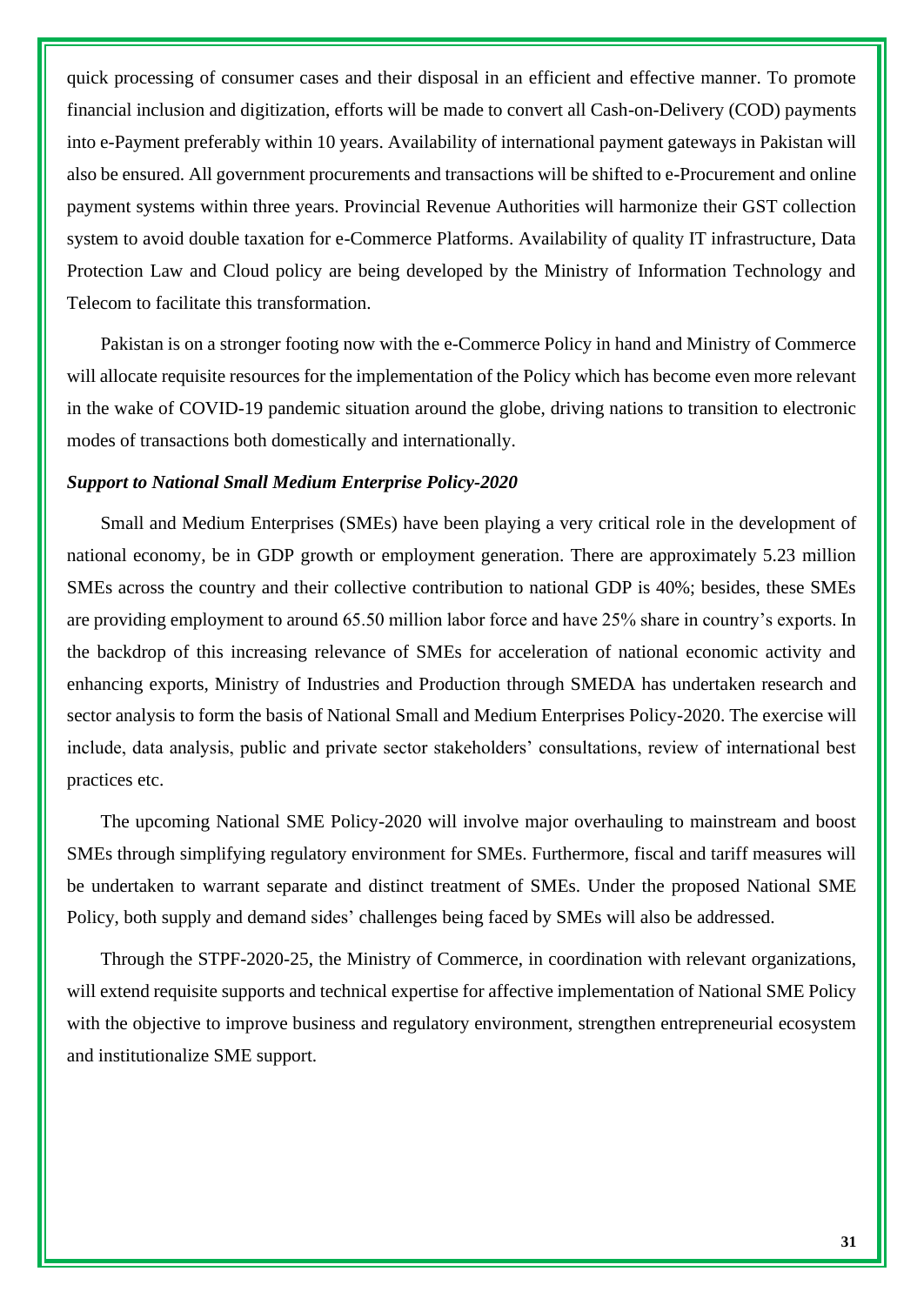### *Agricultural Growth Development*

Being the backbone of Pakistan's economy, agriculture plays a pivotal role in Pakistan's economy. Contributing almost 21% to the GDP and employing 45% of Pakistan's workforce<sup>21</sup>, agricultural growth and development has a very significant and important role in Pakistan's economic and financial sustainability.

The Ministry of Commerce in collaboration with Provincial Government Authorities, along with the support of the related private sector stakeholders, will work towards the mechanization of the agriculture sector, starting with rice as a pilot project. The reason for selecting rice is that rice output is three times Pakistan's consumption which makes rice 10 percent of national exports. Exporters report further space in global markets for rice grown in Pakistan if yields can be increased at farms. Improved seed is being used by farmers in many rice cultivation areas but mostly without mechanization. This mechanization can rapidly increase yields per acre which makes Pakistan's rice more globally competitive as well. Interventions in such sectors are intended to encourage a higher yield per acre through usage of better variety of seeds, modernizing planting and harvesting techniques. Soil treatment, seeds variety, fertilizers and water management will be given priority in formulating initiatives. Furthermore, the issues concerning logistics such as storage facilities and development of cold chains will be given due attention for reducing post-harvest losses of the farmers. This would lead to an enhancement of productivity of both the farmer and the industry and consequently towards a higher export surplus. Additionally, E-Agriculture initiatives in collaboration with Ministry of National Food Security & Research will compliment value addition and enhanced farm income opportunities.

Cotton is the major commercial crop and availability of cotton has played an important role in the development of complete textiles value chain in Pakistan. Ministry of Commerce in collaboration with Ministry of National Food Security and Research will facilitate to attract international/domestic seed companies to introduce latest seed technology, reduce cost of production, and extend support for Better Cotton Initiative (BCI) and Organic Cotton. Further, Ministry of Commerce in consultation with the stakeholders will introduce the quality/grading-based cotton marketing mechanism.

#### *Services Sector Development*

Services sector is largest and fastest growing sector of world economy, its value was US\$13.3 trillion in  $2017<sup>22</sup>$ , accounting largest share in total output and employment in most developed countries. Its share in global trade has increased from 9% in 1970 to 20% and is likely to be one third of the world trade by 2040. Distribution services and financial services constitute 40% of the services trade. There is 10% growth

<sup>21</sup> Economic Survey of Pakistan

<sup>22</sup> WTO World Trade Report2019-The future of Services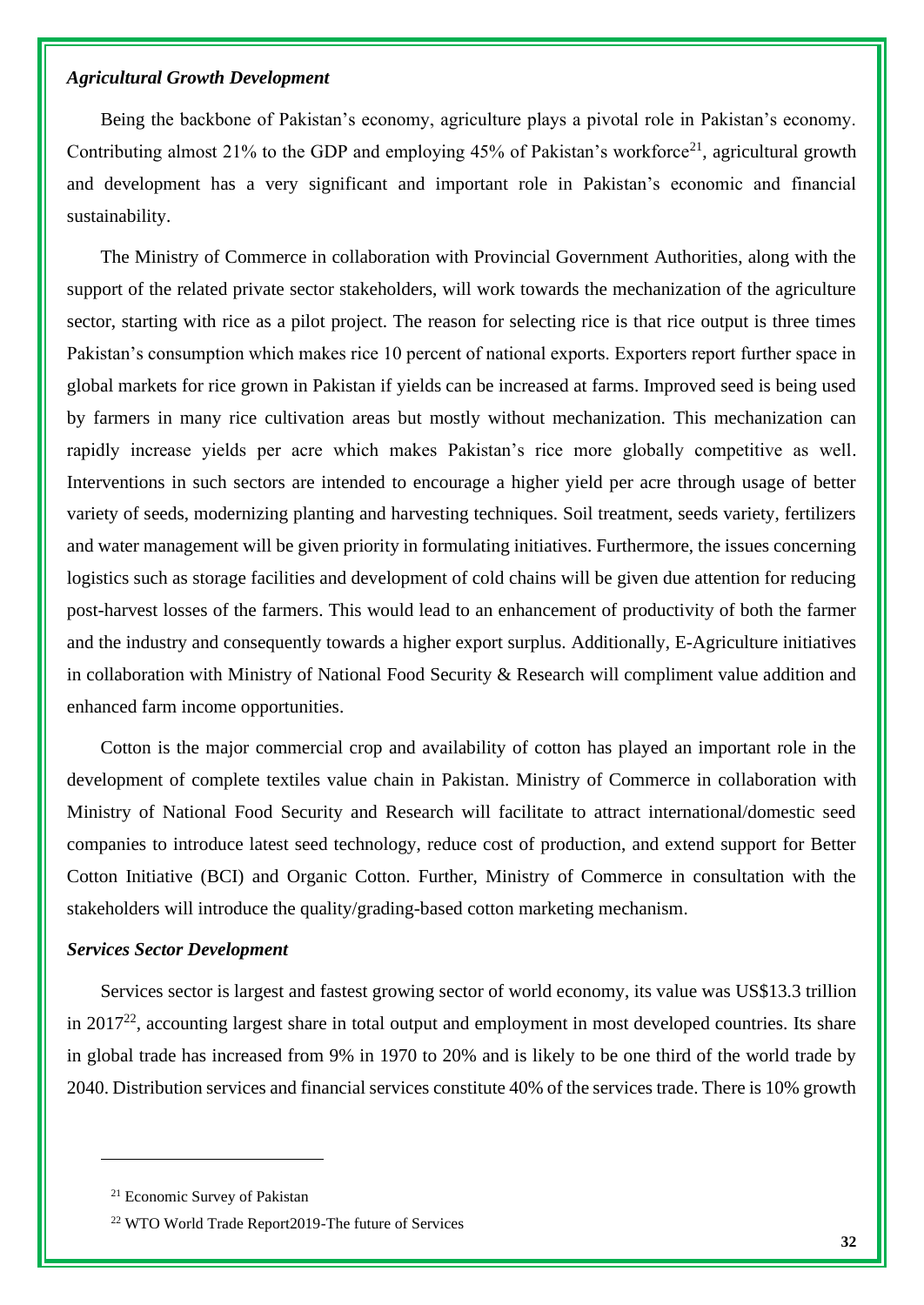in the developing countries share of services trade in the recent years, leading to global exports share of 25% and global imports share of 34%. According to WTO projections developing countries share would further increase in services trade around 15% by 2040. The four major trends are likely to affect services trade a) Digital technologies, b) Demographic changes, c) Rising per capita income, d) Climate change. The sector accounts for a significant and rising share in cross-border trade and foreign direct investment and gives more export opportunities for services suppliers and lower costs for imported services. It is expected that rising trend of services sector would continue, to gain more and more importance through advancement in the area of knowledge based and skill-oriented activities. In case of Pakistan, the shares of services are increasing in all sectors of economy over the period. Services sector accounts for 60 percent of GDP and little over one-third of total employment. Services sector has strong linkages with other sectors of economy; it provides essential inputs to agriculture sector and manufacturing sector. Services sector contributes the major share in the economic activity of Pakistan.

In the light of ever-increasing growth of services sector in the economy of Pakistan, priority services areas have been identified to complement efforts made by the Ministry of Commerce. The priority services sectors include:

- Information / Digital Technology
- Logistics, Transport, Distribution and
- Tourism

Relevant organizations will be urged to come up with definite proposals on prioritized services sectors and identify targeted policy interventions which will be required to give impetus to these sectors. Ministry of Commerce will conduct a comprehensive exercise in consultation with the concerned Ministries/Divisions for determining the export projections of services sectors in order to have a holistic export profile of Pakistan.

#### **5.4.12 Trade Development Authority of Pakistan (CE-4. l)**

The Trade Development Authority of Pakistan (TDAP) is mandated to holistically enhance and develop Pakistan's exports. The organization has undergone a restructuring program and new divisions have been created on the basis of sectors in order to reinvigorate the efforts to develop the export oriented sectors of Pakistan. TDAP will be tasked to formulate and implement sector specific marketing plans for the priority sectors identified in STPF 2020-25 and will also serve as a secretariat for the proposed sectoral councils. Trade Facilitation Units (TFUs) will be established in TDAP with the aim to map the steps and procedures required to import and export goods from Pakistan and for dissemination of information to the business community. TDAP, with the support of other relevant agencies will launch a user friendly and well-defined one-window Digital Trade Portal (website) offering comprehensive and up-to-date data about different aspects of business to the interested trade entities. In collaboration with the MoC, TDAP will also focus on development of an E-portal/marketplace for supporting the development of local as well as international marketing by private sector in Pakistan and will support firms' participation in virtual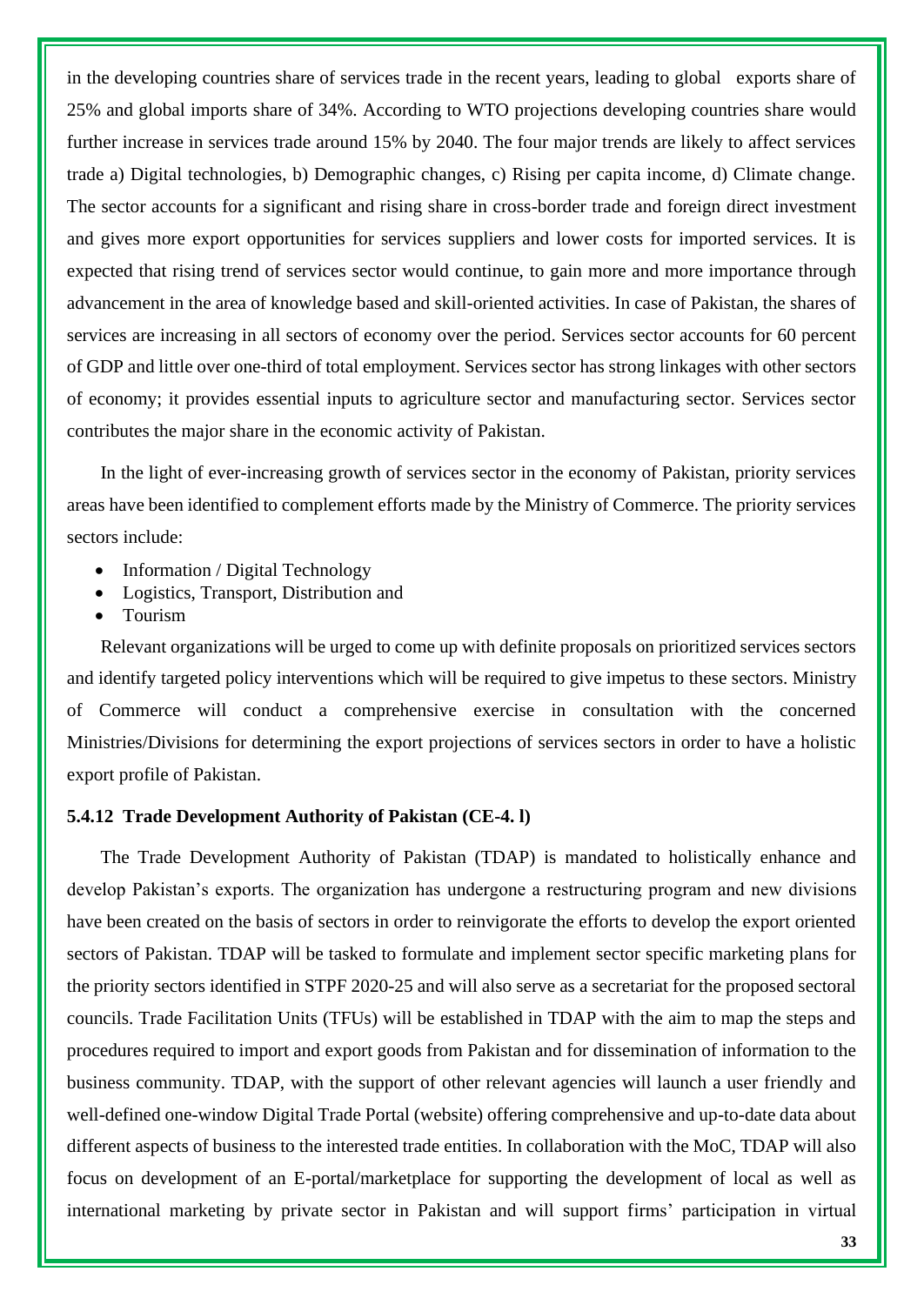exhibitions due to COVID-19 pandemic. Women Entrepreneur Facilitation desks will be created at TDAP offices for supporting women entrepreneurs. For facilitating Domestic Commerce and the formulation of provincial export development plans in line with the STPF, the regional offices of TDAP in the provinces will act as linkages between MoC and the relevant Provincial departments.

### **5.4.13 Domestic Commerce (CE-4. m)**

Domestic commerce is the key to economic growth, developing sophisticated and high value-added products with a potential to accelerate export growth. The state of domestic commerce is the deciding factor what will be produced and traded internally and externally in an economy. It is essentially about developing domestic markets to facilitate local exchange and consumption. Recognizing this very weak linkage and lack of any institutional arrangement to pursue the objective of promoting domestic commerce, Domestic Commerce Wing was established in July 2013 in Ministry of Commerce for domestic commerce reforms and development in collaboration with other ministries, provincial and local governments, in pursuance of the Strategic Trade Policy Framework (STPF) 2012-15.

The Domestic Commerce Wing/Product Wings, among other things, are performing multiple functions such as: examination of post-18<sup>th</sup> constitutional amendment scenario with the aim to develop domestic commerce and devise a workable strategy; engagement with government agencies and trade bodies to identify problem areas of domestic commerce; identification of bottlenecks on major sub-sectors of the domestic commerce like transportation, supply chain, retail, marketing, financing, and investment, capacity and skill development, product development; identification of areas of policy, legislation, frameworks and bye-laws needing revamping and reforms; conducting surveys & studies to monitor the state of Domestic Commerce and devising ways and means to improve the same and publishing annual Domestic Commerce report. Domestic Commerce Reform and Development Committee (DCRDC), comprising of Commerce Minister as its chairman and Secretary Commerce, CEO TDAP, and Commerce Ministers of all the four Provinces, AJK and Gilgit Baltistan as members, has been established in February 2015. The Committee is mandated to oversee the introduction of necessary laws and regulations and institutional arrangements to develop Domestic Commerce in Pakistan and strengthen the linkages of domestic commerce with Pakistan's international trade.

Under STPF 2020-25, special focus will be laid on the Domestic Commerce Wing/Product Wings to further improve its performance output. This is intended in a two-pronged strategy whereby on one side is the collaborative effort at the federal and provincial levels to evolve a consensus based regulatory framework for the major components of Domestic Commerce i.e., logistic, warehousing, storage, networking, sourcing and importantly the e-commerce. This would be supplemented by the development of a facilitative environment with fiscal support to trade and industry as an enabler area.

On the other hand, and in parallel with the regulatory framework development, is the linkage of the small and medium private sector entrepreneurs at the lowest retail sector with E-Commerce. Plans are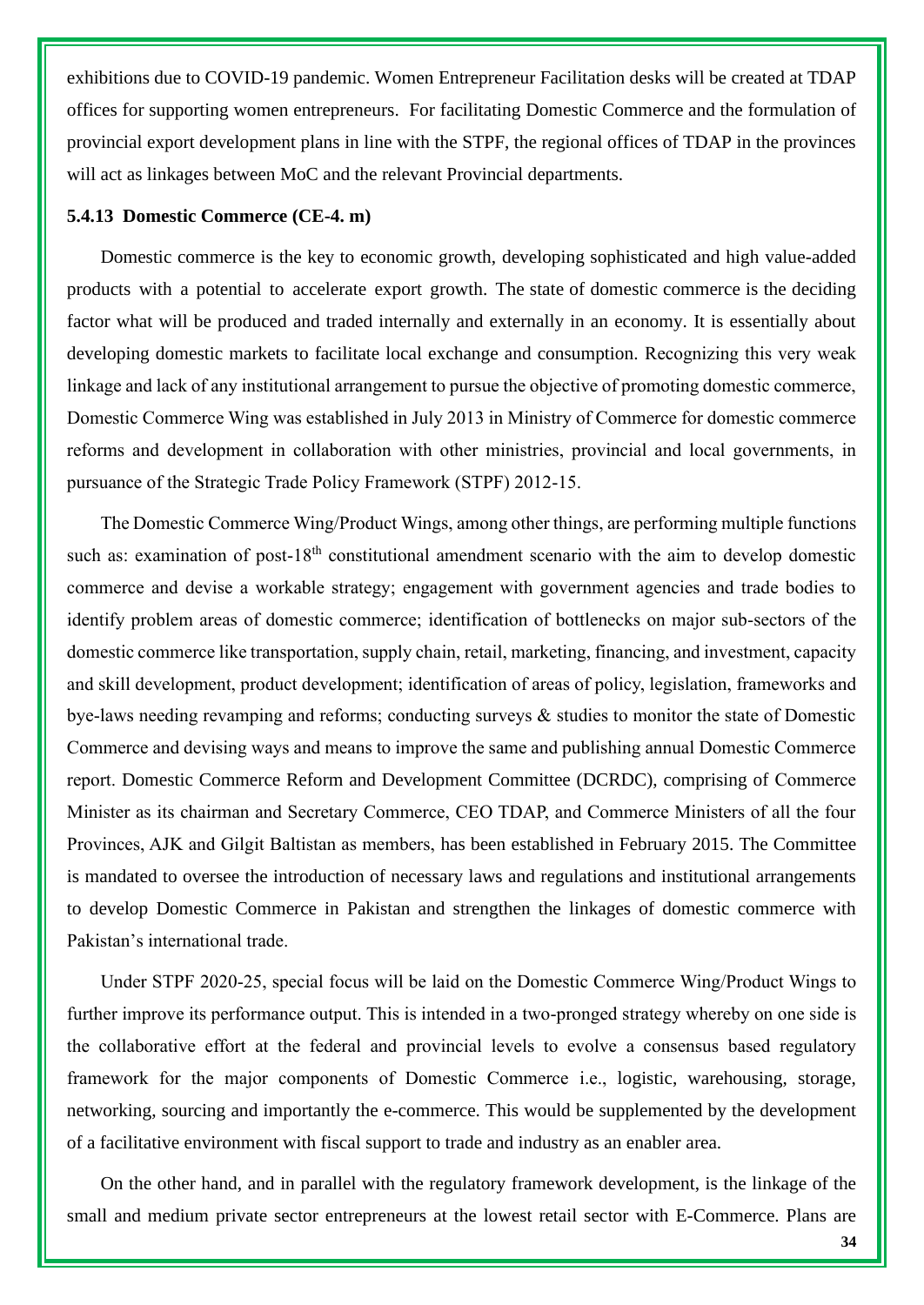underway to encourage a participatory effort by the private sector in both agriculture as well as trade and industry at wholesale and retail levels to partner on an E-Commerce ecosystem so as to enhance not only their sales, but also documentation of the economy. Clubbed with the private sector facilitation on the regulatory and fiscal side, it is expected that these focused interventions would lead towards strengthening the supply side for the local as well as export markets.

In collaboration with the TDAP, the Commerce Ministry would also focus on development of an Eportal/marketplace for supporting the development of local as well as international marketing by private sector in Pakistan. Furthermore, the Ministry of Commerce, in collaboration with all the stakeholders will formulate National Domestic Commerce Policy. In this regard, the MoC has already initiated consultation process with the key stakeholders.

### **6. Post COVID-19 Export Strategies**

The COVID-19 (coronavirus) pandemic has exponentially spread across the globe since late December 2019. Experience with similar diseases reveals that while the human costs are significant, the bulk of the economic costs are due to the preventive behavior of the individuals and the transmission control policies of governments. As the virus spread internationally, many countries have already taken or will eventually take action to limit the spread, through social isolation policies, such as shutting educational institutions, limiting work and restricting the mobility of people and preventive measures for industries as well. These preventive actions have had an immediate and significant impact on all economies. Different countries are responding differently to curtail the threat of COVID-19 and the situation is evolving into disruptions of global supply chains. The Ministry of Commerce will chalk out a mechanism to support Pakistan's exportoriented industries which have adversely been affected by COVID-19 pandemic through regulatory and fiscal measures and ensure that the adverse effect of Covid-19 on Pakistan's industry (both domestic and export related) is mitigated to the maximum possible limits possible.

Like other countries in the world, Pakistan has also faced the economic shock caused by the coronavirus and the country's exports have been hit hard. However, Pakistan's industrial sectors have shown resilience and bounced back impressively by capitalizing on the opportunities in the wake of COVID-19 pandemic. With the aim to support the local business community in these trying times of global economic slowdown, the Ministry of Commerce, through the STPF-2020-25, will focus on policies and actions to recover stronger and better as the COVID-19 crisis decreases.

The post-COVID-19 scenario will provide a perfect opportunity to increase the local exports to the international markets under the "Make in Pakistan". The initiative's success relies heavily on the ability of Pakistani producers to access raw materials and intermediate inputs at world prices through elimination of tariffs, regulatory duties, and additional customs duties on inputs. Therefore, under the STPF, targeted tariff rationalization of raw materials and intermediate goods will be done so that the local manufacturing base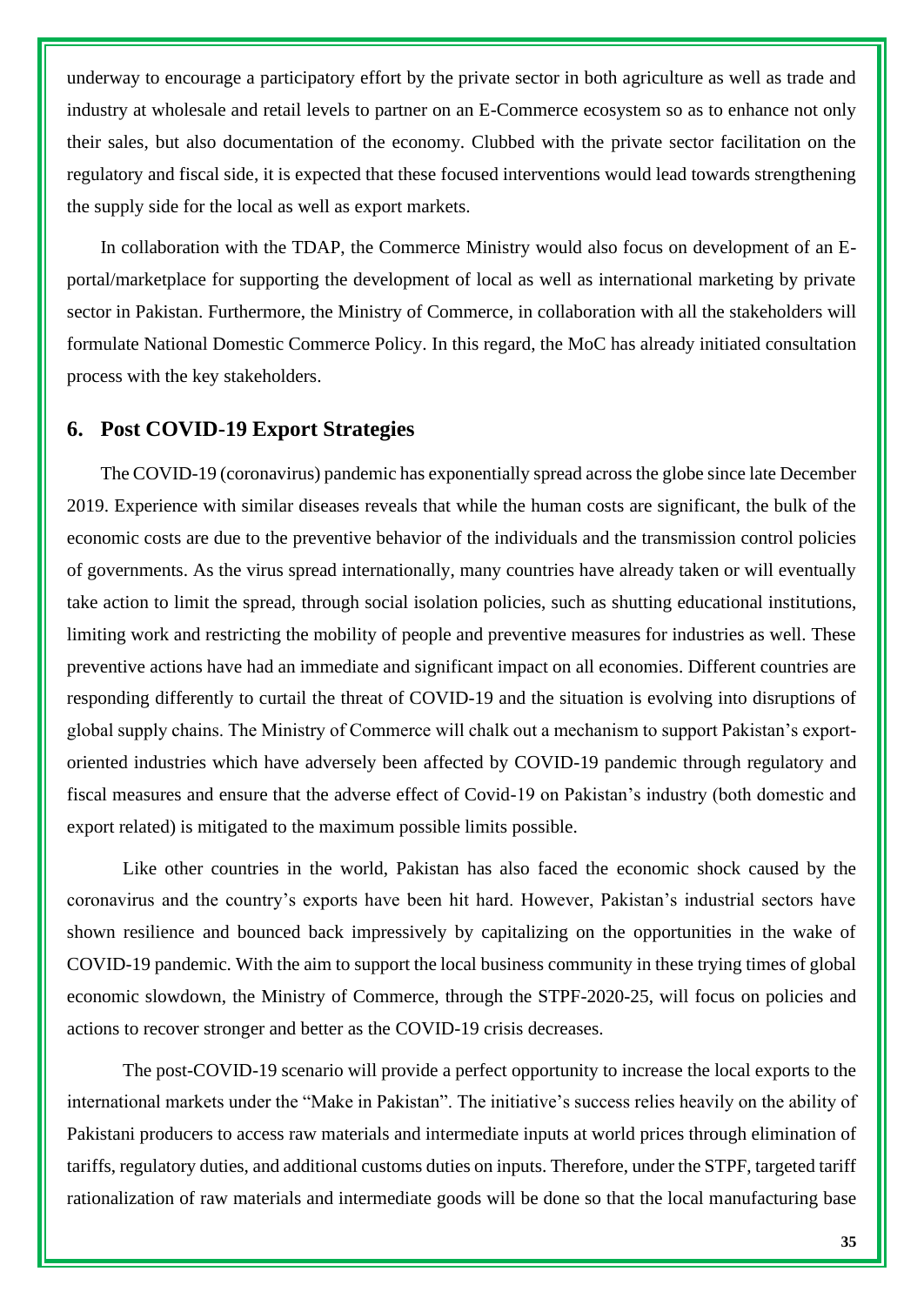cashes on this opportune time to be part of global value-added supply chains. By implementing the initiatives envisioned under STPF, the industry will be fully equipped to exploit the economic and trade opportunities expected in the wake of the post COVID-19 pandemic to increase market share of locally produced products in global potential markets.

Business processes are changing and bringing out new opportunities, new products, and new ways of thinking. Under the STPF, emphasis has been laid on exploiting the huge opportunities of increasing exports in the health and safety products like personal protective equipment (PPE). Many textile and apparel firms have adapted quickly to the COVID-19 crisis and shifted their production to face masks and shields for healthcare providers and frontline workers at home and abroad. Likewise, all sectors of the economy, including textile, non-textile, and agriculture and engineering sectors are being focused to build the export potential of the country in the coming years.

Taking stock of fast-changing reality and increased relevant of e-Commerce in COVID-19 backdrop, online marketing and regulatory information platforms will be established to help exporters harness its potentials as envisioned under the e-Commerce policy. In addition to that, since testing standards and certifications are non-negotiable in global markets, necessary help will be extended to the local firms enabling them to comply with international standards and securing the right certifications to make inroads into the world markets. It will be made sure that online information about standards requirements and certifications are made available to support the country's exporters to comply with them.

On the other hand, the opportunities associated with the Pandemic will be explored where exports can be enhanced in the emerging high demand products. Incentives will be formulated to enhance the production of high demand products and facilitate their exports to the world.

### **7. Tasks Envisaged under STPF Already Completed**

The Ministry of Commerce, right before the outbreak of COVID-19 pandemic, was in its final stages to formulate its Strategic Trade Policy Framework 2020-25 (STPF); however, the crisis-like situation at the global stage necessitated drastic changes and amendments in the STPF by factoring in emerging international developments. It also required fresh consultation with the business community for devising a strategy best-suited to the changing global trade environment. Therefore, the Ministry of Commerce restarted its consultation process with the public and private sector stakeholders in year 2020 and 2021 and in the light of feedback received from the stakeholders, the STPF was overhauled in an effort to bring it in conformity to the new normal. A number of tasks which were originally envisaged under the STPF 2020- 25 were simultaneously being pursued and many of these have already been completed during this period. Furthermore, the Ministry of Commerce has already initiated work on the development of detailed strategy documents of ten priority sectors selected under STPF 2020-25. Detail of the tasks completed during the said time is at **Annex-F**.

----------------------------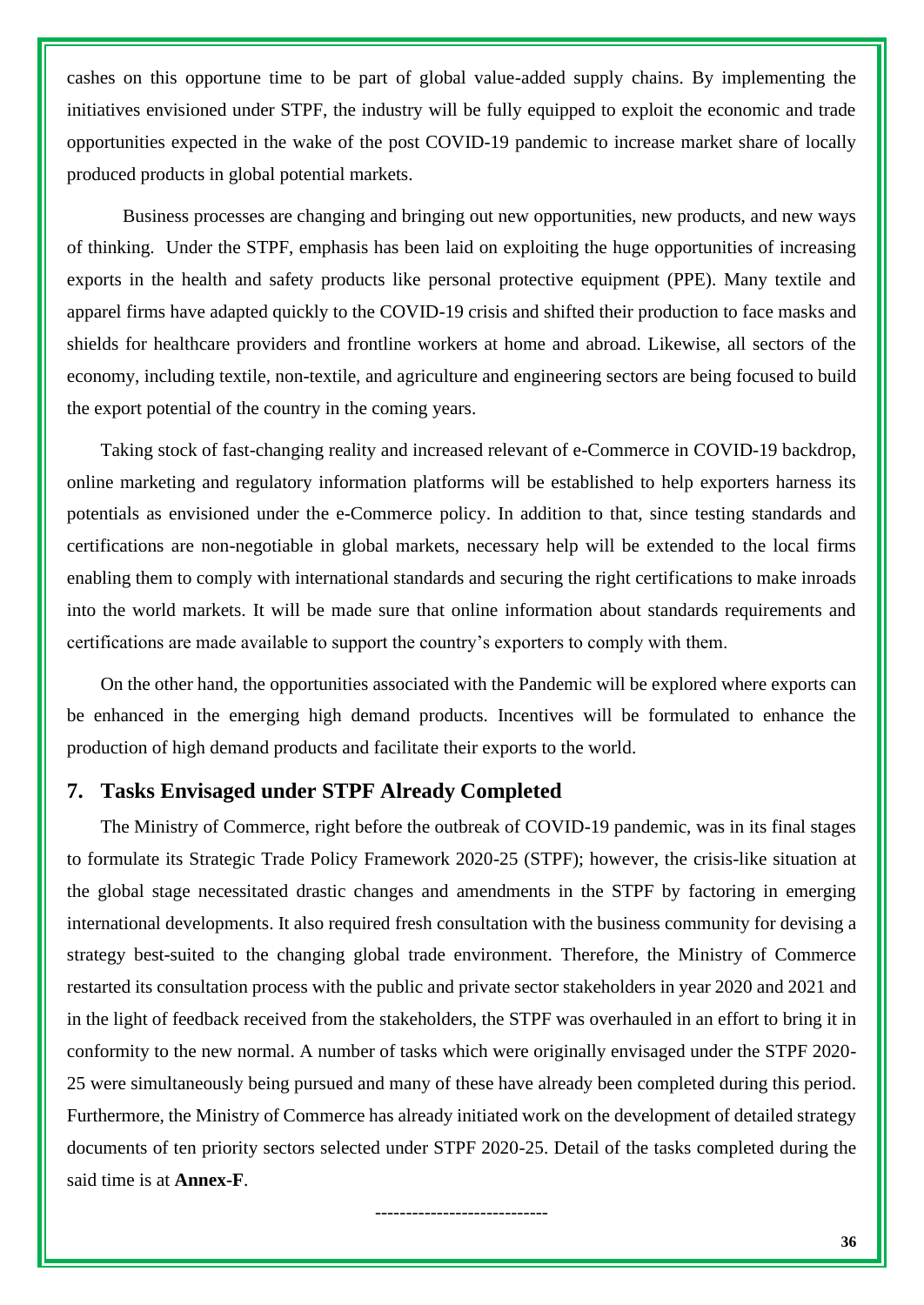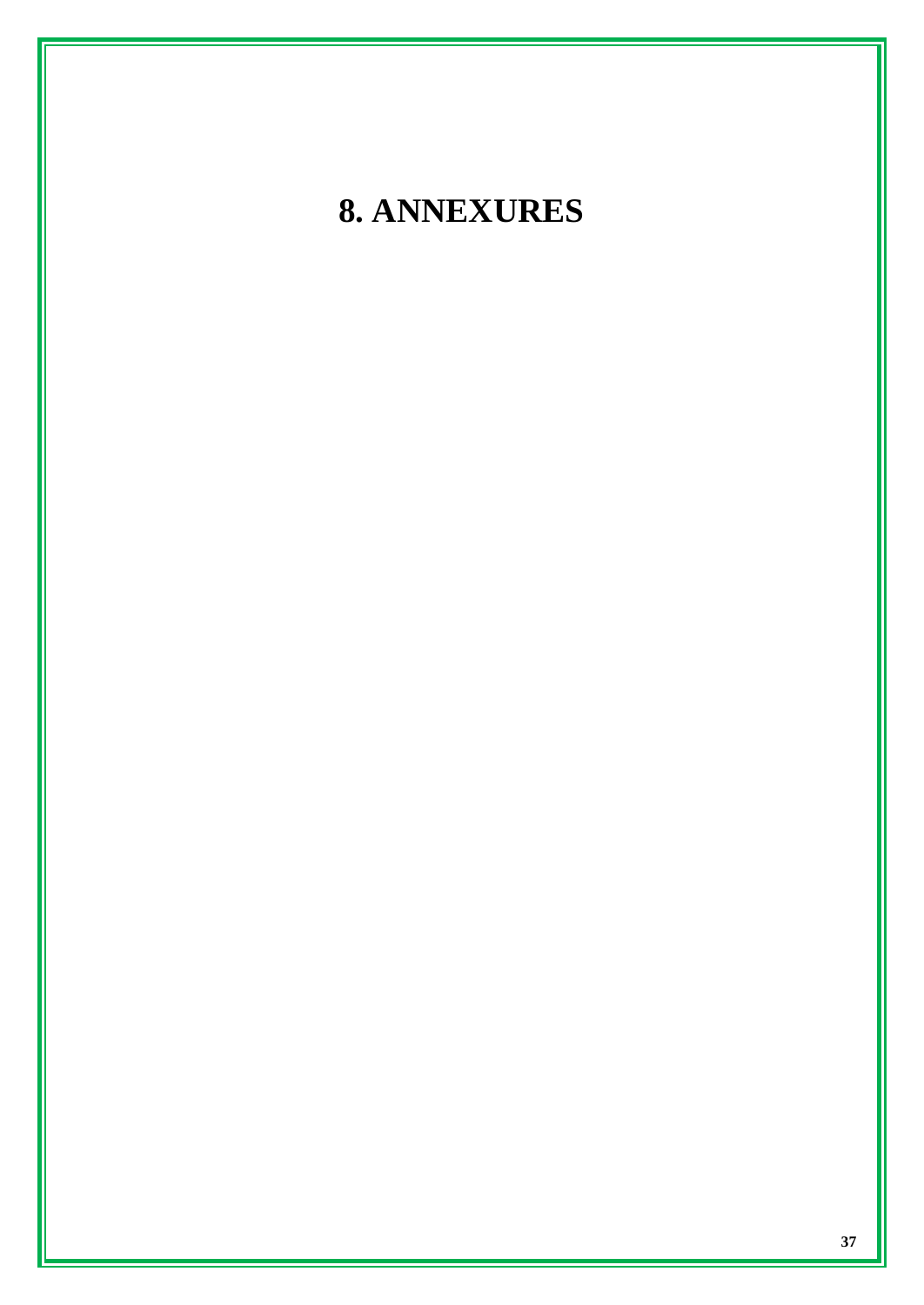### **8.1 ANNEX-A**

### **Estimation specification, relevant elasticities and scenario assumptions (Refer Section 4.4)**

The export projections are based on an empirical analysis to determine elasticities of aggregate merchandise exports with respect to relevant variables in Pakistan. The variables that have been employed for this estimation include world income and real exchange rate from the demand side and Pakistan's income and relative export-to-domestic price from the supply side. The present study employs the autoregressive distributed lag (ARDL) model subject to the existence of a long run relationship between the variables to determine elasticities. The demand and supply equations of exports are estimated separately and then solved simultaneously to derive the reduced form. Once the elasticities are obtained, they are used to forecast Pakistan's aggregate export performance on the basis of three scenarios from 2019-20 to 2024- 25. The scenarios differ in terms of competitiveness; higher competitiveness implies lower cost of production and hence lower inflation rates. Higher the competitiveness, higher the exports.

The export demand function (Equation 1) and export supply function (Equation 2) can be expressed as:

$$
X_t^D = f(YW_t, \frac{ER_t * PW_t}{UVX_t})
$$
 Equation (1)

$$
X_t^S = g(Y_t, \frac{UVX_t}{PD_t})
$$
 Equation (2)

where

 $X_t^D$  is the demand for Pakistan's aggregate exports of goods in time period t;  $X_t^S$  is the supply of Pakistan's aggregate exports of goods in time period t;  $YW_t$  is world income;  $Y_t$  is Pakistan's income;  $ER_t$  is the Pakistani rupee against US dollar exchange rate;  $PW_t$  is the world price index considered as Pakistan's competitor price;  $UVX_t$  is the price of Pakistan's export, or the unit value of export; and  $PD_t$  domestic price level in Pakistan.

Solving equations (1) and (2) simultaneously for X and UVX yields the reduced form. The reduced form for exports is

$$
X_t = \varphi(YW_t, Y_t, ER, PW_t, PD_t)
$$
 Equation (3)  
+ + + + -

The study uses time series data from 1980-81 to 2018-19 and all variables are taken in real terms. Data has been sourced from World Development Indicators, State Bank of Pakistan, Pakistan Bureau of Statistics and Ministry of Finance's Pakistan Economic Survey. The world price index is constructed as an exportweighted average of unit export price of selected competitor countries of Pakistan including India, Bangladesh, Cambodia, Vietnam, Indonesia, Malaysia, Mexico, Philippines, Thailand, Korea, Egypt and Hong Kong. Countries have been chosen for their similarity in export basket composition and their 60al proximity to Pakistan, which makes them potential competitors.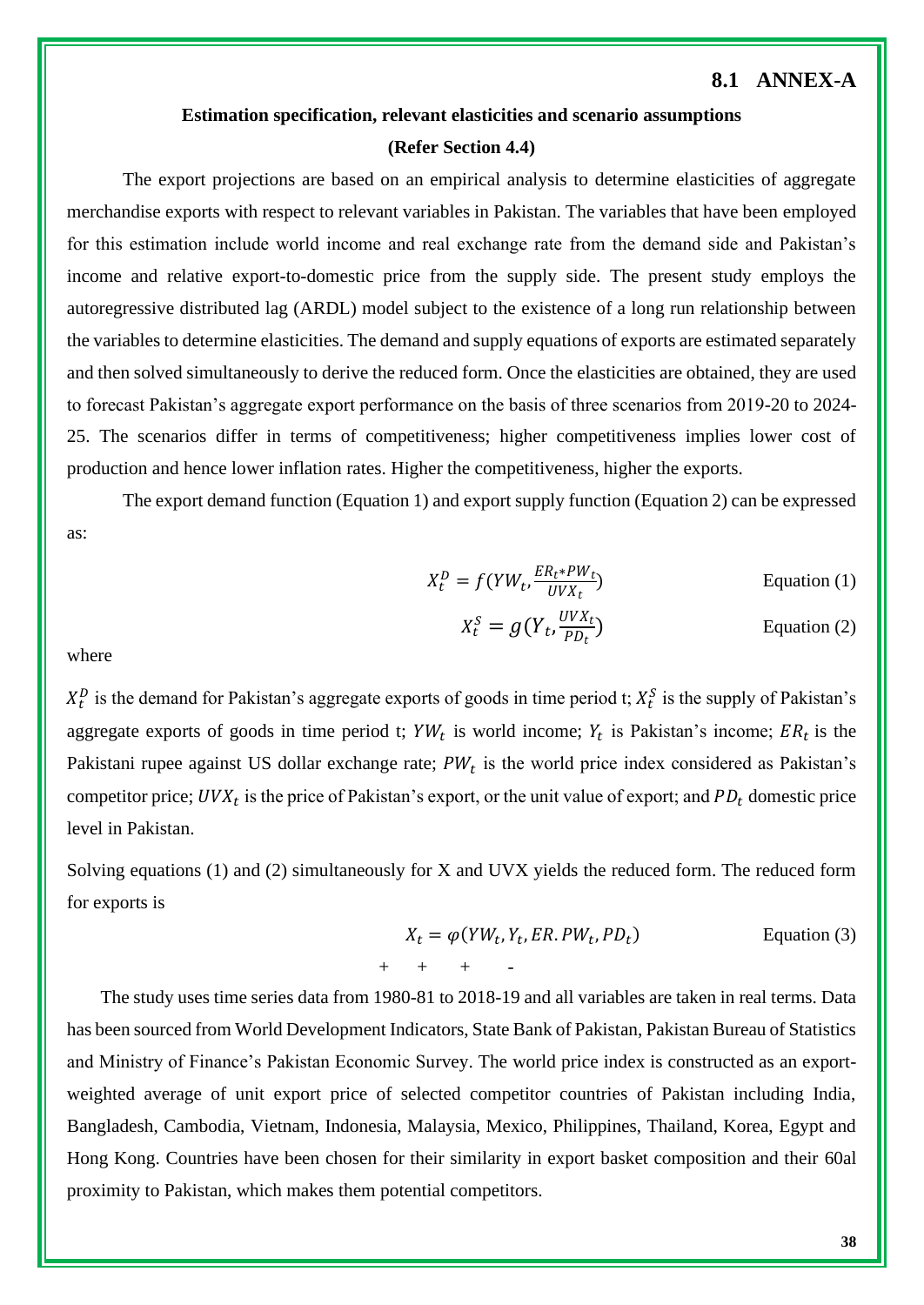The Bounds test is utilized to check for the presence of co-integration. The results of the Bounds test show that a long run relationship exists in both the export demand as well as export supply functions. For export demand, the F-statistic is 6.94 (significant at 1%) and for export supply, the F-statistic is 3.43 (significant at 10%). Co-integration techniques are recommended for time series data, therefore, the autoregressive distributed lag (ARDL) approach is adopted. The econometric form of the export demand and supply equations (1 and 2, respectively) can be expressed as follows:

$$
ln X_t^D = \alpha_1 + \alpha_2 ln Y W_t + \alpha_3 ln ER.PW_t - \alpha_3 ln UVX_t + \varepsilon_{D,t}
$$
 Equation (4)

$$
ln X_t^S = \beta_1 + \beta_2 ln Y_t + \beta_3 ln UVX_t - \beta_3 ln PD_t + \varepsilon_{S,t}
$$
 Equation (5)

The ARDL representation for export demand is given by

$$
\Delta ln X_t^D = \lambda_0 + \sum_{i=0}^a \lambda_{1i} \Delta ln Y W_{t-i} + \sum_{i=0}^b \lambda_{2i} \Delta ln ER. PW_{t-i} - \sum_{i=0}^b \lambda_{2i} \Delta ln UV X_{t-i} + \sum_{i=1}^c \lambda_{3i} \Delta ln X D_{t-i} + \theta_1 ln X D_{t-1} + \theta + \theta_2 ln Y W_{t-1} + \theta_3 ln ER. PW_{t-1} - \theta_3 ln UV X_{t-1} + \xi_{D,t}
$$
\nEquation (6)

Where,

$$
\theta=-\theta_1\alpha_1; \qquad \qquad \theta_2=-\theta_1\alpha_2; \qquad \qquad \theta_3=-\theta_1\alpha_3
$$

Here,  $\Delta$  is the difference operator; the  $\lambda$  terms represent the short run effects while  $\theta$  represents the long run effects. The error term from Equation (4) has been nested into Equation (6).

Similarly, the export supply function from Equation (5) can be transformed as follows:

$$
\Delta ln X_t^S = \gamma_0 + \sum_{i=0}^m \gamma_{1i} \Delta ln Y_{t-i} + \sum_{i=0}^n \gamma_{2i} \Delta lnUVX_{t-i} - \sum_{i=0}^n \gamma_{2i} \Delta lnPD_{t-i} + \sum_{i=1}^p \gamma_{3i} \Delta lnXS_{t-i} + \delta_1 lnXD_{t-1} + \delta + \delta_2 lnY_{t-1} + \delta_3 lnUVX_{t-1} - \delta_3 lnPD_{t-1} + \xi_{S,t}
$$
 Equation (7)

Where,

$$
\delta = -\delta_1 \beta_1; \qquad \qquad \delta_2 = -\delta_1 \beta_2; \qquad \qquad \delta_3 = -\delta_1 \beta_3
$$

Equations 6 and 7 are estimated to obtain short and long run coefficients. Once these models are estimated, the parameter estimates of long run export demand and supply functions (Equations 4 and 5) can be retrieved. The next step is to obtain the estimates of reduced form parameters, which can be done by solving the long run export demand and supply functions simultaneously (setting  $X_t^D = X_t^S$ ) for X and UVX. The reduced-form equation for X is given by:

$$
lnX_t = \pi_0 + \pi_1 lnYW + \pi_2 lnY_t + \pi_3 ln(ER_t, PW_t) + \pi_4 lnPD_t + \varepsilon_{R,t}
$$
 Equation (8)

The reduced form parameters in this equation are the combinations of structural parameters

$$
\pi_0 = \frac{\alpha_1 \beta_3 + \alpha_3 \beta_1}{\alpha_3 + \beta_3}; \quad \pi_1 = \frac{\alpha_2 \beta_3}{\alpha_3 + \beta_3}; \quad \pi_2 = \frac{\alpha_3 \beta_2}{\alpha_3 + \beta_3}; \quad \pi_3 = \frac{\alpha_3 \beta_3}{\alpha_3 + \beta_3}; \quad \pi_4 = -\frac{\alpha_3 \beta_3}{\alpha_3 + \beta_3}
$$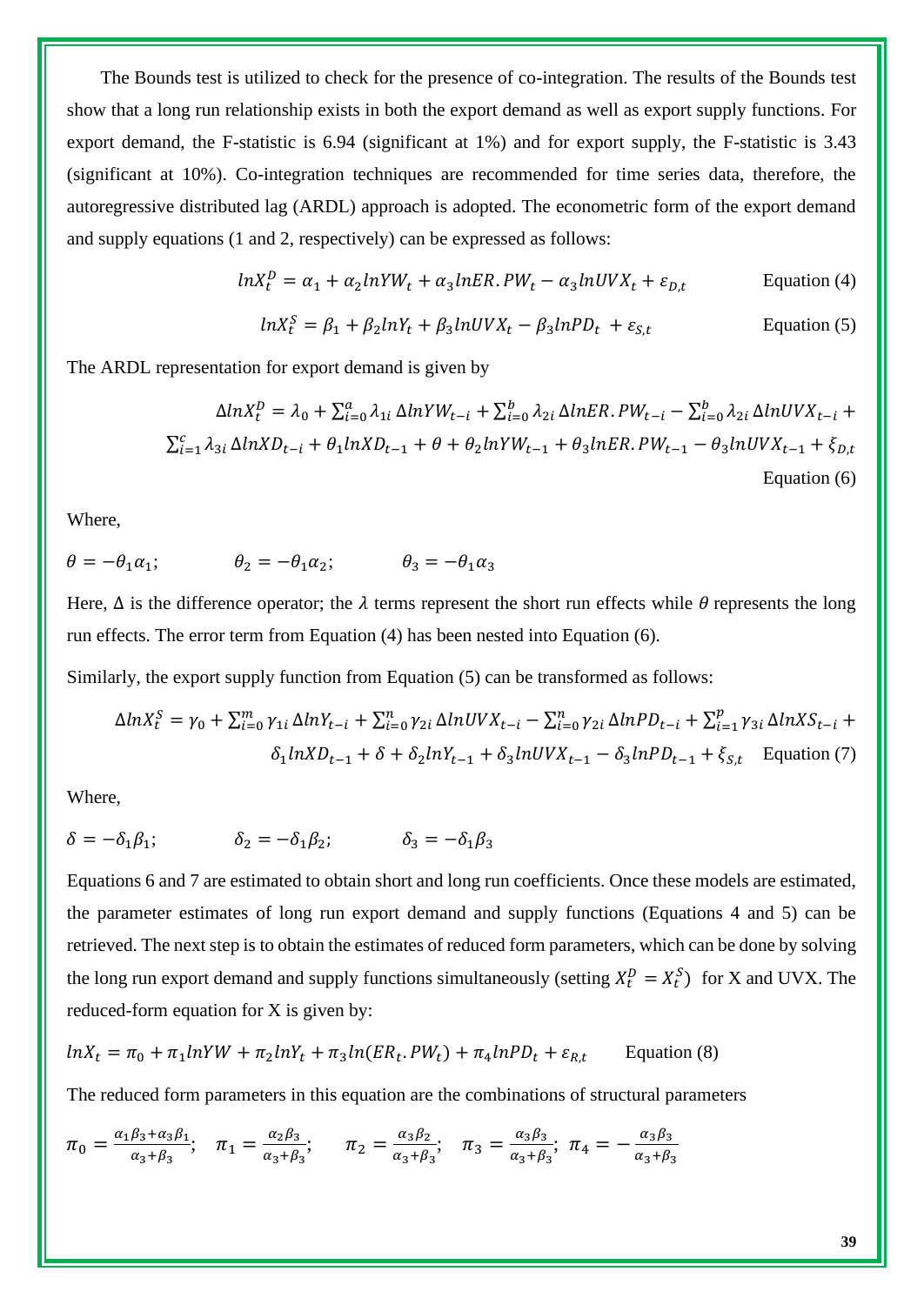Tables 1 and 2 show the long run elasticities for the export demand and export supply functions

respectively.

| Independent Variable                | Long run Elasticity |
|-------------------------------------|---------------------|
| lnYW                                | $1.674***$          |
|                                     | (20.73)             |
| $ln$ RER                            | $2.444***$          |
|                                     | (6.267)             |
| $\mathcal{C}$                       | $-26.84***$         |
|                                     | $(-9.297)$          |
| <b>Error Correcting Coefficient</b> | $-0.537***$         |
|                                     | $(-5.67)$           |

*Table 1: Long run Elasticities of Exports Demand Function*

Note: t-statistics are provided in parentheses. Asterisk superscripts show the level of significance; \*\*\* represents 1%, \*\* represents 5% and \* represents 10%.

A 1% increase in world income will lead to 1.67% increase in the level of exports while a 1% increase in the real exchange rate will lead to an increase of 2.44% in exports. The co-integrating coefficient has a value of  $-0.537$ , which indicates moderate adjustment towards the equilibrium path following any random shocks.

*Table 2: Long run Elasticities of Exports Supply Function*

| Independent Variable                | Long run Elasticity |
|-------------------------------------|---------------------|
| ln Y                                | $1.321***$          |
|                                     | (4.617)             |
| lnRP                                | $1.534*$            |
|                                     | (1.524)             |
| $\mathcal{C}$                       | $-12.09*$           |
|                                     | $(-1.582)$          |
| <b>Error Correcting Coefficient</b> | $-0.498***$         |
|                                     | $(-4.097)$          |

Note: t-statistics are provided in parentheses. Asterisk superscripts show the level of significance; \*\*\* represents 1%, \*\* represents 5% and \* represents 10%.

A 1% increase in Pakistan's GDP leads to 1.32% increase in exports from the supply side. Relative price (RP) is significant at the 10% level and has an elastic and positive relationship with exports. The error correcting coefficient reported here is within the appropriate range, which implies the model is stable and robust.

Future values for the independent variables are projected. These values along with reduced form long run elasticities are then used to construct the forecast value of exports of goods.

**Scenario 1:** The following assumptions are made for export projections under the first scenario:

- World GDP Growth is -4% in FY 2019-20, followed by 2% in FY 2020-21, 6% in FY 2021-22, 4.4% in FY 2022-23 as per IMF forecasts<sup>23</sup> and following CAGR until FY 2024-25.
- Pakistan's GDP Growth is -0.50% in FY 2019-20 (as given by Government of Pakistan), followed by 3.92% in FY 20-21, 4.8% in FY 21-22, 5.2% in FY 22-23, 5.5% in FY 23-24 and 5.8% in FY 24-25.

<sup>23</sup> [IMF World Economic Outlook f](https://www.imf.org/en/Publications/WEO/Issues/2021/03/23/world-economic-outlook-april-2021)or April 2021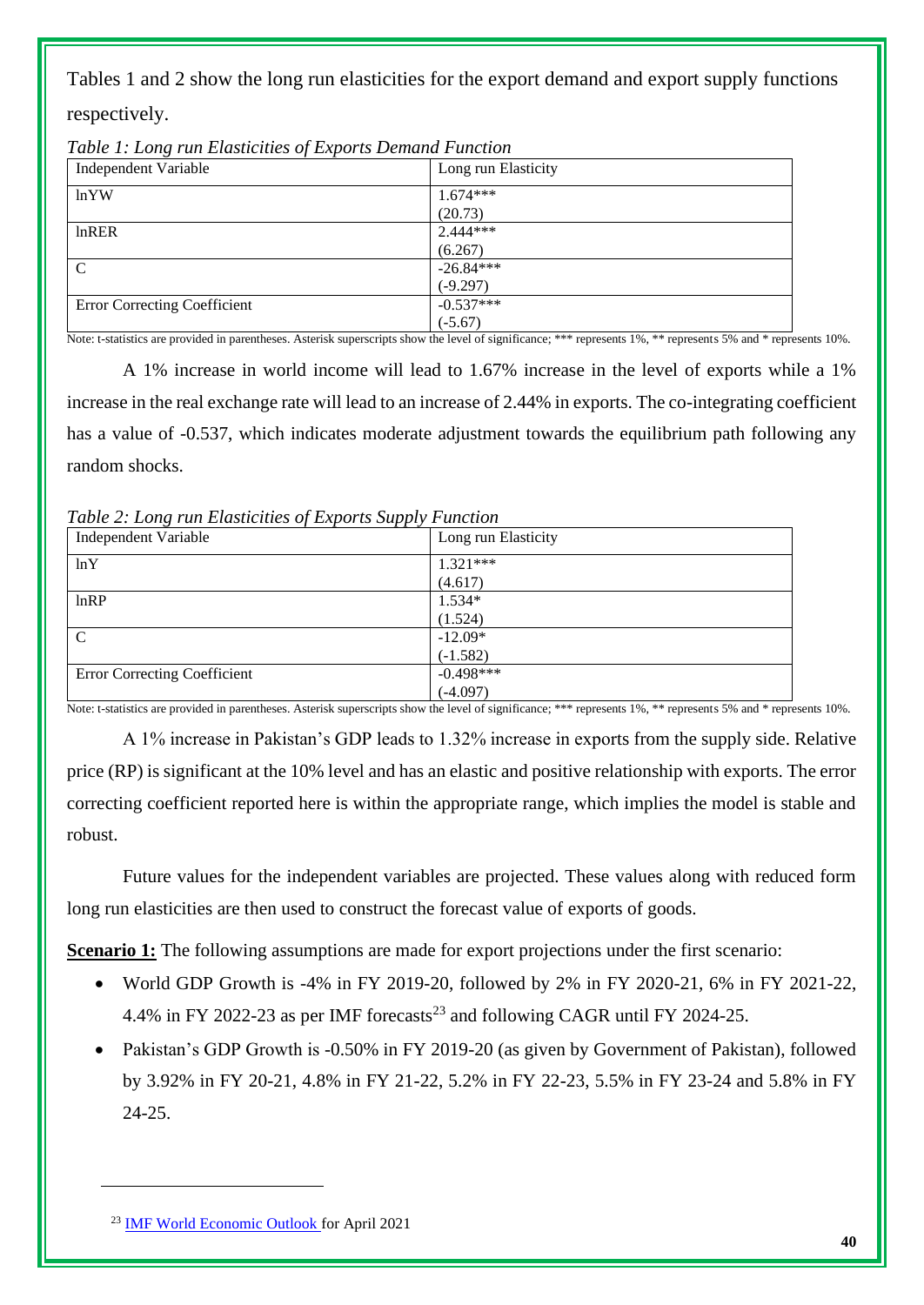- Exchange rate is 158 PKR/USD in FY 2019-20 (as per Pakistan Economic Survey), 159.4 in FY 20-21 (based on current value) and then remain stable at 160 until FY 2024-25.
- Pakistan's Domestic Price increases by 10.8% in FY2020-21, 8% in FY 2021-22 and then following CAGR (6.5%) until FY 24-25.
- World Price (Export weighted average of Pak competitors) declining by 2% in FY 2019-20 (on account of falling petrol prices and general deflation across the world), increasing by 4.9% in FY 2020-21 and then following CAGR until FY 24-25.

**Scenario 2:** The second scenario is built under the assumption that Pakistan would be able to reduce its cost of production and become a more competitive player in the global market. The assumptions developed for Scenario 1 are carried forth in Scenario 2, except the assumption regarding domestic prices. Scenario 2 is developed on the following assumption on domestic prices:

• Pakistan's Domestic Price increases by 8% in FY20-21, 6.5% in FY 21-22 and then by 6% until FY 24-25. Efforts by the National Tariff Commission to reduce tariff will contribute to improved competitiveness (tariff down by 1 percentage point in FY 19-20).

**Scenario 3:** The third scenario is built under the hope that a further increase in competitiveness may be achieved. Under Scenario 3, all assumptions remain the same as the previous two except for domestic prices. Scenario 3 assumes:

• Pakistan's Domestic Price increasing by  $7.2\%$ <sup>24</sup> in FY20-21 and then increasing by 5.5% until FY 24-25. Further efforts to bring down tariff will contribute to this.

<sup>&</sup>lt;sup>24</sup> Despite rising inflation in FY 2020-21, Government of Pakistan continued to provide concessionary energy tariffs, DLTL and rationalized tariff on inputs which has helped lower the cost of doing business for export sector, therefore this assumption is plausible.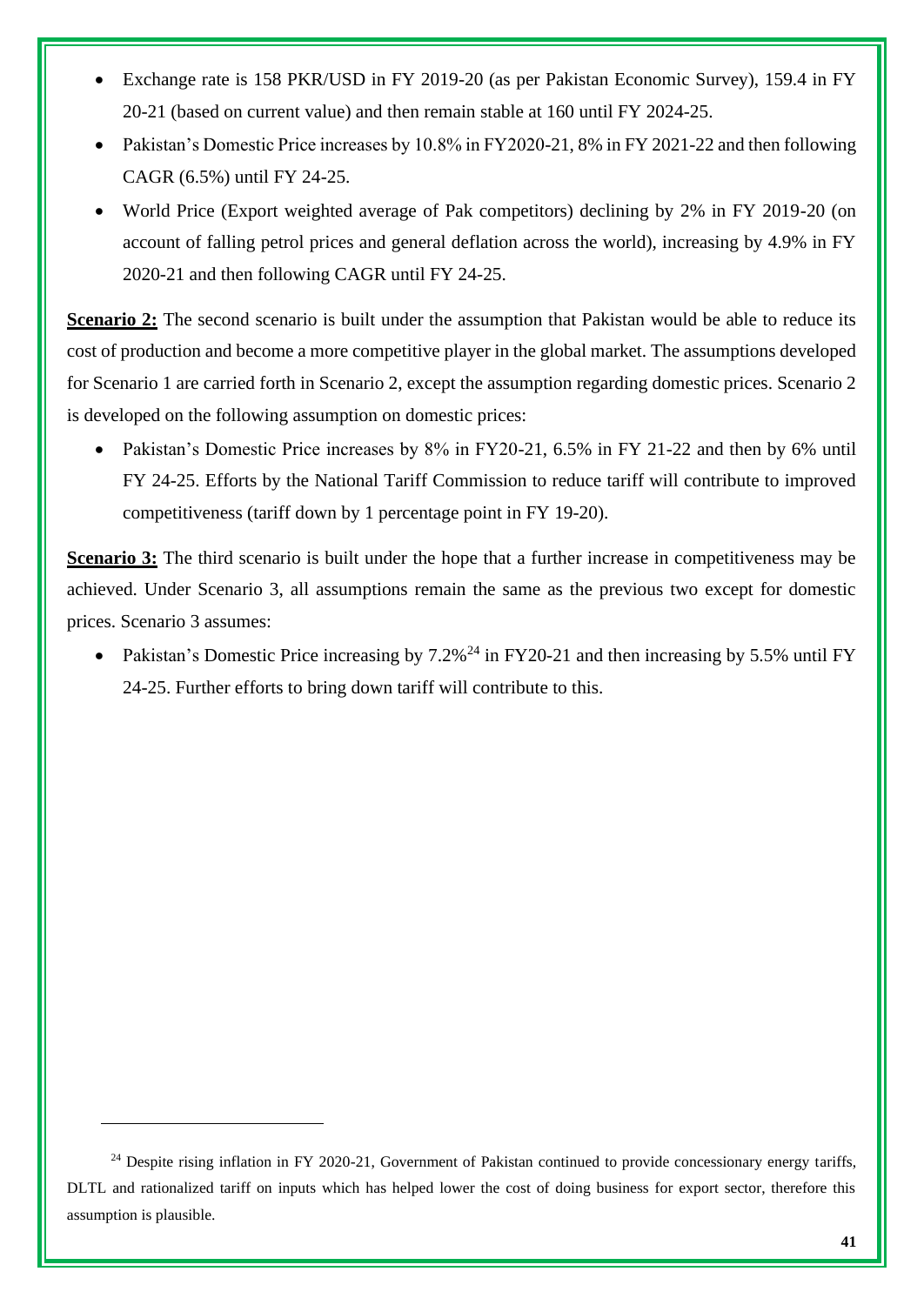### **8.2 ANNEX-B**

| Sr.            | <b>Competitiveness</b>                                                                                               | <b>Target &amp; Current status</b>                                                                                     |                                                                                              |                                                                                     | <b>Targets</b>                                                         |                                                                                |                                                                        |
|----------------|----------------------------------------------------------------------------------------------------------------------|------------------------------------------------------------------------------------------------------------------------|----------------------------------------------------------------------------------------------|-------------------------------------------------------------------------------------|------------------------------------------------------------------------|--------------------------------------------------------------------------------|------------------------------------------------------------------------|
| No.            | <b>Priority Factors</b>                                                                                              |                                                                                                                        | 2020-21                                                                                      | 2021-22                                                                             | 2022-23                                                                | 2023-24                                                                        | 2024-25                                                                |
|                | <b>Ease of Doing Business</b><br>(EoDB)                                                                              | <b>Improve Distance to the Frontier score</b><br><b>Current score 60.91</b>                                            | 62                                                                                           | 64                                                                                  | 66                                                                     | 68                                                                             | 70                                                                     |
| $\overline{c}$ | Rationalization<br><b>Tariff</b><br><b>Simplification</b><br>and<br><b>(under National Tariff)</b><br>Policy)        | <b>Reduce Simple Average Tariff</b><br><b>Current Tariff (CD+RD+ACD)</b>                                               | CD/dispersion<br>(12.6)/(15.4)<br>$RD+ACD$<br>(8.16)                                         | CD/dispersion<br>(11.97)/(14.6)<br>$RD+ACD$<br>(7.47)                               | CD/dispersion<br>(10.77)/(13.2)<br>$RD+ACD$<br>(6.83)                  | $RD+ACD$<br>(6.25)                                                             | $RD+ACD$<br>(5.67)                                                     |
| 3              | <b>Ease of Financing</b>                                                                                             | <b>Easy Financing Current status</b>                                                                                   | LTFF $@5\%$<br>EFS @ 3%                                                                      | LTFF $@5%$<br>EFS @ 3%                                                              | LTFF $@5\%$<br>EFS @ 3%                                                | LTFF $@5\%$<br>EFS @ 3%                                                        | LTFF $@5\%$<br>EFS @ 3%                                                |
| $\overline{4}$ | <b>Trade Facilitation</b>                                                                                            | Implementation<br><b>Facilitation</b><br>of<br>Trade<br><b>Agreement (TFA) Category C Commitments</b><br><b>Status</b> | 1.Advance<br>Rulings<br>2. Average<br>Release Time<br>3. Authorized<br>Economic<br>operators | . Further Trade<br>info.<br>Related<br>Through internet<br>2.Expedited<br>Shipments | Single Window                                                          |                                                                                | Border Agency<br>Cooperation                                           |
| 5              | <b>Utilization</b><br><b>Increased</b><br>of Export Facilitation<br><b>Schemes</b><br>(EFS),<br>especially for SMEs. | Currently, between 5-6% of exporters utilize<br>these schemes because of difficult compliance<br>mechanism.            |                                                                                              | of<br>20%<br>total<br>exporters<br><b>EFS</b><br>utilizing<br>schemes.              | 30%<br>of<br>total<br>exporters<br><b>EFS</b><br>utilizing<br>schemes. | 40%<br>$\sigma$ f<br>total<br>exporters<br><b>EFS</b><br>utilizing<br>schemes. | 50%<br>of<br>total<br>exporters<br><b>EFS</b><br>utilizing<br>schemes. |

### **Targets for Key Priority Factors of Competitiveness (Refer Section 4.4)**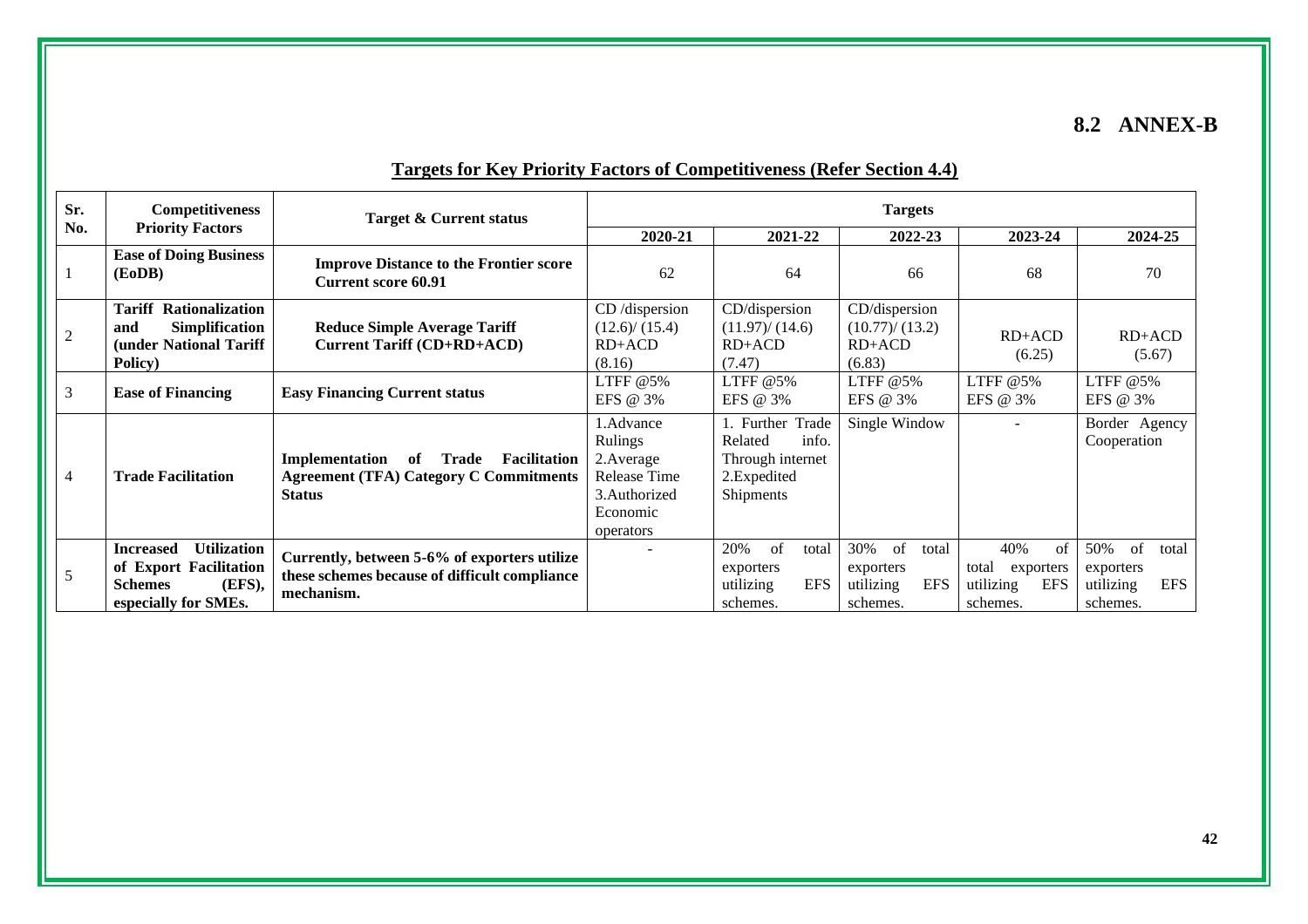# **8.3 ANNEX-C**

| <b>Scenario 1: Sector-Wise Export Projections (\$ Millions)</b> |                              |         |         |         |         |  |  |  |  |
|-----------------------------------------------------------------|------------------------------|---------|---------|---------|---------|--|--|--|--|
|                                                                 | 2020-21 $(E)^{25}$           | 2021-22 | 2022-23 | 2023-24 | 2024-25 |  |  |  |  |
| <b>Traditional Sectors</b>                                      |                              |         |         |         |         |  |  |  |  |
| Value Added Textiles (Apparel, Made<br>ups, & Carpets)          | 10,246                       | 11,418  | 12,955  | 14,251  | 15,841  |  |  |  |  |
| Textiles                                                        | 2,979                        | 3,064   | 3,209   | 3,258   | 3,343   |  |  |  |  |
| Leather                                                         | 700                          | 723     | 759     | 773     | 796     |  |  |  |  |
| <b>Surgical Instruments</b>                                     | 372                          | 413     | 466     | 510     | 564     |  |  |  |  |
| Rice                                                            | 1,775                        | 1,856   | 1,975   | 2,038   | 2,124   |  |  |  |  |
| <b>Sports Goods</b>                                             | 171                          | 180     | 192     | 200     | 209     |  |  |  |  |
| Cutlery                                                         | 73                           | 77      | 83      | 87      | 92      |  |  |  |  |
|                                                                 | <b>New Strategic Sectors</b> |         |         |         |         |  |  |  |  |
| Engineering goods (includes final<br>vehicles)                  | 145                          | 138     | 134     | 126     | 120     |  |  |  |  |
| Pharmaceutical products                                         | 231                          | 261     | 300     | 335     | 378     |  |  |  |  |
| Auto parts                                                      | 55                           | 60      | 67      | 72      | 79      |  |  |  |  |
| Processed Food & Beverages                                      | 713                          | 800     | 915     | 1,015   | 1,137   |  |  |  |  |
| Chemicals                                                       | 201                          | 218     | 242     | 260     | 282     |  |  |  |  |
| Gems and Jewelry                                                | 19                           | 15      | 12      | 9       | 7       |  |  |  |  |
| Footwear                                                        | 109                          | 120     | 134     | 145     | 158     |  |  |  |  |
| Meat & Poultry (unprocessed)                                    | 298                          | 345     | 407     | 465     | 537     |  |  |  |  |
| Fruits & Vegetables (unprocessed)                               | 638                          | 720     | 828     | 922     | 1,038   |  |  |  |  |
| Sea Food (unprocessed)                                          | 351                          | 391     | 442     | 486     | 539     |  |  |  |  |
| Marble and Granite                                              | 23                           | 25      | 27      | 29      | 31      |  |  |  |  |
| Others                                                          | 2,412                        | 2,260   | 2,064   | 1,720   | 1,296   |  |  |  |  |
| <b>Total</b>                                                    | 21,511                       | 23,084  | 25,210  | 26,700  | 28,570  |  |  |  |  |

# **Sector Wise Export Projections (Refer Section 4.4)**

 $^{25}$  E stands for extrapolation on 11 months current year's export data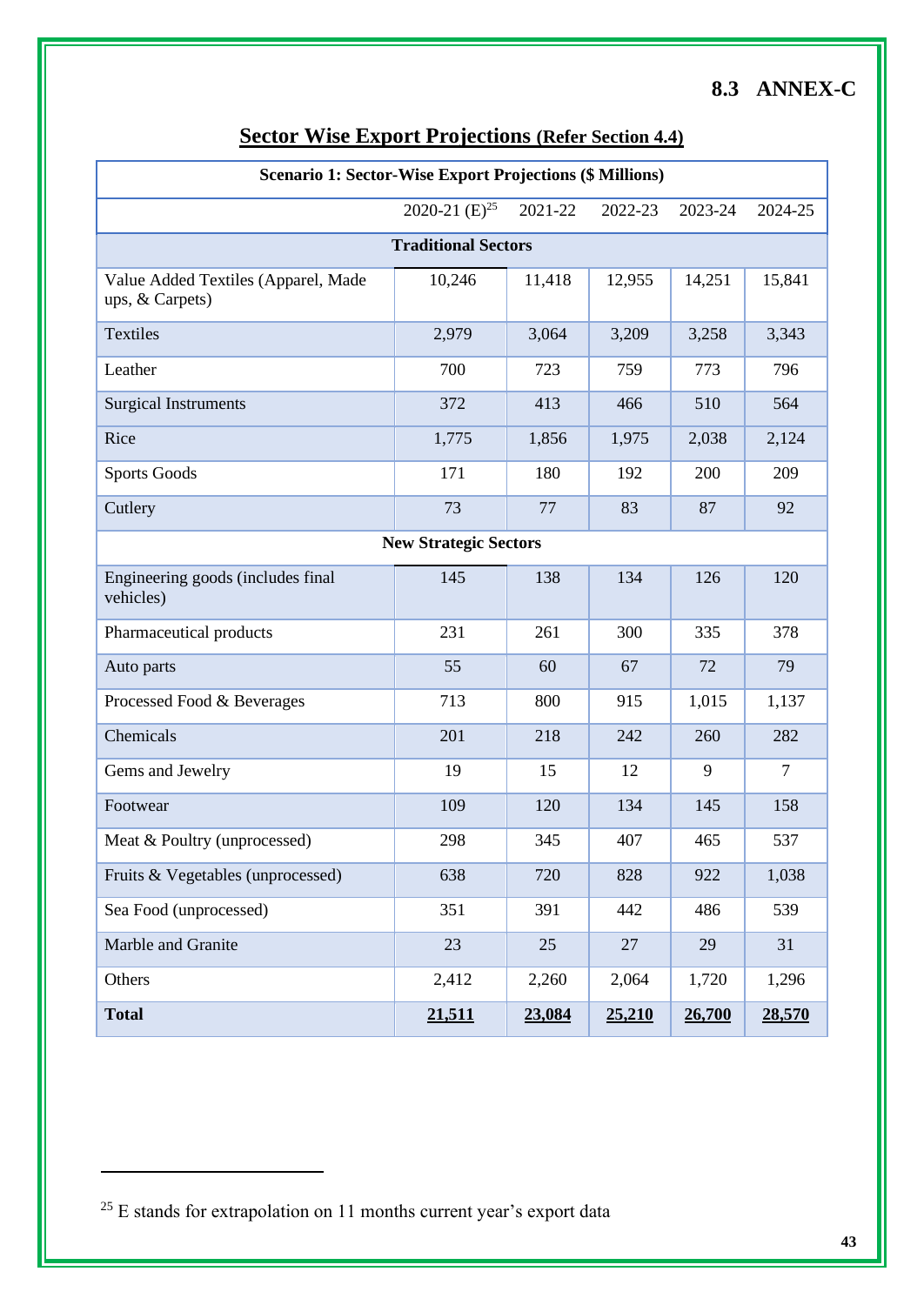| <b>Scenario 2: Sector-Wise Export Projections (\$ Millions)</b> |                              |         |         |         |         |  |  |  |  |
|-----------------------------------------------------------------|------------------------------|---------|---------|---------|---------|--|--|--|--|
|                                                                 | $2020-21$ (E)                | 2021-22 | 2022-23 | 2023-24 | 2024-25 |  |  |  |  |
| <b>Traditional Sectors</b>                                      |                              |         |         |         |         |  |  |  |  |
| Value Added Textiles (Apparel, Made ups,<br>& Carpets)          | 11,384                       | 13,432  | 15,514  | 17,374  | 19,661  |  |  |  |  |
| <b>Textiles</b>                                                 | 3,310                        | 3,604   | 3,843   | 3,972   | 4,149   |  |  |  |  |
| Leather                                                         | 778                          | 850     | 909     | 943     | 988     |  |  |  |  |
| <b>Surgical Instruments</b>                                     | 414                          | 485     | 558     | 622     | 700     |  |  |  |  |
| Rice                                                            | 1,972                        | 2,183   | 2,365   | 2,484   | 2,636   |  |  |  |  |
| <b>Sports Goods</b>                                             | 190                          | 212     | 230     | 243     | 260     |  |  |  |  |
| Cutlery                                                         | 81                           | 91      | 100     | 106     | 114     |  |  |  |  |
|                                                                 | <b>New Strategic Sectors</b> |         |         |         |         |  |  |  |  |
| Engineering goods (includes final vehicles)                     | 161                          | 163     | 161     | 154     | 149     |  |  |  |  |
| Pharmaceutical products                                         | 256                          | 307     | 359     | 408     | 469     |  |  |  |  |
| Auto parts                                                      | 61                           | 70      | 80      | 88      | 98      |  |  |  |  |
| Processed Food & Beverages                                      | 792                          | 941     | 1,096   | 1,237   | 1,411   |  |  |  |  |
| Chemicals                                                       | 223                          | 257     | 290     | 317     | 350     |  |  |  |  |
| Gems and Jewelry                                                | 22                           | 18      | 14      | 11      | 9       |  |  |  |  |
| Footwear                                                        | 121                          | 141     | 160     | 176     | 196     |  |  |  |  |
| Meat & Poultry (unprocessed)                                    | 331                          | 406     | 487     | 567     | 666     |  |  |  |  |
| Fruits & Vegetables (unprocessed)                               | 709                          | 847     | 991     | 1,124   | 1,288   |  |  |  |  |
| Sea Food (unprocessed)                                          | 390                          | 460     | 530     | 592     | 668     |  |  |  |  |
| Marble and Granite                                              | 25                           | 29      | 32      | 35      | 38      |  |  |  |  |
| Others                                                          | 2,680                        | 2,658   | 2,471   | 2,096   | 1,609   |  |  |  |  |
| <b>Total</b>                                                    | 23,901                       | 27,154  | 30,190  | 32,550  | 35,460  |  |  |  |  |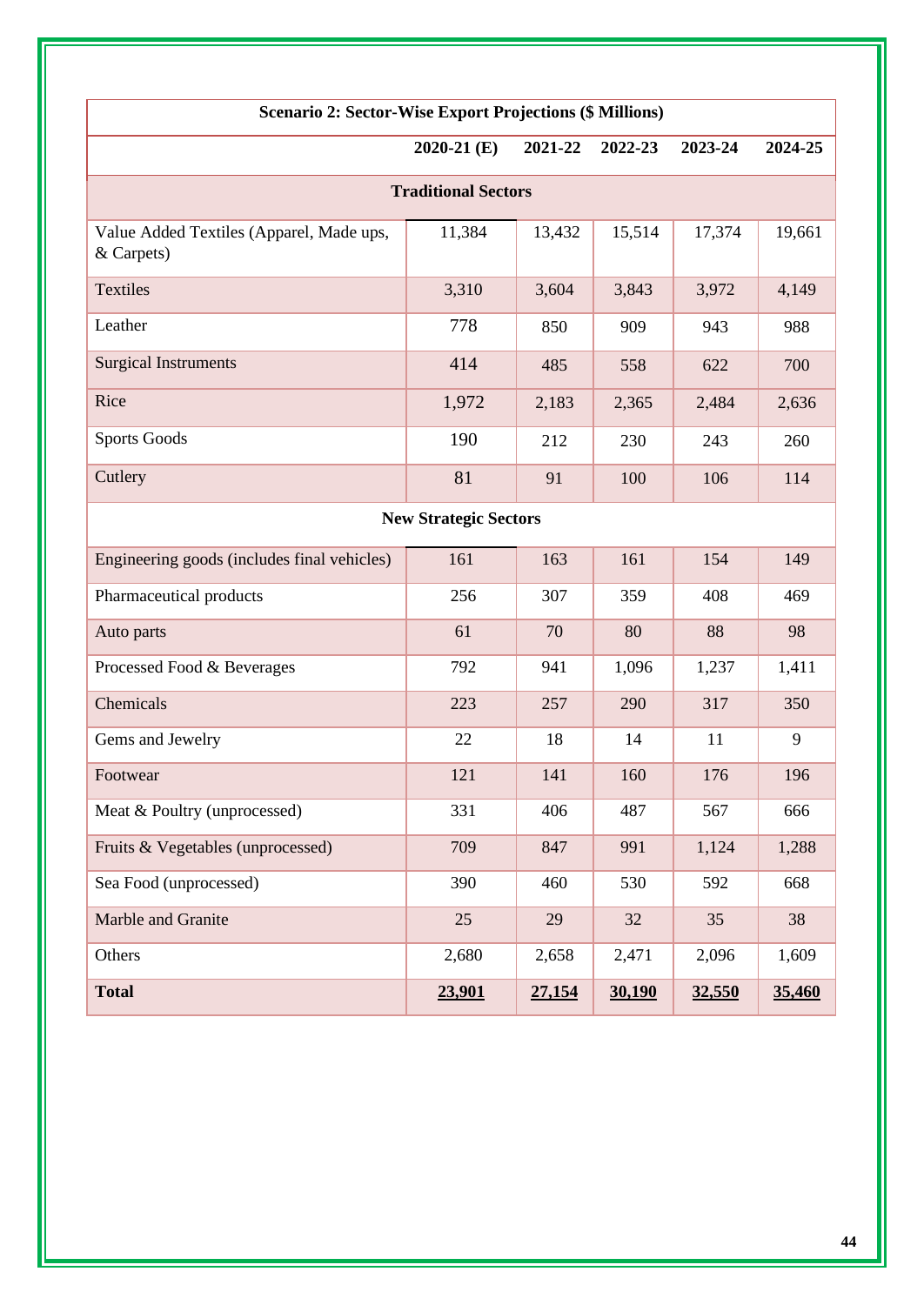| <b>Scenario 3: Sector-Wise Export Projections (\$ Millions)</b> |                              |         |         |         |         |  |  |  |  |
|-----------------------------------------------------------------|------------------------------|---------|---------|---------|---------|--|--|--|--|
|                                                                 | $2020-21$ (E)                | 2021-22 | 2022-23 | 2023-24 | 2024-25 |  |  |  |  |
| <b>Traditional Sectors</b>                                      |                              |         |         |         |         |  |  |  |  |
| Value Added Textiles (Apparel, Made<br>ups, & Carpets)          | 11,738                       | 14,397  | 16,947  | 19,354  | 22,328  |  |  |  |  |
| Textiles                                                        | 3,412                        | 3,863   | 4,198   | 4,425   | 4,712   |  |  |  |  |
| Leather                                                         | 802                          | 911     | 993     | 1,050   | 1,122   |  |  |  |  |
| <b>Surgical Instruments</b>                                     | 426                          | 520     | 609     | 693     | 795     |  |  |  |  |
| Rice                                                            | 2,033                        | 2,340   | 2,583   | 2,767   | 2,994   |  |  |  |  |
| <b>Sports Goods</b>                                             | 196                          | 227     | 252     | 271     | 295     |  |  |  |  |
| Cutlery                                                         | 84                           | 98      | 109     | 118     | 129     |  |  |  |  |
|                                                                 | <b>New Strategic Sectors</b> |         |         |         |         |  |  |  |  |
| Engineering goods (includes final<br>vehicles)                  | 166                          | 174     | 175     | 171     | 169     |  |  |  |  |
| Pharmaceutical products                                         | 264                          | 329     | 393     | 455     | 533     |  |  |  |  |
| Auto parts                                                      | 62                           | 75      | 87      | 98      | 111     |  |  |  |  |
| Processed Food & Beverages                                      | 816                          | 1,009   | 1,197   | 1,378   | 1,602   |  |  |  |  |
| Chemicals                                                       | 230                          | 275     | 317     | 353     | 398     |  |  |  |  |
| Gems and Jewelry                                                | 22                           | 19      | 16      | 13      | 10      |  |  |  |  |
| Footwear                                                        | 125                          | 151     | 175     | 196     | 223     |  |  |  |  |
| Meat & Poultry (unprocessed)                                    | 342                          | 435     | 532     | 631     | 757     |  |  |  |  |
| Fruits & Vegetables (unprocessed)                               | 731                          | 908     | 1,083   | 1,252   | 1,463   |  |  |  |  |
| Sea Food (unprocessed)                                          | 402                          | 493     | 579     | 659     | 759     |  |  |  |  |
| Marble and Granite                                              | 26                           | 31      | 35      | 39      | 44      |  |  |  |  |
| Others                                                          | 2,763                        | 2,845   | 2,700   | 2,335   | 1,827   |  |  |  |  |
| <b>Total</b>                                                    | 24,641                       | 29,100  | 32,980  | 36,260  | 40,270  |  |  |  |  |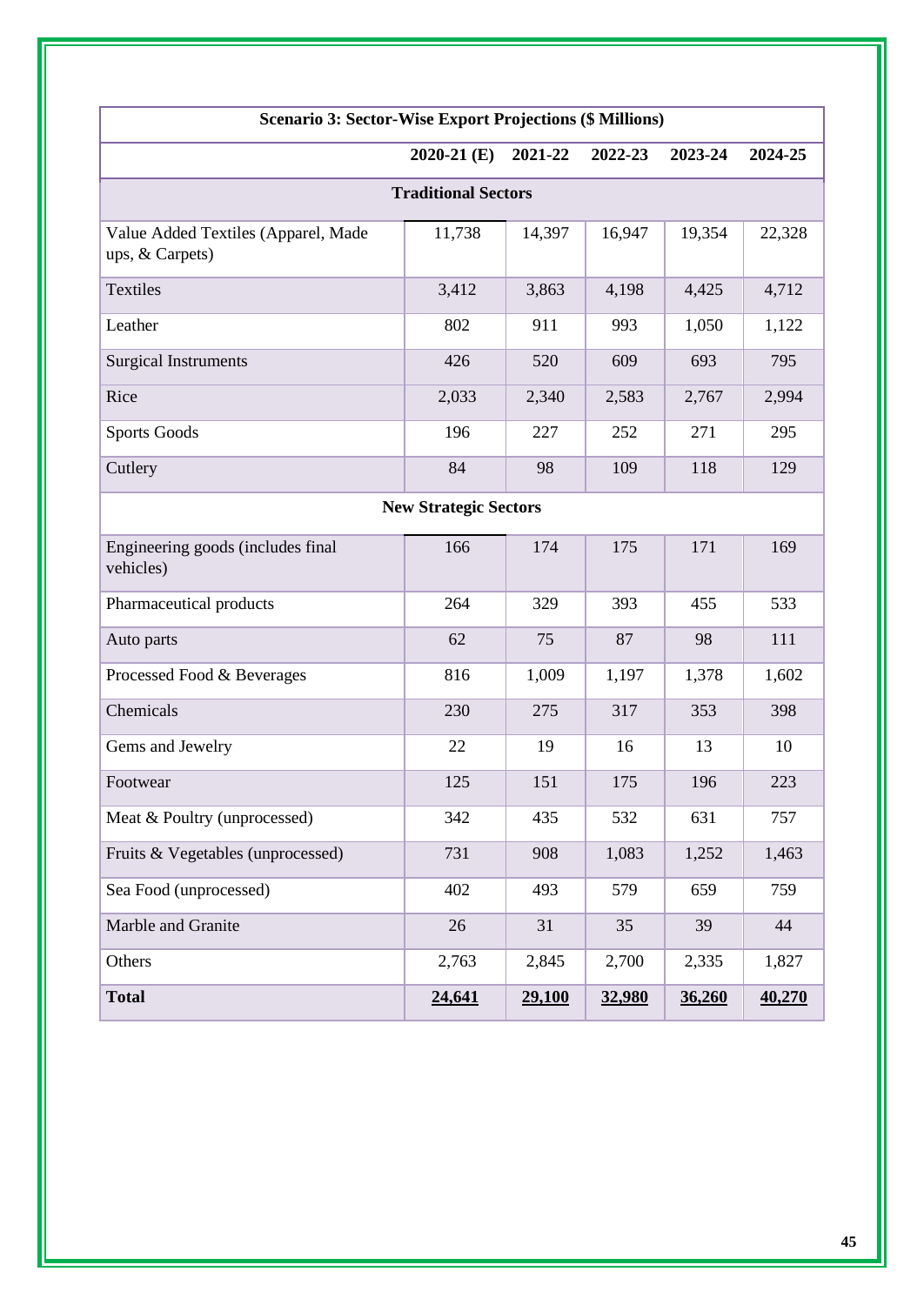## **Sector Wise MoC's Export Targets**

| <b>Sector-Wise Ministry of Commerce's Export Targets (\$ Millions)</b> |                    |        |        |                                 |        |  |  |  |  |  |
|------------------------------------------------------------------------|--------------------|--------|--------|---------------------------------|--------|--|--|--|--|--|
|                                                                        | 2020-21 $(A^{26})$ |        |        | 2021-22 2022-23 2023-24 2024-25 |        |  |  |  |  |  |
| <b>Traditional Sectors</b>                                             |                    |        |        |                                 |        |  |  |  |  |  |
| Value Added Textiles (Apparel, Made ups, &<br>Carpets)                 | 11,955             | 15,474 | 19,342 | 23,984                          | 30,940 |  |  |  |  |  |
| Textiles                                                               | 3,497              | 4,526  | 5,658  | 7,016                           | 9,050  |  |  |  |  |  |
| Leather                                                                | 816                | 910    | 1,047  | 1,203                           | 1,384  |  |  |  |  |  |
| <b>Surgical Instruments</b>                                            | 434                | 540    | 621    | 714                             | 821    |  |  |  |  |  |
| Rice                                                                   | 2,037              | 2,037  | 2,343  | 2,694                           | 3,098  |  |  |  |  |  |
| <b>Sports Goods</b>                                                    | 277                | 300    | 345    | 397                             | 456    |  |  |  |  |  |
| Cutlery                                                                | 134                | 160    | 184    | 212                             | 243    |  |  |  |  |  |
| <b>New Strategic Sectors</b>                                           |                    |        |        |                                 |        |  |  |  |  |  |
| Engineering goods (includes final vehicles)                            | 166                | 174    | 200    | 230                             | 265    |  |  |  |  |  |
| Pharmaceutical products                                                | 270                | 400    | 460    | 529                             | 608    |  |  |  |  |  |
| Auto parts                                                             | 62                 | 70     | 81     | 93                              | 106    |  |  |  |  |  |
| Processed Food & Beverages                                             | 830                | 1,010  | 1,162  | 1,336                           | 1,536  |  |  |  |  |  |
| Chemicals                                                              | 237                | 257    | 296    | 340                             | 391    |  |  |  |  |  |
| Gems and Jewelry                                                       | 21                 | 40     | 46     | 53                              | 61     |  |  |  |  |  |
| Footwear                                                               | 132                | 151    | 174    | 200                             | 230    |  |  |  |  |  |
| Meat & Poultry (unprocessed)                                           | 338                | 435    | 500    | 575                             | 662    |  |  |  |  |  |
| Fruits & Vegetables (unprocessed)                                      | 740                | 900    | 1,035  | 1,190                           | 1,369  |  |  |  |  |  |
| Sea Food (unprocessed)                                                 | 395                | 442    | 508    | 585                             | 672    |  |  |  |  |  |
| Marble and Granite                                                     | 26                 | 27     | 31     | 36                              | 41     |  |  |  |  |  |
| Others                                                                 | 3,239              | 3,350  | 3,853  | 4,430                           | 5,095  |  |  |  |  |  |
| <b>Total</b>                                                           | 25,304             | 31,203 | 37,883 | 45,816                          | 57,028 |  |  |  |  |  |

<sup>26</sup> Actual Exports figures for fiscal year 2020-21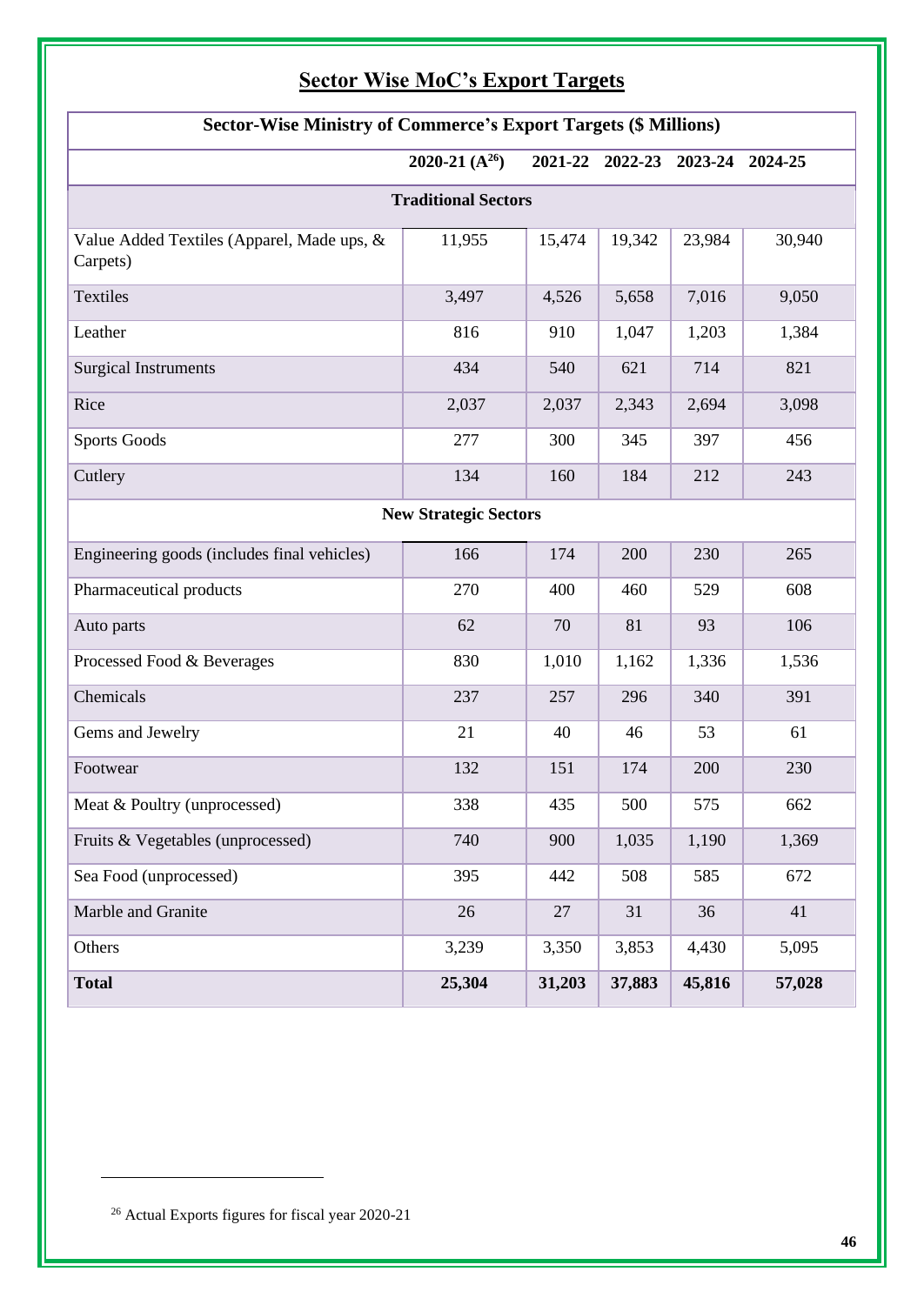### **8.4 ANNEX-D**

# **ESTIMATED FINANCIAL OUTLAY STPF 2020-25 (Refer Section 4.8)**

 **Value in Rs. Billion**

| Sr.<br>No. | <b>Key Enabler</b>                                    | <b>Actionable Areas</b>                                                                                                                                                                                                                                                                                                                                                                                                                                                                            | Year | Year<br>$\mathcal{P}$ | Year | Year | Year | <b>Total</b> |
|------------|-------------------------------------------------------|----------------------------------------------------------------------------------------------------------------------------------------------------------------------------------------------------------------------------------------------------------------------------------------------------------------------------------------------------------------------------------------------------------------------------------------------------------------------------------------------------|------|-----------------------|------|------|------|--------------|
|            | <b>Competitiveness</b><br><b>Enhancement</b>          | <b>Productivity Enhancement</b><br>(Technology Up-gradation Scheme; Improving entrepreneur human resource development<br>and management efficiencies; Product Development Scheme; Supporting testing and<br>international standard certification etc.)                                                                                                                                                                                                                                             | 2.0  | 2.2                   | 2.4  | 2.6  | 3.8  | <b>13.0</b>  |
|            |                                                       | <b>Enhancement of Quality of Products</b><br>(Improvement of third-party certification bodies (CBs) services etc.)                                                                                                                                                                                                                                                                                                                                                                                 | 0.04 | 0.04                  | 0.05 | 0.05 | 0.06 | 0.24         |
|            |                                                       | <b>Enhanced Market Access</b><br>(Establishment of Negotiation Cell in Ministry of Commerce etc.)                                                                                                                                                                                                                                                                                                                                                                                                  | 0.05 | 0.04                  | 0.04 | 0.03 | 0.03 | 0.19         |
|            | <b>Integration into</b><br><b>Global Value Chains</b> | <b>Export Diversification</b><br>(Promoting penetration in the existing markets; Diversification into non-traditional markets;<br>diversification within sectors, supporting innovation driven exports, etc.)                                                                                                                                                                                                                                                                                      | 2.0  | 2.2                   | 2.4  | 2.6  | 2.8  | 12.0         |
|            |                                                       | <b>Branding</b><br>(Strengthening of national brand-building initiative; Support to firms in development and<br>acquiring of brands etc.)                                                                                                                                                                                                                                                                                                                                                          | 0.5  | 0.53                  | 0.56 | 0.59 | 0.61 | 2.79         |
| 3          | <b>Export Ecosystem</b>                               | <b>Infrastructure Development, Institutional Strengthening, Standards Compliance,</b><br>Social & Environmental Safeguards, etc.<br>(Establishment and operationalization of the National Trade Facilitation Portal,<br>Establishment of Trade Facilitation Units (TFUs) in TDAP; Institutional Strengthening;<br>Improvement of National Quality Infrastructure (NQI); Support to National Standard Body;<br>Support for establishment of common facilities; Agricultural growth development etc. | 4.0  | 4.0                   | 3.5  | 3.0  | 2.0  | 16.5         |
|            |                                                       | <b>Total</b>                                                                                                                                                                                                                                                                                                                                                                                                                                                                                       | 8.59 | 9.01                  | 8.95 | 8.87 | 9.3  | 44.72        |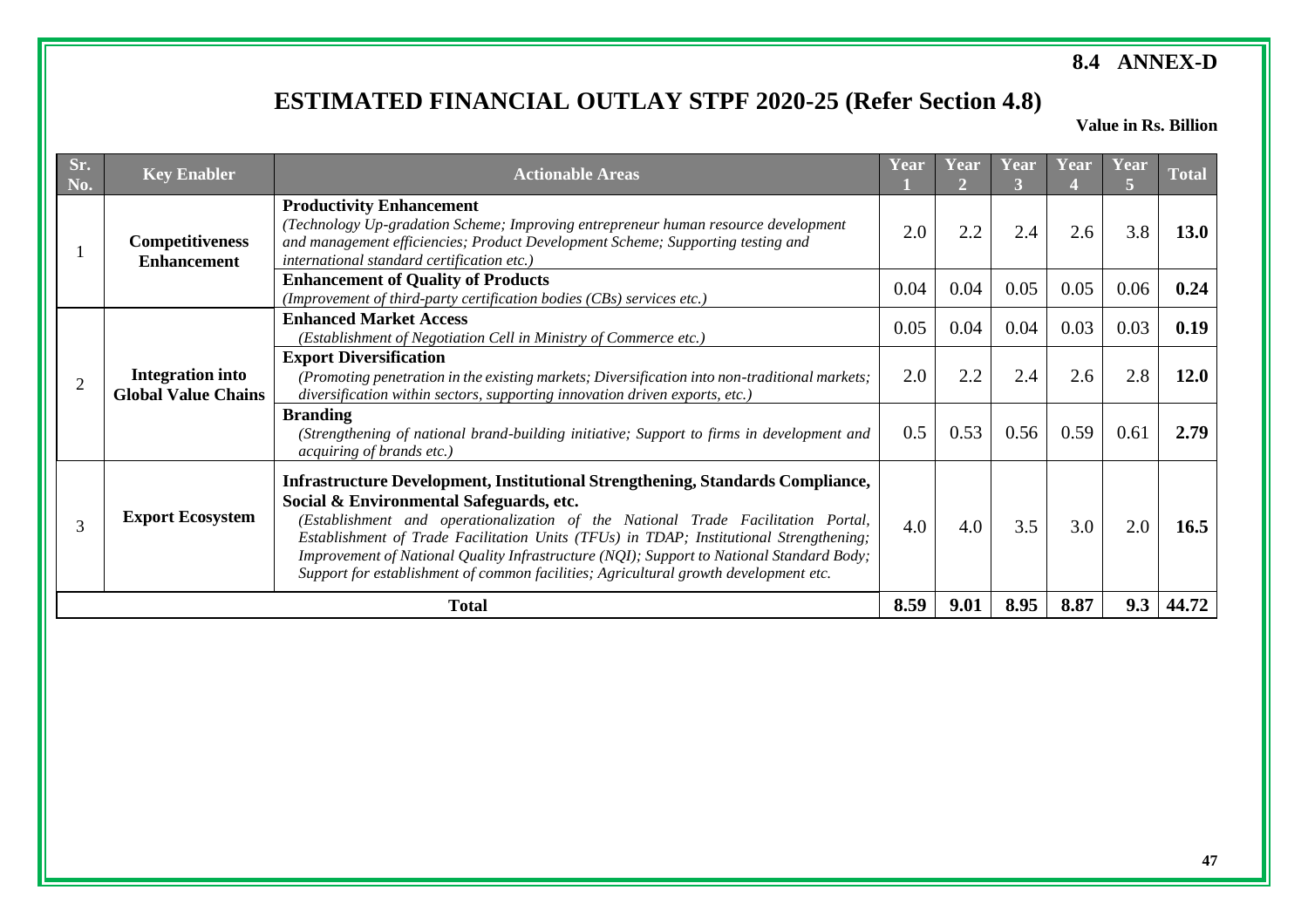**8.5 ANNEX-E**

# **STPF – SECTOR WISE ACTION MATRICES**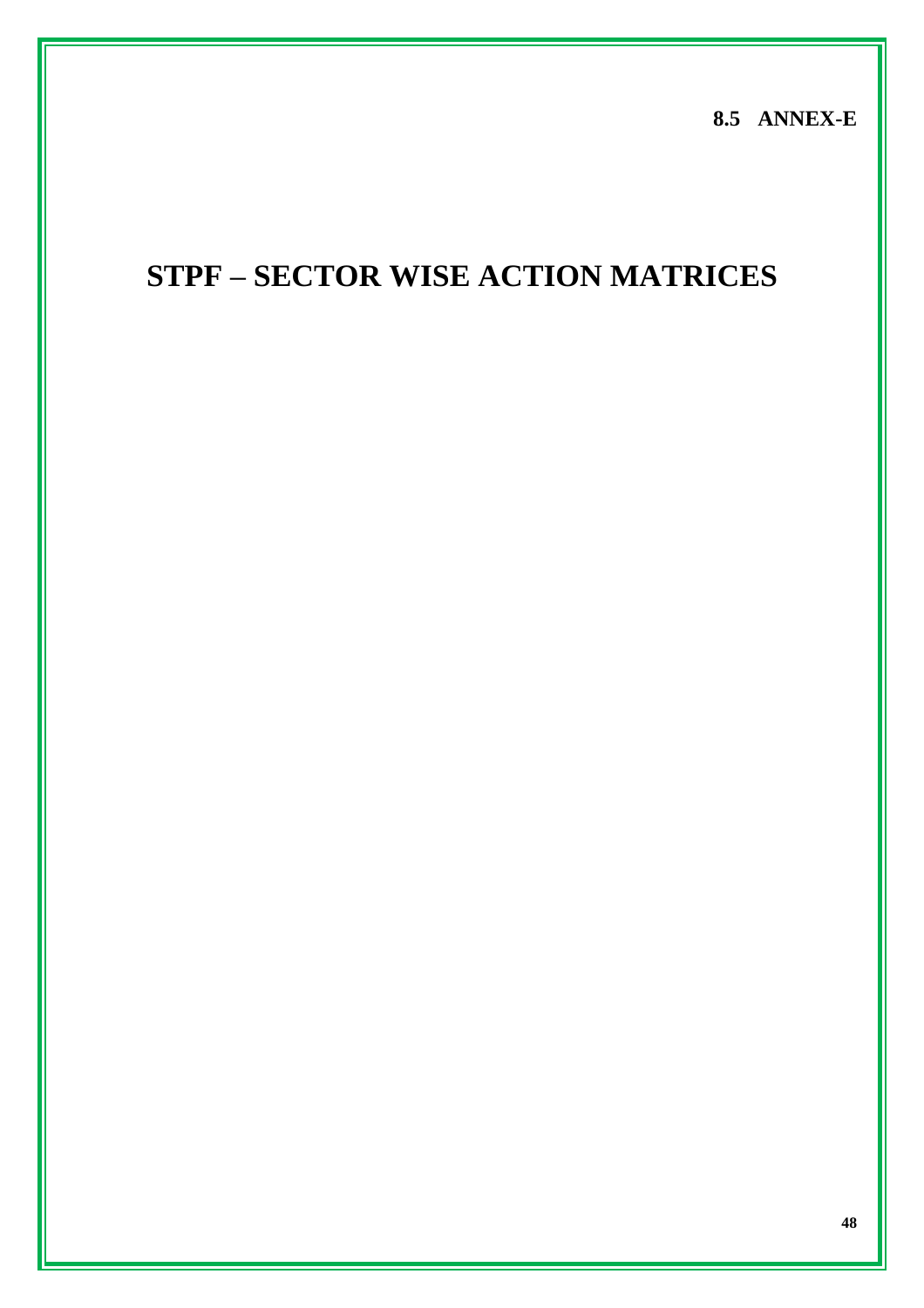| <b>Sector: Chemicals</b>                  |                                                                           |                                                                                                                              |                                                                                                                                                                                                                                    |                                                                                                            |                      |
|-------------------------------------------|---------------------------------------------------------------------------|------------------------------------------------------------------------------------------------------------------------------|------------------------------------------------------------------------------------------------------------------------------------------------------------------------------------------------------------------------------------|------------------------------------------------------------------------------------------------------------|----------------------|
| <b>Critical Enablers</b>                  | <b>Policy Initiatives</b>                                                 | <b>Key Areas of Action</b>                                                                                                   | <b>Actions</b>                                                                                                                                                                                                                     | <b>Actions By</b>                                                                                          | <b>Time Line</b>     |
| Competitiveness<br><b>Enhancement</b>     | Rationalization<br>$\operatorname{Tariff}$                                | Tariff protection for naphtha and Coal feedstock sectors for<br>manufacturing of chemicals.                                  | Tariff Board to examine and consider the sectors for<br>tariff rationalization                                                                                                                                                     | MOC (Lead<br>Agency /NTC                                                                                   | Finance Bill<br>2021 |
|                                           | Decrease in<br>input Costs                                                | Facilitation of non-traditional exporters to compensate for higher utility<br>rates.                                         | MOC and FBR to examine and consider the task<br>force's recommendation for (i) inclusion of the<br>chemical sector in the export rebate scheme under<br>the STPF 2020-25 and (ii) to improve<br>implementation of the SRO 711 DLTL | MOC (Lead<br>Agency)/FBR                                                                                   | $06-12$ Months       |
| <b>Trade Related</b><br><b>Investment</b> | ళ<br>sophistication<br>Enhancing<br>Production<br>Efficiencies<br>Product | Government support for large investment projects under the PPP e.g.<br>coal and naphtha for producing chemicals and crackers | Formulation of supporting policies                                                                                                                                                                                                 | <b>BOI</b> (Lead<br>Agency)/ MOC/<br>Ministry of<br>Industry &<br>Production/<br>Provincial<br>Departments | 01 Year              |
| <b>Integration</b> into<br><b>GVC</b>     | Market Access<br>Enhanced                                                 | Addressing Industry concerns on certain chemical products under phase-<br>II of Pak-China FTA by imposing RD                 | To deliberate and propose a solution in consultation<br>with industry                                                                                                                                                              | MOC (Lead<br>$Agency$ )/<br>Ministry of<br>Industry &<br>Production                                        | 06-12 Months         |
| <b>Export Eco</b><br><b>System</b>        | Strengthening<br>Institutional                                            | Collection of anti-dumping duties (imposed by NTC) by customs at the<br>import stage.                                        | Further investigation of the matter and submission<br>of report with recommendations.                                                                                                                                              | MOC (Lead<br>Agency)/NTC,<br>FBR/Customs                                                                   | 06-12 Months         |
| <b>Sector: Cutlery and Utensils</b>       |                                                                           |                                                                                                                              |                                                                                                                                                                                                                                    |                                                                                                            |                      |
| <b>Critical Enablers</b>                  | <b>Policy Initiatives</b>                                                 | <b>Key Areas of Action</b>                                                                                                   | <b>Actions</b>                                                                                                                                                                                                                     | <b>Actions By</b>                                                                                          | <b>Time Line</b>     |
| Competitiveness<br><b>Enhancement</b>     | <b>Tariff Rationalization</b>                                             | Protection of Domestic Industry                                                                                              | 1. Increase of RD on Cutlery (8211). Current<br>Tariff: CD 20% ACD 7% RD 0%<br>2. Industry to identify various smuggling routes<br>and type of smuggled goods                                                                      | MOC (Lead<br>Agency)/                                                                                      | Finance Bill<br>2021 |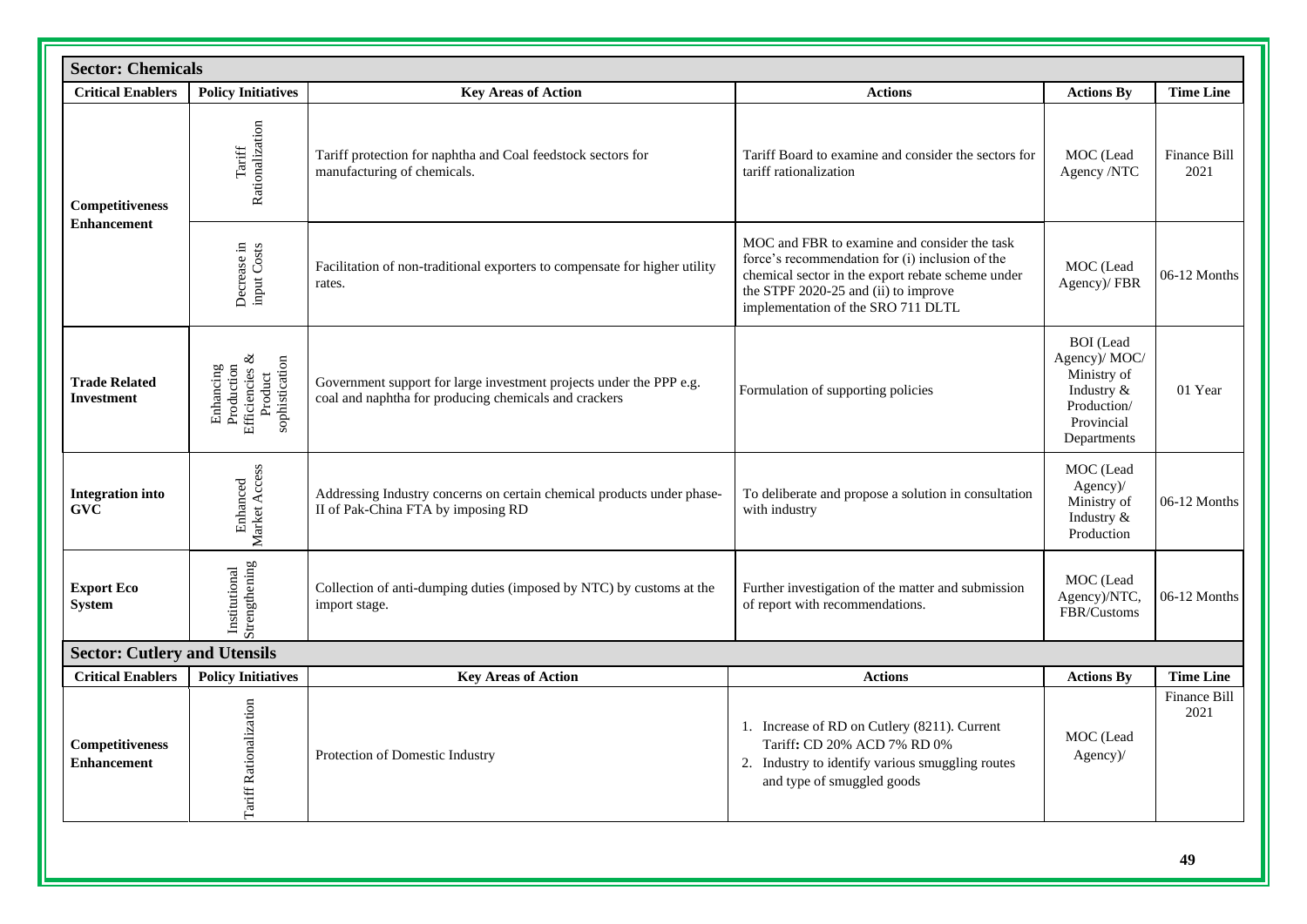|                                                                 |                                             | Review implementation of government's current export incentive<br>schemes.                                                                                                                    | MOC to ensure effective implementation to facilitate<br>the business community to avail the incentive.                                                                                                                                                                                                                                                                                                        | MOC (Lead<br>Agency)                                                         | 06-12 Moths          |
|-----------------------------------------------------------------|---------------------------------------------|-----------------------------------------------------------------------------------------------------------------------------------------------------------------------------------------------|---------------------------------------------------------------------------------------------------------------------------------------------------------------------------------------------------------------------------------------------------------------------------------------------------------------------------------------------------------------------------------------------------------------|------------------------------------------------------------------------------|----------------------|
|                                                                 | Reduction in Cost<br>of Doing Business      | Streamline the process of export / import permits                                                                                                                                             | MOC to develop user friendly, facilitative and less<br>time-consuming SOP for importing/exporting wood<br>handles (especially knife handles made of rosewood<br>i.e. dalbergia sissoo)                                                                                                                                                                                                                        | MOC (Lead<br>Agency)                                                         | 06-12 Moths          |
| <b>Integration into</b><br><b>Global Value</b><br>Chains (GCVs) | Innovation<br>Driven<br>Exports             | Facilitate the cutlery $\&$ utensils industry in technology up gradation.                                                                                                                     | Implementation of the recommendations of the study<br>(available with TUSDEC and Ministry of Industries)<br>for creating 'Common Facility Center.                                                                                                                                                                                                                                                             | Ministry of<br>Industries &<br>Production<br>(Lead Agency)/<br><b>TUSDEC</b> | 06-12 Moths          |
| <b>Export Eco</b><br><b>System</b>                              | Trade Facilitation                          | i. Allocation of resources to TDAP<br>ii. Exporters facilitation by TDAP                                                                                                                      | Submission of proposal for consideration of the EDF<br>Board to allocate extra resources to TDAP in order:<br>i. to facilitate cutlery $&$ utensils exporters in<br>showcasing their products in international<br>exhibitions.<br>ii. to facilitate shipment of exhibition material<br>samples/goods particularly in China/Tukey where<br>taking blades is not allowed in personal baggage<br>or exhibitions. | TDAP (Lead<br>Agency)/ EDF<br>Board                                          | 06-12 Months         |
|                                                                 |                                             | Sector: Engineering Goods (Electric Fans, Pumps, Transformers & Switch Gears)                                                                                                                 |                                                                                                                                                                                                                                                                                                                                                                                                               |                                                                              |                      |
|                                                                 |                                             |                                                                                                                                                                                               |                                                                                                                                                                                                                                                                                                                                                                                                               |                                                                              |                      |
| <b>Critical Enablers</b>                                        | <b>Policy Initiatives</b>                   | <b>Key Areas of Action</b>                                                                                                                                                                    | <b>Actions</b>                                                                                                                                                                                                                                                                                                                                                                                                | <b>Actions By</b>                                                            | <b>Time Line</b>     |
| Competitiveness<br><b>Enhancement</b>                           | Rationalization<br>Tariff                   | Improve tariff structure of machinery to reflect various components of<br>power plants and capital equipment, to avoid importation of<br>components and machinery under a single Product code | MOC and FBR to recommend a strategy and also<br>include better defined HS codes                                                                                                                                                                                                                                                                                                                               | MOC (Lead<br>Agency)/FBR,<br>MOI&P (EDB)                                     | Finance Bill<br>2021 |
|                                                                 | Decrease<br>in input<br>Costs               | Relaxing Qualification Criteria for Domestic players in smart metering<br>projects                                                                                                            | Relaxation of pre-qualification criteria to extend<br>level playing field to domestic industry in smart<br>metering projects                                                                                                                                                                                                                                                                                  | Ministry of<br>Energy (Power<br>Division) (Lead<br>Agency)                   | 06-12 Months         |
|                                                                 |                                             | Price Preference to local manufacturers for government procurement of<br>engineering goods                                                                                                    | To ensure proper implementation of "Price<br>Preference" incentive to local manufacturers under<br>SRO-827                                                                                                                                                                                                                                                                                                    | PPRA (Lead<br>Agency)/ MOC                                                   | 06-12 Months         |
| <b>Integration into</b><br><b>GVCs</b>                          | Product Diversification &<br>Value addition | Constitution of certification agency in the country as per internationally<br>accepted standards                                                                                              | To enhance support, building upon the existing<br>certification support initiatives in collaboration with<br>PSQCA for accreditation issue                                                                                                                                                                                                                                                                    | MOST (Lead<br>Agency)/PSQCA<br>/MOC                                          | 01 Year              |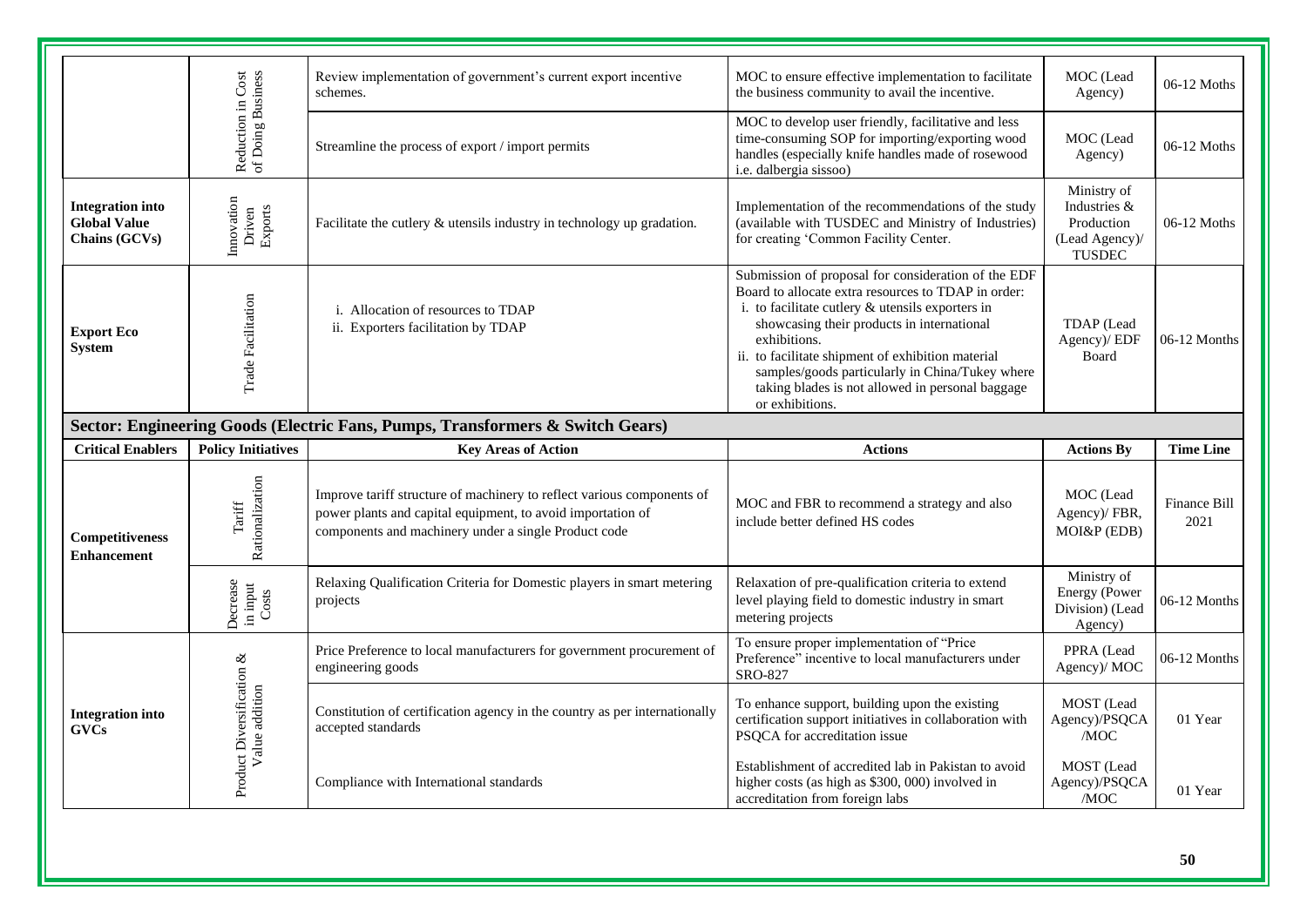| <b>Sector: Fisheries</b>               |                                                          |                                                                                                              |                                                                                                                                                                                                                                                                                                                                                                                            |                                                          |                             |
|----------------------------------------|----------------------------------------------------------|--------------------------------------------------------------------------------------------------------------|--------------------------------------------------------------------------------------------------------------------------------------------------------------------------------------------------------------------------------------------------------------------------------------------------------------------------------------------------------------------------------------------|----------------------------------------------------------|-----------------------------|
| <b>Critical Enablers</b>               | <b>Policy Initiatives</b>                                | <b>Key Areas of Action</b>                                                                                   | <b>Actions</b>                                                                                                                                                                                                                                                                                                                                                                             | <b>Actions By</b>                                        | <b>Time Line</b>            |
|                                        | Rationa<br>lization<br>Tariff                            | Rationalization of duties on machinery                                                                       | Reduction in high duty on imports of machinery used<br>by Fisheries Industry                                                                                                                                                                                                                                                                                                               | MOC (Lead<br>Agency)/MOIP                                | <b>Finance Bill</b><br>2021 |
| Competitive<br>ness Enhancement        |                                                          | Facilitation to aquaculture industry by provision of cheap or free land;                                     | Land to be provided for aquaculture at attractive<br>lease                                                                                                                                                                                                                                                                                                                                 | Marine Fisheries<br>Department/                          | 06-12 Months                |
|                                        | Reduction<br>in the Cost<br>of doing<br>business         | Introduction of large-scale schemes at the Federal Level                                                     | Marine Fisheries Department to consider aquaculture<br>policies:                                                                                                                                                                                                                                                                                                                           | Provincial<br>Governments                                |                             |
| <b>Integration into</b>                | Market Access<br>& Market<br>Diversification<br>Enhanced | Facilitating Market access- China                                                                            | Inclusion of 3 items not added in China-Pakistan<br><b>FTA</b>                                                                                                                                                                                                                                                                                                                             | MOC (Lead<br>Agency)/Marine<br>Fisheries<br>Department   | $06-12$ Months              |
| <b>GVCs</b>                            | Diversification<br>& Value<br>addition<br>Product        | Utilization of Export Development Fund (EDF) for the development<br>and promotion of the fisheries industry. | Industry to conduct and apprise of feasibility<br>i.<br>studies of projects that may be shared by the<br>fisheries industry for better utilization of EDF.<br>EDF Board and MOC to allocate resources for<br>ii.<br>support of industry.                                                                                                                                                   | MOC (Lead<br>Agency)/ Marine<br>Fisheries<br>Department  | 06-12 Months                |
| <b>Export Eco</b><br>System.           | Trade<br>Facilitati<br>$\mathbb S$                       | Conformance with quality standards                                                                           | Streamlining and simplification of the process of<br>certifying fish processing                                                                                                                                                                                                                                                                                                            | Marine Fisheries<br>Department<br>(Lead<br>Agency)/PSQCA | 06-12 Months                |
|                                        |                                                          | <b>Sector: Food Processing (Dairy, Spices, Confectionary)</b>                                                |                                                                                                                                                                                                                                                                                                                                                                                            |                                                          |                             |
| <b>Critical Enablers</b>               | <b>Policy Initiatives</b>                                | <b>Key Areas of Action</b>                                                                                   | <b>Actions</b>                                                                                                                                                                                                                                                                                                                                                                             | <b>Actions By</b>                                        | <b>Time Line</b>            |
| <b>Integration into</b><br><b>GVCs</b> | Product Diversification &<br>Value addition              | Conformance with quality standards                                                                           | i. Formulation & harmonization of food quality<br>standards at federal level to be implemented at<br>the provincial level to achieve product<br>standardization<br>Implementation of Minimum Pasteurization<br>ii.<br>Law on a national level by a central food<br>authority*<br>*Only Punjab Gov't has passed Minimum<br>Pasteurization Law, which will come into effect in<br>July 2020. | PSQCA (Lead<br>Agency)/MNSF<br>&R                        | 01 Year                     |
| <b>Export Eco</b><br>System            | Facilitation<br>Trade                                    | <b>CONFECTIONARY:</b> Participation in International Trade Fairs                                             | Allocation of extra funds to TDAP to facilitate<br>exporters in international exhibitions                                                                                                                                                                                                                                                                                                  | MOC (Lead<br>Agency)/EDF                                 | 06-12 Months                |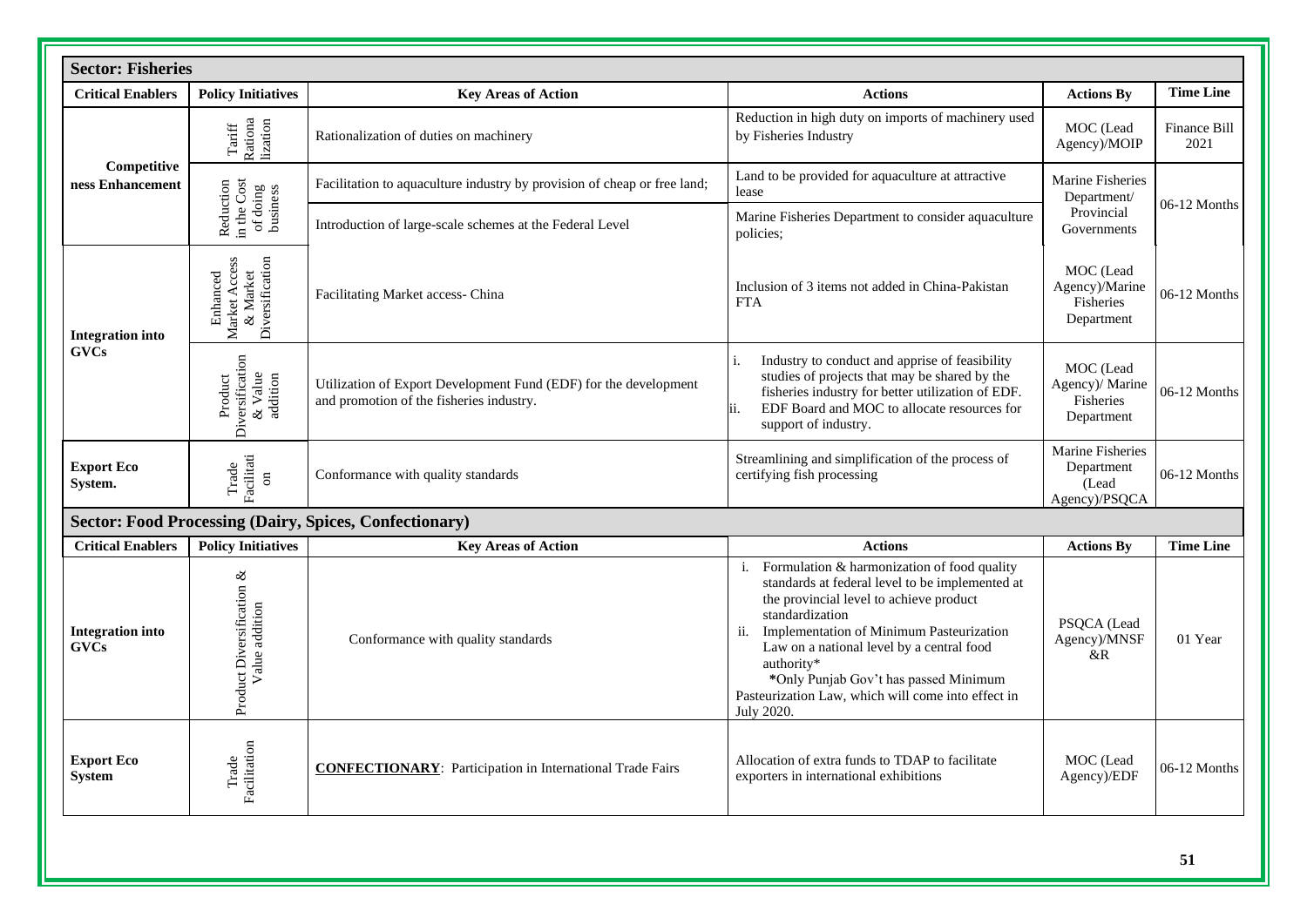| <b>Sector: Footwear</b>                      |                                                       |                                                                                                                                                                                                                                                               |                                                                                                                                  |                                        |                  |
|----------------------------------------------|-------------------------------------------------------|---------------------------------------------------------------------------------------------------------------------------------------------------------------------------------------------------------------------------------------------------------------|----------------------------------------------------------------------------------------------------------------------------------|----------------------------------------|------------------|
| <b>Critical Enablers</b>                     | <b>Policy</b><br><b>Initiatives</b>                   | <b>Key Areas of Action</b>                                                                                                                                                                                                                                    | <b>Actions</b>                                                                                                                   | <b>Actions By</b>                      | <b>Time Line</b> |
| <b>Competitiveness</b><br><b>Enhancement</b> | Reduction in<br>the cost of<br>doing business         | Simplification of procedure for availing DLTL Scheme-SRO 711                                                                                                                                                                                                  | Consultation with the stakeholders and finalization of<br>report for Effective implementation of MOC SRO-<br>711 (DLTL)          | MOC (Lead<br>Agency)/ SBP              | 06-12 Months     |
| <b>Integration into</b><br><b>GVCs</b>       | Diversification<br>& Value<br>addition<br>Product     | Product Development and provision of subsidy for R&D                                                                                                                                                                                                          | Effective implementation of SRO-578 and SRO-579                                                                                  | MOC (Lead<br>Agency)/SBP               | 06-12 Months     |
| <b>Export Eco</b><br><b>System</b>           | Trade<br>Facilitation                                 | Increased participation in international trade fairs                                                                                                                                                                                                          | Allocation of resources to TDAP to facilitate<br>footwear exporters in showcasing their products in<br>international exhibitions | MOC (Lead<br>Agency)/EDF               | 06-12 Months     |
| <b>Sector: Furniture</b>                     |                                                       |                                                                                                                                                                                                                                                               |                                                                                                                                  |                                        |                  |
| <b>Critical Enablers</b>                     | <b>Policy</b><br><b>Initiatives</b>                   | <b>Key Areas of Action</b>                                                                                                                                                                                                                                    | <b>Actions</b>                                                                                                                   | <b>Actions By</b>                      | <b>Time Line</b> |
| <b>Competitiveness</b><br><b>Enhancement</b> | $\&$ Enterprise productivity<br>Increase in<br>Labour | Upgradation of technical training centers<br>*Woodworking training centre by TEVTA (Govt. of Punjab), Furniture<br>Pakistan by PIDC (Ministry of Industries) have state of the art machinery<br>but lack funds and human resources to keep these operational. | Allocation of funds                                                                                                              | MOC (Lead<br>Agency)/NAVT<br>TEC, MoIP | 01 Months        |
| <b>Export Eco-</b><br><b>System</b>          | Facilitation<br>Trade                                 | Increased participation in international trade fairs.                                                                                                                                                                                                         | Allocation of extra funds to TDAP                                                                                                | MOC(Lead<br>Agency)/EDF                | 06-12 Months     |
| <b>Sector: Glass</b>                         |                                                       |                                                                                                                                                                                                                                                               |                                                                                                                                  |                                        |                  |
| <b>Critical Enablers</b>                     | <b>Policy</b><br><b>Initiatives</b>                   | <b>Key Areas of Action</b>                                                                                                                                                                                                                                    | <b>Actions</b>                                                                                                                   | <b>Actions By</b>                      | <b>Time Line</b> |
| <b>Competitiveness</b><br><b>Enhancement</b> | Rationalization<br>$\operatorname{Tariff}$            | Curbing of smuggling<br>*Tariff was studied and found appropriate                                                                                                                                                                                             | Conduct study on the impact of smuggled glass on<br>the local industry (glass and others)                                        | MOC (Lead<br>Agency)/ NTC              | 06-12 Months     |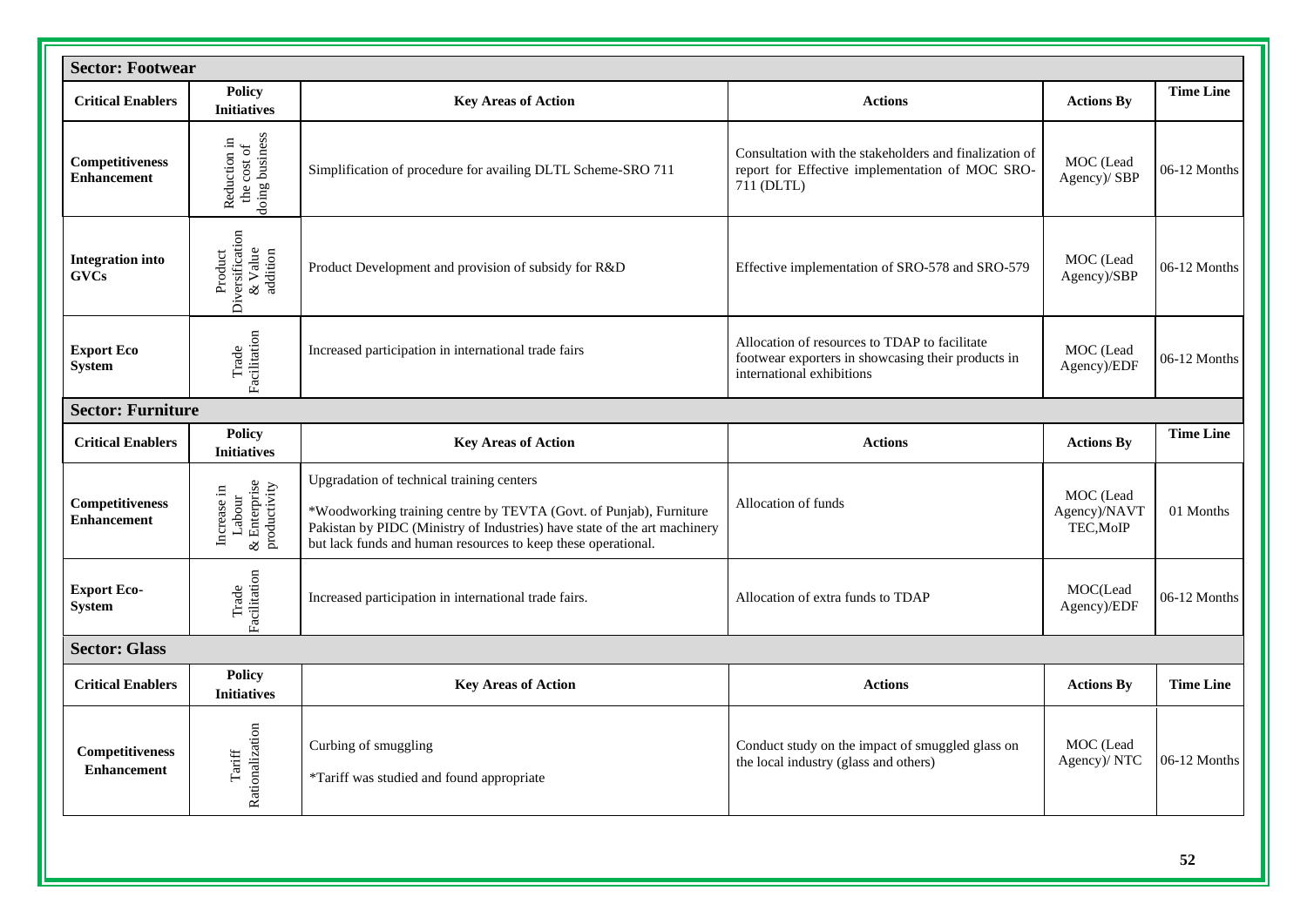|                                                                  | <b>Sector: Horticulture</b>                                 |                                                                                             |                                                                                                                                                                                                            |                            |                      |  |  |
|------------------------------------------------------------------|-------------------------------------------------------------|---------------------------------------------------------------------------------------------|------------------------------------------------------------------------------------------------------------------------------------------------------------------------------------------------------------|----------------------------|----------------------|--|--|
| <b>Critical Enablers</b>                                         | Policy<br><b>Initiatives</b>                                | <b>Key Areas of Action</b>                                                                  | <b>Actions</b>                                                                                                                                                                                             | <b>Actions By</b>          | <b>Time Line</b>     |  |  |
|                                                                  | Facilitation<br>Trade                                       | Prompt clearance of export consignment                                                      | Increasing resources of Plant Protection Department<br>(MNFSR) to facilitate and reduce time for clearance<br>of exports, especially during peak season as the<br>current situation causes serious wastage | MNFSR (Lead<br>Agency)/MOC | 06-12 Months         |  |  |
| <b>Export Eco System</b>                                         | Innovation Driven<br>Exports                                | Support to Industry in tech upgradation & capacity building                                 | Support in reducing incidence of uncompetitive and<br>high lab testing charges compared to competitor<br>countries                                                                                         | MNFS&R (Lead<br>Agency)    | 06-12 Months         |  |  |
| <b>Integration</b> into<br><b>Global Value</b><br>Chains (GCVs). | Market Access<br>Diversification<br>$\&$ Market<br>Enhanced | Pak-India bilateral Trade                                                                   | Elimination of the 200% MFN duty imposed by<br>India on Pakistan's exports, (causing serious impact<br>on exports of dried dates', amounted to \$90 million<br>in the last year)                           | MOC (Lead<br>Agency)       | 01 Year              |  |  |
| <b>Sector: Iron &amp; Steel</b>                                  |                                                             |                                                                                             |                                                                                                                                                                                                            |                            |                      |  |  |
| <b>Critical Enablers</b>                                         | Policy<br><b>Initiatives</b>                                | <b>Key Areas of Action</b>                                                                  | <b>Actions</b>                                                                                                                                                                                             | <b>Actions By</b>          | <b>Time Line</b>     |  |  |
| Competitiveness                                                  | Rationalization<br>$\operatorname{Tariff}$                  | Introduce specific tariff classifications to differentiate between bare and<br>coated pipes | Tariff Policy Board to examine the request, make<br>separate classifications for bare $\&$ coated pipes $\&$<br>implement the agreed duty on coated pipes                                                  | MOC (Lead<br>Agency)/NTC   | Finance Bill<br>2021 |  |  |
| <b>Enhancement</b>                                               | the cost of<br>doing business<br>Reduction in               | Include steel products under DLTL SRO 711                                                   | To consider the required inclusion in consultation with<br>Industry                                                                                                                                        | MOC (Lead<br>Agency)/SBP   | 06-12 Months         |  |  |
| <b>Integration into</b><br><b>GVCs</b>                           | Diversification $\&$<br>Value addition<br>Product           | Effective implementation of price preference                                                | To ensure proper implementation of "Price<br>Preference" incentive to local manufacturers under<br><b>SRO-827</b>                                                                                          | PPRA(Lead<br>Agency)       | $06-12$ Months       |  |  |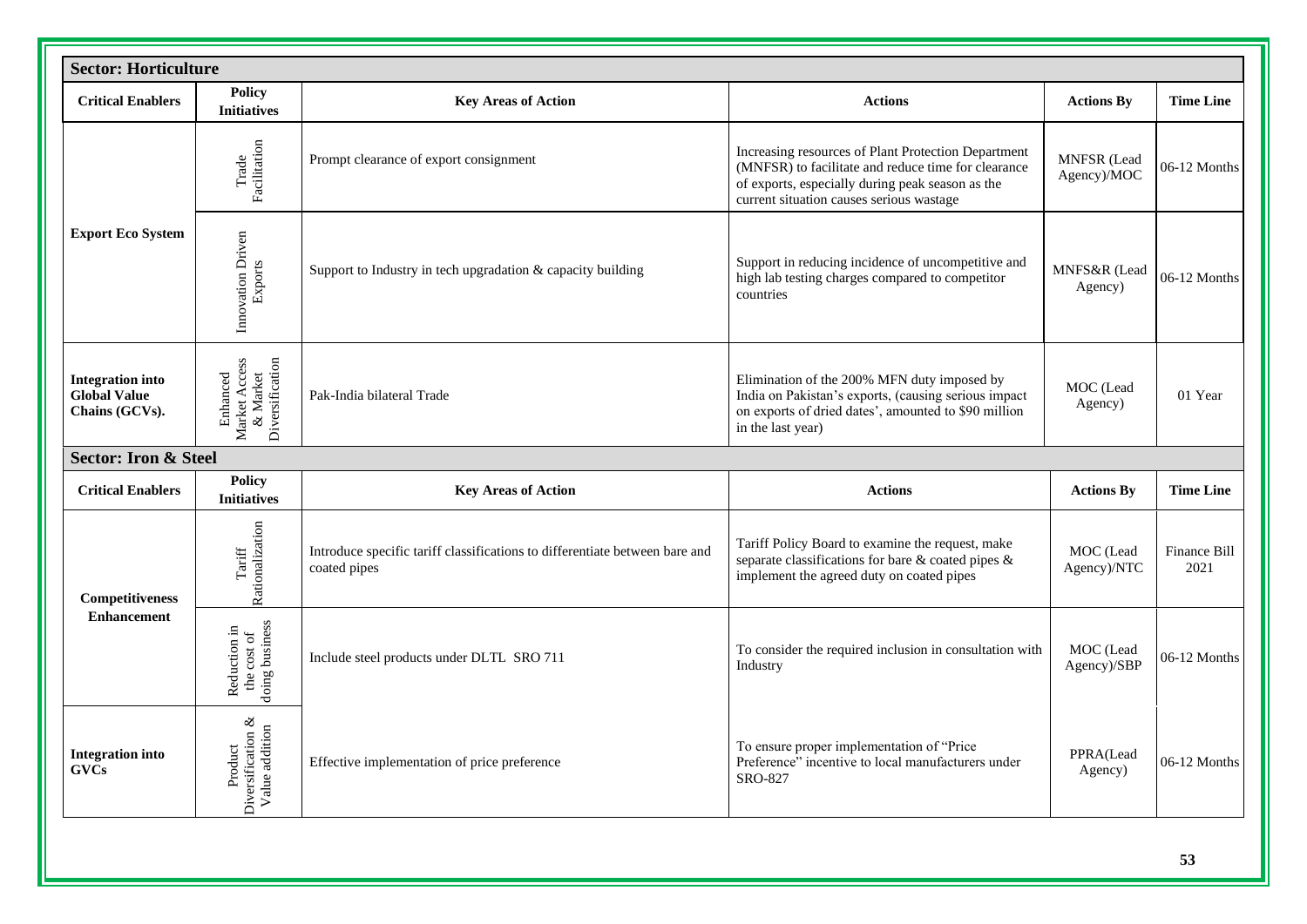|                                              | <b>Sector: Leather and Tanning</b>                    |                                                                                 |                                                                                                                                                                                                                                         |                                                                                             |                  |  |  |
|----------------------------------------------|-------------------------------------------------------|---------------------------------------------------------------------------------|-----------------------------------------------------------------------------------------------------------------------------------------------------------------------------------------------------------------------------------------|---------------------------------------------------------------------------------------------|------------------|--|--|
| <b>Critical Enablers</b>                     | Policy<br><b>Initiatives</b>                          | <b>Key Areas of Action</b>                                                      | <b>Actions</b>                                                                                                                                                                                                                          | <b>Actions By</b>                                                                           | <b>Timeline</b>  |  |  |
| Competitiveness<br><b>Enhancement</b>        | Reduction in<br>Cost of doing<br>business             | Inclusion of finished leather products in the DLTL list of products             | MoC to reconsider the inclusion of following finished<br>leather products in the DLTL scheme:<br>(4107.1200, 4107.9200, 4107.9100, 4112.000,<br>4113.9000 & 4113.1000)                                                                  | MoC (Lead<br>Agency); SBP                                                                   | $06-12$ months   |  |  |
|                                              |                                                       | <b>Sector: Meat</b>                                                             |                                                                                                                                                                                                                                         |                                                                                             |                  |  |  |
| <b>Critical Enablers</b>                     | <b>Policy</b><br><b>Initiatives</b>                   | <b>Key Areas of Action</b>                                                      | <b>Actions</b>                                                                                                                                                                                                                          | <b>Actions By</b>                                                                           | <b>Time Line</b> |  |  |
| <b>Competitiveness</b><br><b>Enhancement</b> | Reduction in the Cost of<br>Doing Business            | Classify meat as agriculture produce                                            | Removal of 4% WHT on purchase of livestock*<br>*Transactions are mostly cash based                                                                                                                                                      | <b>MNFSR</b> (Lead<br>Agency)/FBR                                                           | 06-12 Months     |  |  |
|                                              |                                                       | Effective implementation DLTL- Scheme                                           | Stakeholder Consultations and preparation of report<br>with recommendations                                                                                                                                                             | MOC (Lead<br>Agency)/SBP                                                                    | 06-12 Months     |  |  |
|                                              | Enhanced Market<br>Access & Market<br>Diversification | Enhanced Pak-China Bilateral Trade                                              | To expedite the resolution of SPS / Quarantine issues<br>to get permission from AQSIQ China. This will help<br>meat exporters from Pakistan to take advantage of $\overline{0}$<br>rate take advantage from 0 rate under CPFTA Phase-II | <b>MNFSR</b> (Lead<br>Agency)/MOC/<br><b>MOFA</b>                                           | 01 Year          |  |  |
| <b>Integration</b> into<br><b>GVCs</b>       | Product Diversification<br>and Value addition         | Introduction of uniform regulations on meat producers by various<br>departments | Holding of consultation with concerned department                                                                                                                                                                                       | MNFSR (Lead<br>Agency)/<br>Provincial.<br>District and<br>Local<br>municipal<br>authorities | 06-12 Months     |  |  |
| <b>Export Eco System</b>                     | Facilitation<br>Trade                                 | Registration of the proposed Meat Processors Association                        | Facilitation in early processing of the application for<br>licence                                                                                                                                                                      | DGTO (Lead<br>Agency)/MOC                                                                   | 06-12 Months     |  |  |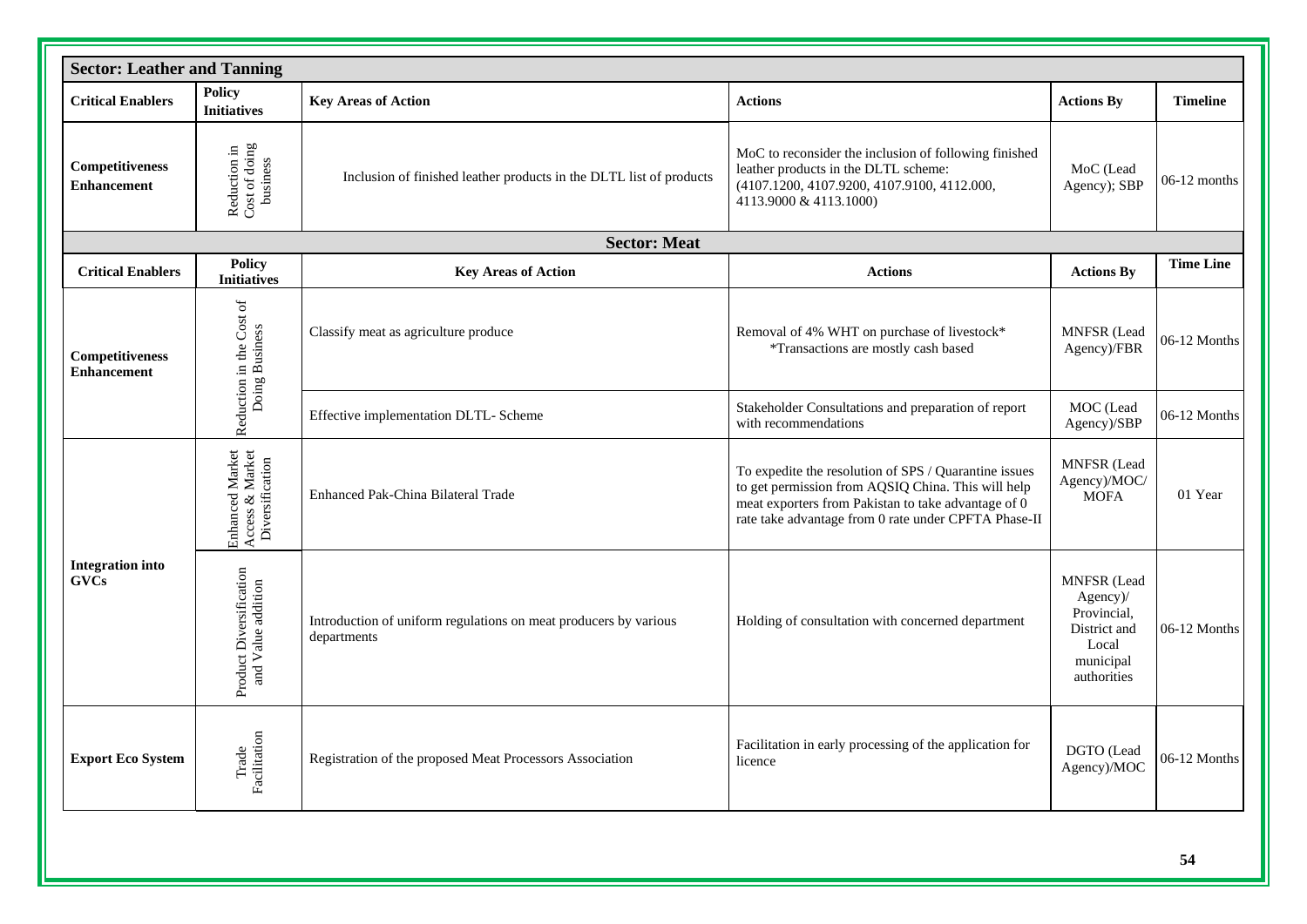|                                                                 | <b>Sector: Pharmaceuticals</b>      |                                                                                                                                                                                                                                                                                                                                                   |                                                                                                                                                                                                                                                                                                                                                                                                                                                                                                                   |                                                            |                 |  |  |  |
|-----------------------------------------------------------------|-------------------------------------|---------------------------------------------------------------------------------------------------------------------------------------------------------------------------------------------------------------------------------------------------------------------------------------------------------------------------------------------------|-------------------------------------------------------------------------------------------------------------------------------------------------------------------------------------------------------------------------------------------------------------------------------------------------------------------------------------------------------------------------------------------------------------------------------------------------------------------------------------------------------------------|------------------------------------------------------------|-----------------|--|--|--|
| <b>Critical Enablers</b>                                        | <b>Policy</b><br><b>Initiatives</b> | <b>Key Areas of Action</b>                                                                                                                                                                                                                                                                                                                        | <b>Actions</b>                                                                                                                                                                                                                                                                                                                                                                                                                                                                                                    | <b>Actions By</b>                                          | <b>Timeline</b> |  |  |  |
| <b>Integration</b> into<br><b>Global Value</b><br><b>Chains</b> | Product Diversification             | Review and adjustments of contribution of pharma companies to the<br>Central Research Fund (CRF) for bio-equivalence studies.<br>that costs the industry \$200k-300k for each study and give rebate of 1%<br>to exporters for export amount realized through proceed realisation<br>certificate<br>* DRAP charges 1% of Profit Before Tax for CRF | MOC, DRAP, Ministry of Health to review CRF and<br>devise a policy that facilitates the industry on<br>following options:<br>The contribution of each company for the<br>$\mathcal{L}^{\mathcal{L}}$<br>year to the CRF to be adjusted with the total<br>expenses of Bio-Equivalence studies carried<br>out by the companies<br>A 1% rebate to be given to exporters<br>through an adjustment of payable from the<br>company's CRF of amount export amount<br>realized through proceed realisation<br>certificate | Ministry of<br>Health (Lead<br>Agency) MoC,<br><b>DRAP</b> | 1 year          |  |  |  |
| <b>Export Eco System</b>                                        | Institutional Strengthening         | Re-activation and institutional strengthening of Pakistan Drug Testing<br>and Research Center (PDTRC)                                                                                                                                                                                                                                             | Ministry of Health to provide funds to PDTRC and<br>devise a policy that clearly limits local government<br>intervention in PDTRC.                                                                                                                                                                                                                                                                                                                                                                                | Ministry of<br>Health (Lead<br>Agency)                     | 1 year          |  |  |  |
|                                                                 |                                     | DRAP registration with Pharmaceutical Inspection Co-operation Scheme<br>(PIC/S)                                                                                                                                                                                                                                                                   | DRAP and Ministry of Health to take up the matter as<br>top priority for DRAP's registration                                                                                                                                                                                                                                                                                                                                                                                                                      | Ministry of<br>Health (Lead<br>Agency)                     | 1 year          |  |  |  |
| <b>Sector: Poultry</b>                                          |                                     |                                                                                                                                                                                                                                                                                                                                                   |                                                                                                                                                                                                                                                                                                                                                                                                                                                                                                                   |                                                            |                 |  |  |  |
| <b>Critical Enablers</b>                                        | <b>Policy</b><br><b>Initiatives</b> | <b>Key Areas of Action</b>                                                                                                                                                                                                                                                                                                                        | <b>Actions</b>                                                                                                                                                                                                                                                                                                                                                                                                                                                                                                    | <b>Actions By</b>                                          | <b>Timeline</b> |  |  |  |
| Competitiveness<br><b>Enhancement</b>                           | Decrease in input<br>Costs          | Amend SRO 711 (DLTL) to include additional Exportable products                                                                                                                                                                                                                                                                                    | MOC and SBP to alter SRO 711 to include following<br>headings and remove the 10% increase requirement in<br>the STPF 2020-25<br>$0105.1100$ (live bird: chicken)<br>0407.1100 (fertilized eggs of chicken)<br>$\bullet$<br>0407.2100 (fresh eggs of chicken)<br>$\bullet$<br>1601.0000 (sausages and prepared products)<br>$\bullet$                                                                                                                                                                              | MOC(LEAD<br>AGENCY);<br>Ministry of<br>Finance & SBP       | 06-12 Months    |  |  |  |
| <b>Integration into</b><br><b>Global Value</b><br><b>Chains</b> | Enhanced<br>Market<br>Access        | Negotiate with Afghan Govt. to remove ban on the export of cull birds<br>from Pakistan                                                                                                                                                                                                                                                            | Ministry Commerce to take up with Afghan Govt.<br>under the Economic Working Group (EWG) of<br>Afghan Pakistan Action Plan for Peace and Solidarity<br>(APAPPS)                                                                                                                                                                                                                                                                                                                                                   | MOC (LEAD<br>AGENCY),<br>MOFA, FBR                         | 06-12 Months    |  |  |  |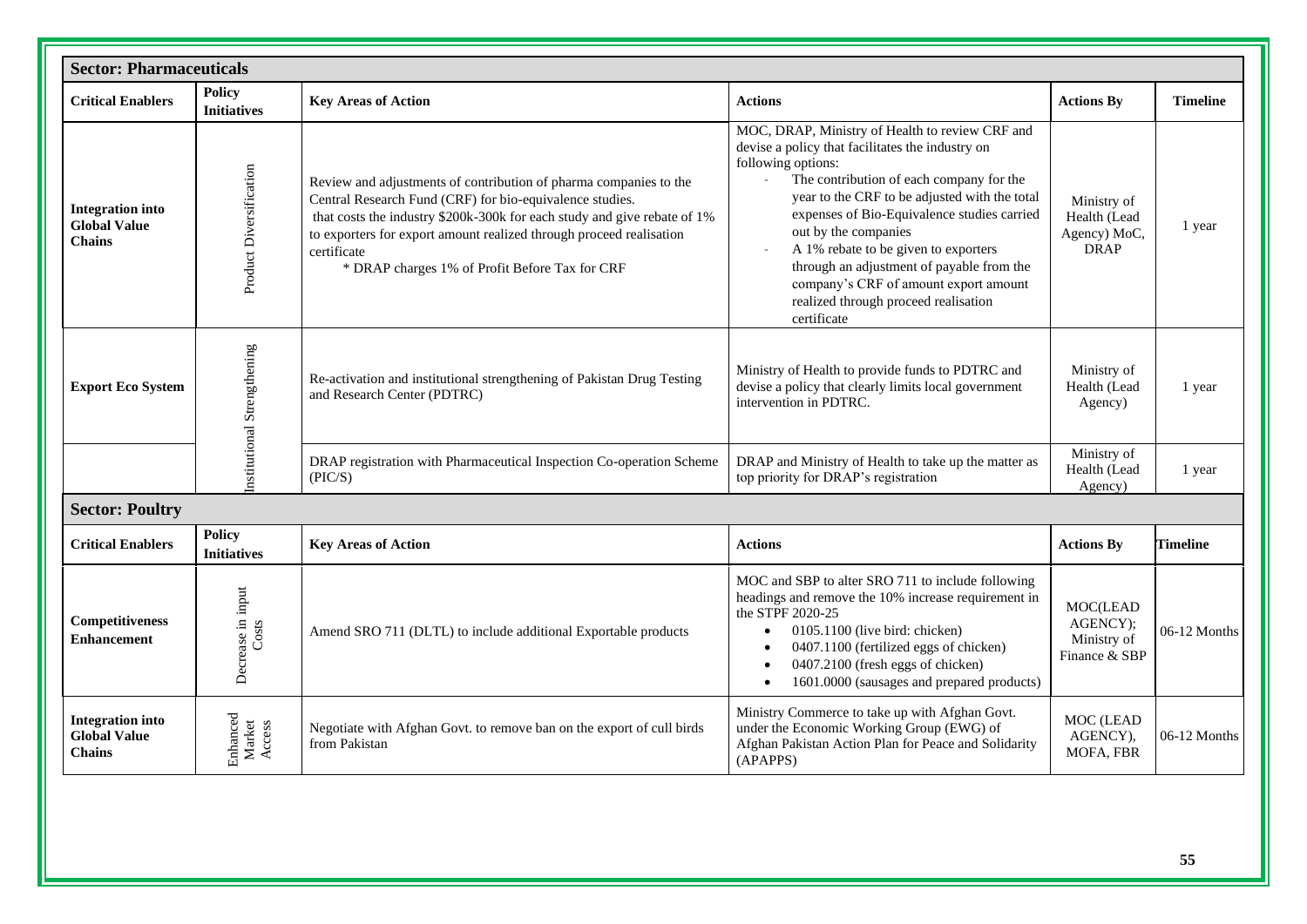|                                              |                                                      | Resolving issues related to GCC market                                      | Coordination with host governments in getting access<br>to GCC Poultry & meat market                                                                                  | MOC (LEAD<br>AGENCY),<br>MSFNR,<br>MoFA                                      | 1 year            |
|----------------------------------------------|------------------------------------------------------|-----------------------------------------------------------------------------|-----------------------------------------------------------------------------------------------------------------------------------------------------------------------|------------------------------------------------------------------------------|-------------------|
|                                              |                                                      | Facilitation for export to Nepal                                            | Coordination with Pakistan's mission in Nepal for<br>facilitation of following products:<br>Day old chicks HS Code 0105.1100<br>2.<br>Hatching eggs HS Code 0407.1100 | <b>MOFA (LEAD</b><br>AGENCY),<br>MOC (TDAP)                                  | 1 year            |
| <b>Sector: Sports Goods</b>                  |                                                      |                                                                             |                                                                                                                                                                       |                                                                              |                   |
| <b>Critical Enablers</b>                     | <b>Policy</b><br><b>Initiatives</b>                  | <b>Key Areas of Action</b>                                                  | <b>Actions</b>                                                                                                                                                        | <b>Actions By</b>                                                            | <b>Timeline</b>   |
| <b>Competitiveness</b><br><b>Enhancement</b> | Reducing Cost of<br>Doing business                   | Infrastructure cess charged @ 1% on exports by Provincial Government        | To raise the issue in the Council of Common Interest<br>(CCI) meeting for expeditious resolution.                                                                     | MOC (Lead<br>Agency)/<br>Ministry of<br>Inter-<br>Provincial<br>Coordination | $06-12$<br>Months |
| <b>Export Eco System</b>                     | Facilitation<br>Trade                                | Improved participation in trade fairs abroad                                | TDAP to be made more proactive in arrangements of<br>exhibitions and trade fairs for SMEs                                                                             | TDAP (Lead<br>Agency)                                                        | 1 year            |
| <b>Sector: Surgical Instruments</b>          |                                                      |                                                                             |                                                                                                                                                                       |                                                                              |                   |
| <b>Critical Enablers</b>                     | <b>Policy</b><br><b>Initiatives</b>                  | <b>Key Areas of Action</b>                                                  | <b>Actions</b>                                                                                                                                                        | <b>Actions By</b>                                                            | <b>Time Line</b>  |
| Competitiveness<br><b>Enhancement</b>        | Labor &<br>Enterprise<br>productivity<br>Increase in | Upgradation of the training institutions                                    | Allocation of sufficient funds for the Efficient<br>operationalization of training institutes                                                                         | MOC (Lead<br>Agency)/<br>MOIP/NAVTT<br>EC                                    | 06-12 Months      |
| <b>Sector: Tyres</b>                         |                                                      |                                                                             |                                                                                                                                                                       |                                                                              |                   |
| <b>Critical Enablers</b>                     | Policy<br><b>Initiatives</b>                         | <b>Key Areas of Action</b>                                                  | <b>Actions</b>                                                                                                                                                        | <b>Actions By</b>                                                            | <b>Time Line</b>  |
| <b>Competitiveness</b><br><b>Enhancement</b> | Reduction in the cost<br>of doing business           | Infrastructure cess charged @ 1% on exports by Government of<br>Baluchistan | To raise the issue in the Council of Common Interest<br>(CCI) meeting for expeditious resolution.                                                                     | MOC (Lead<br>Agency)/Minist<br>ry of Inter-<br>Provincial<br>Coordination    | 06-12 Months      |
|                                              |                                                      | Incentivization of the Tyre industry                                        | Amend SRO 711 (DLTL) to include Tyres industry in<br>the list of beneficiaries                                                                                        | MoC (lead<br>Agency)/SBP                                                     | $06-12$ months    |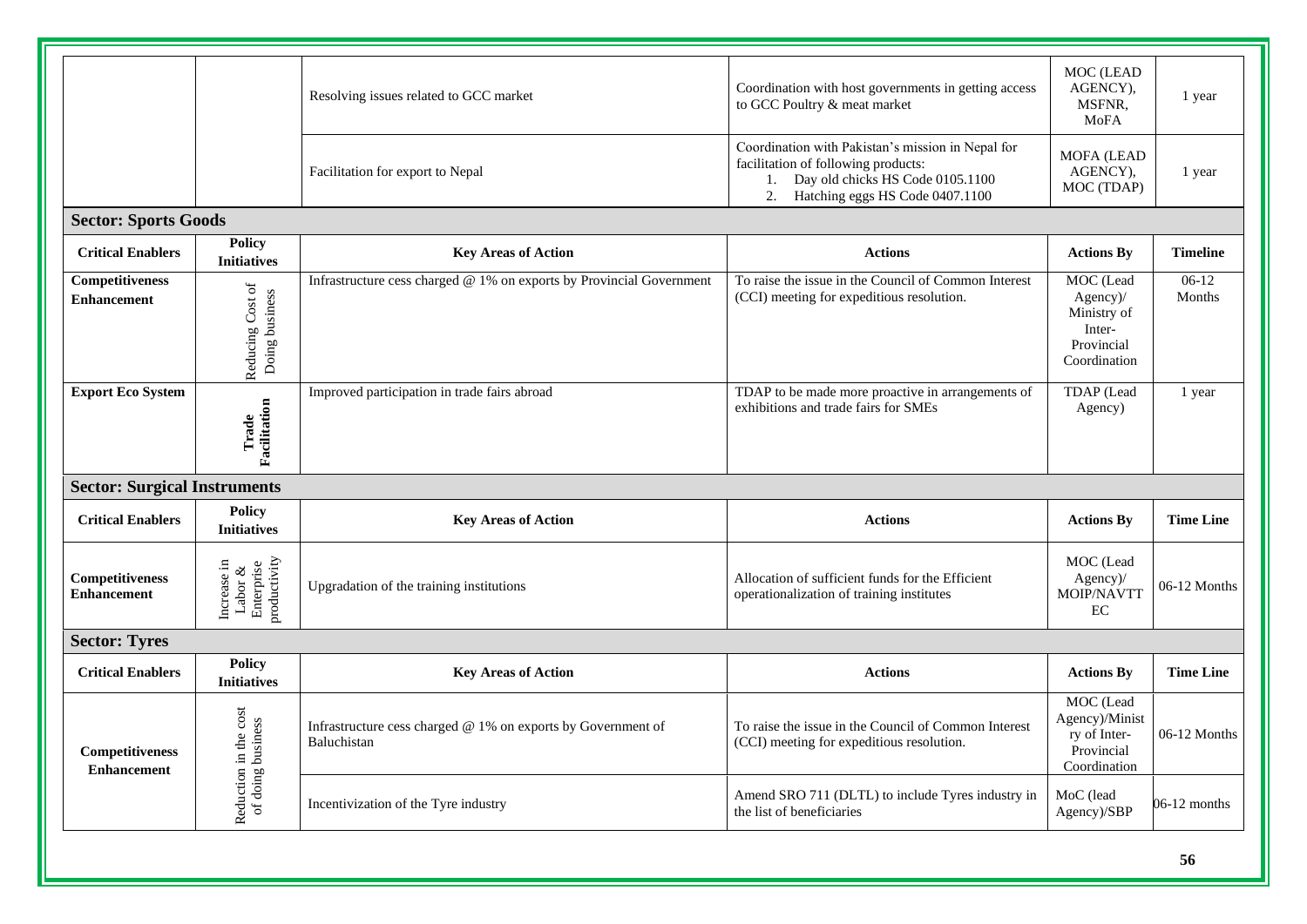| <b>Trade Related</b><br>Investment | cy See<br>stmen | Regulatory simplification | 11. | Simplification of the qualification criteria<br>under both Greenfield and SEZ status.<br>Simplification of the approval process for<br>awarding of Greenfield status for a single<br>company which has an estate of greater than<br>50 acres and streamline and limit discretionary<br>powers given to commissioner and EDB to<br>demand documents to avoid delays. | <b>BOI</b> (Lead<br>Agency)/MOIP<br>/EDG | $06-12$ Months |
|------------------------------------|-----------------|---------------------------|-----|---------------------------------------------------------------------------------------------------------------------------------------------------------------------------------------------------------------------------------------------------------------------------------------------------------------------------------------------------------------------|------------------------------------------|----------------|
|------------------------------------|-----------------|---------------------------|-----|---------------------------------------------------------------------------------------------------------------------------------------------------------------------------------------------------------------------------------------------------------------------------------------------------------------------------------------------------------------------|------------------------------------------|----------------|

**<><><><><>**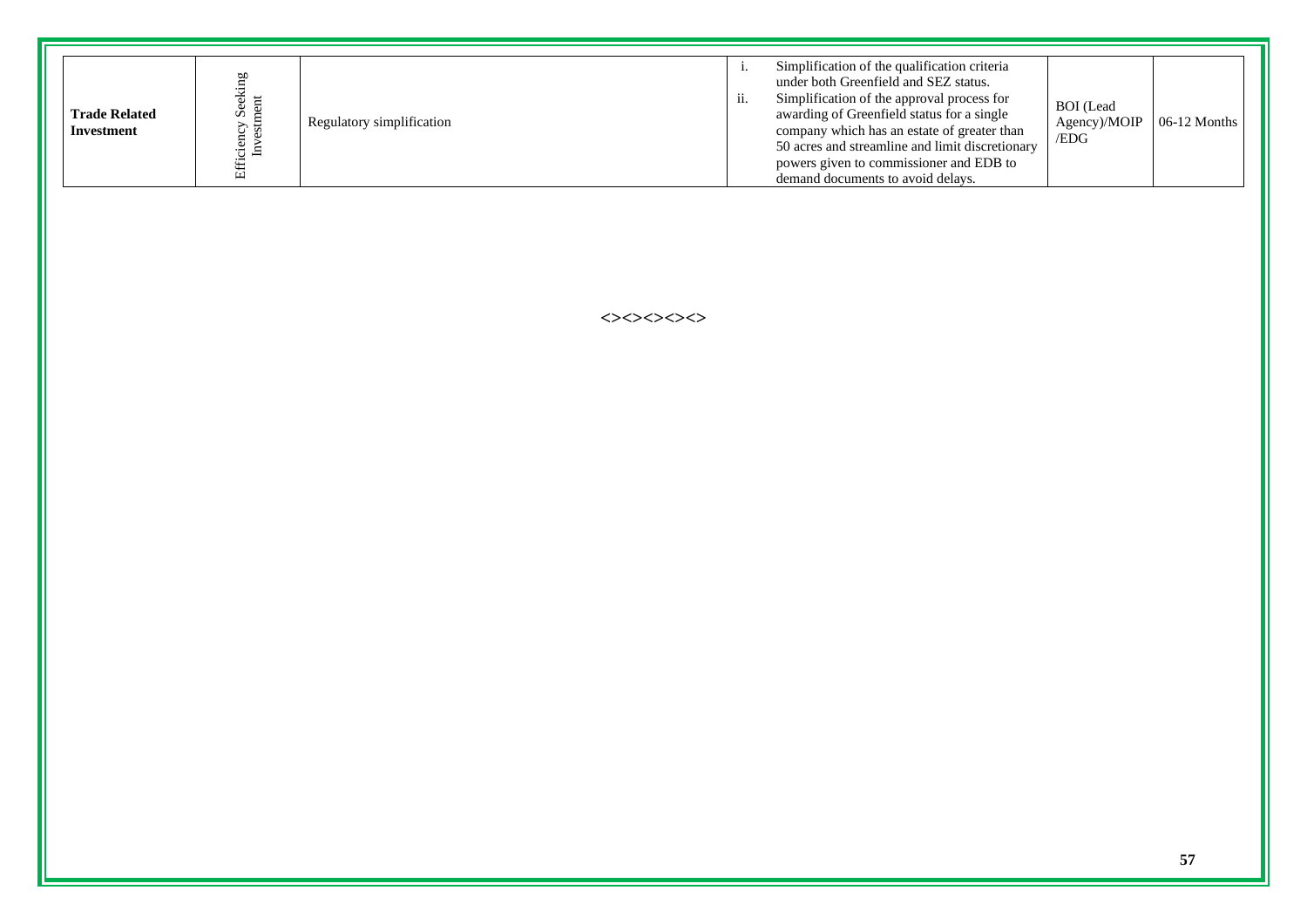# **8.6 ANNEX-F**

# **Tasks Envisaged under STPF Already Completed**

| <b>Sector: Chemicals</b>              |                                        |                                                                                                                                                                                                                                                                                                                                               |                                                                                                                                                                                                                   |                                      |                  |  |  |
|---------------------------------------|----------------------------------------|-----------------------------------------------------------------------------------------------------------------------------------------------------------------------------------------------------------------------------------------------------------------------------------------------------------------------------------------------|-------------------------------------------------------------------------------------------------------------------------------------------------------------------------------------------------------------------|--------------------------------------|------------------|--|--|
| <b>Critical Enablers</b>              | <b>Policy</b><br><b>Initiatives</b>    | <b>Key Areas of Action</b>                                                                                                                                                                                                                                                                                                                    | <b>Actions</b>                                                                                                                                                                                                    | <b>Actions By</b>                    | <b>Status</b>    |  |  |
|                                       |                                        | Revision of rates of repayments of duties under SRO 209 paid on the<br>import of raw materials meant for exports. The current rate is considered<br>very low.                                                                                                                                                                                 | MOC & FBR to work together for resolution of the<br>matter.                                                                                                                                                       | <b>FBR</b><br>(Lead<br>Agency) / MoC | Completed.       |  |  |
| Competitiveness<br><b>Enhancement</b> | Decrease in input Costs                | Removal of anomaly i.e. zero sales tax on imported chemicals for Export<br>Oriented Units (EOUs), whereas full sales tax on the purchase of<br>chemicals inputs from domestic sources. It affects sourcing from<br>domestic input suppliers as purchase have to go through refund process<br>which is considered a hassle by the customer/EOU | FBR to remove the anomaly MoC to follow up                                                                                                                                                                        | FBR (Lead<br>Agency)/MOC             | Completed.       |  |  |
|                                       |                                        | Allowing adjustment of input tax against unregistered buyers (harming<br>the businesses, particularly paints businesses) by amending/removing<br>section 73 of the new ordinance from FBR                                                                                                                                                     | FBR to consult the stakeholders (manufacturers,<br>dealers, distributors) to devise a better<br>mechanism/solution                                                                                                | FBR (Lead<br>Agency)/MOC             | Completed.       |  |  |
|                                       |                                        | Review of mechanism and policy formulation for determination of<br>import values based on authentic global publications/benchmarks, etc.                                                                                                                                                                                                      | FBR/Customs to define frequency to review all ITPs<br>and use authentic publication/benchmarks to set them.<br>*Industry association to share which global<br>publication or benchmark to be used for ITP setting | FBR (Lead<br>Agency)/NTC             | Completed.       |  |  |
| <b>Sector: Cutlery and Utensils</b>   |                                        |                                                                                                                                                                                                                                                                                                                                               |                                                                                                                                                                                                                   |                                      |                  |  |  |
| <b>Critical Enablers</b>              | <b>Policy</b><br><b>Initiatives</b>    | <b>Key Areas of Action</b>                                                                                                                                                                                                                                                                                                                    | <b>Actions</b>                                                                                                                                                                                                    | <b>Actions By</b>                    | <b>Time Line</b> |  |  |
| Competitiveness<br><b>Enhancement</b> | Reduction in Cost of<br>Doing Business | Concessional financing for cutlery & utensils sector                                                                                                                                                                                                                                                                                          | Cutlery industry to be included in either of the 6<br>core categories or 14 developmental categories,<br>eligible for LTFF schemes.                                                                               | <b>SBP</b><br>(Lead<br>Agency)       | Completed.       |  |  |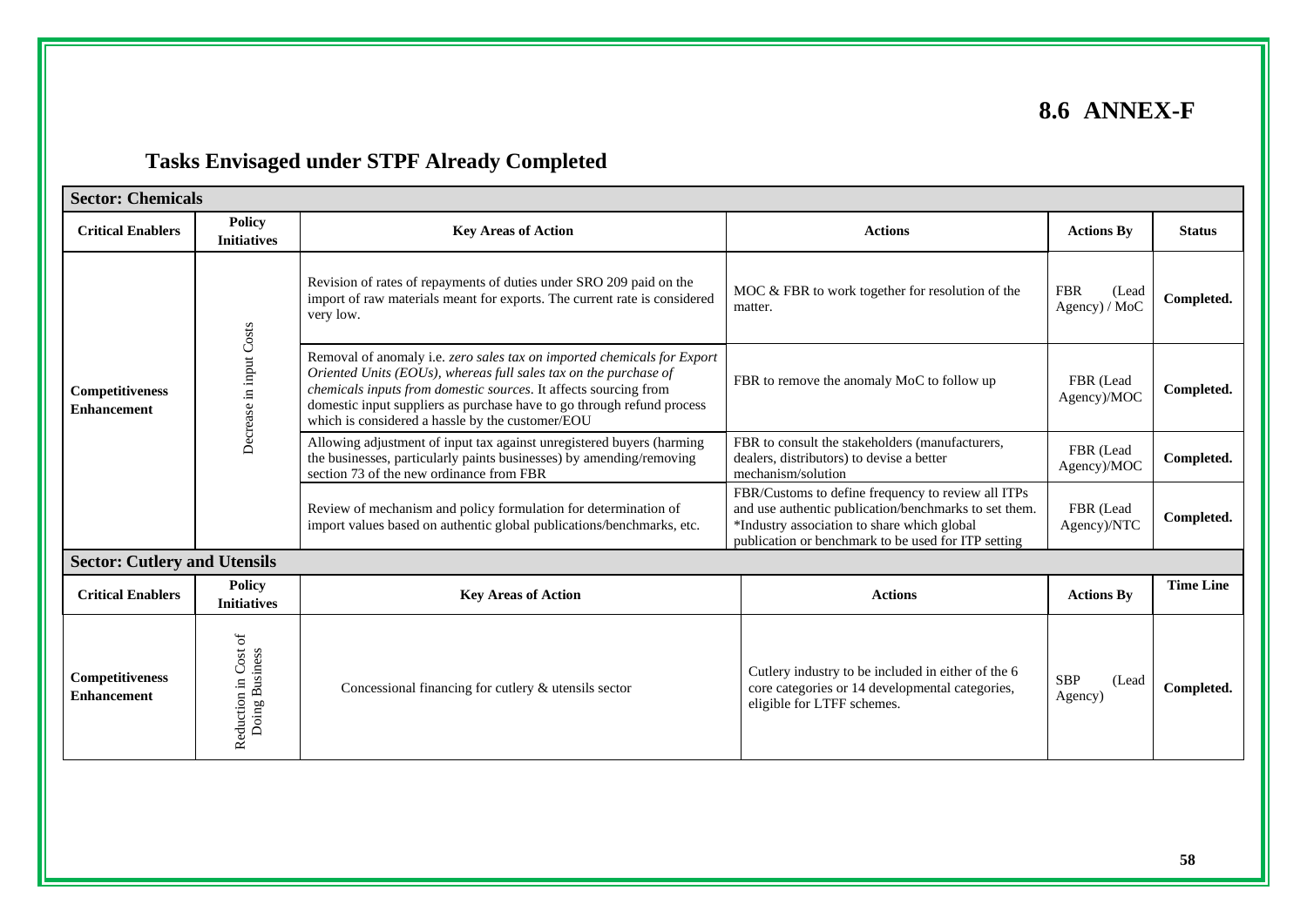| <b>Integration into</b><br><b>Global Value</b><br>Chains (GCVs) | Driven Exports<br>Innovation                                                  | Review SME definition to extend the status of SME to all large cottage<br>industries.                                                                                       | SBP to include all industries falling under large<br>cottage industries including cutlery & utensils in<br>SME definition                                                                                                                      | <b>SBP</b><br>(LEAD<br>Agency)                                                                                                                                                                             | Completed.                               |            |  |  |  |
|-----------------------------------------------------------------|-------------------------------------------------------------------------------|-----------------------------------------------------------------------------------------------------------------------------------------------------------------------------|------------------------------------------------------------------------------------------------------------------------------------------------------------------------------------------------------------------------------------------------|------------------------------------------------------------------------------------------------------------------------------------------------------------------------------------------------------------|------------------------------------------|------------|--|--|--|
|                                                                 | Sector: Engineering Goods (Electric Fans, Pumps, Transformers & Switch Gears) |                                                                                                                                                                             |                                                                                                                                                                                                                                                |                                                                                                                                                                                                            |                                          |            |  |  |  |
| <b>Critical Enablers</b>                                        | Policy<br><b>Initiatives</b>                                                  | <b>Key Areas of Action</b>                                                                                                                                                  | <b>Actions</b>                                                                                                                                                                                                                                 | <b>Actions By</b>                                                                                                                                                                                          | <b>Time Line</b>                         |            |  |  |  |
|                                                                 |                                                                               | Review of SAFTA and import duties of all importing countries particularly<br>Bangladesh which has levied very high duty on Pakistani origin products<br>(up to 90% on fans) | Exclusion of Fans from the sensitive list of SAFTA.                                                                                                                                                                                            | MOC (Lead<br>$Agency$ /<br><b>MOFA</b>                                                                                                                                                                     | Completed.                               |            |  |  |  |
|                                                                 |                                                                               | Elimination/reduction of CD on Electrical Steel Sheet.                                                                                                                      | MOC to examine and move the case for<br>rationalization of tariff on the Electrical Steel Sheet<br>(HS Code 7225.1900) *<br>* Specified at a specified width of less than 600<br>mm or less, therefore there will be less chances of<br>misuse | MOC (Lead<br>Agency)/Tariff<br>Policy Board /<br><b>FBR</b>                                                                                                                                                | Completed.                               |            |  |  |  |
| Competitiveness<br><b>Enhancement</b>                           |                                                                               | Tariff Rationalization                                                                                                                                                      | Reduction of duties on imported inputs                                                                                                                                                                                                         | Tariff Policy Board to examine cases like VCB<br>(Vacuum Circuit Breaker-HS Code 8535.2110),<br>which is a major component with high duty<br>incidence.<br>Current CD 20% ACD 7%<br>Proposed CD 11% ACD 2% | MOC (Lead<br>Agency)/FBR,<br>MOI&P (EDB) | Completed. |  |  |  |
|                                                                 |                                                                               | Recovery of Funds                                                                                                                                                           | i. Facilitate recovery of payments to be received<br>from 3 <sup>rd</sup> party (despite being notified in<br>Shipping/LC documents) particularly from<br>Iraq/Sudan/Yemen/Africa<br>ii. SBP to strengthen the existing mechanism              | SBP (Lead<br>Agency)/ MOC                                                                                                                                                                                  | Completed.                               |            |  |  |  |
|                                                                 |                                                                               | Customers' Credit Report                                                                                                                                                    | Review and Issuance of instructions to<br>commercial banks by the SBP<br>commercial banks arrange customers' credit<br>report before certification of Form-E                                                                                   | SBP (Lead<br>Agency)                                                                                                                                                                                       | Completed.                               |            |  |  |  |
|                                                                 | Decrease<br>in input<br>Costs                                                 | Imports of small quantity materials                                                                                                                                         | Allow small quantity import of material on<br>$\mathbf{i}$ .<br>open account basis<br>SBP to investigate and devise industry friendly<br>ii.<br>policies                                                                                       | SBP (Lead<br>Agency)                                                                                                                                                                                       | Completed.                               |            |  |  |  |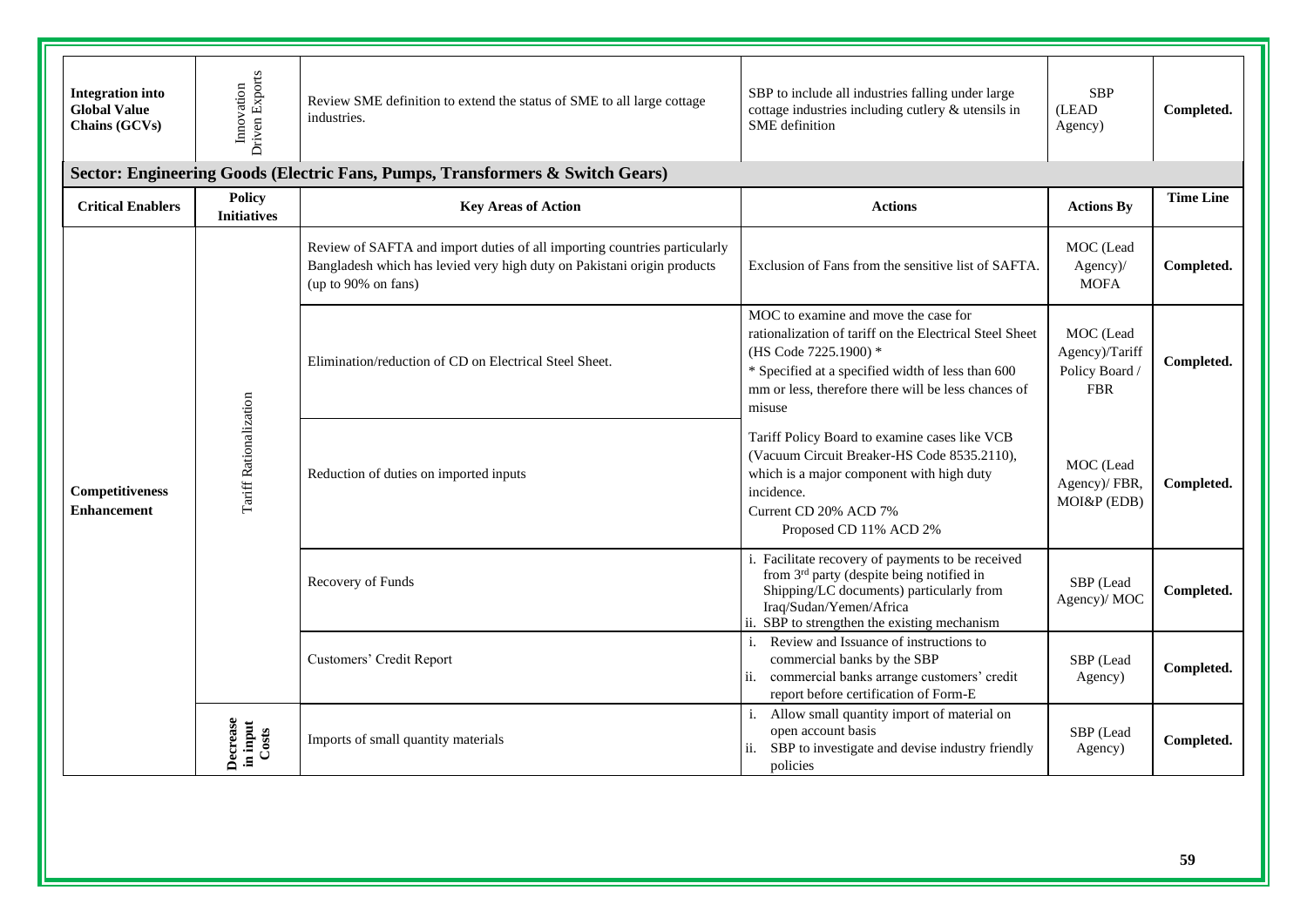|                          |                                                    | Facilitate in purchasing tender documents and others                                                               | i. Abolishment of requirement for buying tender<br>documents with an LC, which is the major<br>stumbling block in doing international business<br>ii. SBP to put up a limit of USD 10K for incurring<br>such expenses (like in the case of raw material<br>import) | SBP (Lead<br>Agency)                                                       | Completed.       |
|--------------------------|----------------------------------------------------|--------------------------------------------------------------------------------------------------------------------|--------------------------------------------------------------------------------------------------------------------------------------------------------------------------------------------------------------------------------------------------------------------|----------------------------------------------------------------------------|------------------|
|                          |                                                    | Review current input duty drawback of 1.72% compared to actual duty<br>impact of 8%                                | Devising a formula-based export rebate mechanism<br>to reflect quantum of actual duty/taxes to be given<br>to exporters.                                                                                                                                           | FBR (IOCO)<br>(Lead Agency)                                                | Completed.       |
|                          |                                                    | Effective implementation of DTRE                                                                                   | Detailed audit of the industry to determine the tax<br>impact on exportable products and to provide duty<br>drawback to the extent of that impact (against \$<br>export proceeds in PKR by SBP).                                                                   | FBR (lead<br>Agency)                                                       | Completed.       |
|                          |                                                    | Providing level Playing field to Local Engineering, Procurement and<br>Construction (EPC) contractors              | Extension of duty exemption to local Engineering,<br>Procurement and Construction (EPC) contractors at<br>par with foreign EPCs for setting up power plants                                                                                                        | FBR; MOC,<br>SBP, EDB                                                      | Completed.       |
|                          |                                                    | Providing level playing field at par with regional competitors                                                     | Providing duty rebates to industry at par with<br>competitors e.g. India providing rebate at 4%                                                                                                                                                                    | FBR (Lead<br>Agency)/MOC                                                   | Completed.       |
| <b>Sector: Fisheries</b> |                                                    |                                                                                                                    |                                                                                                                                                                                                                                                                    |                                                                            |                  |
| <b>Critical Enablers</b> | <b>Policy</b><br><b>Initiatives</b>                | <b>Key Areas of Action</b>                                                                                         | <b>Actions</b>                                                                                                                                                                                                                                                     | <b>Actions By</b>                                                          | <b>Time Line</b> |
| Competitiveness          | Reduction in the Cost of<br>doing business         | Effective implementation of DTRE.                                                                                  | Detailed audit of the industry to determine tax<br>impact on exportable products and provide duty<br>drawback to the extent of that impact (against \$<br>export proceeds in PKR by SBP).                                                                          | FBR (Lead<br>Agency)/SBP                                                   | Completed.       |
| <b>Enhancement</b>       |                                                    | Implementation of fish net rule and controlling over-populated boats on<br>Karachi harbor to restrict over-fishing | Marine Fisheries Department to effectively<br>implement fish net rule<br>Fisheries Industry to provide status of fish trawlers<br>to Marine Fisheries Department                                                                                                   | Marine<br>Fisheries<br>Department/<br>Provincial<br>Governments            | Completed.       |
| <b>Integration into</b>  |                                                    | Facilitating Market access-EU                                                                                      | Streamlining and simplifying the process of<br>certifying fish processing by Marine Fisheries<br>Department to facilitate exports to EU.                                                                                                                           | Marine<br>Fisheries<br>Department<br>(Lead<br>Agency)/MOC/<br><b>MNFSR</b> | Completed.       |
| <b>GVCs</b>              | Enhanced Market Access &<br>Market Diversification | Facilitating Market access-Saudi Arabia                                                                            | Streamlining, facilitating and simplifying the<br>procedure to comply with the Plant Enlistment<br>criteria to enhance accessibility to Saudi Arabia's<br>market.                                                                                                  | Marine<br>Fisheries<br>Department<br>(Lead<br>Agency)/MOC/<br><b>MNFSR</b> | Completed.       |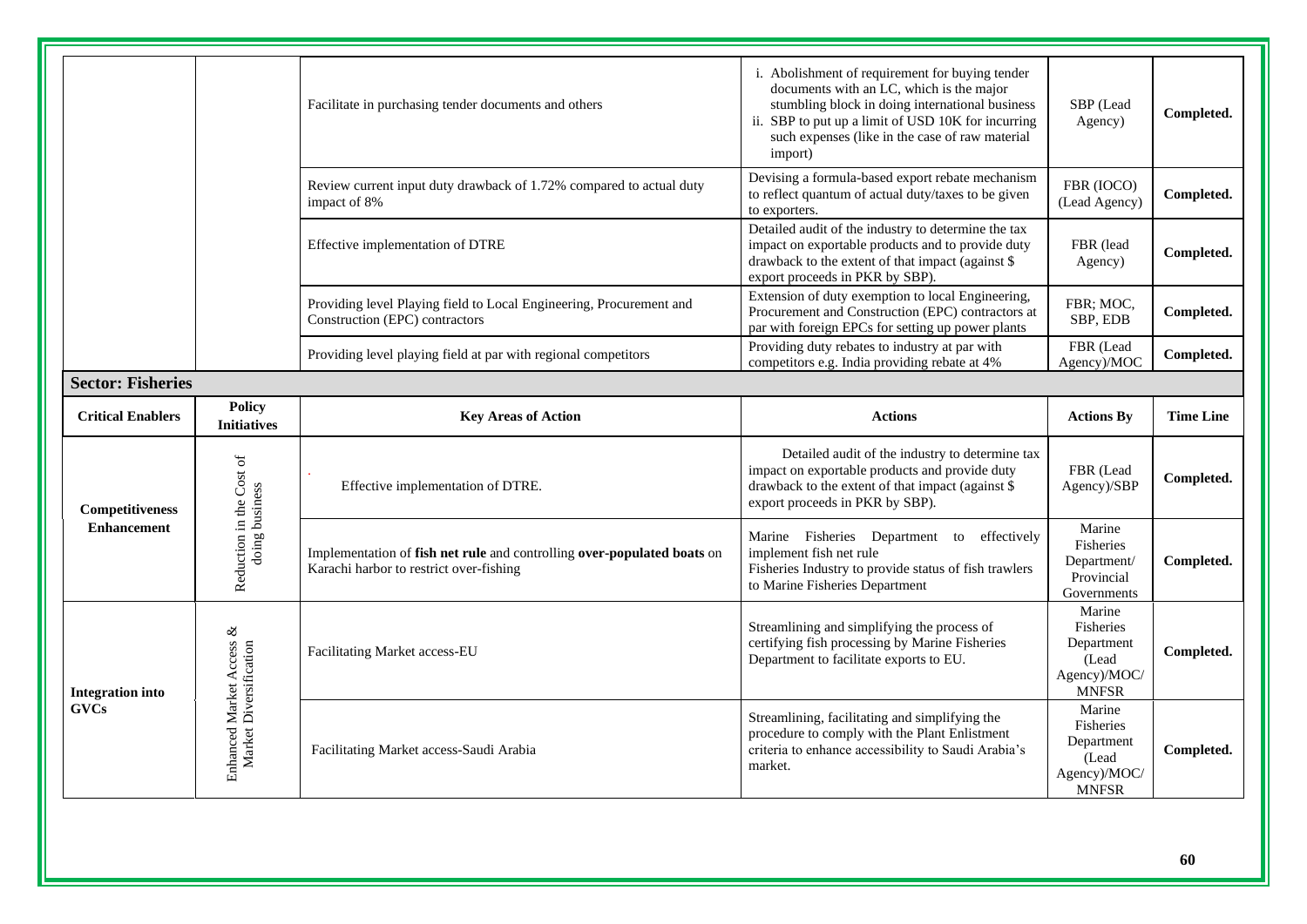|                          |                                            | Facilitating Market access- USA                                                   | Effective implementation of Turtle Extruder<br>Device (TED) to facilitate access in USA<br>market<br>ii.<br>Details of implementation of TED be shared<br>by the Fisheries Industry.<br>To take up the issue with USA Embassy which<br>iii.<br>has been nominated as competent authority by<br>the US FAO to ensure implementation of TED.<br>To build capacity of domestic players in order<br>iv.<br>to effectively implement TED. | Marine<br>Fisheries<br>Department<br>(Lead<br>Agency)/MOC/<br>MOFA/TDAP                                                                                                                                                                               | Completed.                  |            |
|--------------------------|--------------------------------------------|-----------------------------------------------------------------------------------|--------------------------------------------------------------------------------------------------------------------------------------------------------------------------------------------------------------------------------------------------------------------------------------------------------------------------------------------------------------------------------------------------------------------------------------|-------------------------------------------------------------------------------------------------------------------------------------------------------------------------------------------------------------------------------------------------------|-----------------------------|------------|
|                          |                                            | <b>Sector: Food Processing (Dairy, Spices, Confectionary)</b>                     |                                                                                                                                                                                                                                                                                                                                                                                                                                      |                                                                                                                                                                                                                                                       |                             |            |
| <b>Critical Enablers</b> | <b>Policy</b><br><b>Initiatives</b>        | <b>Key Areas of Action</b>                                                        | <b>Actions</b>                                                                                                                                                                                                                                                                                                                                                                                                                       | <b>Actions By</b>                                                                                                                                                                                                                                     | <b>Time Line</b>            |            |
|                          |                                            | Tariff Rationalization                                                            | <b>DAIRY:</b> Eliminate/reduce tariffs on import of inputs not manufactured<br>locally                                                                                                                                                                                                                                                                                                                                               | Tariff Policy Board to consider<br>elimination/reduction of Customs Duty on<br>following inputs not manufactured locally:<br>i. Vaccines (PCT Code: 3002.3000) CD 11%;<br>ACD 2%; RD 0%<br>ii. Vitamins (PCT Code 2309.9000) CD 20%; ACD<br>7%; RD 0% | MOC (Lead<br>Agency)/Tariff | Completed. |
| <b>Competitiveness</b>   |                                            | <b>DAIRY:</b> Maintain protection on Skimmed Milk Powder and Dried Milk<br>Powder | Continuation of RD on imports of powder milk:<br>i. Milk Powder (HS Code: 0402.1000) CD 20%;<br>ACD 7%; RD 25%<br>ii. Whey Powder (HS Code: 0404.1010) CD 20%,<br>ACD 7%; RD 25%                                                                                                                                                                                                                                                     | Policy Board                                                                                                                                                                                                                                          |                             |            |
| <b>Enhancement.</b>      |                                            |                                                                                   | <b>CONFECTIONARY:</b> Review of the withholding Tax                                                                                                                                                                                                                                                                                                                                                                                  | Review 20% WHT (10% filer; 20% non-filer) on<br>foreign exchange proceeds paid to external parties<br>to book stalls at international exhibitions and other<br>market development efforts.                                                            | FBR (Lead<br>Agency)/SBP    | Completed. |
|                          |                                            | <b>CONFECTIONARY:</b> Increase export rebate from the current 0.5%.               | To review the current rebate and consider<br>increasing it to facilitate industry                                                                                                                                                                                                                                                                                                                                                    | FBR (Lead<br>Agency)                                                                                                                                                                                                                                  | Completed.                  |            |
|                          | Reduction in the Cost of doing<br>business | <b>SPICES:</b> Periodical Review of Import Trade Prince valuation                 | The ITP policy should have defined revision<br>frequency in order to avoid use of outdated prices<br>(higher than market prevailing prices).                                                                                                                                                                                                                                                                                         | FBR (Lead<br>Agency)/Pakist<br>an Customs                                                                                                                                                                                                             | Completed.<br>Completed.    |            |
|                          |                                            | <b>DAIRY:</b> Extension of zero rating regime                                     | Revision of White Milk back to zero-rated regime<br>from the current tax-exempt Regime to make GST<br>on input adjustable                                                                                                                                                                                                                                                                                                            | FBR (Lead<br>Agency)/MOC                                                                                                                                                                                                                              |                             |            |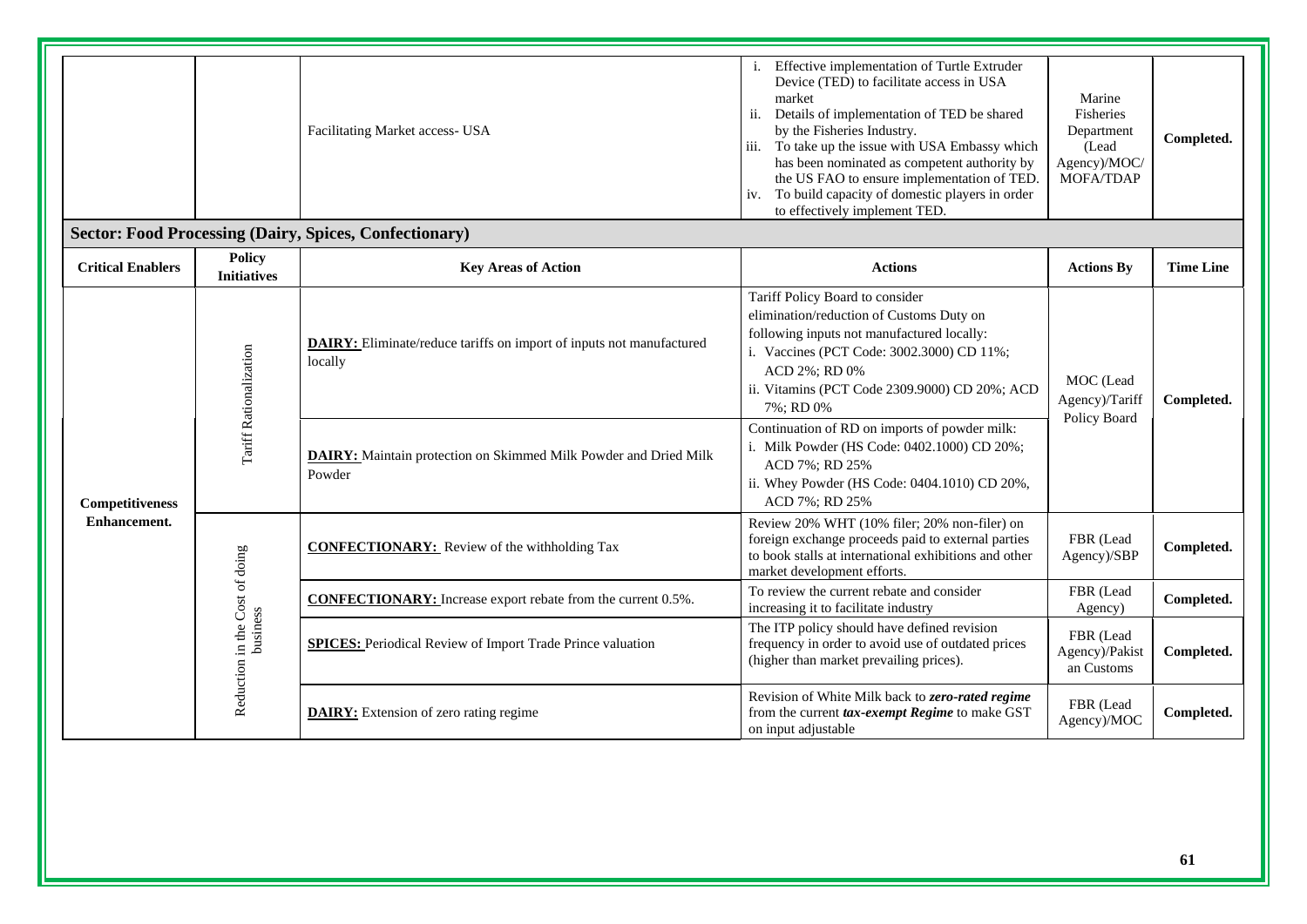| <b>Export Eco</b><br>System.                 | Facilitation<br>Trade                            | Anti-Smuggling Crackdown                                                                                                                          | Crackdown on smuggling/mis-declaration (quoting<br>correct weight but incorrect area) through Iran,<br>China FTA                                                                                                                                                      | FBR (Lead<br>Agency)/Pakist<br>an Customs     | Completed.       |
|----------------------------------------------|--------------------------------------------------|---------------------------------------------------------------------------------------------------------------------------------------------------|-----------------------------------------------------------------------------------------------------------------------------------------------------------------------------------------------------------------------------------------------------------------------|-----------------------------------------------|------------------|
| <b>Critical Enablers</b>                     | <b>Policy Initiatives</b>                        | <b>Key Areas of Action</b>                                                                                                                        | <b>Actions</b>                                                                                                                                                                                                                                                        | <b>Actions By</b>                             | <b>Time Line</b> |
| <b>Sector: Glass</b>                         |                                                  |                                                                                                                                                   |                                                                                                                                                                                                                                                                       |                                               |                  |
| <b>Competitiveness</b><br><b>Enhancement</b> | Reduction in the<br>cost of doing<br>business    | Effective implementation of DTRE                                                                                                                  | Detailed audit of the industry to determine the tax<br>impact on exportable products and to provide duty<br>drawback to the extent of that impact (against \$<br>export proceeds in PKR by SBP).                                                                      | FBR (Lead<br>Agency)                          | Completed.       |
| <b>Critical Enablers</b>                     | <b>Policy Initiatives</b>                        | <b>Key Areas of Action</b>                                                                                                                        | <b>Actions</b>                                                                                                                                                                                                                                                        | <b>Actions By</b>                             | <b>Time Line</b> |
| <b>Sector: Footwear</b>                      |                                                  |                                                                                                                                                   |                                                                                                                                                                                                                                                                       |                                               |                  |
|                                              |                                                  | <b>SPICES:</b> Formulation and provision of Health Certificate for custom<br>clearance for exports to different markets                           | To formulate a mechanism for issuance of credible<br>health certificate and to ensure its effective<br>implementation.                                                                                                                                                | <b>PCSIR</b> (Lead<br>Agency)/DPP             | Completed.       |
| <b>Export Eco System</b>                     | Trade Facilitation                               | <b>CONFECTIONARY:</b> Curbing Under invoicing                                                                                                     | Determination of import value of gum base in light<br>of international indices                                                                                                                                                                                        | FBR (Lead<br>Agency)/Pakist<br>an Customs     | Completed.       |
|                                              |                                                  | <b>DAIRY:</b> Timely completion of NSW<br>/ Anti-Smuggling Crackdown                                                                              | Crackdown on illegal imports of powdered milk<br>under the recent PM's Anti-Smuggling Initiative<br>Custom and Border Enforcement Agencies to curb<br>smuggling of following products:<br>i. Milk Powder (HS Code: 0402.1000)<br>ii. Whey Powder (HS Code: 0404.1010) | Customs,<br>Border<br>Enforcement<br>Agencies | Completed.       |
|                                              |                                                  | Value creation through branding                                                                                                                   | SBP to review and rationalize the retention limit to<br>facilitate industry.                                                                                                                                                                                          | <b>SBP</b><br>(Lead Agency)                   | Completed.       |
| <b>Integration</b> into<br><b>GVCs</b>       | Diversification $&$<br>Value addition<br>Product | <b>SPICES:</b> Development of seed for hot spices                                                                                                 | Organization of agri-conferences on R&D for<br>development of host spices to curtail import.                                                                                                                                                                          | MNFS&R<br>(Lead Agency)                       | Completed.       |
| <b>Trade Related</b><br>Investment.          | Efficiency seeking<br>investment                 | i. Production efficiencies & Product sophistication through Local/foreign<br>investment in manufacturing:<br>ii. Investment in plant & machinery: | i. Abolishment or gradual reduction to 1% of<br>income tax and sales tax on import of plant &<br>machinery at import stage<br>ii.<br>Reduction of income tax withholding from<br>5.5% to 1% on import of plant & machinery<br>by export-oriented sectors              | FBR (Lead<br>Agency)/MOC                      | Completed.       |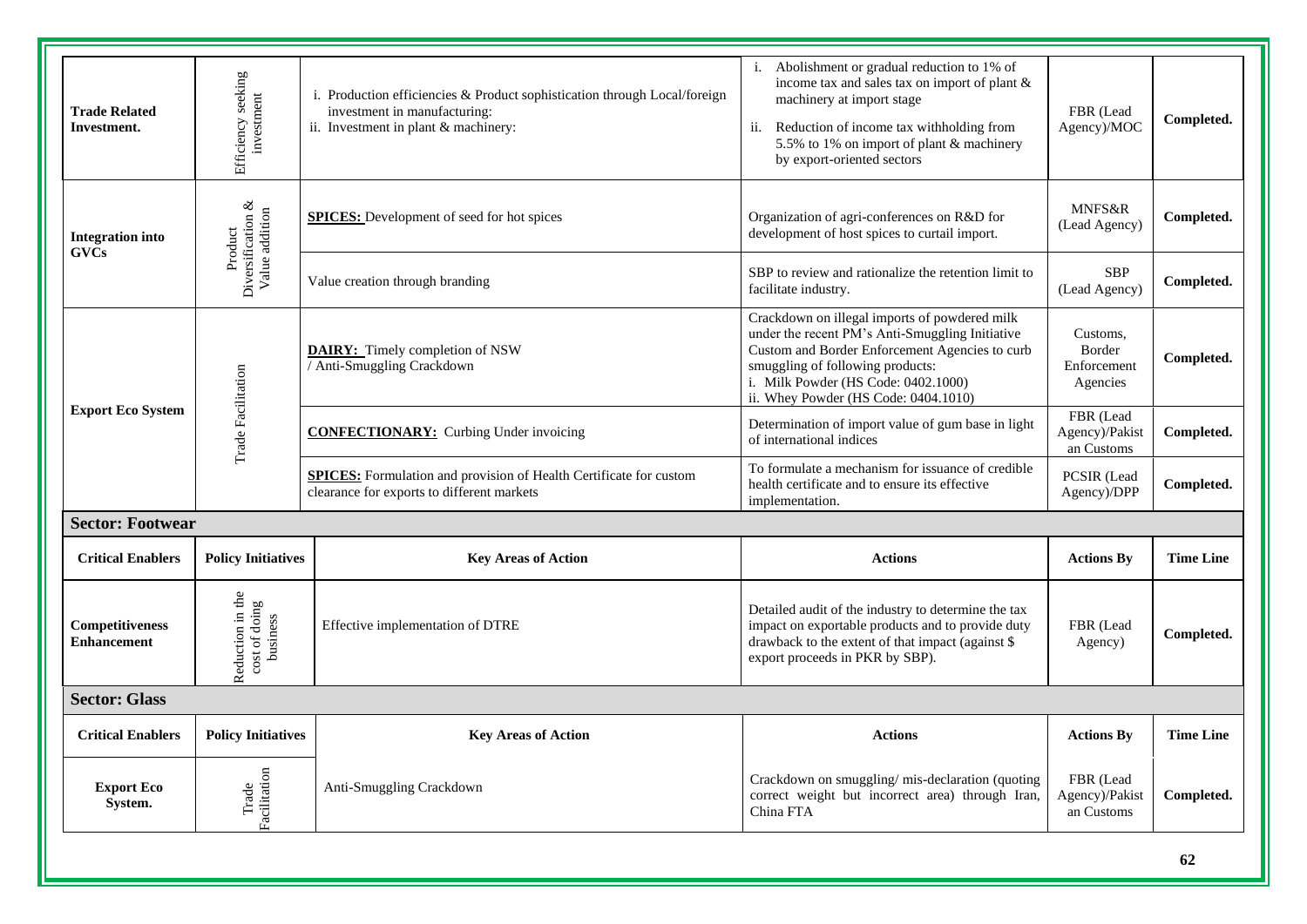| <b>Sector: Horticulture</b>                                      |                                                     |                                                |                                                                                                                                                                                                                                                                                                                                      |                          |                  |
|------------------------------------------------------------------|-----------------------------------------------------|------------------------------------------------|--------------------------------------------------------------------------------------------------------------------------------------------------------------------------------------------------------------------------------------------------------------------------------------------------------------------------------------|--------------------------|------------------|
| <b>Critical Enablers</b>                                         | <b>Policy</b><br><b>Initiatives</b>                 | <b>Key Areas of Action</b>                     | <b>Actions</b>                                                                                                                                                                                                                                                                                                                       | <b>Actions By</b>        | <b>Time Line</b> |
| Competitiveness<br><b>Enhancement</b>                            | Rationalization<br>$\operatorname{Tariff}$          | Protection of the domestic Horticulture sector | Imposition of 20% RD on the following:<br>Grapes- 0806<br>Apples - 0808<br>Other Fruits-0810                                                                                                                                                                                                                                         | MOC (Lead<br>Agency)/NTC | Completed.       |
|                                                                  | Reduction in the ccc<br>coo doing business          | Effective implementation of DTRE               | i. FBR to disseminate information about special<br>provision in law allowing for 24 Months<br>Window for DTRE utilization.<br>ii. Detailed audit of the industry to determine the<br>tax impact on exportable products and to<br>provide duty drawback to the extent of that<br>impact (against \$ export proceeds in PKR by<br>SBP) | FBR (Lead<br>Agency)     | Completed.       |
| <b>Trade Related</b><br><b>Investment</b>                        | Efficiency Seeking<br>investment                    | Increase access to finance                     | i. Creating awareness about micro financing<br>scheme as currently 90% of the farmers are<br>not currently utilizing any available financial<br>scheme.<br>ii. to synergize efforts to disseminate information<br>about micro financing schemes                                                                                      | SBP (Lead<br>Agency)/MOC | Completed.       |
|                                                                  |                                                     | Pak-Indonesia bilateral Trade                  | Effective implementation of the quota for Kinnow<br>exports to Indonesia under Indonesia-Pakistan PTA<br>*Quota under PTA not honored by Indonesia,<br>resulting in a two weeks delay                                                                                                                                                | MOC (Lead<br>Agency)     | Completed.       |
| <b>Integration into</b><br><b>Global Value Chains</b><br>(GCVs). | Enhanced Market Access &<br>Market Diversification  | Pak-EU bilateral Trade                         | Lifting of ban imposed by MNFSR on export of<br>Kinnow to EU, citing presence of truck disease in<br>Pakistan's produce<br>Taskforce and MNFSR to investigate the issue and<br>devise a solution                                                                                                                                     | MOC (Lead<br>Agency)     | Completed.       |
|                                                                  | Diversification<br>and Value<br>addition<br>Product | Enhancing R&D                                  | Allocation of resources for R&D                                                                                                                                                                                                                                                                                                      | MOC (Lead<br>Agency)/EDF | Completed.       |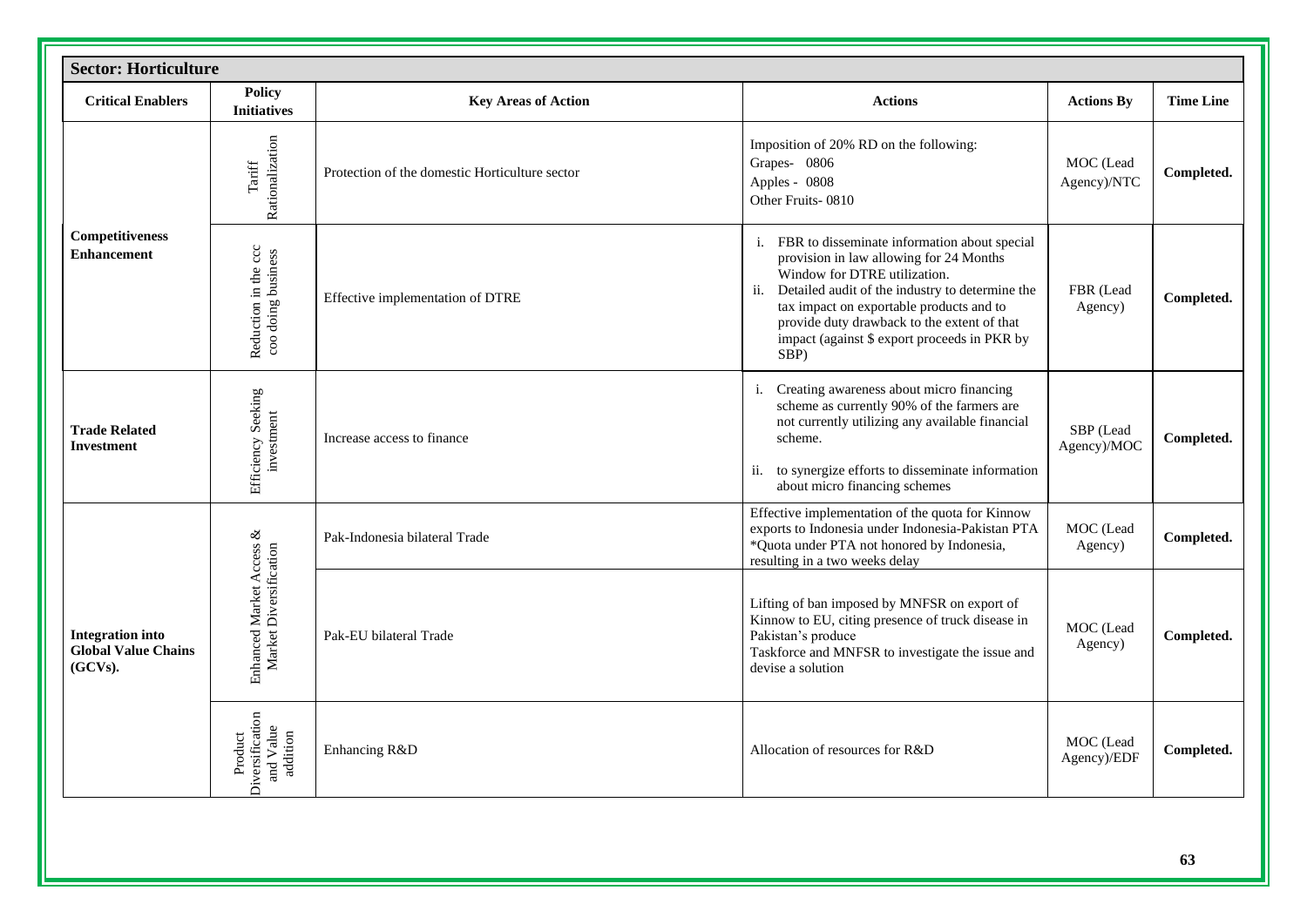| <b>Export Eco System</b>                     | Trade<br>Facilitation                      | Development of Infrastructure                                                                                                                                                                                                                                                                                                                                                                                                                                                           | Provision of Cold storage facilities at airports and<br>seaports                                                                                                                                                                                                                                                                                                                                                                                                                                                                                                                                                                                                                                                                                                                                                                                                                                                                                                                                                                                                                                                    | MOC (Lead<br>$Agency$ )/<br>Ministry of<br>Maritime<br>Affairs/CAA | Completed.       |
|----------------------------------------------|--------------------------------------------|-----------------------------------------------------------------------------------------------------------------------------------------------------------------------------------------------------------------------------------------------------------------------------------------------------------------------------------------------------------------------------------------------------------------------------------------------------------------------------------------|---------------------------------------------------------------------------------------------------------------------------------------------------------------------------------------------------------------------------------------------------------------------------------------------------------------------------------------------------------------------------------------------------------------------------------------------------------------------------------------------------------------------------------------------------------------------------------------------------------------------------------------------------------------------------------------------------------------------------------------------------------------------------------------------------------------------------------------------------------------------------------------------------------------------------------------------------------------------------------------------------------------------------------------------------------------------------------------------------------------------|--------------------------------------------------------------------|------------------|
| <b>Sector: Iron &amp; Steel</b>              |                                            |                                                                                                                                                                                                                                                                                                                                                                                                                                                                                         |                                                                                                                                                                                                                                                                                                                                                                                                                                                                                                                                                                                                                                                                                                                                                                                                                                                                                                                                                                                                                                                                                                                     |                                                                    |                  |
| <b>Critical Enablers</b>                     | <b>Policy</b><br><b>Initiatives</b>        | <b>Key Areas of Action</b>                                                                                                                                                                                                                                                                                                                                                                                                                                                              | <b>Actions</b>                                                                                                                                                                                                                                                                                                                                                                                                                                                                                                                                                                                                                                                                                                                                                                                                                                                                                                                                                                                                                                                                                                      | <b>Actions By</b>                                                  | <b>Time Line</b> |
| <b>Competitiveness</b><br><b>Enhancement</b> | Tariff Rationalization                     | <b>i.</b> For Iron & Steel, and Line Pipe Industry: Elimination/Reduction<br>of Custom Duty on imports of basic raw material - Hot Rolled Coil<br>(HRC) - currently facing high tariffs<br>For Line Pipe Industry: Continuation of SRO 641(1)/2018 that<br>protects the Line Pipe industry by stopping CRC manufacturers to<br>sell their product to pipe manufacturers<br>*This SRO was published to re-establish the playing field that had been<br>disrupted by misuse of by SRO-565 | Tariff Board to examine elimination/reduction on<br>tariffs of the following HRC products:<br>HS Code 7208.1010 CD 20%, ACD 7%, RD<br>12.5% For all others<br>HS Code 7208.1010 CD 5%, ACD 7%, RD 12.5%<br>For CRC manufacturers (SRO-565)<br>Industry has proposed 3 different options, given as<br>follows:<br><b>Option-1:</b> Reduce HRC CD to 5% for everyone in<br>PCT and remove HRC concessionary import under<br>SRO 565 - this will have revenue implication<br>which will be offset by resulting industrial growth;<br><b>OR</b><br>Option-2: Maintain HRC CD at 5% under SRO<br>565 but allow CRC manufacturers to sell to Pipe<br>Makers with mandatory filing of Annex-J along<br>with their Sales Tax Returns to account for<br>Quantity thereby having check on misuse of<br>concession; OR<br><b>Option-3:</b> <least preferred="">: Propose HRC Duty at<br/>10% in PCT for everyone but also increase CRC<br/>Duty by 5% to offset reduction in duty protection<br/>for CRC Manufacturers. This will be revenue<br/>neutral however result in increased costs of all<br/>industrial users</least> | MOC (Lead<br>Agency)/NTC                                           | Completed.       |
|                                              | journal)                                   | Valuation imported prime and secondary steel to be assessed using LME<br>HRC Index as ITP benchmark instead of LMB (which is a private                                                                                                                                                                                                                                                                                                                                                  | To adopt LME HRC Index and fix \$20 for freight<br>to device a mechanism to base ITP on accepted<br>international indices, with a defined revision<br>frequency.                                                                                                                                                                                                                                                                                                                                                                                                                                                                                                                                                                                                                                                                                                                                                                                                                                                                                                                                                    | FBR (Lead<br>Agency)/Pakist                                        | Completed.       |
|                                              |                                            | Revision of ITP                                                                                                                                                                                                                                                                                                                                                                                                                                                                         | Reduction of secondary quality steel products to<br>5% from the current 15%                                                                                                                                                                                                                                                                                                                                                                                                                                                                                                                                                                                                                                                                                                                                                                                                                                                                                                                                                                                                                                         | an Customs                                                         |                  |
|                                              | Reduction in the cost of doing<br>business | Tax concessions under large infrastructure projects, to be made available<br>for local suppliers/contractors at par with offshore suppliers/contractors.                                                                                                                                                                                                                                                                                                                                | To provide similar tax concessions to local and<br>foreign suppliers/contractors                                                                                                                                                                                                                                                                                                                                                                                                                                                                                                                                                                                                                                                                                                                                                                                                                                                                                                                                                                                                                                    | FBR (Lead<br>Agency)/MOC                                           | Completed.       |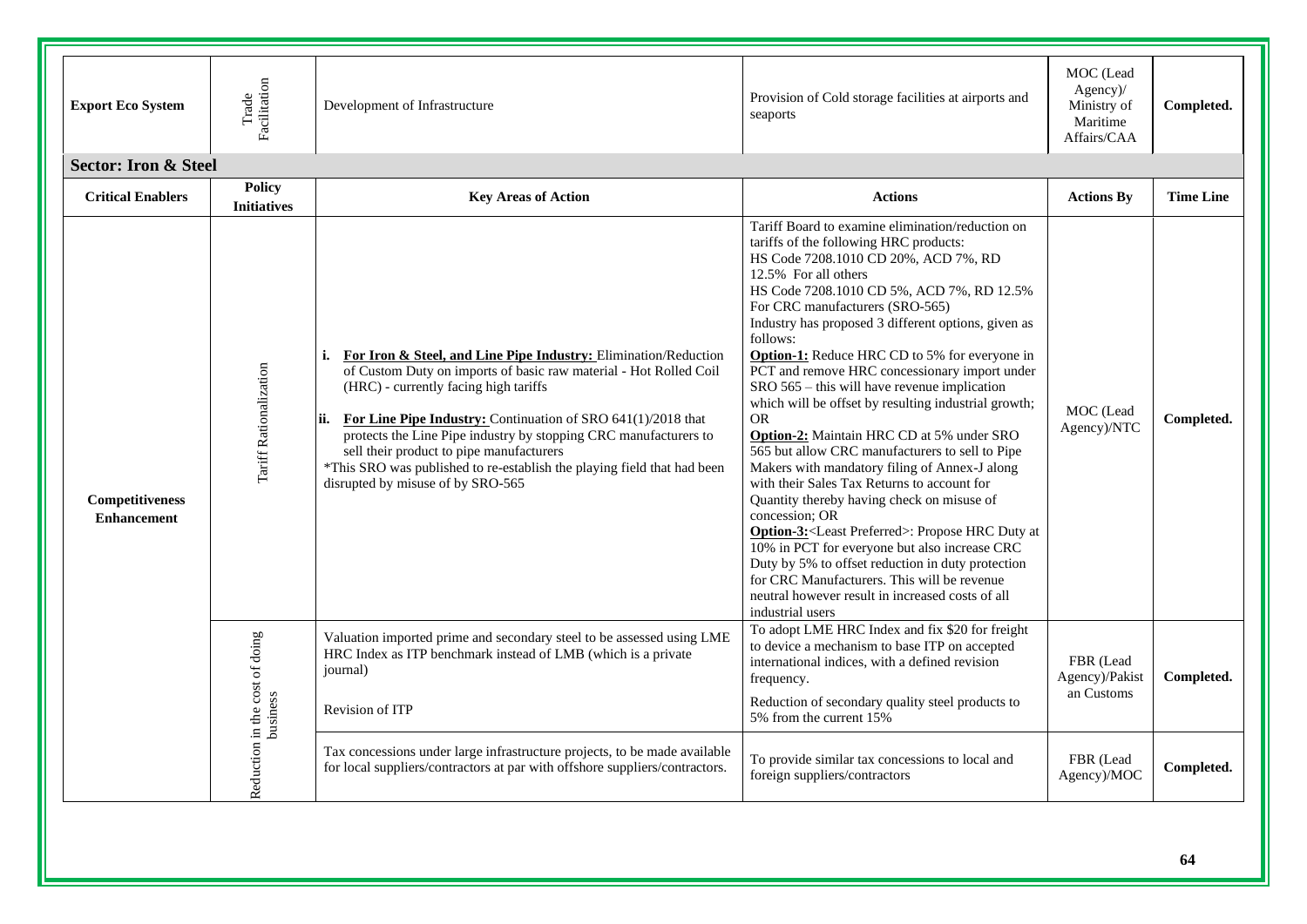| <b>Export Eco System</b>              | Trade Facilitation                         | Anti-Smuggling Crackdown                                                                                                                             | i. To curb smuggling through Iranian borders,<br>allow steel bars imports only through sea<br>ii. FBR, Customs to prioritize steel bars under<br>the on-going anti-smuggling drive under the<br>PM's initiative.<br>To consider imposing ban on imports of<br>iii.<br>steel bars from Iran via land border                                                                                                                              | FBR (Lead<br>Agency)/Pakist<br>an Customs                           | Completed.       |  |  |  |  |  |
|---------------------------------------|--------------------------------------------|------------------------------------------------------------------------------------------------------------------------------------------------------|-----------------------------------------------------------------------------------------------------------------------------------------------------------------------------------------------------------------------------------------------------------------------------------------------------------------------------------------------------------------------------------------------------------------------------------------|---------------------------------------------------------------------|------------------|--|--|--|--|--|
| <b>Sector: Leather and Tanning</b>    |                                            |                                                                                                                                                      |                                                                                                                                                                                                                                                                                                                                                                                                                                         |                                                                     |                  |  |  |  |  |  |
| <b>Critical Enablers</b>              | <b>Policy</b><br><b>Initiatives</b>        | <b>Key Areas of Action</b>                                                                                                                           | <b>Actions</b>                                                                                                                                                                                                                                                                                                                                                                                                                          | <b>Actions By</b>                                                   | <b>Timeline</b>  |  |  |  |  |  |
| Competitiveness<br><b>Enhancement</b> | Tariff Rationalization                     | Allow duty concession for import of raw material by removing tariff<br>anomaly                                                                       | FBR to expedite necessary approval for inclusion<br>of HS Code 4104.1100 (Raw Hide & Wet Blue of<br>Cow/Buffalo) in the exemptions list of the 5 <sup>th</sup><br>Schedule so that exemption can be availed via SRO<br>$670(1)/2019$ to remove the tariff anomaly                                                                                                                                                                       | FBR (Lead<br>Agency), MoC                                           | Completed.       |  |  |  |  |  |
|                                       |                                            | Elimination / Reduction of Customs Duty for leather treating chemical<br>Chromium Sulphate (3202.9010)                                               | MoC / NTC to examine if Customs Duty can be<br>eliminated or reduced on Chromium Sulphate (HS<br>Code: 3202.9010) CD 20%, ACD 7%, RD 0%<br>Keeping in view to protect interests of a small local<br>manufacturing sector (There are 3 small<br>manufacturers of chromium sulphate in Pakistan).                                                                                                                                         | <b>Tariff Policy</b><br>Board<br>Headed by<br>MOC, (Lead<br>Agency) | Completed.       |  |  |  |  |  |
|                                       |                                            | Allow duty concession for import of raw material by removing tariff<br>anomaly                                                                       | FBR to expedite necessary approval for inclusion<br>of HS Code 4104.1100 (Raw Hide & Wet Blue of<br>Cow/Buffalo) in the exemptions list of the 5 <sup>th</sup><br>Schedule so that exemption can be availed via SRO<br>$670(1)/2019$ to remove the tariff anomaly                                                                                                                                                                       | FBR (Lead<br>Agency), MoC                                           | Completed.       |  |  |  |  |  |
|                                       | Reduction in<br>Cost of doing<br>business  | Effective implementation of DTRE scheme as currently customs duties<br>& taxes on inputs are not being adjusted due to complexity of the<br>industry | Review by FBR / Input Output Coefficient<br>Organization (IOCO) to reflect quantum of actual<br>duty / taxes which should be given back to<br>exporters by devising formula based export rebate<br>mechanism                                                                                                                                                                                                                            | FBR (Lead<br>Agency)                                                | Completed.       |  |  |  |  |  |
| <b>Sector: Meat</b>                   |                                            |                                                                                                                                                      |                                                                                                                                                                                                                                                                                                                                                                                                                                         |                                                                     |                  |  |  |  |  |  |
| <b>Critical Enablers</b>              | <b>Policy</b><br><b>Initiatives</b>        | <b>Key Areas of Action</b>                                                                                                                           | <b>Actions</b>                                                                                                                                                                                                                                                                                                                                                                                                                          | <b>Actions By</b>                                                   | <b>Time Line</b> |  |  |  |  |  |
| Competitiveness<br><b>Enhancement</b> | Reduction in the Cost<br>of Doing Business | Amendment in Regulations (EFS/LTFF)                                                                                                                  | Amendments Export Finance Scheme (EFS)<br>i.<br>to include fresh meat products as it currently<br>includes only frozen meat.<br>Removal of the word frozen from the law<br>$\ddot{\mathbf{i}}$ .<br>and to Include meat processing equipment<br>in SBP's LTFF (Long term finance facility)<br>as it constitutes 60% of the total equipment*<br>* Chilling equipment (40% of the total equipment)<br>is in the list and must be retained | SBP (Lead<br>Agency)                                                | Completed.       |  |  |  |  |  |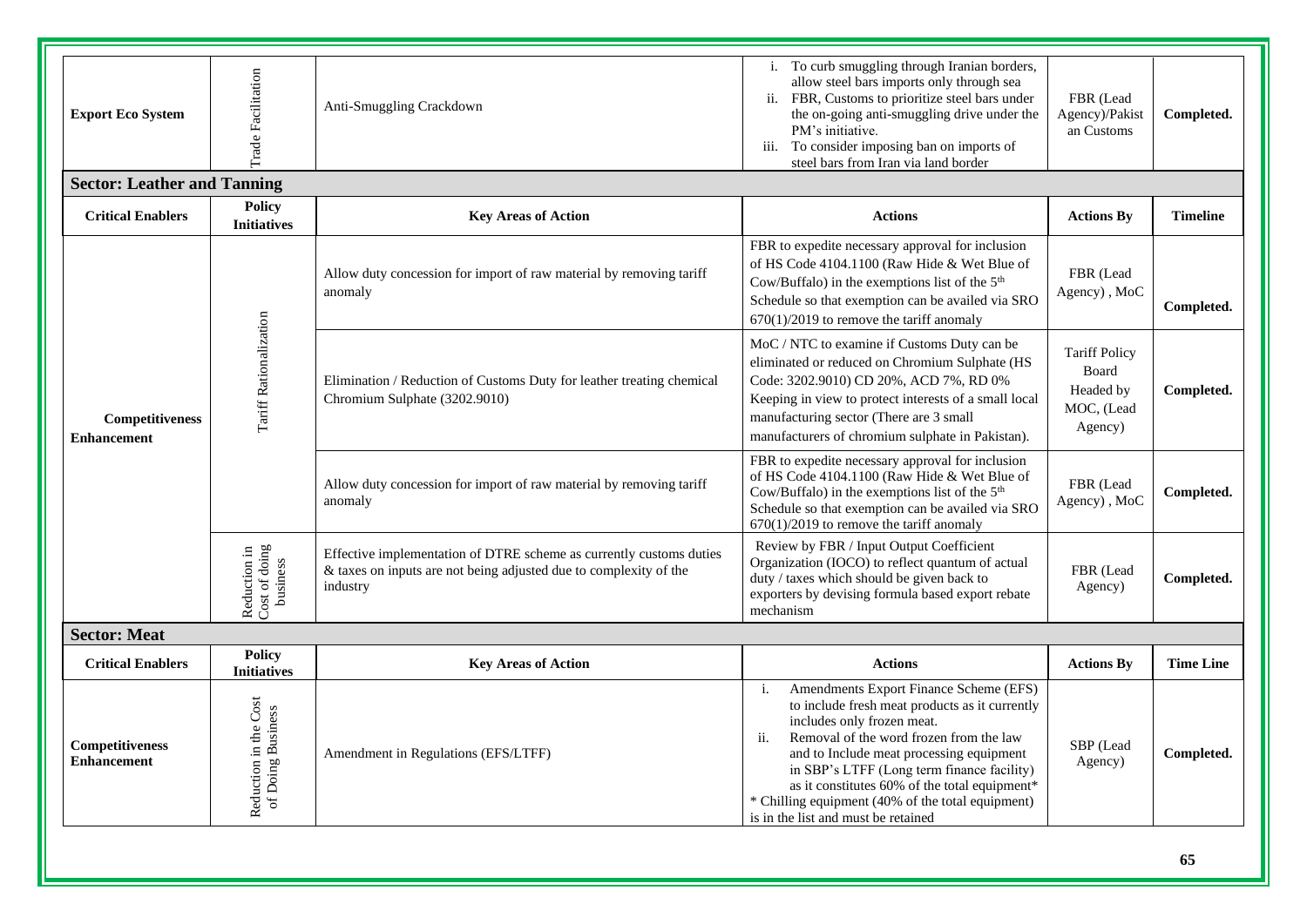|                                                       |                                                       | Effective implementation of DTRE scheme                                                                                                                                    | Detailed audit of the industry to determine the tax<br>impact on exportable products and provide duty<br>drawback to the extent of that impact (against \$<br>export proceeds in PKR by SBP)                                                   | FBR (Lead<br>Agency)                        | Completed.      |  |  |  |  |  |
|-------------------------------------------------------|-------------------------------------------------------|----------------------------------------------------------------------------------------------------------------------------------------------------------------------------|------------------------------------------------------------------------------------------------------------------------------------------------------------------------------------------------------------------------------------------------|---------------------------------------------|-----------------|--|--|--|--|--|
| <b>Integration</b> into<br><b>GVCs</b>                | Enhanced Market<br>Access & Market<br>Diversification | Enhanced Pak-China Bilateral Trade                                                                                                                                         | Accessibility of Chinese market for Pakistan meat<br>products as export of meat to China is disallowed<br>unless the meat is semi processed with heat<br>(livestock in Pakistan is prone to trans-boundary<br>diseases - Foot & Mouth disease) | MOC (Lead<br>Agency)/MNF<br>SR/MOFA         | Completed.      |  |  |  |  |  |
|                                                       | <b>Sector: Pharmaceuticals</b>                        |                                                                                                                                                                            |                                                                                                                                                                                                                                                |                                             |                 |  |  |  |  |  |
| <b>Critical Enablers</b>                              | <b>Policy</b><br><b>Initiatives</b>                   | <b>Key Areas of Action</b>                                                                                                                                                 | <b>Actions</b>                                                                                                                                                                                                                                 | <b>Actions By</b>                           | <b>Timeline</b> |  |  |  |  |  |
| Competitiveness<br><b>Enhancement</b>                 | Rationalization<br>$\operatorname{Tariff}$            | Protection of local pharmaceutical manufacturers against import<br>dumping by products from India                                                                          | NTC to conduct investigation pertaining to<br>low priced pharma imports from India and<br>recommend anti-dumping measures.                                                                                                                     | NTC (Lead<br>Agency)                        | Completed.      |  |  |  |  |  |
|                                                       | cost of doing<br>Reduction in<br>business             | Review of 10% retention limit of export proceeds by SBP to help brand<br>building activities, listing fees, hiring agencies etc. and link the increase<br>to export growth | SBP to increase the retention limit of export<br>proceeds and eligible activities and link it to<br>exports growth                                                                                                                             | SBP (Lead<br>Agency)                        | Completed.      |  |  |  |  |  |
| <b>Integration into</b><br><b>Global Value Chains</b> | Diversification<br>Product                            | Placement of pharmaceutical industry in priority export industries of<br>Pakistan to benefit from the scheme                                                               | MOC to include pharma industry among the<br>priority export industries of Pakistan                                                                                                                                                             | MOC (Lead<br>Agency)                        | Completed.      |  |  |  |  |  |
| <b>Export Eco System</b>                              | Trade Facilitation                                    | Efficient registration process for pharma products                                                                                                                         | Ministry of Health and DRAP to fast-track<br>registrations of the pharma industry                                                                                                                                                              | Ministry of<br>Health (Lead<br>Agency)      | Completed.      |  |  |  |  |  |
|                                                       |                                                       | Review of Toll manufacturing framework                                                                                                                                     | Ministry of Health and DRAP to allow Toll<br>manufacturing of pharma products along with<br>certain restrictions on products that are prone to<br>misuse.                                                                                      | Ministry of<br>Health (Lead<br>Agency; DRAP | Completed.      |  |  |  |  |  |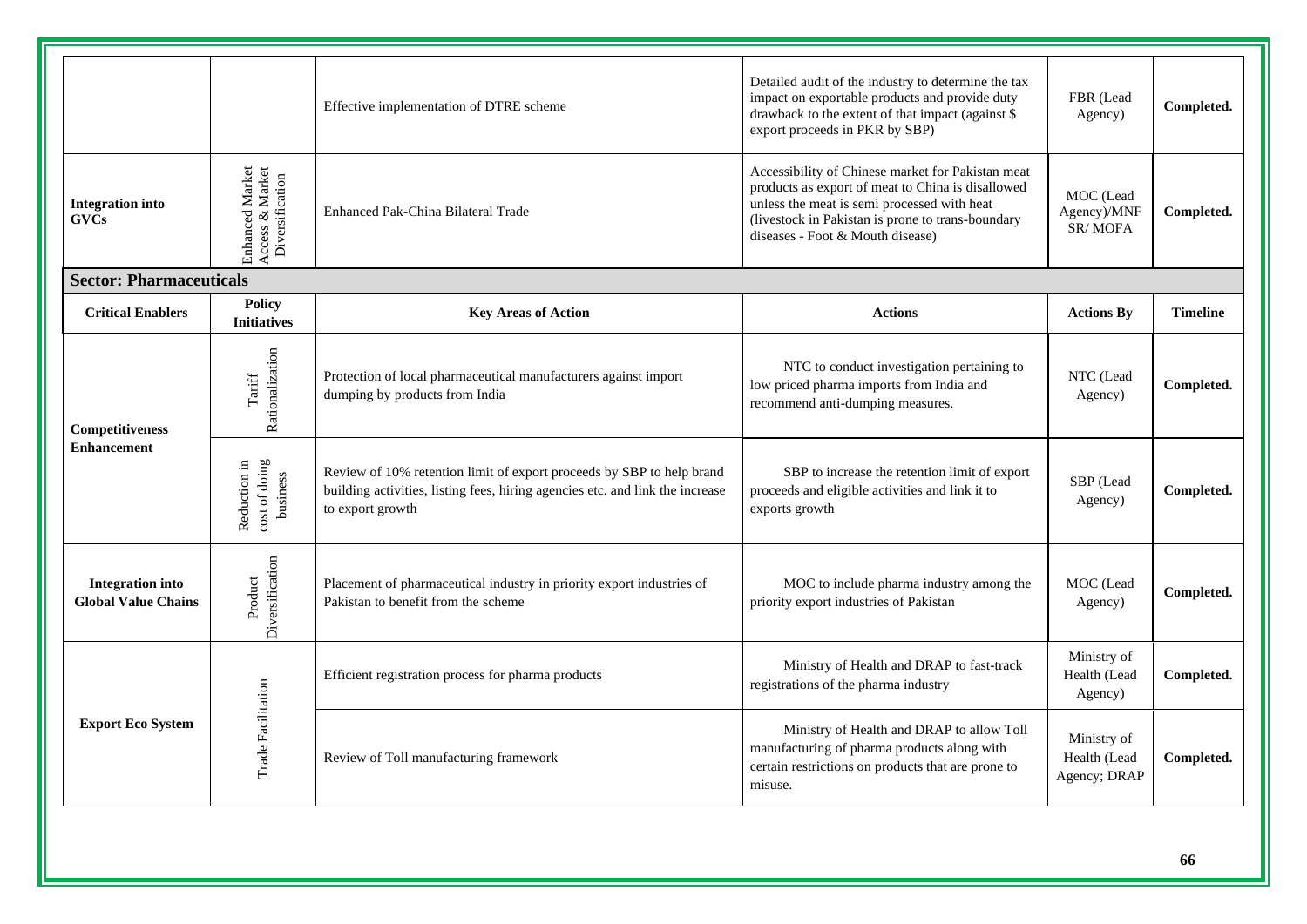| <b>Sector: Poultry</b>                                |                                     |                                                                                                                                                                  |                                                                                                                                                                                                                                                                                                             |                                                                    |                 |
|-------------------------------------------------------|-------------------------------------|------------------------------------------------------------------------------------------------------------------------------------------------------------------|-------------------------------------------------------------------------------------------------------------------------------------------------------------------------------------------------------------------------------------------------------------------------------------------------------------|--------------------------------------------------------------------|-----------------|
| <b>Critical Enablers</b>                              | <b>Policy</b><br><b>Initiatives</b> | <b>Key Areas of Action</b>                                                                                                                                       | <b>Actions</b>                                                                                                                                                                                                                                                                                              | <b>Actions By</b>                                                  | <b>Timeline</b> |
| Competitiveness<br><b>Enhancement</b>                 | Tariff Rationalization              | Reduction of Customs Duty to zero on inputs not manufactured locally                                                                                             | Tariff Policy Board (Ministry of Commerce) to<br>examine and move case for inclusion in Finance<br>Bill to zero rate the following:<br>- Vaccines (3002.3000) CD 11%, ACD 2%, RD<br>0%<br>- Poultry medicine (3004.9099) CD 11%, ACD 2%,<br><b>RD</b> 0%<br>- Vitamins (2309.9000) CD 20%, ACD 7%, RD<br>0% | <b>Tariff Policy</b><br>Board<br>Headed by<br>MOC (LEAD<br>AGENCY) | Completed.      |
|                                                       |                                     | Imposition of Additional duty/RD to protect meat processing domestic<br>industry being hurt due to concessionary imports under Malaysia<br>Pakistan FTA (MPCEPA) | Tariff Policy Board (Ministry of Commerce) to<br>examine and consider imposition of 40% RD on<br>following products.<br>1601.0000 (sausages and prepared products) CD<br>20%, ACD 7%, RD 0%<br>1602.3200 (prepared chicken products) CD 20,<br>ACD 7%, RD 20%                                               |                                                                    |                 |
|                                                       | Decrease in input<br>Costs          | Simplification of duty drawback                                                                                                                                  | Detailed audit of the industry to determine<br>the tax impact on exportable products and to<br>provide duty drawback to the extent of that impact<br>(against \$ export proceeds in PKR by SBP)                                                                                                             | FBR (LEAD<br>AGENCY),<br><b>MOC</b>                                | Completed.      |
|                                                       |                                     | Negotiate with Afghan Govt. to remove ban on the export of cull birds<br>from Pakistan                                                                           | Ministry Commerce to take up with Afghan<br>Govt. under the Economic Working Group (EWG)<br>of Afghan Pakistan Action Plan for Peace and<br>Solidarity (APAPPS)                                                                                                                                             | MOC (LEAD<br>AGENCY),<br>MOFA, FBR                                 | Completed.      |
| <b>Integration</b> into<br><b>Global Value Chains</b> | Enhanced Market Access              | Resolving issues related to GCC market                                                                                                                           | Coordination with host governments in<br>getting access to GCC Poultry & meat market                                                                                                                                                                                                                        | MOC (LEAD<br>AGENCY),<br>MSFNR,<br>MoFA                            | Completed.      |
|                                                       |                                     | Facilitation for export to Nepal                                                                                                                                 | Coordination with Pakistan's mission in Nepal for<br>facilitation of following products:<br>Day old chicks HS Code 0105.1100<br>Hatching eggs HS Code 0407.1100                                                                                                                                             | <b>MOFA (LEAD</b><br>AGENCY),<br>MOC (TDAP)                        | Completed.      |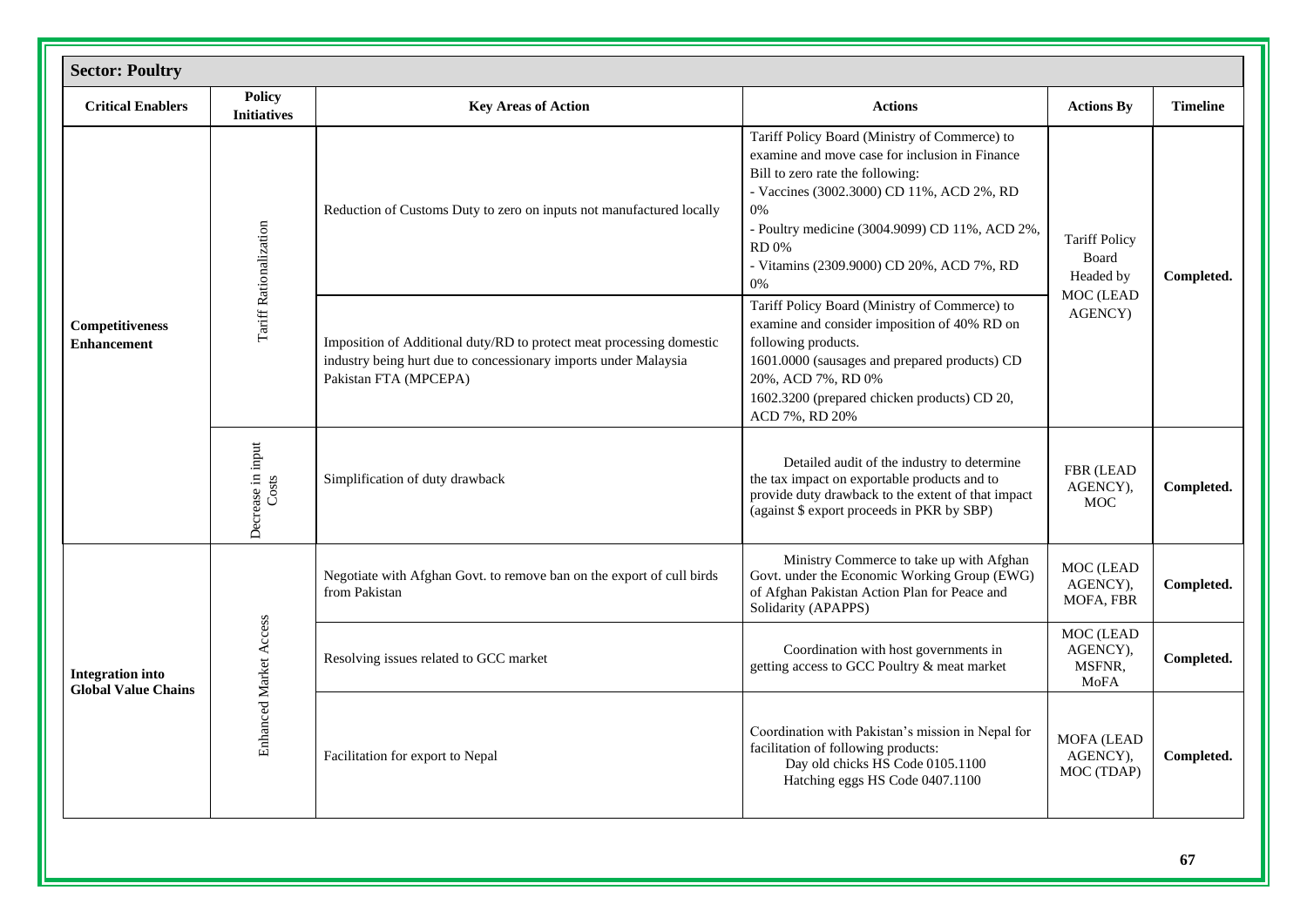| <b>Sector: Sports Goods</b>                                      |                                                                                                                               |                                                                                                                                                                                                                        |                                                                                                                                                                                                           |                                                   |                  |  |  |  |  |  |  |  |
|------------------------------------------------------------------|-------------------------------------------------------------------------------------------------------------------------------|------------------------------------------------------------------------------------------------------------------------------------------------------------------------------------------------------------------------|-----------------------------------------------------------------------------------------------------------------------------------------------------------------------------------------------------------|---------------------------------------------------|------------------|--|--|--|--|--|--|--|
| <b>Critical Enablers</b>                                         | Policy<br><b>Initiatives</b>                                                                                                  | <b>Key Areas of Action</b>                                                                                                                                                                                             | <b>Actions</b>                                                                                                                                                                                            | <b>Actions By</b>                                 | <b>Timeline</b>  |  |  |  |  |  |  |  |
| Competitiveness<br><b>Enhancement</b>                            |                                                                                                                               | Resolution of cash flow issues of exporters                                                                                                                                                                            | SBP to be provided Cash Margins against LC for<br>raw materials to resolve cash flow issues for<br>exporters.                                                                                             | <b>SBP</b>                                        | Completed.       |  |  |  |  |  |  |  |
|                                                                  | <b>Reducing Cost</b><br>of Doing<br>business                                                                                  | <b>DLTL</b> Refund                                                                                                                                                                                                     | To expedite refund under DLTL under SRO 711                                                                                                                                                               | MOC (Lead<br>Agency)/ SBP                         | Completed.       |  |  |  |  |  |  |  |
| <b>Sector: Surgical Instruments</b>                              |                                                                                                                               |                                                                                                                                                                                                                        |                                                                                                                                                                                                           |                                                   |                  |  |  |  |  |  |  |  |
| <b>Critical Enablers</b>                                         | <b>Policy</b><br><b>Initiatives</b>                                                                                           | <b>Key Areas of Action</b>                                                                                                                                                                                             | <b>Actions</b>                                                                                                                                                                                            | <b>Actions By</b>                                 | <b>Time Line</b> |  |  |  |  |  |  |  |
| Competitiveness<br><b>Enhancement</b>                            | Reduction in the cost of doing                                                                                                | Effective implementation of DTRE scheme                                                                                                                                                                                | To conduct detailed audit of industries, determine<br>their tax impact on exportable products and provide<br>duty drawback to the extent of that impact. (against<br>\$ export proceeds in PKR by SBP)    | FBR (Lead<br>Agency)/SBP/<br><b>MOC</b>           | Completed.       |  |  |  |  |  |  |  |
|                                                                  | business                                                                                                                      | Sales Tax Refund                                                                                                                                                                                                       | To Expedite payment of pending sales tax refunds                                                                                                                                                          | FBR (Lead<br>Agency)/MOC                          | Completed.       |  |  |  |  |  |  |  |
|                                                                  |                                                                                                                               | <b>DLTL</b> Refund                                                                                                                                                                                                     | To expedite refund under DLTL under SRO 711                                                                                                                                                               | MOC (Lead<br>Agency)/ SBP                         | Completed.       |  |  |  |  |  |  |  |
|                                                                  |                                                                                                                               | <b>Advance Payment</b>                                                                                                                                                                                                 | Allow the import/purchase of new or used<br>machinery as well as payment for testing (or allied)<br>services up to \$10,000 against advance payment                                                       | SBP (Lead<br>Agency)                              | Completed.       |  |  |  |  |  |  |  |
|                                                                  | $\begin{tabular}{c} Support to \\ Industry in \\ \textbf{tech} \\ \textbf{upgradation} \& \\ \textbf{capacity} \end{tabular}$ | Upgradation of technical and vocational training centers -<br>Metal Industries Development Center (MIDC), Auto Identification and<br>Data Capture (AIDC) application standard and Improving Surgical<br>Training (IST) | Allocations of sufficient funds                                                                                                                                                                           | MOC (Leady<br>Agency)/<br>MOIP;<br><b>NAVTTEC</b> | Completed.       |  |  |  |  |  |  |  |
| <b>Integration into</b><br><b>Global Value Chains</b><br>(GCVs). | Innovation<br>Exports<br>Driven                                                                                               | Enhancement of production capacity of SMEs and linkages with Global<br>markets                                                                                                                                         | $i$ .<br>Provision of common facilities or display<br>centers to enhance efficiency of SMEs<br>ii.<br>Industry to make a feasibility study on both<br>the projects and share with SMEDA and Task<br>Force | MOC (Lead<br>Agency)/SME<br>DA                    | Completed.       |  |  |  |  |  |  |  |
|                                                                  | Market<br>Market                                                                                                              | <b>Access to Non-Traditional Markets</b>                                                                                                                                                                               | Effective dissemination/awareness campaign of<br>SRO 711 (PM Package) and other MOC, SBP, FBR<br>schemes by MOC/SBP/FBR                                                                                   | MOC (Lead<br>Agency)/TDAP<br>/SBP                 | Completed.       |  |  |  |  |  |  |  |
|                                                                  | Enhanced<br>Access &                                                                                                          | <b>Access to African Countries</b>                                                                                                                                                                                     | TIOs, Foreign Missions, EDB, PSQCA to provide<br>support under timelines<br>iii.                                                                                                                          | MOC; Foreign<br>Missions:<br>EDB; PSQCA           | Completed.       |  |  |  |  |  |  |  |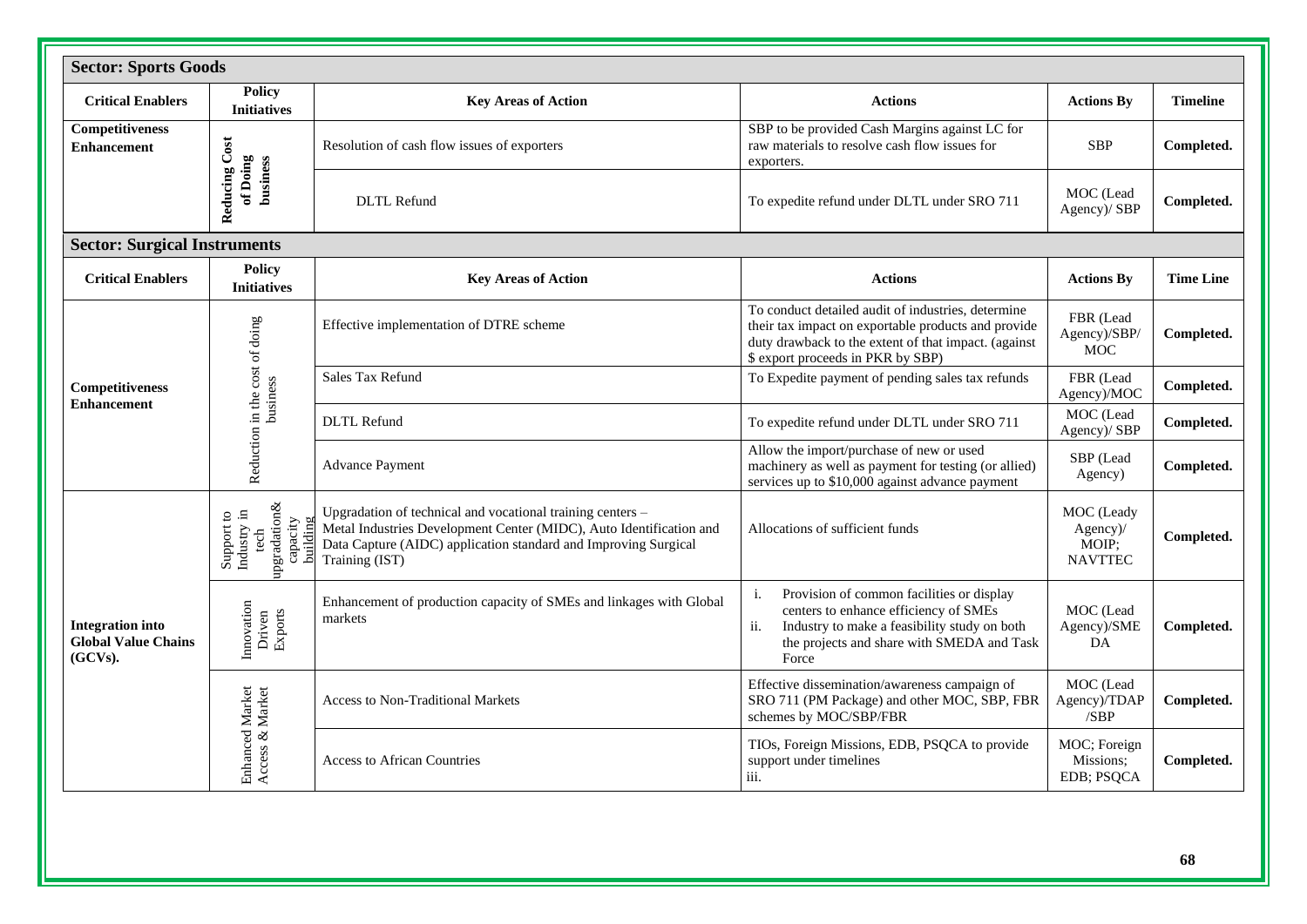|                                              |                                                | Access to the EU Market                                                                                                                                                      | Take up with EU for relaxing the costly and newly<br>introduced MDR (Medical Devices Rules)<br>standards (which will come into effect in May 2020<br>or May 2024 if extension is implemented).                                                                                                                                               |                                                          |                                  |                                                                                                                                    |                                        |                                                                                  |                                        | MOC (Lead<br>Agency)/MoFA | Completed. |
|----------------------------------------------|------------------------------------------------|------------------------------------------------------------------------------------------------------------------------------------------------------------------------------|----------------------------------------------------------------------------------------------------------------------------------------------------------------------------------------------------------------------------------------------------------------------------------------------------------------------------------------------|----------------------------------------------------------|----------------------------------|------------------------------------------------------------------------------------------------------------------------------------|----------------------------------------|----------------------------------------------------------------------------------|----------------------------------------|---------------------------|------------|
|                                              | Product<br>Diversification &<br>Value Addition | Brand Development & Promotion<br>Conformance with quality standards<br>ii.<br>* Costs will be up to EUR 60K for industry and is likely to cause severe<br>damage to industry | Incentivizing and facilitating exporters to<br>i.<br>establish their own branding.<br>ii.<br>Allocation of funds from the EDF for brand<br>promotion<br>iii.<br>Facilitation to comply with anticipated EU<br>MDR (Medical Devices Rules) standards<br>(which will come into effect in May 2020 or<br>May 2024 if extension is implemented). |                                                          |                                  |                                                                                                                                    | MOC (Lead<br>Agency)/<br>PSQCA/MOIP    | Completed.                                                                       |                                        |                           |            |
| <b>Trade Related</b><br>Investment.          | investment<br>Efficiency<br>seeking            | High interest costs, affecting financing for smaller businesses                                                                                                              | To educate the industry on its schemes like Finance<br>against Foreign Bills (FAFB) and make it easier to<br>have access to these.                                                                                                                                                                                                           |                                                          |                                  |                                                                                                                                    |                                        | SBP (Lead<br>Agency)/MOC                                                         | Completed.                             |                           |            |
| <b>Sector: Tyres</b>                         |                                                |                                                                                                                                                                              |                                                                                                                                                                                                                                                                                                                                              |                                                          |                                  |                                                                                                                                    |                                        |                                                                                  |                                        |                           |            |
| <b>Critical Enablers</b>                     | <b>Policy</b><br><b>Initiatives</b>            | <b>Key Areas of Action</b>                                                                                                                                                   | <b>Actions</b>                                                                                                                                                                                                                                                                                                                               |                                                          |                                  |                                                                                                                                    |                                        |                                                                                  | <b>Actions By</b>                      | <b>Time Line</b>          |            |
| <b>Competitiveness</b><br><b>Enhancement</b> | Tariff Rationalization                         | Rationalize duty rates on valves/nozzles and carbon black                                                                                                                    | Conduct of study and preparation of<br>recommendations for the Tariff Policy Board on the<br>following lines:<br><b>Descript</b><br>ion<br>Valves/<br><b>Nozzles</b><br>Carbon                                                                                                                                                               | $\mathbf{H}\mathbf{S}$<br>Code<br>8481.<br>1000<br>2803. | <b>Current</b><br>CD<br>16<br>16 | A<br>${\bf R}$<br>$\overline{\mathbf{C}}$<br>$\mathbf{D}$<br>D<br>$\mathbf{0}$<br>$\overline{4}$<br>$\mathbf{0}$<br>$\overline{4}$ | $\mathbf C$<br>$\mathbf D$<br>11<br>11 | Proposed<br>A<br>$\mathbf C$<br>$\mathbf{D}$<br>$\overline{2}$<br>$\sqrt{2}$     | R<br>D<br>$\theta$<br>$\boldsymbol{0}$ | MOC (Lead<br>Agency)/NTC  | Completed. |
|                                              | Reduction in the cost of<br>doing business     | Mechanism and Policy for determination of import values.                                                                                                                     | <b>Black</b><br>0010<br>Review of mechanism and policy formulation for<br>ITP valuation based on international indices, with<br>defined revision frequency to avoid using outdated                                                                                                                                                           |                                                          |                                  |                                                                                                                                    |                                        | FBR (Lead<br>Agency)/MOC<br>prices that are higher than market prevailing prices |                                        |                           | Completed. |
|                                              |                                                |                                                                                                                                                                              | Revision of duty rebate calculation which is<br>currently at 0.39% as per SRO 209 issued in 2009                                                                                                                                                                                                                                             |                                                          |                                  |                                                                                                                                    | FBR (Lead                              |                                                                                  |                                        |                           |            |